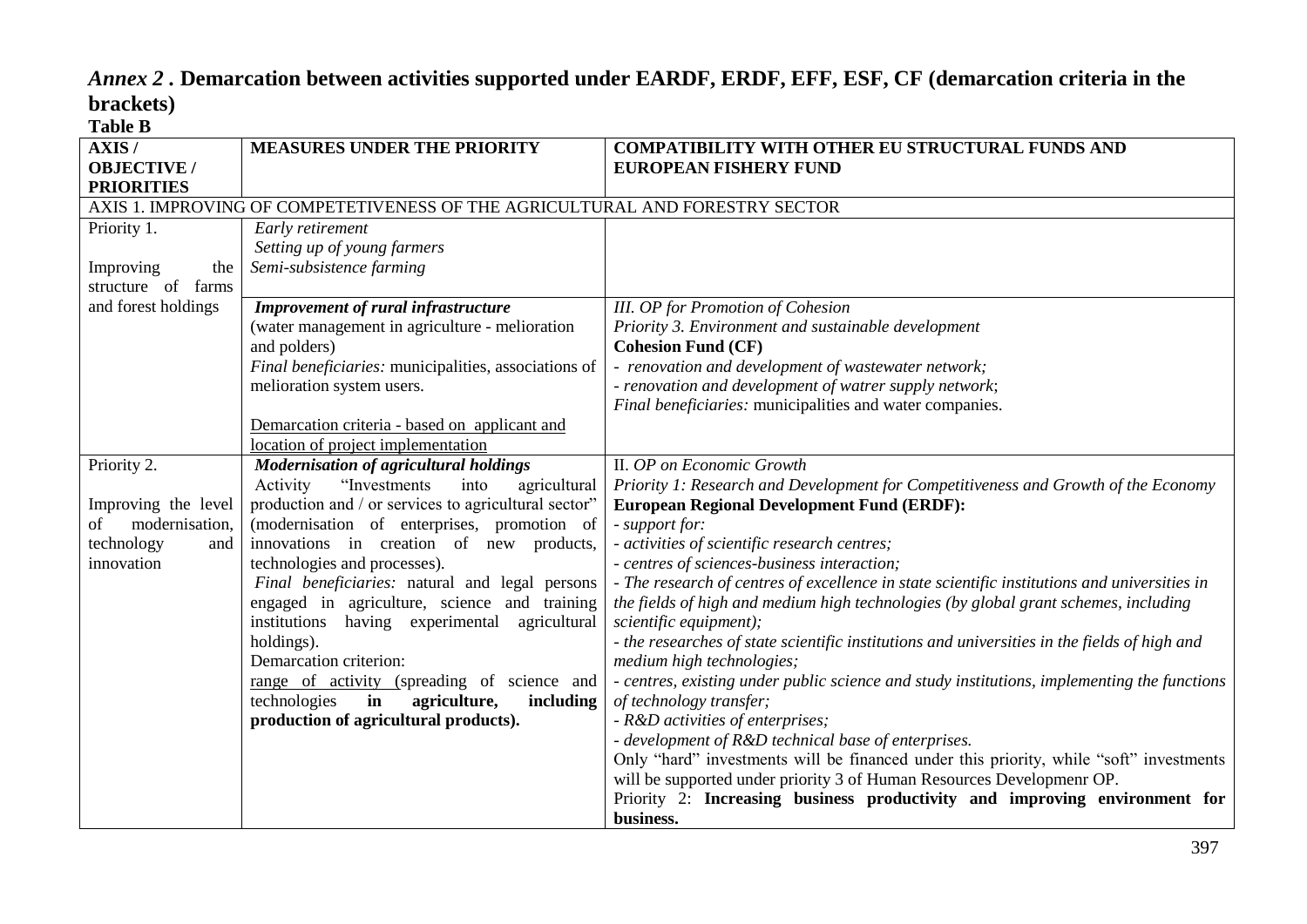|                                                                                                                                                                                                                                                                                                                                                                                                                                                           | - investments in new production equipment and technologies, e-business solutions,<br>quality and production process management, etc. systems, energy audits in enterprises<br>aiming to increase their productivity, improve quality of its activities, etc.<br>Final beneficiaries: enterprises                                                                                                                                                                                                                                                                    |
|-----------------------------------------------------------------------------------------------------------------------------------------------------------------------------------------------------------------------------------------------------------------------------------------------------------------------------------------------------------------------------------------------------------------------------------------------------------|---------------------------------------------------------------------------------------------------------------------------------------------------------------------------------------------------------------------------------------------------------------------------------------------------------------------------------------------------------------------------------------------------------------------------------------------------------------------------------------------------------------------------------------------------------------------|
|                                                                                                                                                                                                                                                                                                                                                                                                                                                           | <b>European Fishery Fund</b><br>Support for construction, extention, equipment and modernization of fish processing<br>enterprises when seeking to produce or to market new fish products, applying new<br>technologies or developing innovative production methods.<br>Final beneficiaries: fish processing enterprises with less than 750 employees or with a<br>turnover of less than EUR 200 million.                                                                                                                                                           |
| <b>Modernisation of agricultural holdings (support)</b><br>for building farm roads)<br>Demarcation criteria:<br>- location of project implementation (rural area)<br>-applicant (natural or legal person engaged in<br>agricultural activity).                                                                                                                                                                                                            | II. OP on Economic Growth<br>Priority 4: Basic economic infrastructure:<br><b>European Regional Development Fund (ERDF):</b><br>Building and reconstruction of regional roads (including paving of gravel roads).<br>Final beneficiaries - municipalities.                                                                                                                                                                                                                                                                                                          |
| Modernization of agricultural holdings,<br>(water supply, water sewage system within the<br>agricultural holding).<br>Demarcation criteria:<br>- location of Project implementation: farm area.<br>- applicant: natural persons (farmers) and legal<br>entities engaged in agricultural activities.                                                                                                                                                       | <b>III.</b> OP for Promotion of Cohesion<br>Priority 3. Environment and sustainable development<br><b>Cohesion Fund (CF)</b><br>- renovation and development of wastewater network;<br>- renovation and development of water supply network;<br>Final beneficiaries: municipalities and water companies.                                                                                                                                                                                                                                                            |
| Processing of agricultural products and<br>increasing of added value.<br>Support for new equipment and machinery,<br>including computer software.<br>Beneficiaries: micro-enterprises operating in<br>urban area, small and medium-sized enterprises<br>processing and /or engaged in marketing of<br>agricultural products and have been engaged in<br>business for at least 2 previous years before<br>entering the scheme; enterprises with employ 250 | II. OP on Economic Growth<br>Priority 1: Research and Development for Competitiveness and Growth of the Economy<br><b>European Regional Development Fund (ERDF):</b><br>Priority 2: Increasing business productivity and improving environment for<br>business.<br>- investments in new production equipment and technologies, e-business solutions,<br>quality and production process management, etc. systems, energy audits in enterprises<br>aiming to increase their productivity, improve quality of its activities, etc.<br>Final beneficiaries: enterprises |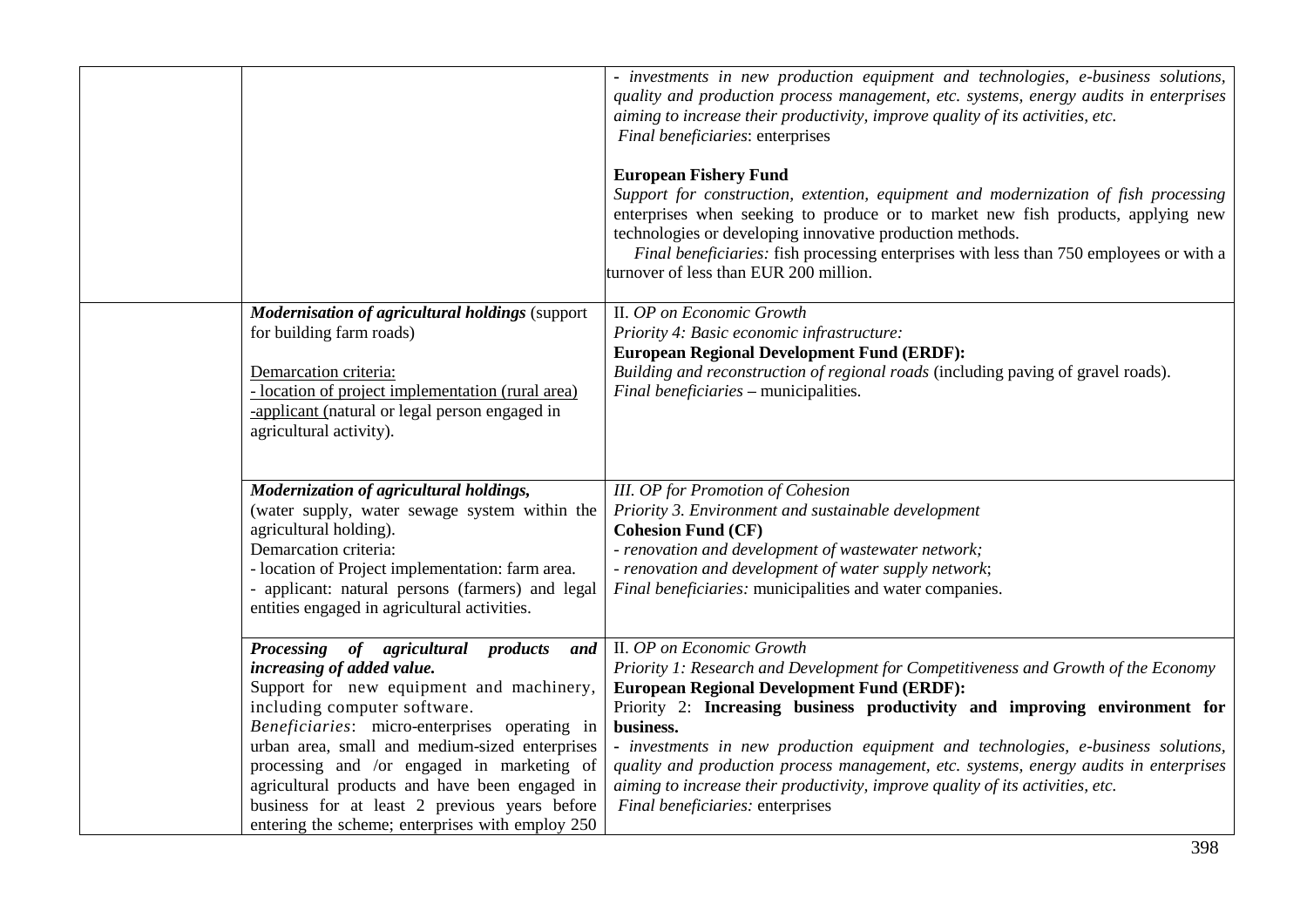|               | to 750 employees or with an annual turnover from     |                                                                                                |
|---------------|------------------------------------------------------|------------------------------------------------------------------------------------------------|
|               | EUR 50 million to EUR 200 million that process       |                                                                                                |
|               | agricultural products and have been engaged in       |                                                                                                |
|               |                                                      |                                                                                                |
|               | business for at least 2 previous years before        |                                                                                                |
|               | entering the scheme; agricultural cooperatives.      |                                                                                                |
|               | Improvement of the economic value of forests         |                                                                                                |
|               | Setting up of producer groups                        |                                                                                                |
|               | Participation in food quality schemes                |                                                                                                |
| Priority 3.   | Vocational training and information actions          | I. OP for Development of Human Recourses:                                                      |
|               | (vocational training and information actions         | (Priority1: High quality employment and social inclusion):                                     |
| Strengthening | including dissemination of scientific knowledge      | <b>Social Fund (SF):</b>                                                                       |
| human capital | and innovative practices for persons engaged in the  | -Development of human resources in enterprises                                                 |
|               | agriculture or forestry sectors.                     | (training and upgrading of the qualifications of workers, executives, personnel managers       |
|               | Final beneficiaries: farmers, their partners, farm's | of enterprises (development of general and specific skills and competencies), creation         |
|               | workers and other natural or legal persons           | and installation in enterprises of modern systems of personnel management correlated           |
|               | engaged in agricultural food and forestry sectors,   | with actual training of managers and workers. Final beneficiaries: enterprises);               |
|               | whose agricultural holdings are registered in the    | -Training of people's entrepreneurship skills in connection with establishment of              |
|               | Register of Agriculture and Rural Business of the    | business.                                                                                      |
|               | Republic of Lithuania and forest holders by          | (Final beneficiaries: Business information centres, business incubators, non-                  |
|               | property right own forest area.                      | governmental organizations).                                                                   |
|               |                                                      | -Support for projects for development of general competences and abilities of workers.         |
|               | Demarcation criteria: range of training              | (Final beneficiary: enterprises, state and municipality institutions, non-governmental         |
|               | (agriculture or forestry)                            | institutions).                                                                                 |
|               |                                                      | (Priority 3. Increase of the capacity of researchers)                                          |
|               |                                                      | - Support for scientists and other researchers (students) in the fields of scientific activity |
|               |                                                      | (by global grant schemes), studies, mobility: employment of researchers in public sector       |
|               |                                                      | and in enterprises of high and medium high technologies, scientific internship of              |
|               |                                                      | students, scholarships for PhD students, projects for development of regional and              |
|               |                                                      | sectoral mobility (study visits), spread of R&D results, innovative capacity, management       |
|               |                                                      | of intellectual property.                                                                      |
|               |                                                      | Only "soft" investments will be financed under this priority, while "hard" investments         |
|               |                                                      | will be supported under priority 1 of OP on Economy Growth.                                    |
|               |                                                      |                                                                                                |
|               |                                                      | II. OP on Economic Growth                                                                      |
|               |                                                      | (Priority 2: Increasing business productivity and improving environment for business):         |
|               |                                                      | <b>European Regional Development Fund (ERDF):</b>                                              |
|               |                                                      | - measures to improve business environment: creation of databases, market assessment,          |
|               |                                                      | information dissemination for businesses: seminars, conferences, etc., cooperation of          |
|               |                                                      | business associations or business information centres, etc. with other relevant institutions   |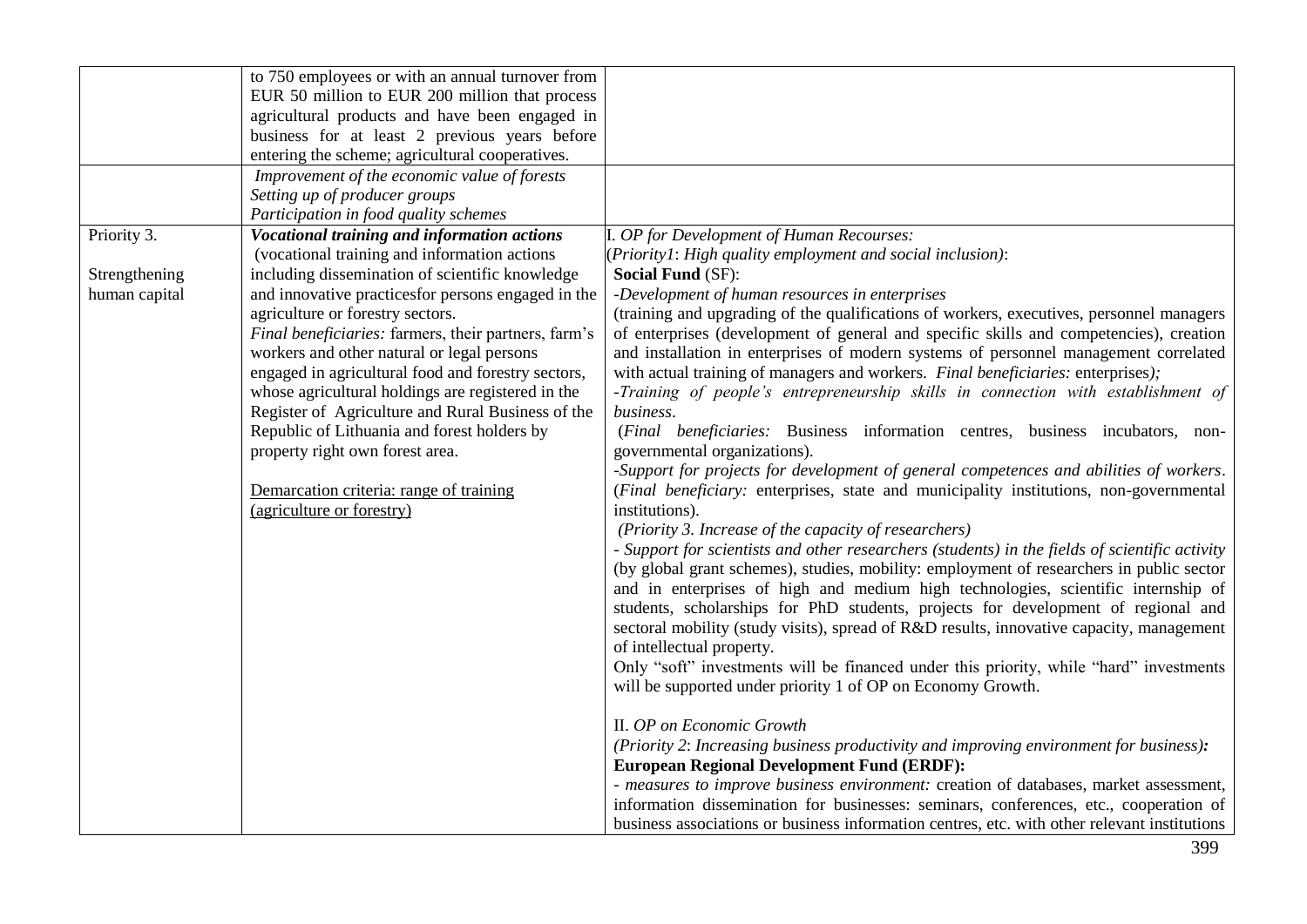|                     |                                                                                                       | and exchange of experience, etc.                                                                                                            |
|---------------------|-------------------------------------------------------------------------------------------------------|---------------------------------------------------------------------------------------------------------------------------------------------|
|                     |                                                                                                       |                                                                                                                                             |
|                     |                                                                                                       |                                                                                                                                             |
|                     |                                                                                                       | <b>European Fishery Fund (EFF):</b>                                                                                                         |
|                     |                                                                                                       | - Support for promotion of partnership of scientists and operators in the fisheries sector,                                                 |
|                     |                                                                                                       | pilot projects for innovations in fisheries sector.                                                                                         |
|                     |                                                                                                       | Final beneficiaries: non-governmental organizations or legal persons representing<br>interests of fishery sector.                           |
|                     |                                                                                                       | - Support for promotion of professional skills and adaptability of workers under strategy                                                   |
|                     |                                                                                                       | of local action groups for fishery areas (LAGFAs).                                                                                          |
|                     |                                                                                                       | Final beneficiary - LAGFAs, having approved strategy.                                                                                       |
|                     |                                                                                                       | Support for training of workers of <i>aquaculture</i> enterprises with less than 750                                                        |
|                     |                                                                                                       | employees or with a turnover of less than EUR 200 million.                                                                                  |
|                     |                                                                                                       |                                                                                                                                             |
|                     | Use of advisory services.                                                                             | II. OP on Economic Growth                                                                                                                   |
|                     | Advisory services for natural persons or a legal<br>entities and forest owners engaged in agriculture | (Priority 2: Increasing business productivity and improving environment for business):<br><b>European Regional Development Fund (ERDF):</b> |
|                     | and/or forestry. Advisory services on the statutory                                                   | -infrastructure for business environment: development of business incubators and                                                            |
|                     | management requirements and the<br>good                                                               | information centers in places not belonging to rural areas), etc.                                                                           |
|                     | agricultural and environmental practice, agri-                                                        |                                                                                                                                             |
|                     | environmental, bookkeeping, forestry issues.                                                          | - measures to improve business environment: creation of databases, market assesment,                                                        |
|                     | Demarcation criterion: fields of advisory services                                                    | information dissemination for businesses: seminars, conferences, etc. cooperation of                                                        |
|                     | (agriculture and forestry sectors).                                                                   | business associations or business information centers etc. with other relevant institutions                                                 |
|                     |                                                                                                       | and exchange of experience, etc.;                                                                                                           |
|                     |                                                                                                       | projects for competitiveness growth: preparation, various sectorial and overall                                                             |
|                     |                                                                                                       | competitiveness studies, activities for improvement of Lithuanian business environment                                                      |
|                     |                                                                                                       | image, etc.                                                                                                                                 |
|                     | AXIS 2. IMPROVING THE ENVIRONMENT AND THE COUTRYSIDE                                                  |                                                                                                                                             |
| Priority 1          | <b>Agri-environment payments</b>                                                                      | III. OP for Promotion of Cohesion                                                                                                           |
|                     | Programme for improving the status of water                                                           | (1 priority: Local and urban development, conservation of cultural heritage and nature                                                      |
| Environment-        | bodies at risk                                                                                        | and adaptation for tourism development)                                                                                                     |
| friendly<br>farming | Under this activity the arable land will be                                                           | - Improvement of condition of lakes, rivers and etc.: cleaning, removal of unused dams                                                      |
| practices           | converted into a perennial pasture (meadow).                                                          | and other equipments, improvement of recreational qualities)                                                                                |
|                     | This activity will take place within the                                                              | - Clean-up of bottom seddiments caused by pollution, removal of rubbish, water                                                              |
|                     | catchments area of water body at risk.                                                                | vegetation caused by euthrophication removal from water, clean-up of banks,                                                                 |
|                     | Environmental commitments related to                                                                  | renaturalization of regulated river, improvement of recreational conditions.                                                                |
|                     | farmland ponds (and other wet areas) other                                                            | Final beneficiaries - Minicipalities and County Governors administrations.                                                                  |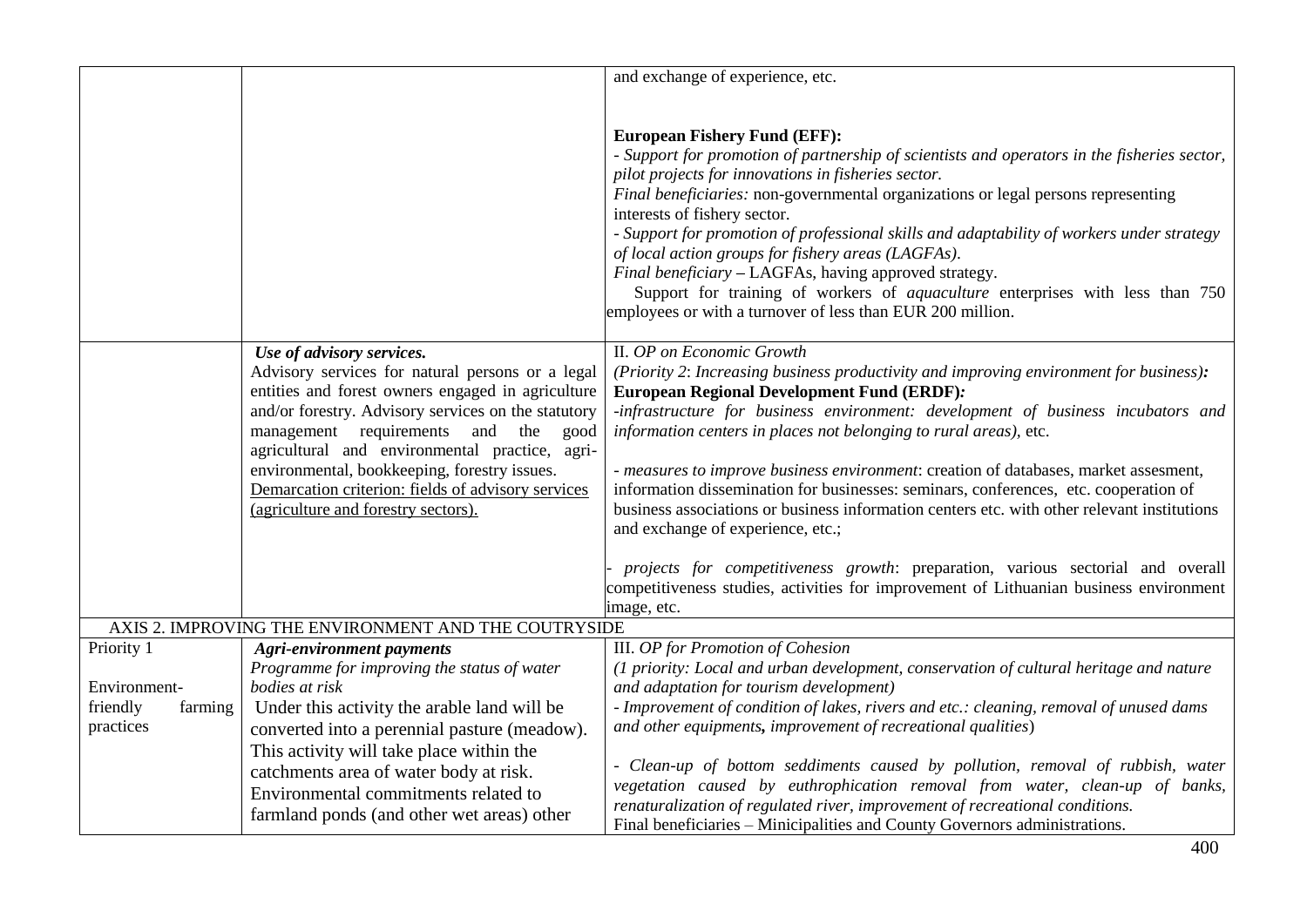|                                 | than fishponds; environmental commitments<br>on the surrounding farmland that can affect<br>environmental quality of fish ponds;<br>commitments where the aquaculture activity<br>is not carried out on a commercial basis as<br>defined in the national legislation; and those<br>aqua-environmental commitments carried out<br>in the framework of agri-environmental<br>measures on farms where aquaculture is only<br>a minor economic activity of the mixed | <b>European Fishery Fund:</b><br><i>EFF priority axis</i> $2$ – aqua-environmental measures.<br>Operations where the beneficiary commits itself to environmental requirements<br>that concern commercial aquaculture ponds                                                                                                                                                                                           |
|---------------------------------|------------------------------------------------------------------------------------------------------------------------------------------------------------------------------------------------------------------------------------------------------------------------------------------------------------------------------------------------------------------------------------------------------------------------------------------------------------------|----------------------------------------------------------------------------------------------------------------------------------------------------------------------------------------------------------------------------------------------------------------------------------------------------------------------------------------------------------------------------------------------------------------------|
|                                 | holding<br>Demarcation criterion: area and beneficiaries                                                                                                                                                                                                                                                                                                                                                                                                         |                                                                                                                                                                                                                                                                                                                                                                                                                      |
|                                 | Programme Landscape Stewardship Scheme<br>Programme Rare Breeds Scheme<br>Programme Organic Farming Scheme<br>Environmentally friendly fruits and<br>vegetables cultivation system.                                                                                                                                                                                                                                                                              |                                                                                                                                                                                                                                                                                                                                                                                                                      |
| Priority 2.                     | First afforestation of agricultural land<br>First afforestation of non-agriculture land                                                                                                                                                                                                                                                                                                                                                                          |                                                                                                                                                                                                                                                                                                                                                                                                                      |
| Mitigation of climate<br>change | Forest environment payments<br>Forest environment payments                                                                                                                                                                                                                                                                                                                                                                                                       |                                                                                                                                                                                                                                                                                                                                                                                                                      |
|                                 | Restoring forestry potential and introducing<br>prevention actions.<br>(measure is designed to contribute the restoration<br>of private and state forests affected by natural<br>disasters and fires and to support relevant<br>preventive measures thus preserving the<br>environmental and economic value of forests).<br>Demarcation criteria: activity and geographical<br>area of project implementation (forests).                                         | III. OP for Promotion of Cohesion<br>(1 priority: Local and urban development, conservation of cultural heritage and nature<br>and adaptation for tourism development)<br>- Cleaning-up of the damaged landscape elements (abandoned and landscape<br>contaminating construction objects, areas damaged due to former excavation activities<br>and etc.).<br>Final beneficiary - State protected areas service       |
|                                 | Non productive investments in forests<br>Operations to be supported:<br>-Formation of the skirts of the forest, works to<br>support protected natural habitats or habitats of<br>protected species or typical structure in forests<br>(provided for in nature management plans),<br>supplement of woods with ornitochoric trees and                                                                                                                              | III. OP for Promotion of Cohesion<br>(1 priority: Local and urban development, conservation of cultural heritage and nature<br>and adaptation for tourism development)<br>- Development of public tourism infrastructure using natural and cultural heritage and<br>creation and modernisation of active tourism infrastructure.<br>- Development of tourism information services and promotion of tourism marketing |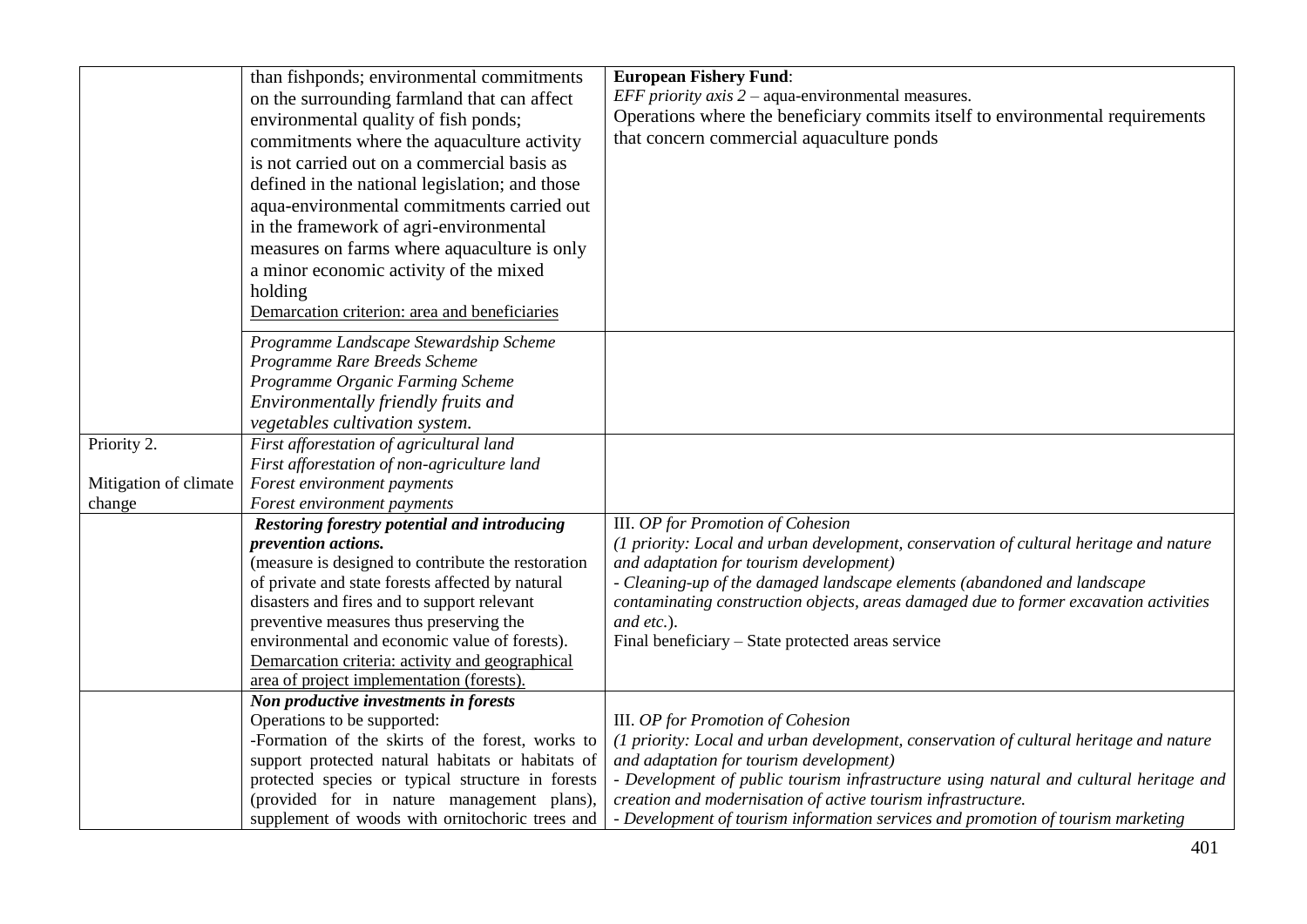|                         | bushes, creation of small ponds of up to 300 $m^2$ ,   | - Development of variety of tourism services/products and improvement of tourism             |
|-------------------------|--------------------------------------------------------|----------------------------------------------------------------------------------------------|
|                         | temporary facilities to close forest roads through     |                                                                                              |
|                         | ecologically sensitive areas;                          | services quality.                                                                            |
|                         | -Installation and improvement of recreational          |                                                                                              |
|                         | forest infrastructure facilities (recreational trails, |                                                                                              |
|                         |                                                        | Final beneficiaries: Public and private subjects.                                            |
|                         | bridges, stairs, observation sites, resting-places,    |                                                                                              |
|                         | campsites, gazebos, benches, fireplaces, dustbins,     | III. OP for Promotion of Cohesion                                                            |
|                         | privies, fences,<br>boards,<br>maps,<br>pointers,      | (1 priority: Local and urban development, conservation of cultural heritage and nature       |
|                         | information signs).                                    | and adaptation for tourism development)                                                      |
|                         | -Tending and protection of the environment of          | - Cleaning-up of the damaged landscape elements (abandoned and landscape                     |
|                         | recreational facilities, works of restoration of       | contaminating construction objects, areas damaged due to former excavation activities        |
|                         | hydrological regime which was disturbed by             | and etc.).                                                                                   |
|                         | drainage in forests of Group I (strict reserves        | Final beneficiary – State protected areas service                                            |
|                         | forests) and Group IIA (ecosystem protection           |                                                                                              |
|                         | forests), application of special forestry measures     |                                                                                              |
|                         | (cuttings in order to form landscape, planting of      |                                                                                              |
|                         | recreational sprouts, etc.).                           |                                                                                              |
|                         | -Drawing of forest management plan and other           |                                                                                              |
|                         | planning and design documents necessary to             |                                                                                              |
|                         | implement the activity, up to a ceiling of 10 per      |                                                                                              |
|                         | cent of total eligible expenditure.                    |                                                                                              |
|                         | Final beneficiaries are private forest owners and      |                                                                                              |
|                         | managers state forest. Maximum amount of               |                                                                                              |
|                         | support $-100.000$ EUR.                                |                                                                                              |
|                         | Demarcation criterion- projects size and               |                                                                                              |
|                         | beneficiary.                                           |                                                                                              |
| Priority 3.             | Natura 2000 payments and payments linked to            | III. OP for Promotion of Cohesion                                                            |
|                         | directive 2000/60/ec                                   | (1 priority: Local and urban development, conservation of cultural heritage and nature       |
| Preservation<br>of      | (support for Natura 2000 areas in agricultural         | and adaptation for tourism development)                                                      |
| biodiversity<br>and     | land)                                                  | <b>European Regional Development Fund (ERDF):</b>                                            |
| development of high     | Natura 2000 payments                                   | Keeping Natura 2000 territories, except in territories related to activities of forestry and |
| nature value<br>and     | (support for Natura 2000 areas in forests)             | agriculture.                                                                                 |
| traditional<br>agrarian | Support in Natura 2000 areas for farmers and           | Final beneficiary – State protected areas service.                                           |
| areas                   | forest owners is granted by EAFRD (for                 |                                                                                              |
|                         | utilized agricultural area and forests) to             |                                                                                              |
|                         | compensate lost income because off                     |                                                                                              |
|                         |                                                        |                                                                                              |
|                         | implementing environmental restrictions.               |                                                                                              |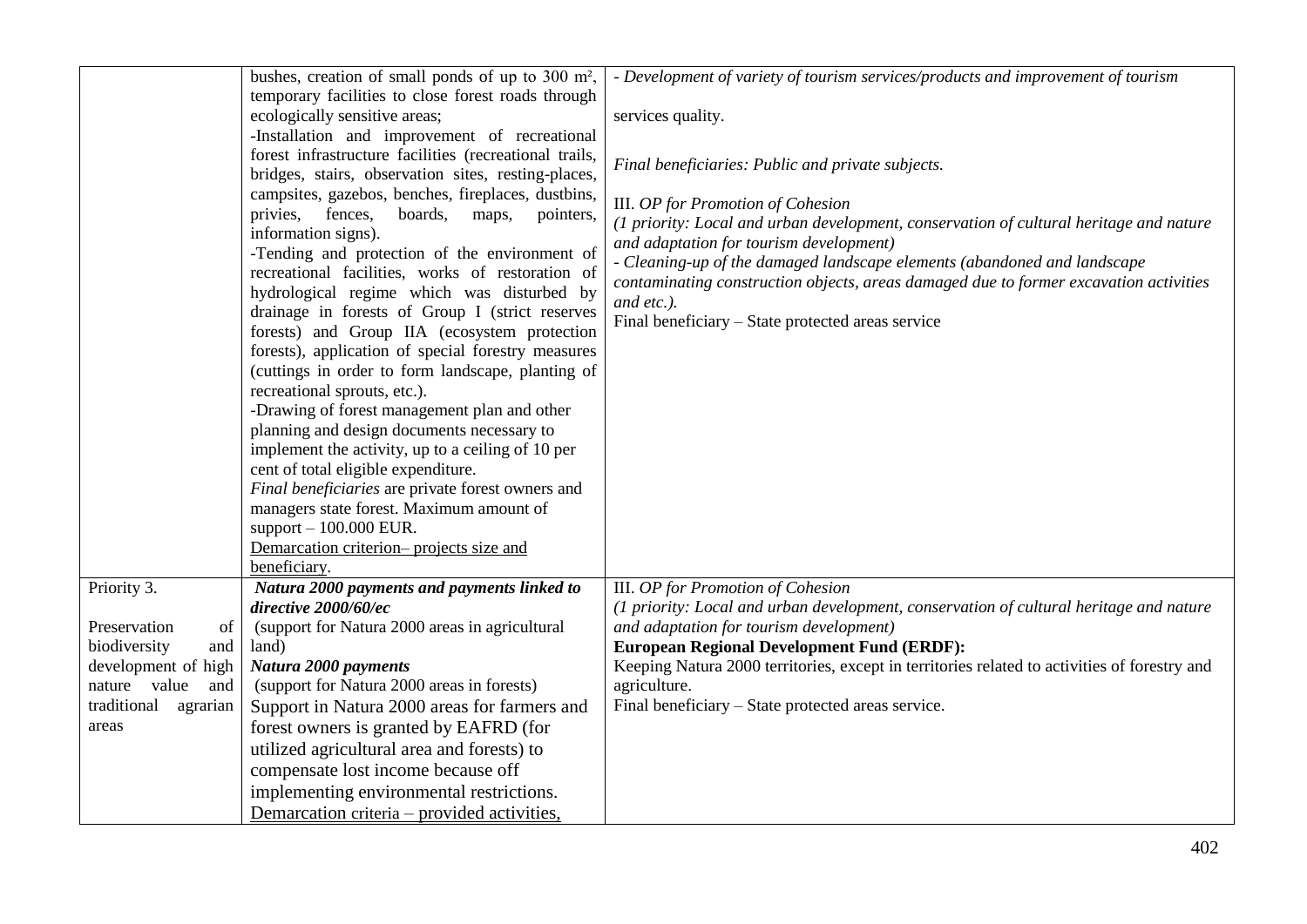|                  | objectives of the measures and beneficiaries.                                                           |                                                                                                     |
|------------------|---------------------------------------------------------------------------------------------------------|-----------------------------------------------------------------------------------------------------|
|                  |                                                                                                         |                                                                                                     |
|                  | Natura 2000 payments and payments linked to                                                             | <b>European Fishery Fund (EFF):</b>                                                                 |
|                  | directive 2000/60/ec                                                                                    | EFF:                                                                                                |
|                  | Natura 2000 payments                                                                                    | Support for sustainable aquaculture compatable with specific environmental constrains               |
|                  | Allowanses calculated for utilized agricultural                                                         | resulting from the designation of Natura 2000 areas.                                                |
|                  | area and forest land                                                                                    |                                                                                                     |
|                  | Demarcation criteria: applicant and the type of                                                         |                                                                                                     |
|                  | supported activity                                                                                      |                                                                                                     |
|                  | . Payments to farmers in areas with handicaps,                                                          |                                                                                                     |
|                  | other than mountain areas                                                                               |                                                                                                     |
|                  | AXIS 3. THE QUALITY OF LIFE IN RURAL AREAS AND DIVERSIFICATION OF RURAL ECONOMY                         |                                                                                                     |
| Priority 1.      | Diversification into non-agricultural activities                                                        | OP on Economic Growth                                                                               |
|                  | (Support for non agricultural activities in rural                                                       | (2 priority: Increasing business productivity and improving environment for business)               |
| Creation of      | areas aiming to strengthen the business skills and                                                      | <b>European Regional Development Fund (ERDF):</b>                                                   |
| alternative jobs | maintain business initiatives of rural inhabitants,                                                     | 1. Financial engineering measures (micro credits, guarantees, risk capital funds);                  |
| and income       | transferring from traditional agricultural activities                                                   | 2. Measures to improve business environment: creation of databases, market assessment,              |
| sources          | to alternative economic activities, including                                                           | information dissemination for businesses: seminars, conferences, etc., cooperation of               |
|                  | production of non-agricultural products and                                                             | business associations or business information centres, etc. with other relevant institutions        |
|                  | products, listed in the Annex I of the Treaty (except                                                   | and exchange of experience, etc.;                                                                   |
|                  | bio ethanol and other products which can be used for                                                    | 3. Investment into new equipment and technologies, electronic business solutions,                   |
|                  | bio fuel and are listed in the Annex I of the Treaty,                                                   | business process management, corporate energy audit in enterprises seeking to increase              |
|                  | also food and feed products, listed in the Annex I of                                                   | their productivity and improve the performance, etc;                                                |
|                  | the Treaty), which are not supported under the                                                          | 4. Infrastructure for business environment: development of business incubators and                  |
|                  | measures of Axis I of the Programme, also non-                                                          | information centres in places not belonging to rural areas;                                         |
|                  | agricultural services and crafts or traditional crafts                                                  | 5. Financing of competitiveness enhancement projects: preparation of the studies of the             |
|                  | in the manner specified in the legal acts of the                                                        | competitiveness for the different business' sectors, the actions, connected with the                |
|                  | Republic of Lithuania).                                                                                 | improvement of the image of Lithuanian business environment and etc.                                |
|                  | Final beneficiaries: farmers, micro-, small and                                                         | Final beneficiaries: enterprises, municipalities, business information centres, business            |
|                  | medium sized enterprises or rural residents.                                                            | incubators.                                                                                         |
|                  | Applicants shall be engaged in agriculture at the                                                       | Coordination of the demarcation lines with the Community structural funds based on the              |
|                  | time of application submission).                                                                        | agreements between the institutions in charge of the administration of the support from             |
|                  | Demarcation criteria: based on the type of activity<br>of the applicants (the applicant must be engaged | the EARDF and the EC structural funds and shall be implemented according to the                     |
|                  |                                                                                                         | lists of the applicants and projects supported under the separate measures                          |
|                  | into agricultural activities in rural area before the                                                   | concerned.                                                                                          |
|                  | submission of the application), type of eligible                                                        |                                                                                                     |
|                  | activities (support is granted to non-agricultural                                                      | <b>European Fishery Fund (EFF):-</b> any investment in <i>construction</i> , <i>development and</i> |
|                  | activities in rural area, except the activities                                                         | modernization of equipment aiming at productive aquaculture, when applicants are legal              |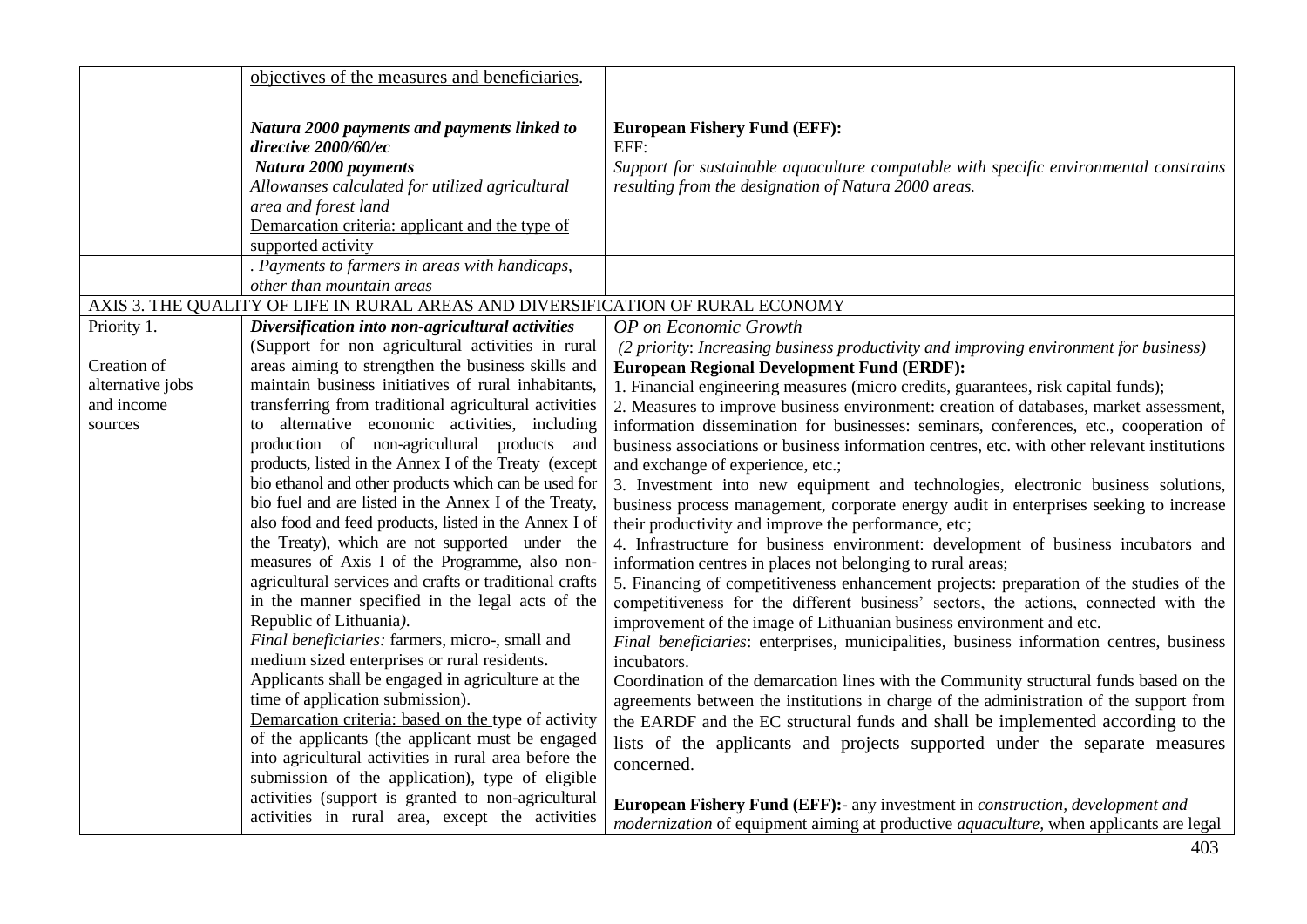| included into the list of non-eligible activities in<br>the manner specified by legal acts of the Republic<br>of Lithuania).                                                                                                                                                                                                                                                                                                                                                                                                                                                                                                                                                                                                                                                                                                                                                                                                                                                                                                                                                                                                                                                                                                            | entities and natural persons, engaged or seeking to engage in commercial aquaculture;<br>- investment into construction, development and modernization of <i>fish processing</i> plants.                                                                                                                                                                                                                                                                                                                                                                                                                                                                                                                                                                                                                                                                                                                                                                                                                                                                                                                                                                                                                                                                                                                                                                                                                                                                                                                                                                                                                                                                                                                                    |
|-----------------------------------------------------------------------------------------------------------------------------------------------------------------------------------------------------------------------------------------------------------------------------------------------------------------------------------------------------------------------------------------------------------------------------------------------------------------------------------------------------------------------------------------------------------------------------------------------------------------------------------------------------------------------------------------------------------------------------------------------------------------------------------------------------------------------------------------------------------------------------------------------------------------------------------------------------------------------------------------------------------------------------------------------------------------------------------------------------------------------------------------------------------------------------------------------------------------------------------------|-----------------------------------------------------------------------------------------------------------------------------------------------------------------------------------------------------------------------------------------------------------------------------------------------------------------------------------------------------------------------------------------------------------------------------------------------------------------------------------------------------------------------------------------------------------------------------------------------------------------------------------------------------------------------------------------------------------------------------------------------------------------------------------------------------------------------------------------------------------------------------------------------------------------------------------------------------------------------------------------------------------------------------------------------------------------------------------------------------------------------------------------------------------------------------------------------------------------------------------------------------------------------------------------------------------------------------------------------------------------------------------------------------------------------------------------------------------------------------------------------------------------------------------------------------------------------------------------------------------------------------------------------------------------------------------------------------------------------------|
| <b>Support for business creation and development</b><br>(Support to non-agricultural activities, including<br>production of non-agricultural products and<br>products, listed in the Annex I of the Treaty (except<br>bio ethanol and other products which can be used for<br>bio fuel and are listed in the Annex I of the Treaty,<br>also food and feed products, listed in the Annex I of<br>the Treaty), which are not supported under the<br>measures of Axis I of the Programme, also non-<br>agricultural services and crafts or traditional crafts<br>in the manner specified by the legal acts of the<br>Republic of Lithuania, and establishment and<br>development of micro-enterprises in rural areas).<br>Final beneficiaries: micro-enterprise (operating /<br>setting $-$ up) and $/$ or rural residents engaged in<br>individual activities in the manner stipulated by<br>the legal acts of the Republic of Lithuania.<br>Demarcation criteria: based on the type of eligible<br>activities (support is granted to non-agricultural<br>activities in rural area, except the activities<br>included into the list of non-eligible activities in<br>the manner specified by legal acts of the Republic<br>of Lithuania). | II. OP on Economic Growth<br>(2 priority: Increasing business productivity and improving environment for business)<br><b>European Regional Development Fund (ERDF):</b><br>1. Financial engineering measures (micro credits, guarantees, risk capital funds);<br>2. Measures to improve business environment: creation of databases, market assessment,<br>information dissemination for businesses: seminars, conferences, etc., cooperation of<br>business associations or business information centres, etc. with other relevant institutions<br>and exchange of experience, etc.<br>3. Infrastructure for business environment: development of business incubators and<br>information centers in places not belonging to rural areas);<br>4. Investment into new equipment and technologies, electronic business solutions,<br>business process management, corporate energy audit in enterprises seeking to increase<br>their productivity and improve the performance, etc.<br>5. Financing of competitiveness enhancement projects: preparation of the studies of the<br>competitiveness for the different business' sectors, the actions, connected with the<br>improvement of the image of Lithuanian business environment and etc.<br>Final beneficiaries: enterprises, municipalities, business information centres, business<br>incubators;<br>Coordination of the demarcation lines with the Community structural funds based on the<br>agreements between the institutions in charge of the administration of the support from<br>the EARDF and the EC structural funds and shall be implemented according to the<br>lists of the applicants and projects supported under the separate measures<br>concerned. |
|                                                                                                                                                                                                                                                                                                                                                                                                                                                                                                                                                                                                                                                                                                                                                                                                                                                                                                                                                                                                                                                                                                                                                                                                                                         | <b>European fishery fund (EFF):</b><br>- any investment in <i>construction</i> , <i>development and modernization</i> of equipment<br>aiming at productive <i>aquaculture</i> , when applicants are legal entities and natural<br>persons, engaged or seeking to engage in commercial aquaculture;<br>- investment into construction, development and modernization of fish processing plants.                                                                                                                                                                                                                                                                                                                                                                                                                                                                                                                                                                                                                                                                                                                                                                                                                                                                                                                                                                                                                                                                                                                                                                                                                                                                                                                              |
| <b>Encouragement of rural tourism activities</b><br>(establishment of rural tourism households and<br>equipment of tourist camps in rural areas).<br>Final beneficiary: farmers, rural inhabitants and<br>legal persons operating in rural areas and                                                                                                                                                                                                                                                                                                                                                                                                                                                                                                                                                                                                                                                                                                                                                                                                                                                                                                                                                                                    | III. OP for Promotion of Cohesion<br>(Priority 1: Local and urban development, conservation of cultural heritage and nature<br>and adaptation for tourism development)<br><b>European Regional Development Fund (ERDF):</b><br>- Development of public tourism infrastructure using natural and cultural heritage and                                                                                                                                                                                                                                                                                                                                                                                                                                                                                                                                                                                                                                                                                                                                                                                                                                                                                                                                                                                                                                                                                                                                                                                                                                                                                                                                                                                                       |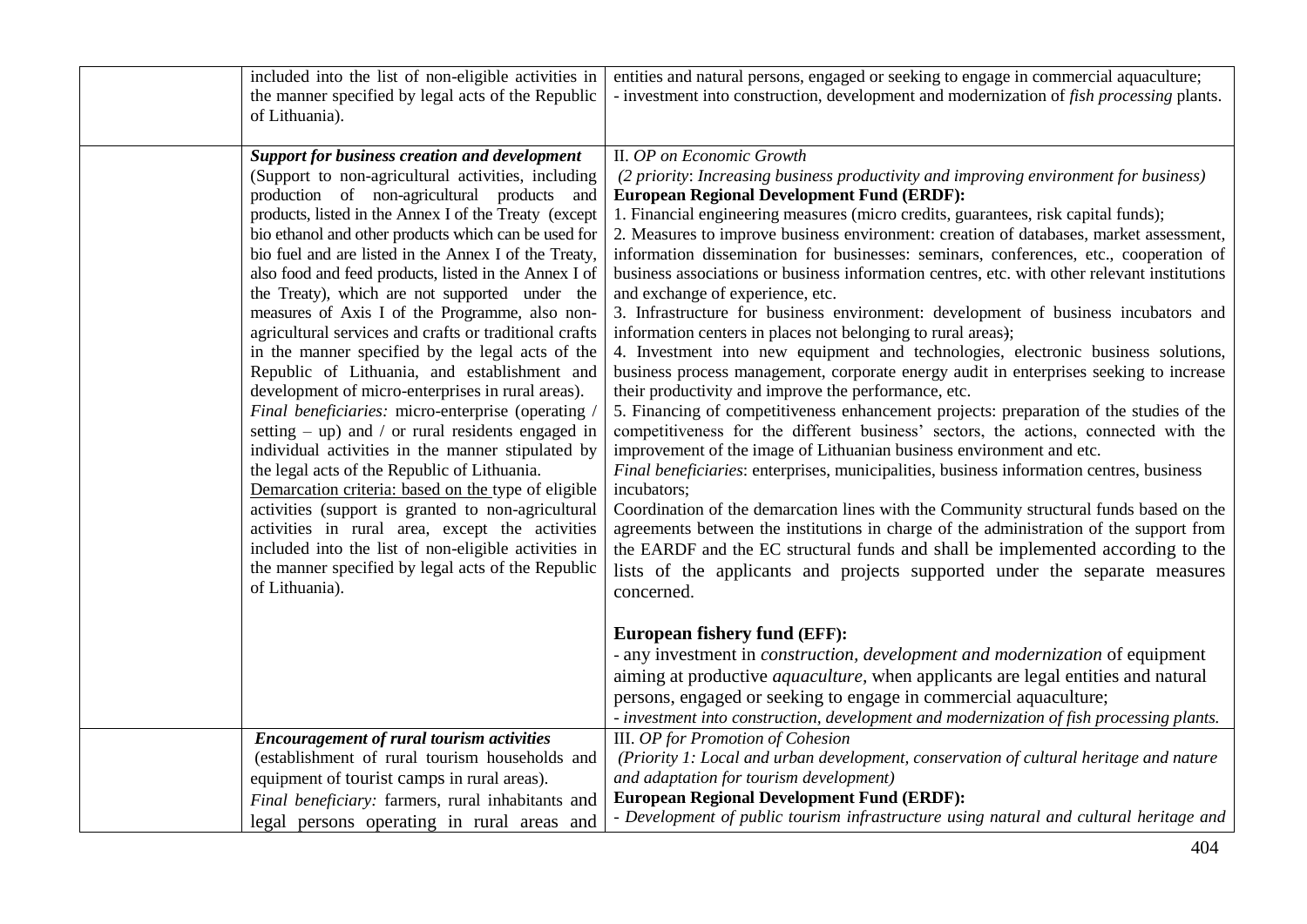|                                                            | complying with the requirements to micro-<br>enterprises.<br>The location of project implementation: village,<br>small town or town with population less than 3<br>000.<br>Demarcation criteria -<br>_eligible activities<br>(eligible tourism activities (for rural tourism<br>and tourism camps in the countryside) | creation and modernisation of active tourism infrastructure.<br>- Development of tourism information services and promotion of tourism marketing<br>- Development of variety of tourism services/products and improvement of tourism<br>services quality.<br>Final beneficiaries: public and private legal entities.<br>- Establishment of visiting centers and expositions, systems of environmental education<br>(recreational paths, stairs, view towers, resorts, information stands, schemes, arrows,<br>signs) and etc. in national and regional parks, also keeping and adjustment to visiting the<br>objects of natural heritage.<br>Final beneficiary - National Office of the protected territories.<br><b>European Fishery Fund (EFF):</b><br>- promotion of tourism, support for tourism infrastructure in fishery regions, |
|------------------------------------------------------------|-----------------------------------------------------------------------------------------------------------------------------------------------------------------------------------------------------------------------------------------------------------------------------------------------------------------------|-----------------------------------------------------------------------------------------------------------------------------------------------------------------------------------------------------------------------------------------------------------------------------------------------------------------------------------------------------------------------------------------------------------------------------------------------------------------------------------------------------------------------------------------------------------------------------------------------------------------------------------------------------------------------------------------------------------------------------------------------------------------------------------------------------------------------------------------|
|                                                            | <b>Encouragement of rural tourism activities</b><br>(clearing of strands in the area of rural tourism                                                                                                                                                                                                                 | preservation of cultural heritage and other activities foreseen in the strategy of LAGFAs.<br>Final beneficiaries: LAGFAs, having approved strategies (physical and legal persons<br>foreseen in this strategy).<br>III. OP for Promotion of Cohesion<br>(1 priority: Local and urban development, conservation of cultural heritage and nature<br>and adaptation for tourism development)<br><b>European Regional Development Fund (ERDF):</b><br>- Improvement of condition of lakes, rivers and etc.: cleaning, removal of unused dams<br>and other equipments, improvement of recreational qualities.<br>Final beneficiaries: municipalities, state institutions.                                                                                                                                                                   |
|                                                            | homestead).<br>Final beneficiaries: farmers, rural inhabitants and<br>legal persons operating in rural areas and<br>complying with the requirements to micro-<br>enterprises)<br>Demarcation criteria – eligible activities.                                                                                          | Coordination of the demarcation lines with the Community structural funds based<br>on the agreements between the institutions in charge of the administration of the<br>support from the EARDF and the EC structural funds.                                                                                                                                                                                                                                                                                                                                                                                                                                                                                                                                                                                                             |
| 2.<br>Priority<br>of<br>Improvement<br>social and physical |                                                                                                                                                                                                                                                                                                                       | <b>III.</b> OP for Promotion of Cohesion                                                                                                                                                                                                                                                                                                                                                                                                                                                                                                                                                                                                                                                                                                                                                                                                |
| infrastructure,                                            |                                                                                                                                                                                                                                                                                                                       | (1 priority: Local and urban development, conservation of cultural heritage and                                                                                                                                                                                                                                                                                                                                                                                                                                                                                                                                                                                                                                                                                                                                                         |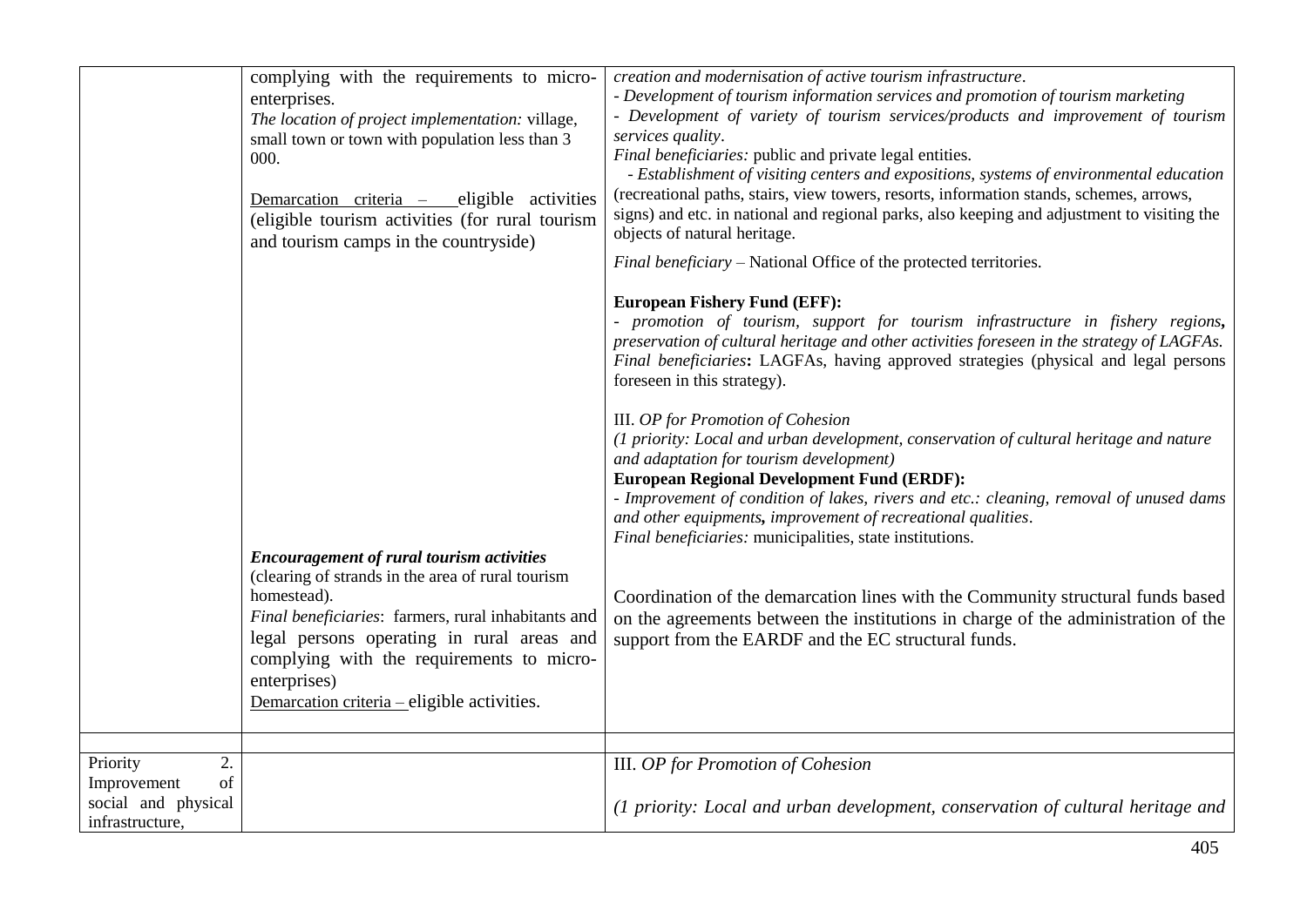| security of life and |                                               | nature and adaptation for tourism development)                                        |
|----------------------|-----------------------------------------------|---------------------------------------------------------------------------------------|
| private<br>property, |                                               | <b>European Regional Development Fund (ERDF):</b>                                     |
| protection<br>and    |                                               | - Improvement of urban environment infrastructure (including regeneration of          |
| enhancement of rural |                                               | industrial and other damaged areas);                                                  |
| heritage             |                                               | Final beneficiaries: municipalities and their institutions;                           |
|                      |                                               | - Improvement of community urban infrastructure (renovation and development           |
|                      |                                               | of public leisure, sport and cultural, urban transport infrastructure important for   |
|                      |                                               | business). Complex development projects exceeding EUR 200 000.                        |
|                      |                                               | Final beneficiaries: municipalities and their institutions;                           |
|                      |                                               | - Development of public infrastructure and services, related to improvement of        |
|                      |                                               | business conditions and increasing employment (modernisation and adjustment of        |
|                      |                                               | existing public buildings (schools, cultural centers, etc.) in rural areas, providing |
|                      |                                               | accommodation for start-ups, establishment of incubators of local importance,         |
|                      |                                               | providing consultations necessary to start business or people engaging into labour    |
|                      |                                               | market).                                                                              |
|                      |                                               | <i>Final beneficiaries:</i> municipalities and their institutions;                    |
|                      |                                               | - Support for renovation of buildings for education, training, community and          |
|                      |                                               | social activities in rural areas.                                                     |
|                      |                                               | Complex development projects exceeding EUR 200 000. Support shall be granted          |
|                      |                                               | in areas having between 1000 and 3000 inhabitants.                                    |
|                      |                                               | Decisions on projects will be made by Regional Development Councils.                  |
|                      |                                               | Final beneficiaries: municipalities and their institutions                            |
|                      |                                               |                                                                                       |
|                      |                                               | OP for Promotion of Cohesion                                                          |
|                      |                                               |                                                                                       |
|                      |                                               | 2 priority. Quality and accessibility of public services: health, education and       |
|                      | Village renewal and development               | social infrastructure                                                                 |
|                      | - reconstruction (renovation) of buildings;   |                                                                                       |
|                      | - management or development of public         | Promotion of universal multifunctional centers in rural areas having less than        |
|                      | infrastructure;                               | 1000 inhabitants. Centers would deliver education and training services;              |
|                      | renovation and conservation of rural          | Final beneficiaries: municipalities.                                                  |
|                      | heritage objects and landscape elements with  | - Modernisation or establishment institutions delivering social services in the       |
|                      | historic, ethno-cultural, architectural value | areas exceeding 3000 inhabitants;                                                     |
|                      | (establishment and development of traditional | Final beneficiaries: municipalities and their institutions                            |
|                      | craft centres);                               |                                                                                       |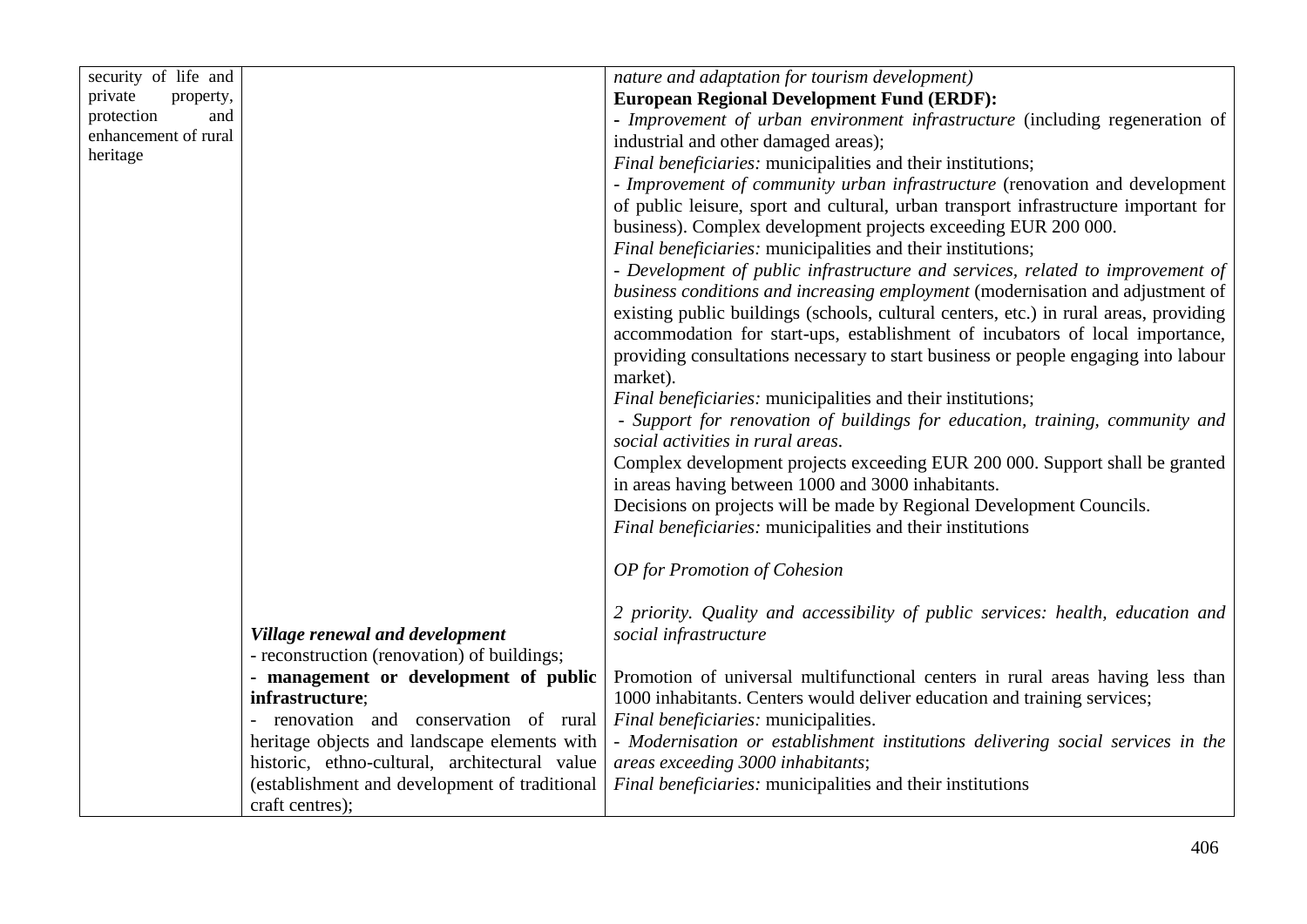| Projects up to 200 000 EUR/project.               | 3 Operational Programme for Promotion of Cohesion, 3 priority (Environment          |
|---------------------------------------------------|-------------------------------------------------------------------------------------|
| <b>Beneficiaries:</b>                             | and sustainable development)                                                        |
| - implementing the project under LEADER           | - Renovation of buildings of State or municipality institutions of National health  |
| approach - rural communities, local action        | system, National education system, institutions delivering social services and      |
| groups, non-governmental organizations and        | state or municipality cultural centers aiming to increase efficiency of energy      |
| other legal persons established and operating     | consumption.                                                                        |
| in rural area, municipalities or their            | Final beneficiaries: municipalities and their institutions.                         |
| institutions;                                     | - Building and reconstruction of regional roads (including paving of gravel         |
| - implementing the project by a "top-down"        | roads).                                                                             |
| approach – municipality administrations and       | Final beneficiaries: municipalities.                                                |
| LAGs                                              | - Improvement of technical parameters of the roads and railroads of national        |
| It shall be required to prove that the project is | significance.                                                                       |
| not financed under ERDF by submitting a           | Applicant: The Lithuanian Road Administration.                                      |
| document<br>issued<br>by<br>the<br>Regional       | <b>III.</b> OP for Promotion of Cohesion                                            |
| Development Council.                              | Priority 3. Environment and sustainable development                                 |
| Demarcation criteria - type of applicant and      | <b>Cohesion fund (CF):</b>                                                          |
| the amount of support per one projects".          | - renovation and development of wastewater network;                                 |
|                                                   | - renovation and development of water supply network.                               |
|                                                   | Final beneficiaries: municipalities and water companies.                            |
|                                                   | - implementation of the infrastructure contributing to the road safety, building of |
|                                                   | city circuits roads;                                                                |
|                                                   | Final beneficiaries: the Lithuanian Road Administration, municipalities.            |
|                                                   | - increase in the throughput of the transeuropean significance roads, improvement   |
|                                                   | of their technical parameters.                                                      |
|                                                   | Final beneficiaries: the Lithuanian Road Administration.                            |
|                                                   | Organisation and development of the ecological public transportation.               |
|                                                   | Final beneficiaries: municipalities                                                 |
|                                                   | Coordination of the demarcation lines with the Community structural funds based     |
|                                                   | on the agreements between the institutions in charge of the administration of the   |
|                                                   | support from the EARDF and the EC structural funds.                                 |
|                                                   | <b>European Fisheries Fund (EFF):</b>                                               |
|                                                   | 4 priority. Sustainable development of fishery regions.                             |
|                                                   | The activities foreseen in local development strategies related with renovation of  |
|                                                   | villages                                                                            |
|                                                   | When at the same territory a LAG and a LAGFA are established, a LAG and a           |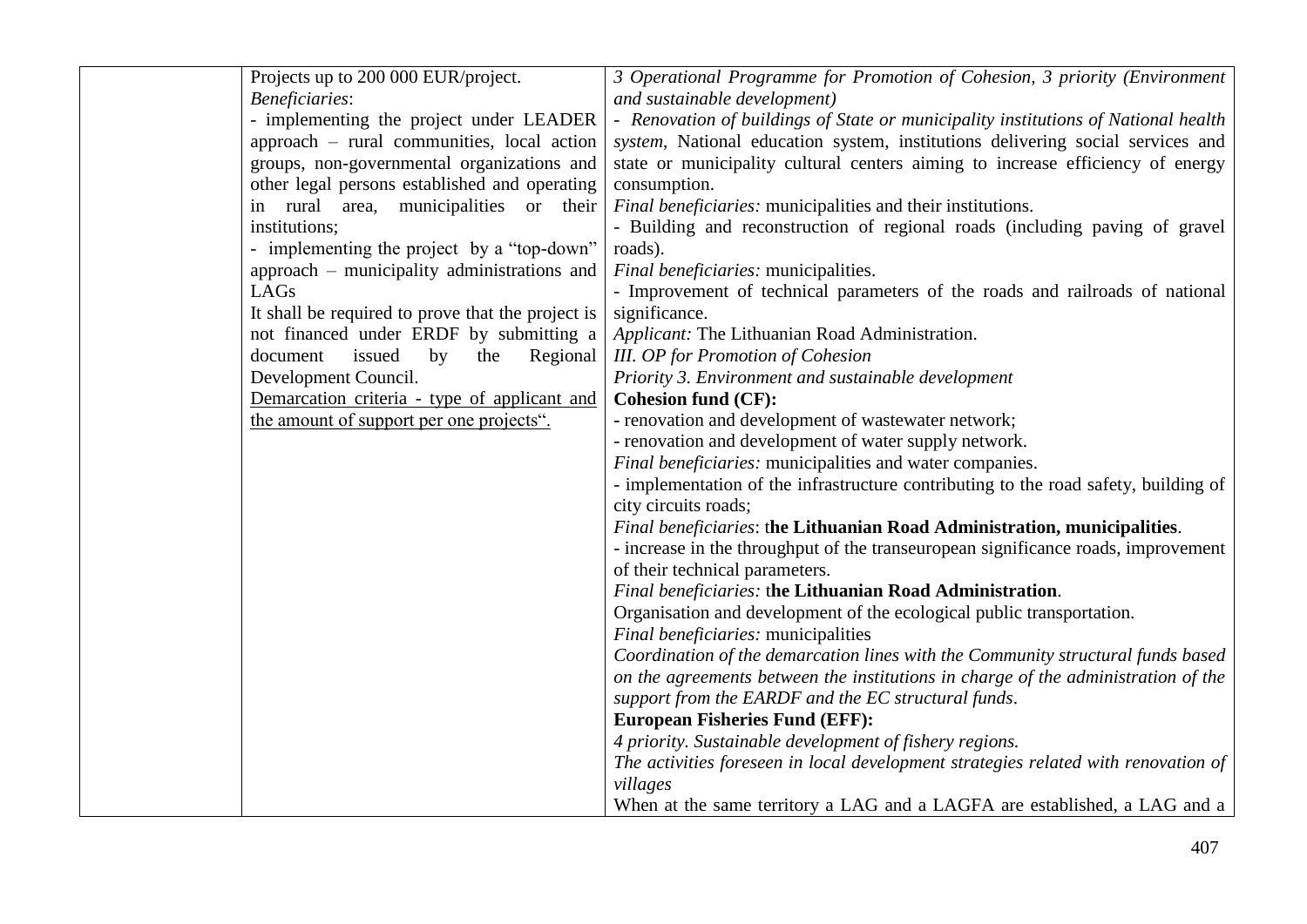|                                                                                                                                                                                                                   |                                                                                                                                                                                                                                                                                                                                                                                                                                                                                                                                                                                                                                                                       | LAGFA shall be obliged to demarcate the activities they intend to support at the<br>level of their local development strategies.<br><b>Final beneficiaries: LAGFAs</b><br>Coordination of the demarcation lines with the Community structural funds based<br>on the agreements between the institutions in charge of the administration of the<br>support from the EARDF and the EC structural funds.                                                                                                                                                                                                                                                                                                                                                                                                                                                                                                         |
|-------------------------------------------------------------------------------------------------------------------------------------------------------------------------------------------------------------------|-----------------------------------------------------------------------------------------------------------------------------------------------------------------------------------------------------------------------------------------------------------------------------------------------------------------------------------------------------------------------------------------------------------------------------------------------------------------------------------------------------------------------------------------------------------------------------------------------------------------------------------------------------------------------|---------------------------------------------------------------------------------------------------------------------------------------------------------------------------------------------------------------------------------------------------------------------------------------------------------------------------------------------------------------------------------------------------------------------------------------------------------------------------------------------------------------------------------------------------------------------------------------------------------------------------------------------------------------------------------------------------------------------------------------------------------------------------------------------------------------------------------------------------------------------------------------------------------------|
|                                                                                                                                                                                                                   | AXIS 4. IMPLEMENTATION OF LEADER METHOD                                                                                                                                                                                                                                                                                                                                                                                                                                                                                                                                                                                                                               |                                                                                                                                                                                                                                                                                                                                                                                                                                                                                                                                                                                                                                                                                                                                                                                                                                                                                                               |
| Priority<br>1.<br>Promotion of local<br>initiatives<br>and<br>cooperation,<br>development<br>of<br>human capacities in<br>order to develop and<br>successfully<br>implement<br>local<br>development<br>strategies | <b>Implementation of local development strategies</b><br>Local development strategies shall meet the<br>objectives, descriptions, demarcation lines of the<br>measures of Axis 3 and shall not prejudice the<br>objectives of the other Axes. If a local<br>development strategy provides for other measures<br>that are not regulated by Council Regulation (EC)<br>No. 1698/2005 and the Rural Development<br>Programme 2007-2013 for Lithuania, then the<br>local development programme shall be drawn in<br>line with the principles of the demarcation<br>between the EAFRD and other EU funds provided<br>in other Axes.                                        | <b>European Fishery Fund (EFF)</b><br>4 priority. Sustainable development of fishery regions.<br>When at the same territory a LAG and a LAGFA are established, a LAG and a LAGFA<br>shall be obliged to demarcate the activities they intend to support at the level of their<br>local development strategies. The National Paying Agency – institution responsible for<br>the evaluation of the strategies of LAGs and LAGFAs - shall verify if demarcation lines<br>between the strategies of a LAG and a LAGFA are clear. If a local development strategy<br>of a LAG is approved by the MoA before a LAGFA submits its strategy for the<br>evaluation, a LAG shall have a right to make amendments in its local development<br>strategy in order to assure that proper demarcation lines are set.                                                                                                         |
|                                                                                                                                                                                                                   | Inter-territorial and transnational cooperation<br>Inter-territorial and transnational cooperation<br>projects shall be designed to achieve the Axis 3<br>objectives.<br>Support for the running the local action groups,<br>acquiring of skills and animating the inhabitants<br>of LAGs' territories<br>- technical assistance for rural studies, preparation<br>and/or improvement of local development<br>strategies, training of persons involved in the<br>preparation or improvement of local development<br>strategies (final beneficiaries: LAGs);<br>- support for the training and advisory services of<br>persons involved in the implementation of local | I. OP for Development of Human Resources<br>(Priority 4. Administrative capacity building and increase of efficiency of public<br>administration)<br><b>European Social Fund (ESF)</b><br>- Implementation of strategic planning in local municipalities and for implementation of<br>operations management systems in ministries, other public institutions and agencies or<br>public management areas.<br>- elaboration of territorial plans (all general plans and detailed plans ordered by<br>municipal administration) as well as preparation of regional and municipal development<br>plans or programmes;<br>(1 priority. High quality employment and social inclusion)<br>- training and information of participants of rural development who implement or intend<br>to implement EAFRD Axis 3 measures, except LAGs having local development<br>strategies approved by the Ministry of Agriculture. |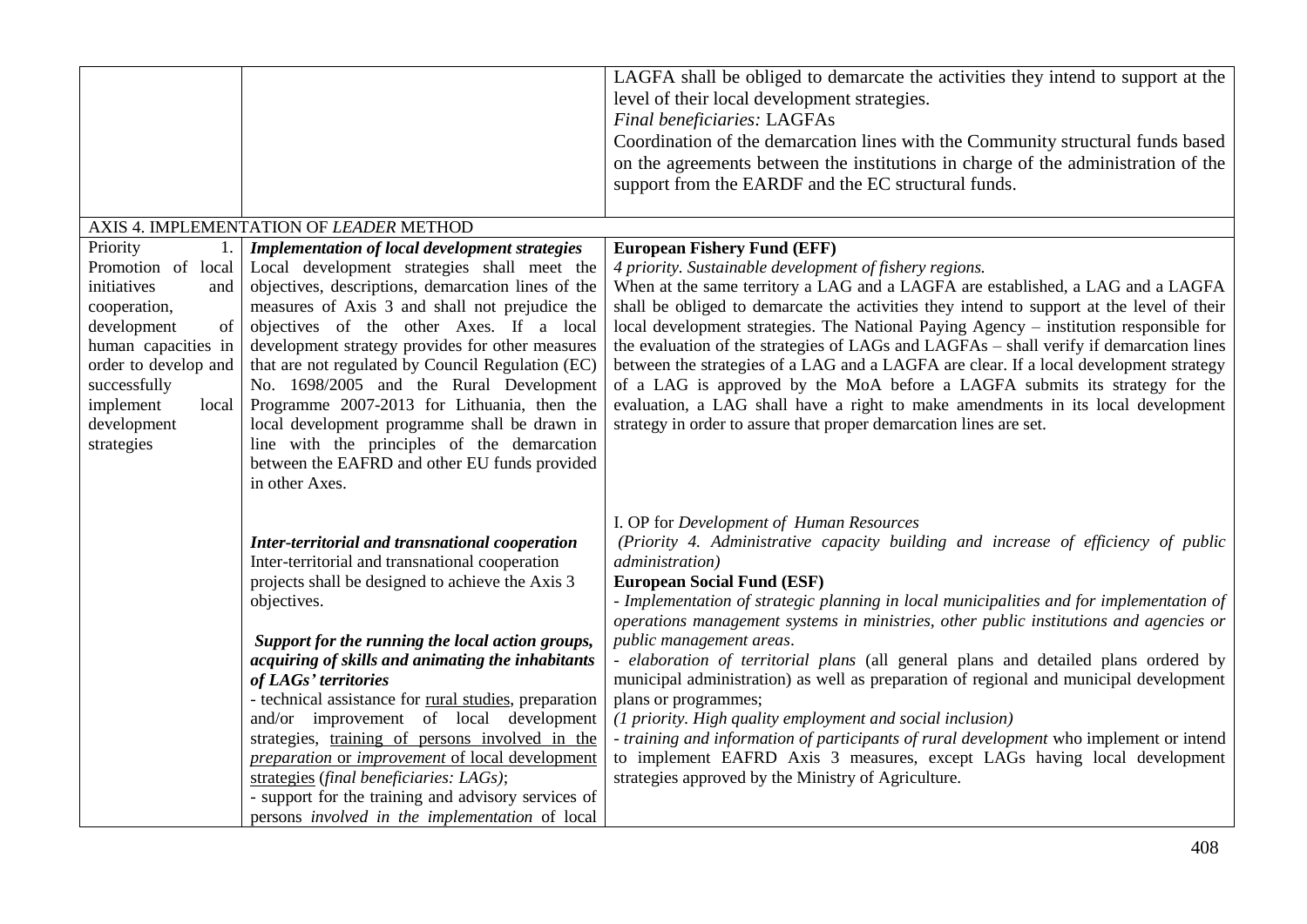| development strategies(final beneficiaries: LAGs     |  |
|------------------------------------------------------|--|
| having approved local development strategies);       |  |
| - support for the animation of the potential project |  |
| owners in the LAG's territory (final beneficiaries:  |  |
| LAGs).                                               |  |

The main demarcation criteria:

- type of beneficiary (for example farmer, natural, legal persons, municipality);
- type of activities supported (for example agricultural, non-agricultural);
- the amount of support for implementation of a project (for example up to EUR 200.000, over EUR 200.000);
- the location of project implementation (for example rural area, urban area, LFA);
- physical characteristics of the object supported (for example farms roads, public roads).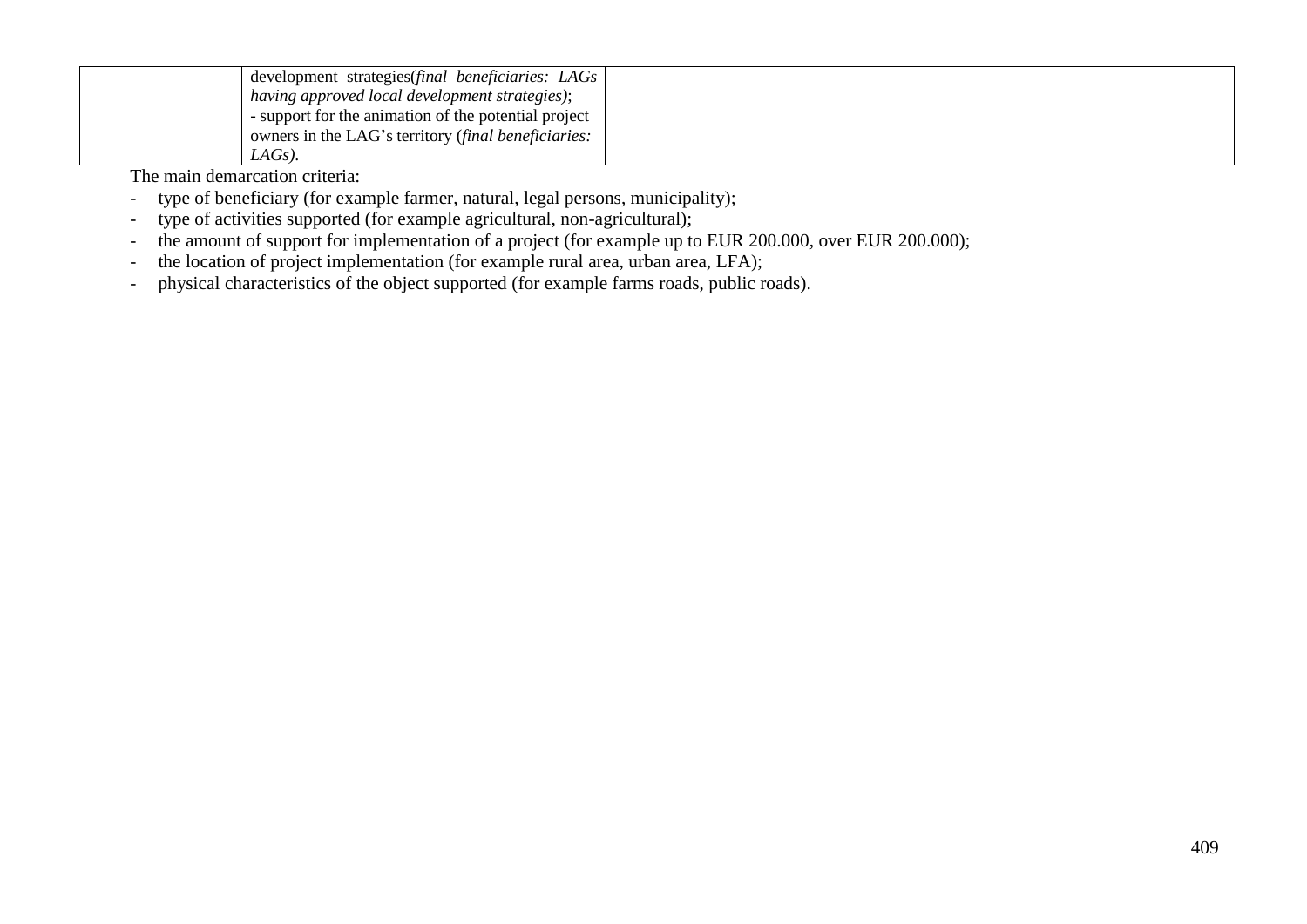# *Annex 3:* **Lithuanian Rural Network members, administration and management**

#### *LRN members (preliminary list)*



# **Administration and management**



# **LRN Council**

Discussing rural development issues, definition of the priorities for activities, discussions on the action plan implementation and recommendations on that, discussions of the projects being implemented, other activities related to LRN

# **Projects** Applied by the organisations represented in LRN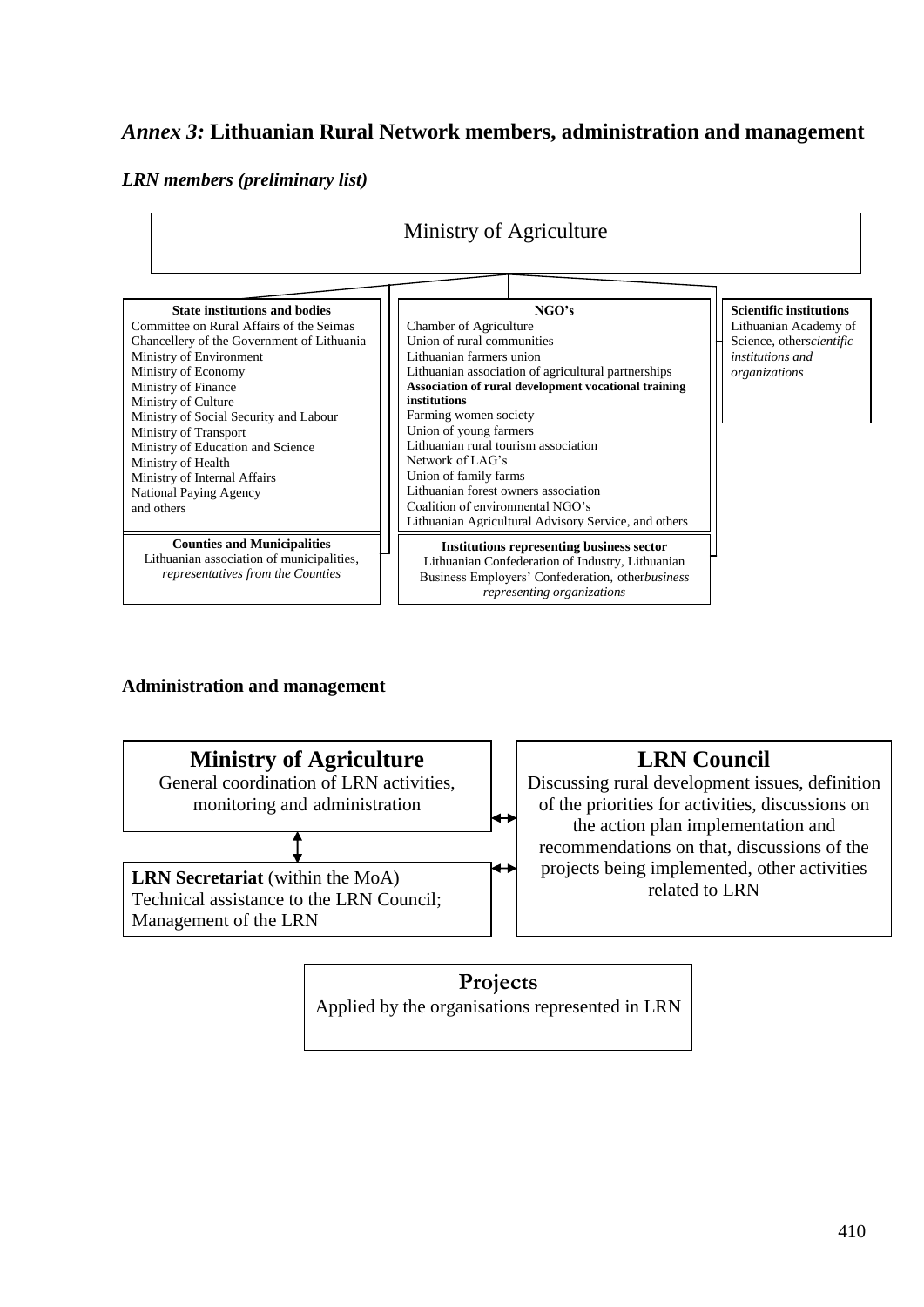# **Annex 4 Preparation and coordination of the rural development programme of Lithuania for the period 2007-2013**

| No. | Institution / organization                            |  |
|-----|-------------------------------------------------------|--|
| 1.  | Committee on Rural Affairs of Seimas'                 |  |
| 2.  | Ministry of Environment                               |  |
| 3.  | Ministry of Internal Affairs                          |  |
| 4.  | Coalition of Environmental NGO's                      |  |
| 5.  | The Council for the Protection of Ethnic Culture      |  |
| 6.  | The Directorate General of State Forests              |  |
| 7.  | Lithuanian grain processors association               |  |
| 8.  | Lithuanian Young Farmers Circles' Union               |  |
| 9.  | thuanian Association of Ecological Agriculture        |  |
| 10. | Lithuanian Institute of Horiculture                   |  |
| 11. | The Lithuanian Institute of Agrarian Economics        |  |
| 12. | Lithuanian Vegetable growers association              |  |
| 13. | Lithuanian Fund for Nature                            |  |
| 14. | The Lithuanian Academy Of Sciences the Division of    |  |
|     | <b>Agriculture And Forestry</b>                       |  |
| 15. | Lithuanian Poultry Producers' Association             |  |
| 16. | Lithuanian Milk Producers' Association                |  |
| 17. | Lithuanian Dairy Association "Pieno centras"          |  |
| 18. | <b>Chamber of Agriculture</b>                         |  |
| 19. | Lithuanian Association of Municipalities              |  |
| 20. | Lithuanian Small and Medium Farmers' Union            |  |
| 21. | Lithuanian Farmer's Union                             |  |
| 22. | Lithuanian Veterinary Academy                         |  |
| 23. | Lithuanian Agricultural Advisory Service              |  |
| 24. | Lithuanian University of Agriculture                  |  |
| 25. | Lithuanian Association of Agricultural Companies'     |  |
| 26. | Lithuanian Association of Land and Water Management   |  |
|     | Engineers                                             |  |
| 27. | Lithuanian Institute of Agriculture                   |  |
| 28. | Lithuanian State Food and Veterinary Service          |  |
| 29. | Lithuanian Association of Meat Processing Enterprises |  |
| 30. | <b>State Consumer Rights Protection Authority</b>     |  |
| 31. | <b>LFA</b> users Association                          |  |
| 32. | the Tatula program                                    |  |
| 33. | <b>State Plant Protection Service</b>                 |  |
| 34. | Agriculture and Food Market Information System        |  |
| 35. | <b>State Seed and Grain Service</b>                   |  |
| 36. | State service for protected areas                     |  |
| 37. | Association of consultants for rural development and  |  |
|     | business                                              |  |

# **THE LIST OF SOCIAL AND ECONOMIC PARTNER'S CONSULTED**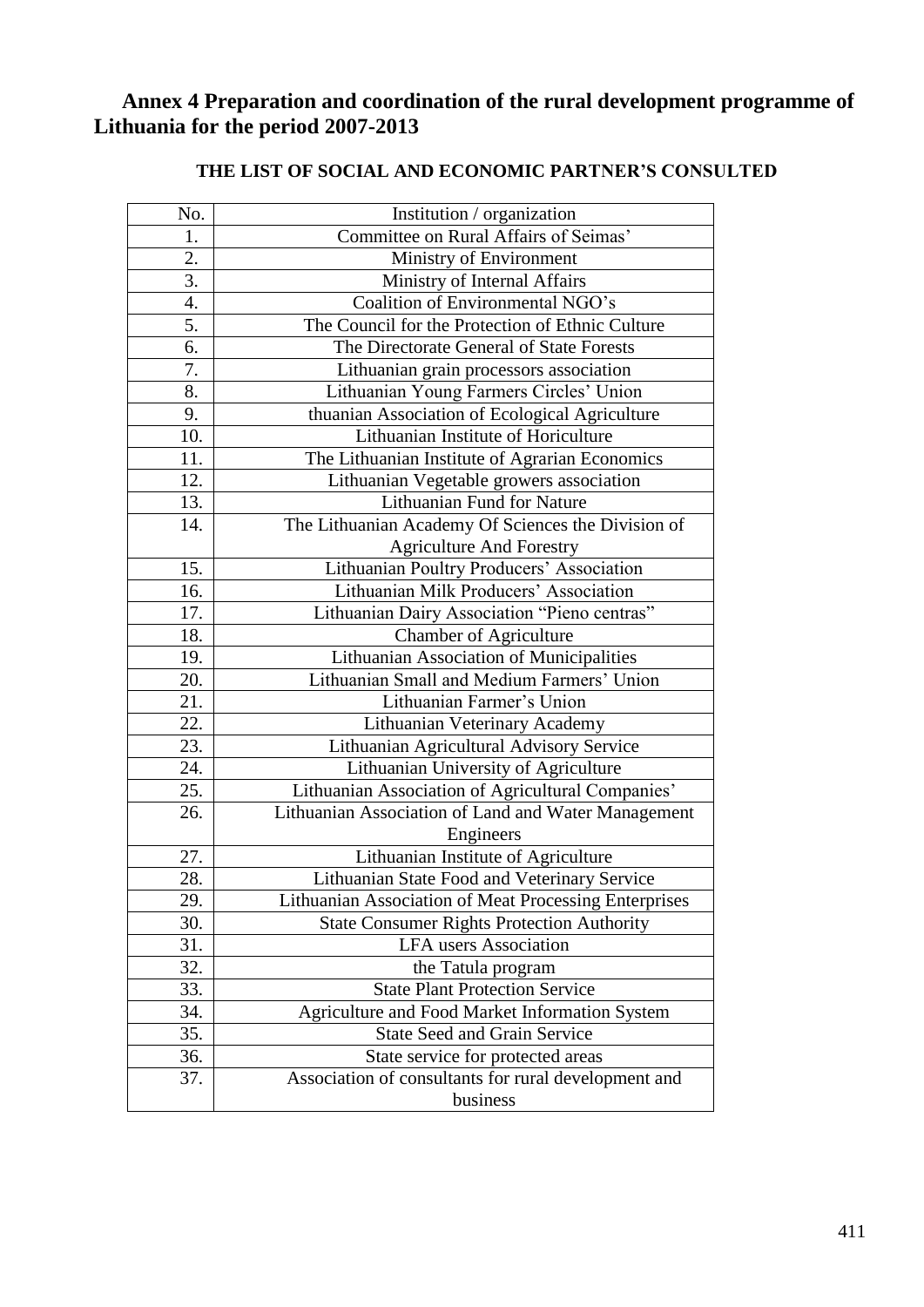#### **Main comments of the social economic partners which have been taken into consideration and reflected in the programme:**

### 1. **September 14, 2005 Promotion of competitiveness of medium-size farms.**

In order to sustain the competitiveness of medium size farms and provide support for agricultural entities that have not yet received the support, priority will be given to farms which size does not exceed 150 ha.

#### 2. **October 14, 2005 Priority for applicants, which have not received EU support.**

All investment measures propose to give priority to applicants who have not yet benefited from the EU support.

#### 3. **November 23, 2005**

#### **Promotion of cooperation.**

In order to promote farmers' cooperation, many measures of the Programme give priority to applicants who are members of licensed cooperative companies (cooperatives).

Bigger number of support recipients under the measure "Vocational training and information actions, including diffusion of scientific knowledge and innovative practises, for persons engaged in the agricultural, food and forestry sectors." Seeking to strengthen skills and abilities of those working in agricultural sector as well as other residents of rural areas to adjust to the changing technological and business environment, this measure foresees support for dissemination of scientific knowledge and promotion of innovations. During the new programming period selfgovernment organisations of farmers and forest owners, state and municipal institutions as well as non-government organisations will be granted the possibility to apply for support for training of farmers under this measure.

**Specified consulting areas. Widened and specified areas for consulting activities.** Consulting will be provided in the areas of consulting management (public, animal and plant health, environment, and animal welfare), requirements for good agrarian and environment status, organic farming, environment protection, farm accountancy and forestry issues.

#### 4. **December 15, 2005**

**Distribution of priority sectors.** Taking into account the proposals of social-economic partners and members of working groups and following the conclusions of the Lithuanian Institute of Agrarian Economics, the compromise has been reached regarding:

Measure *Modernisation of Agricultural Holdings*, activity *Investment in Agricultural Holdings* priority sectors:

a) Livestock farming:

- Beef production;
- Other branches of livestock farming;
- b) Plant production;
- Flax growing; and seed growing;
- Horticulture and gardening;
- Rape growing;
- Other branches of plant production.

Measure "Adding value to agriculture products", activity **"**Processing and marketing of agricultural products**"**

#### **Plant sector:**

- 1. the processing and marketing of fruit, berries, vegetables and mushrooms;
- 2. the processing and marketing of other plant growing products;
- 3. the processing of plant growing waste.

#### **Meat and milk sector:**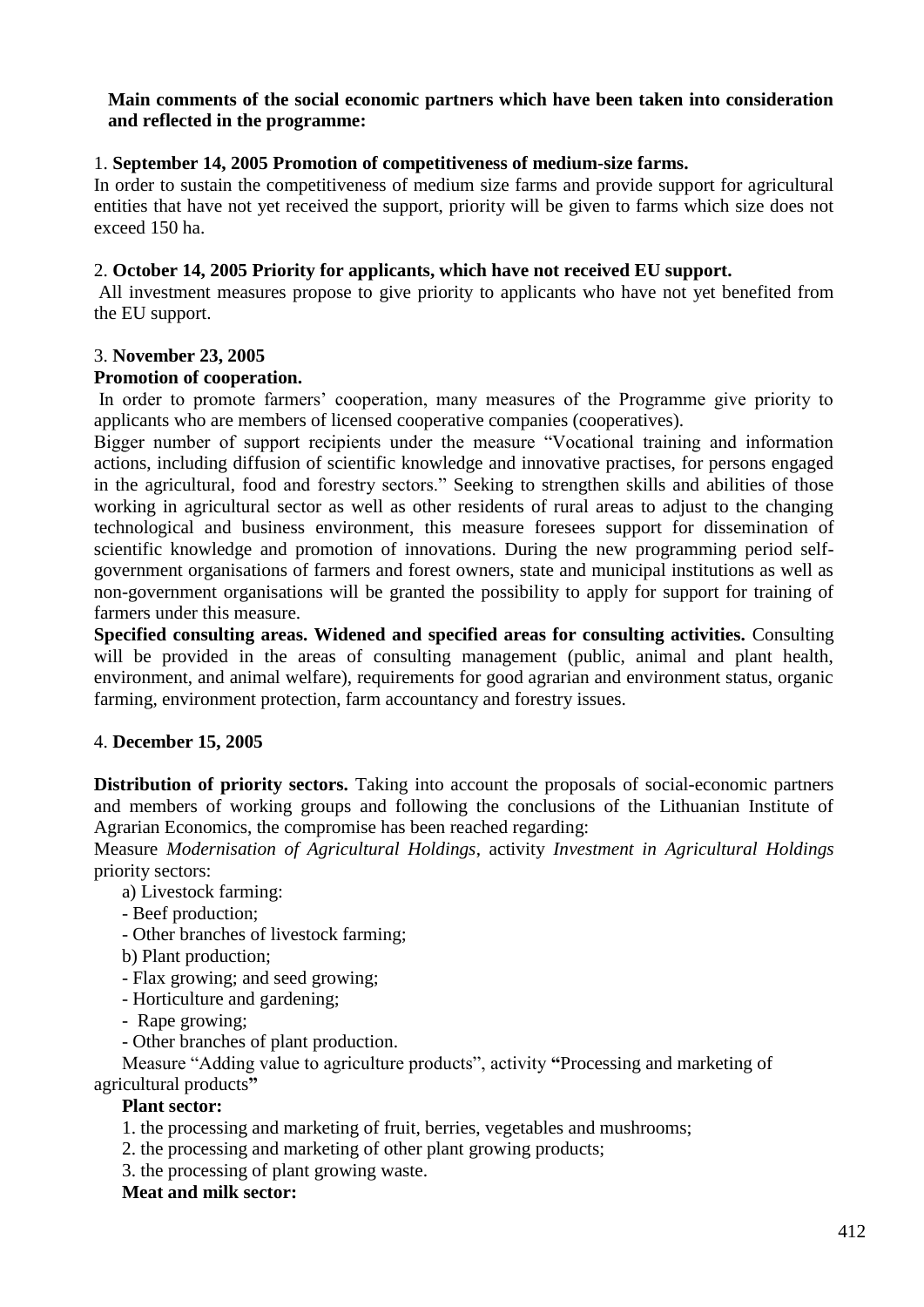- 1. meat processing and marketing;
- 2. milk processing an marketing;
- 3. the processing of the third category by-products of animal origin and milk waste.

**Implementation of Nitrate Directive Requirements.** In order to achieve that farmers implement Nitrate Directive requirements, measure "Modernisation of agriculture products" foresees separate activity for the implementation of Nitrate Directive. Maximum amount of support for one project will depend upon relative animal units. Measure *Modernisation of Agricultural Holdings* also determines that applicant's farm cannot be newly established and must have been functioning for at least 2 years thus ensuring that competitive farms receive the support.

# **5. February 2, 2006**

**Production of organic products.** Ensuring expedient use of support according to the programme "*Organic Farming"* under the measure "*Agroenvironmental payments"*, the condition is set that applicants – organic farmers must sell their production to the market or use production for producing organic agricultural production.

*Estimation of animal units per one hectare of grassland according to the measure Less Favoured Farming Areas*. Following the proposals from social-economic partners, currently the amount of 0,35 animal units per one hectare is set in order to receive support for grassland according to the measure.

*LEADER***.** *LEADER* method use is widened by determining four fields of acquisition of skills activities:

Support for LAG activities;

- Technical assistance for rural areas studies, preparation (or) updating of local development strategies and training of persons preparing or updating local development strategy;

Support for training and consulting of persons implementing local development strategy and target groups in case their activities are related to the implementation of local development strategy; also rendering active LAG territory;

Support for training and informing of rural development participants, involved or planning to be involved in the implementation of objective 3 measures.

Preparing the Programme and seeking to clearly divide the limits of activities related to rural development and financed from several EU funds, there has been an active participation in preparing the documents governing the use of EU structural funds support foreseen for the period 2007-2013. Agreements have been reached that structural funds will finance following rural development objectives:

- Establishment of workplaces for those shifting from primary agricultural production;
- Promotion of business in rural areas;
- Improvement of life quality in rural areas;
- Development of public infrastructure in rural areas.

It is also foreseen that support from EARDF will be provided only to macro enterprises functioning in rural areas, all other companies will be financed from ERDF.

# 6. **October 30, 2006**.

# **Support size according to the measures**.

Following the discussions with social-economic partners the compromise has been reached that maximum support amount for investment measures for the period of years 2007-2013 shall be up to EUR 400,000 (with the exception of implementation of the Nitrates Directive requirements Support of Semi-Subsistence Farms", "Support of Young Farmers", "Vocational training and information actions", "Use of farm advisory services by farmers and forest holders" ,,Establishment and development of rural campsites", projects of SPD 2004-2006 "Investments in to agricultural holdings", measures implemented by LEADER method), while the amount for "Adding value to agricultural products" shall be EUR 5.6 million. A second application for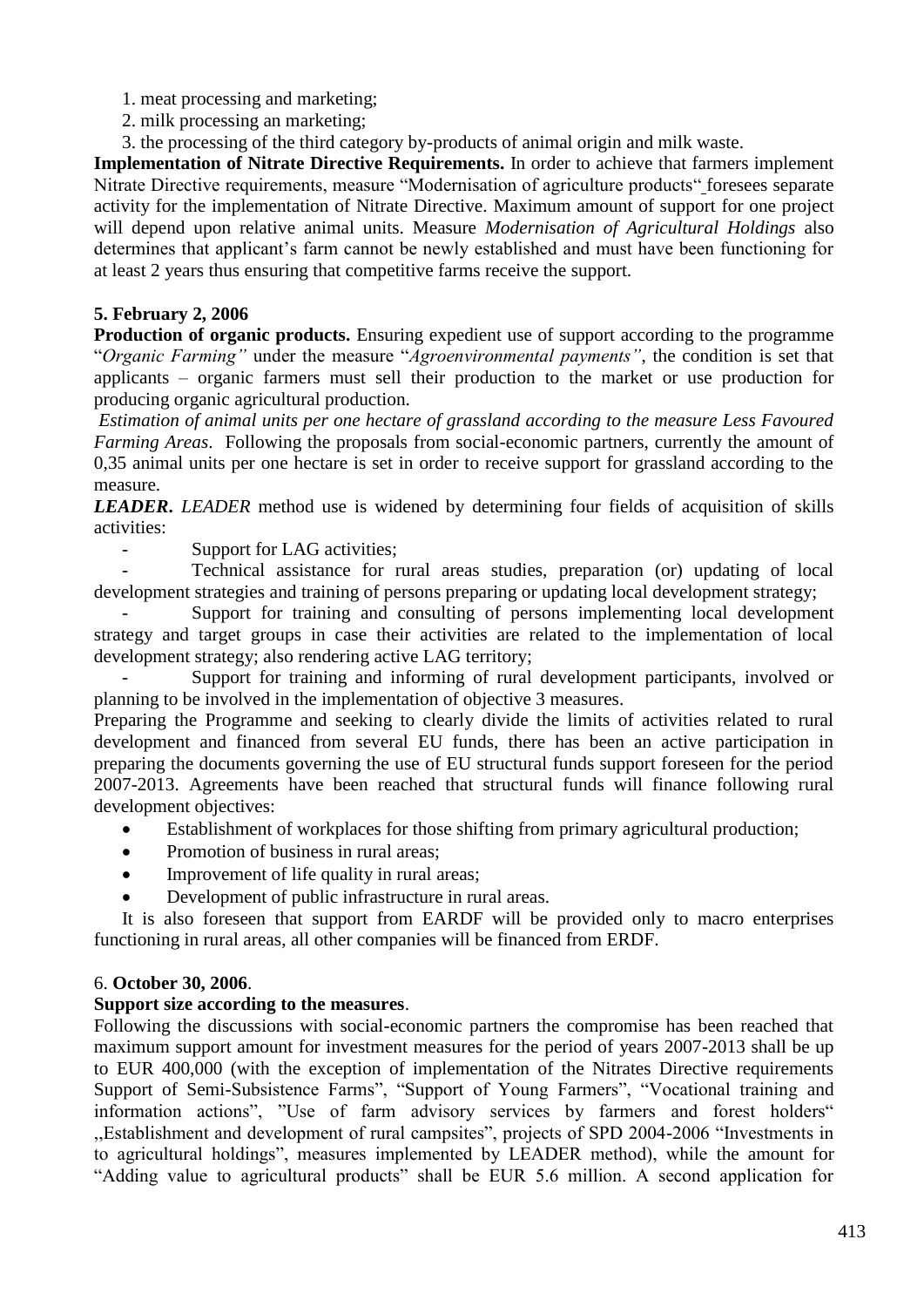assistance may be submitted only the previous project has been implemented in the manner established by the MoA.

**Enlargement of holdings**. Seeking to promote larger-scale farming, the requirement is set for a young farmer, establishing new farm, to own minimum 12 ha of land (the applicant shall assume the obligation to expend the holding until it reaches at least 20 ha by the end of year 2013). Horticulture, vegetable growing, herb growing, berry growing and floriculture holding should be at least 4 ha (own land).

#### **Main comments of the social economic partners which have not been taken into consideration and justification**

**1.** *Compulsory residence/wok in rural areas.* The proposal has been put forward to set a requirement for investment measures that an applicant must have resided/worked in rural areas for at least 2 years.

According to the MoA, such a requirement may be set as a priority for investment measures; otherwise it can prevent Lithuanians, working abroad, from returning to the countryside and taking up agricultural activities.

**2.** *Maximum amount of support for 2007-2013 programming period.* It has been proposed to set a maximum amount of support for 7-year period for applicants, benefiting from investment measures without restricting the number of applications per applicant.

According to the MoA, if such proposal is sustained, it may be the case that after 3 years of programme implementation there might be no resources left in the fund.

**3.** *Ownership of land according to the measure Support for Young Farmers.* It has been proposed:

a) To foresee the requirement for an applicant to own at least 20 ha of land.

Taking into account an average statistical size of Lithuanian holding –12 ha, the conclusion has been reached to set a requirement for an applicant to own 12 ha of land and to undertake an obligation to expand the holding up to 20 ha until the end of 2013.

b) Withdraw the requirement for an applicant on the day of submission an application to have vocational agricultural education or higher (university, non-university, non-agricultural) education and to have attended primary training courses on farming and to assume an obligation to further improve agricultural knowledge throughout project implementation.

Support absorption will not be efficient without such a requirement.

**4.** *For the measure Modernisation of Agricultural Holdings following proposals were made:*

a) Consider wind power plants eligible for financing.

Wind power plants up to 250 KW will be eligible for support.

b) Delete the priority "holding size up to 150 ha of agricultural land".

One of the main objectives of the programming period is to promote competitiveness by supporting small and medium size farms; therefore it was decided to keep the priority.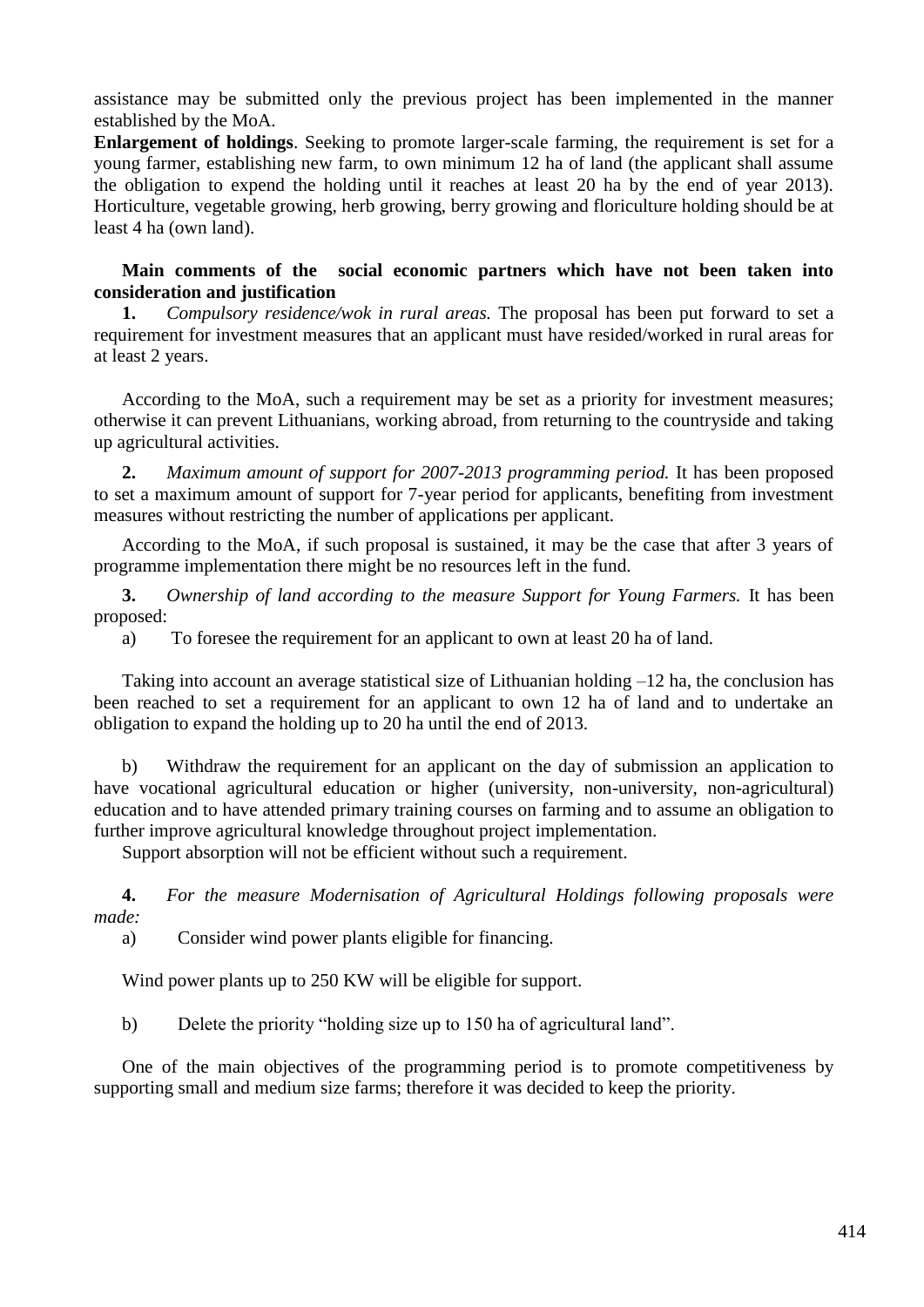# *Annex 5***: Ex – ante evaluation report**

Added to the programme as a separate file due to the big volume of the report.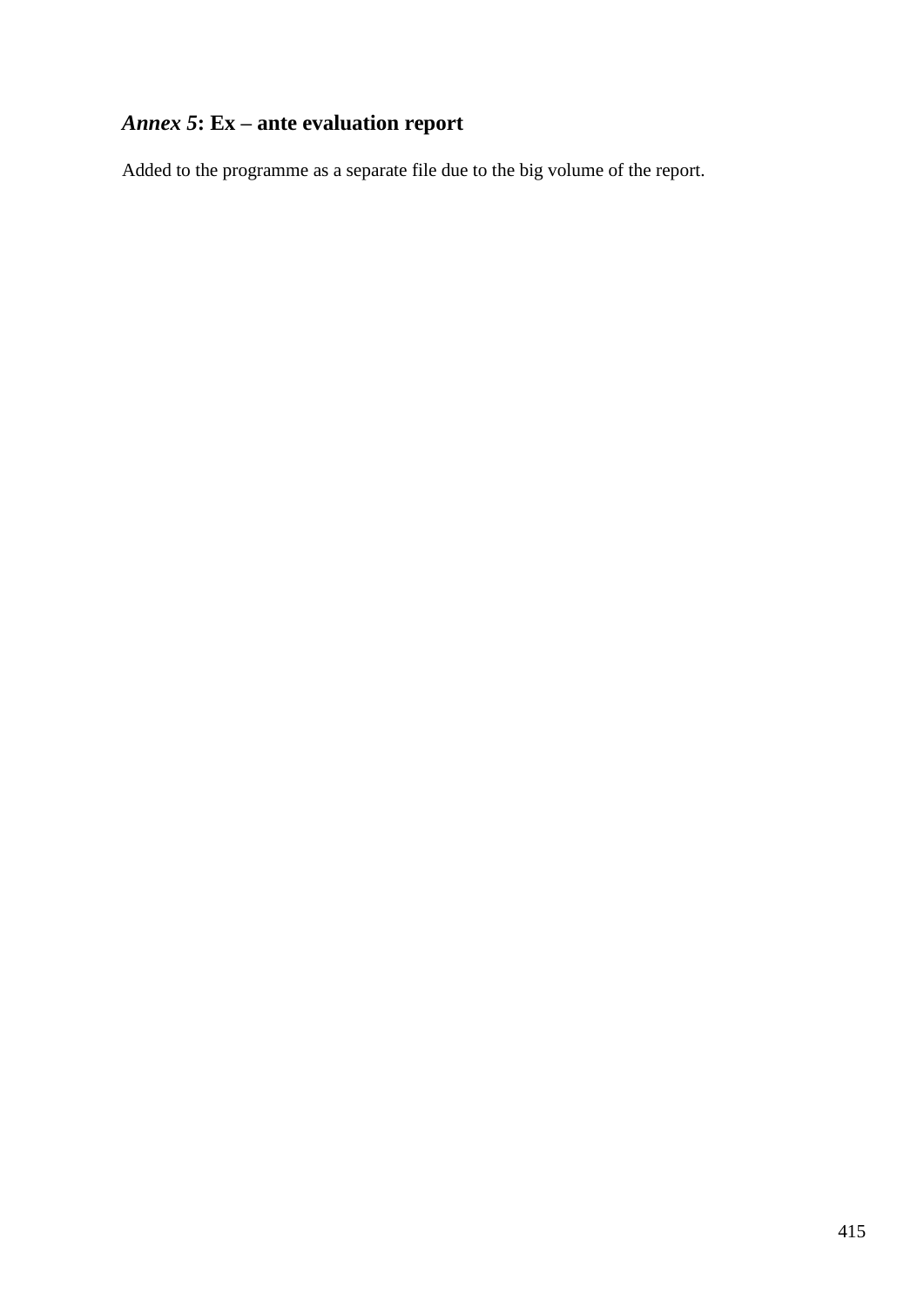### *Annex 6***: Summary of the SAPARD Mid term evaluation**

The main purpose of the mid-term evaluation of the SAPARD programme in Lithuania was to determine at 30 June 2003 whether the available SAPARD funds were used in the most efficient manner to:

 achieve the objectives set out in the Agriculture and Rural Development Plan (ARDP) 2000- 2006;contribute to the implementation of the *acquis communautaire* concerning the common agricultural policy and related policies andsolve priority and specific problems for the sustainable adaptation of the agricultural sector and rural areas.The mid-term evaluation covered the 42 month period 1 January 2000 – 30 June 2003, and related to those parts of the country that were eligible for support under SAPARD. The evaluation included analysis of the measures that were under implementation by 30 June 2003 i.e. "Investments in agricultural holdings" (I); "Improving the processing and marketing of agricultural and fishery products" (II); "Development and diversification of economic activities, providing for multiple activities and alternative income" (III); "Improvement of rural infrastructure" (IV); and "Vocational training" (VII). Measures that were not under implementation at 30 June 2003 were "Afforestation of agricultural lands and improvement of forest infrastructure" (V); "Environmentally friendly agricultural methods" (VI); and "Technical assistance, information and publicity campaigns" (VIII): (approval has been given for Government to draw down on SAPARD funds to cover the costs involved in measure VIII, although no funds have been claimed to date).

The mid-term SAPARD evaluation has examined the initial results of ARDP, their consistency with the ex-ante appraisal, the relevance of the targets, and the extent to which they have been attained. The evaluation has also assessed the use made of financial resources, as well as the quality of monitoring and implementation.

#### **Conclusions of the mid-term evaluation**

Concerning the Monitoring Committee, the Managing Authority and the National Paying Agency (NPA), they have established a strong working relationship, and a system is in place that is functioning well. Subject to continuous improvements in management, training and IT developments for all stakeholders, it is anticipated that it can be transferred to the new (structural funds) programme that will apply on EU membership.

Concerning the NPA, it has been successful in committing approximately 74% of avkailable SAPARD funds for 2000-2003 by 30 June 2003 since the first call for proposals was issued during 6- 20 December 2001. Funds committed by the NPA were generally being used effectively and efficiently, as reflected in meeting key objectives e.g. the food processing industry is moving towards meeting EU standards in hygiene, food quality and safety. The NPA implementing arrangements are generally both appropriate and effective. The NPA's current management information system (MIS) used to provide data on implementation of the SAPARD programme was good, but the software (EXCEL) was considered inadequate for the longer term, and a relational data base needs to be installed based on unique applicant numbers. The NPA's monitoring procedures have been well established, although regional NPA offices could be delegated more responsibility to discuss with applicants the quality of their proposals and business plans, as well as offer advice and assistance during a project's implementation phase. The NPA evaluation of project proposals takes too long and the eventual approval of a project may not fit in with the beneficiary's business cycle. Data for monitoring progress, as well as monitoring the impact of the SAPARD programme at local level and on different target groups, need to be improved. Concerning implementation of measures, the NPA has missed valuable opportunities to gain experience in implementing measure V ("Afforestation of agricultural lands and improvement of forest infrastructure"), and measure VI ("Environmentally friendly agricultural methods").

Concerning the SAPARD strategy, it continues to be broadly appropriate in terms of relevance and internal/external consistency, although the original indicative allocation of funds was changed in favour of increased support for agri-processing (measure II - improving the processing and marketing of agricultural and fishery products) at the expense of other measures. This did not mean that the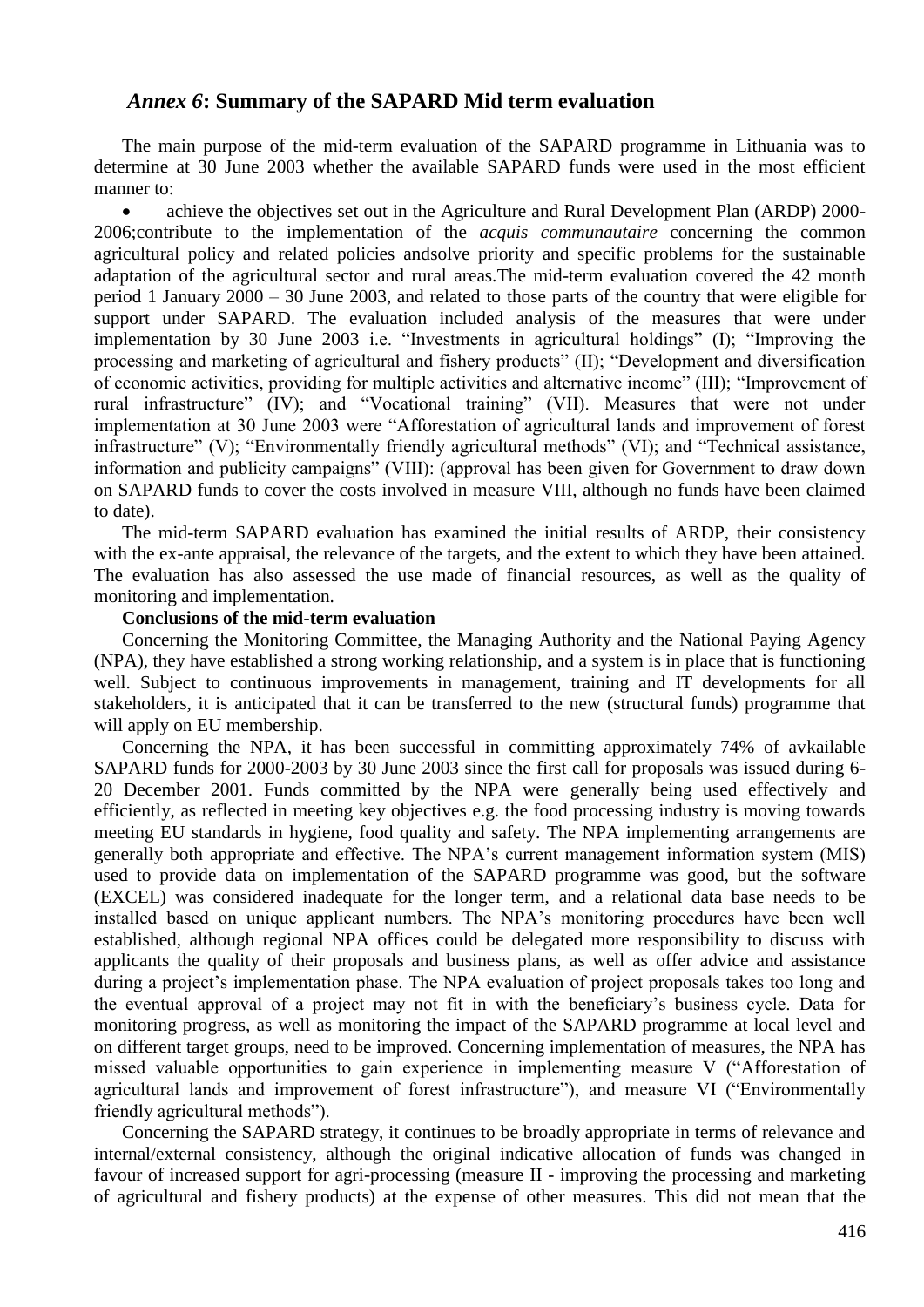strategy and priorities should be re-thought, but that the balance between measures should be continuously reviewed.

Concerning the institutional impact of SAPARD, the impact has been substantial, and is allowing Lithuania to implement the *acquis communautaire*.

#### **Recommendations of the mid-term evaluation**

These recommendations can be used by the institutions responsible for SAPARD Programme management and implementation now, after Lithuania has joined the EU and is implementing SPD and RDP 2004-2006, and beyond. The recommendations, which relate to areas for improvement in ARDP strategy, policies and related activities during 2004-2006, are part of the road map to get the agri/rural sector from where it is today to where it is planned to be tomorrow e.g. by the end of 2006. Whilst it is understood that preparation of the SPD/RDP for 2004-2006 is nearing completion, management flexibility should permit the recommendations below to be integrated into subsequent plan implementation. Whilst the overall process can only improve, the mid-term evaluation team's recommendations were to:

1. streamline the management responsibility of the NPA, including giving more delegated powers and decision-making responsibility to the regional offices, with a view to speeding up the application/approval process and bringing a SAPARD project commitment into line with the beneficiary's business cycle, but ensuring that any streamlining is consistent with recommendations drawn up by the last NPA Peer Review mission (15-18 July 2003) (applicable to Measures I-VIII);

2. linked to this, provide further professional training for national and regional NPA staff, including IT development and the introduction of an appropriate relational data base, (funded under the National Programme) (Measures I-VIII);

3. hold training programmes for NPA staff to simulate implementation of measure V (afforestation of agricultural lands and improvement of forest infrastructure), and measure VI (environmentally friendly agricultural methods), in order to ensure that the NPA has some experience to start processing calls for applications when these measures start under RDP 2004-6 (Measures V and VI);

4. set up a temporary public/private working party to identify all markets where Lithuania has a comparative advantage, and identify a national marketing strategy for each market that will ensure the agri-rural sector is producing what the market wants in the second half of the decade, as well as agree best international practice in key sub-sectors, and use recognised international benchmarks for individual activities (Measures I-VIII);

5. increase opportunities at local level for measure-specific vocational training, including SME development support, particularly for women, youth and rural entrepreneurs, and monitor the effect of it subsequently on trainees' performance and incomes (under Measure VII);

6. increase support for rural diversification, particularly rural tourism (under Measure III);

7. ensure action is taken on recommendations of the Utena Pilot Project, and of the mid-term evaluation team, particularly implementation of the activities based on SMART (specific, measureable, agreed, realistic, timed) method, derived from the mid-term evaluation team's SWOT analysis (Measures I-VIII);

8. circulate at farm level all available information on rural diversification and vocational training opportunities, as well as financing opportunities that are available through the Rural Credit Guarantee Fund, and advertise this via the NPA, the various consultancy services, local municipalities and local action groups, farm and rural magazines, as well as the radio/TV, other forms of media and the internet (Measures I-VIII);

9. hold a seminar at central level to explain the results of the mid-term evaluation to all stakeholders, including the media, in order to ensure transparency and get maximum feedback for the benefit of future decision-making within the MC, the MA and the NPA (Measures I-VIII).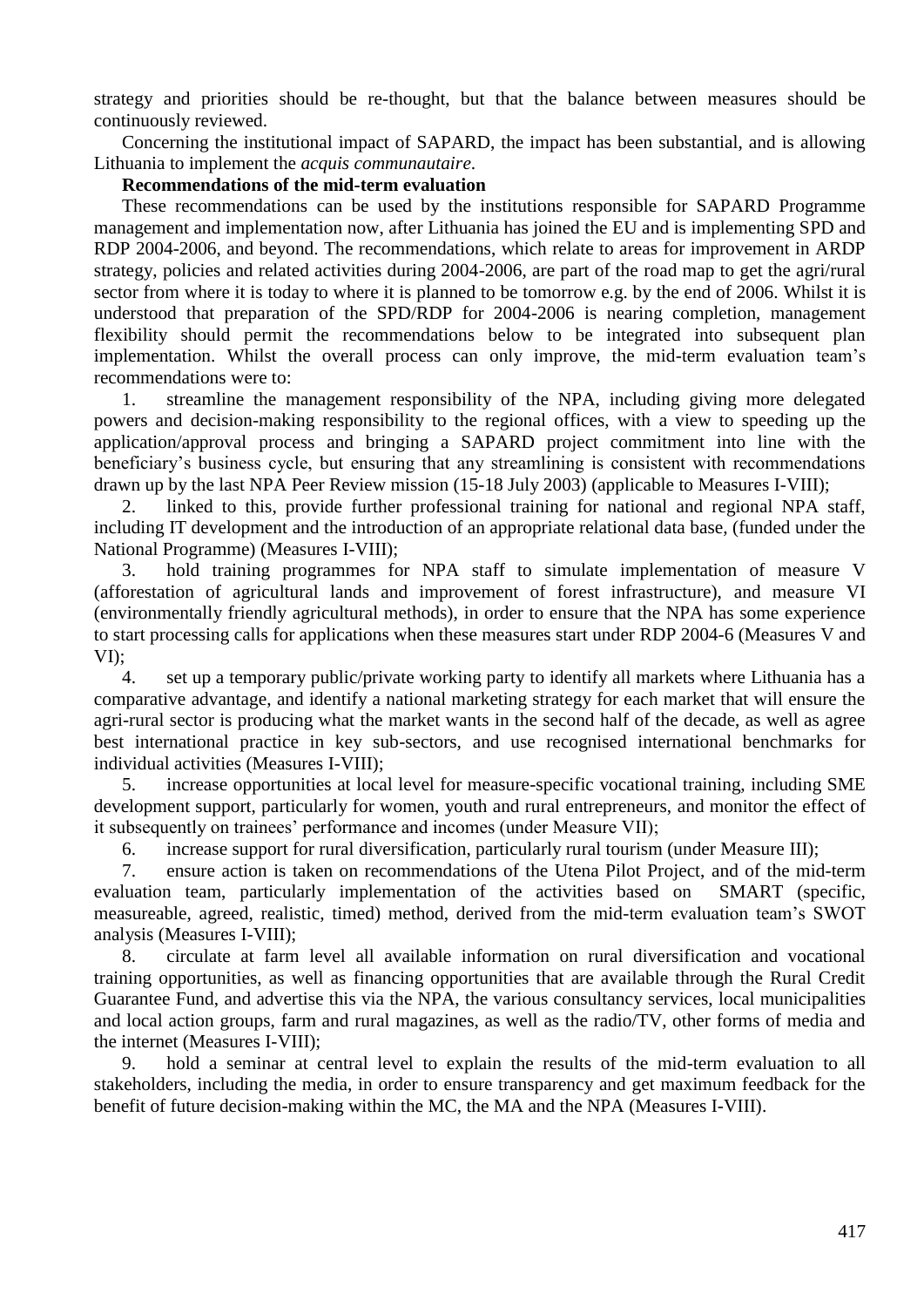# *Annex 7***. Statutory management requirements; minimum requirements for using of fertilizers; minimum requirements for plant protection products and use of pesticides**

# **Statutory management requirements**

1. Natural meadows and pastures available at the farm of a farmer are not ploughed, resown with cultural herbage.

2. Person using plant protection products for professional use must have diploma of agriculture or certificate of plant protection training courses.

3. To use only registered products of plants' protection and to carry out accounting.

4. Maximum amount of livestock manure applied to the land cannot exceed 170 kg/N per ha.

5. Animal breeder and animal breeding place/drove registered in data base of Animal register.

6. Animals are properly and timely labeled and registered.

7. During transportation animals has passports.

8. A farm must carry out accounting of veterinary medicine and medicinal feedstuff, acquired according to receipts of veterinarians and consumed by animals for production.

9. Animals kept for farming purposes should be fed with feedstuff corresponding to their physiological needs, considering their age, weight and species.

10. Farms, having more than 10 livestock units, (excepts farms having deep stables) must have manure storage facility equipped in compliance with the requirements: farms, having more than 300 livestock units till 1 January 2008 m; farms, having from 10 to 300 livestock units till 1 January 2012.

# **Minimum requirements for plant protection products and use of pesticides**

1. Only trained persons who have acknowledged with the characteristics of preparations and requirements of work safety may work with pesticides.

2. Person using plant protection products for professional use must have diploma of agriculture or certificate of plant protection training courses.

3. Sprinklers for plant protection products must have certificates of set standard sprinklers.

4. To use only registered products of plants' protection and to carry out accounting.

5. It is forbidden to use pesticides in protection shore belts of water bodies.

# **Minimum requirements for using of fertilizers**

1. Maximum amount of livestock manure applied to the land cannot exceed 170 kg/N per ha.

2. Farms, having more than 150 ha of agricultural land also farms, having more than 200 livestock units must have fertilization projects, corresponding to the appropriate form and approved by the signature of economic entity.

3. Organic fertiliser is allowed to be applied in the period starting from April  $1<sup>st</sup>$  up to December  $1<sup>st</sup>$  and it is prohibited to use organic fertilizers near by the water sources and intakes. It is not allowed to apply fertiliser on frozen, flooded and snow-covered ground.

4. The capacity of storage vessels for livestock (cattle, horses and sheep) manure for a storage period of at least 6 months; 8 months storage capacity is required for pig and poultry manure.

5. It is forbidden to use fertilizers in protection shore belts of water bodies.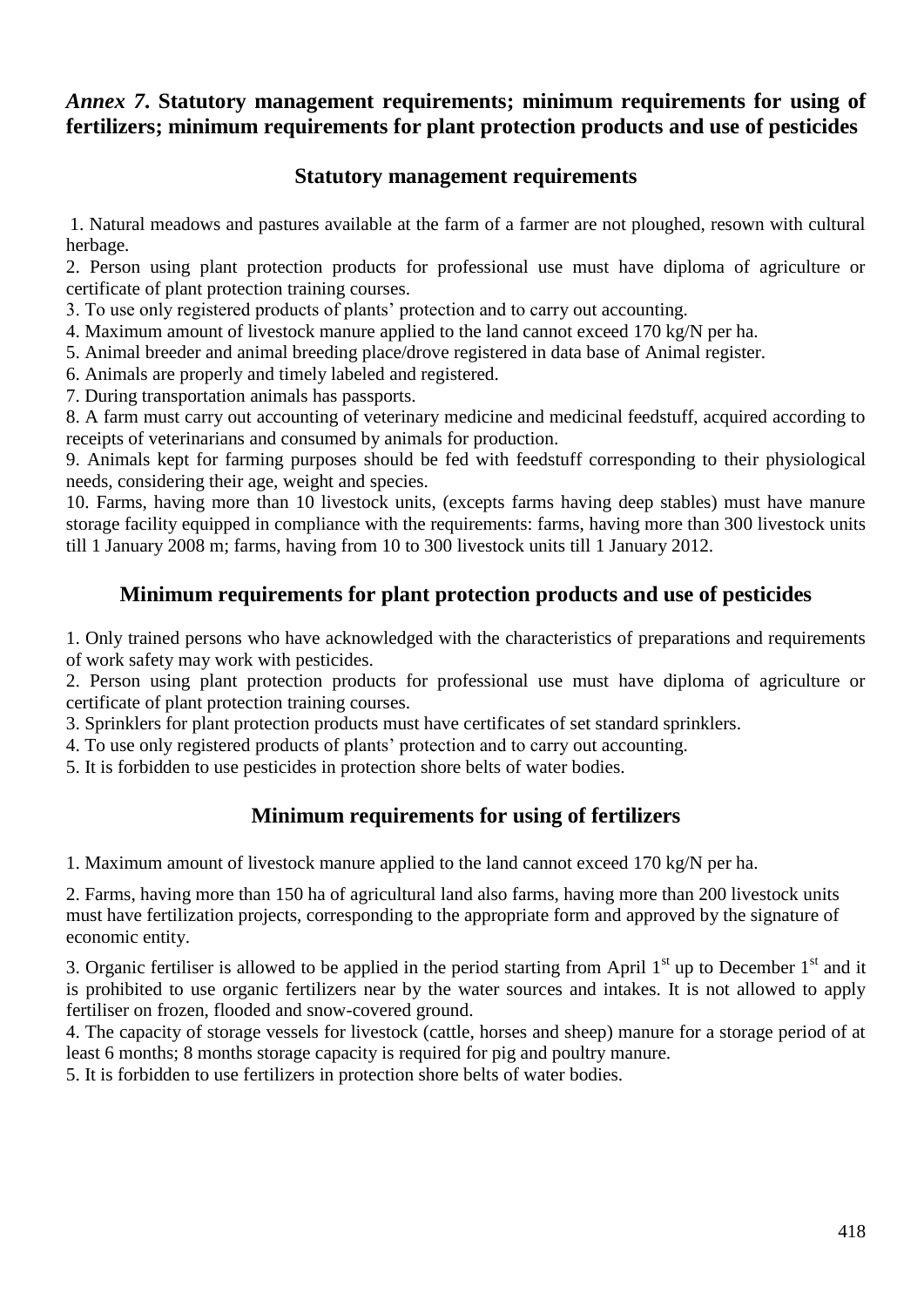| Measure/<br>Sub-measure               | <b>Statutory requirements</b>                                                                                                                                                                                                                                                                                                                                                                                                                                                                                                                                                                                                                                                                                                                                                                                                                                                                                                                                                                                                                                                                     |                                                                                                                                                                                                                                                                                                                                                                                                                                                                                                                                                                                                                                                                                                                                                                                                                                                                                                                                      |                                                                                                                                                                                                            | <b>Commitments payable</b>                                                                                                                                                                                                                                                              |
|---------------------------------------|---------------------------------------------------------------------------------------------------------------------------------------------------------------------------------------------------------------------------------------------------------------------------------------------------------------------------------------------------------------------------------------------------------------------------------------------------------------------------------------------------------------------------------------------------------------------------------------------------------------------------------------------------------------------------------------------------------------------------------------------------------------------------------------------------------------------------------------------------------------------------------------------------------------------------------------------------------------------------------------------------------------------------------------------------------------------------------------------------|--------------------------------------------------------------------------------------------------------------------------------------------------------------------------------------------------------------------------------------------------------------------------------------------------------------------------------------------------------------------------------------------------------------------------------------------------------------------------------------------------------------------------------------------------------------------------------------------------------------------------------------------------------------------------------------------------------------------------------------------------------------------------------------------------------------------------------------------------------------------------------------------------------------------------------------|------------------------------------------------------------------------------------------------------------------------------------------------------------------------------------------------------------|-----------------------------------------------------------------------------------------------------------------------------------------------------------------------------------------------------------------------------------------------------------------------------------------|
|                                       | minimum standards (GAEC)                                                                                                                                                                                                                                                                                                                                                                                                                                                                                                                                                                                                                                                                                                                                                                                                                                                                                                                                                                                                                                                                          | statutory management requirements<br>(SMR)                                                                                                                                                                                                                                                                                                                                                                                                                                                                                                                                                                                                                                                                                                                                                                                                                                                                                           | national legislation                                                                                                                                                                                       |                                                                                                                                                                                                                                                                                         |
| 1.Landscape<br>Stewardship<br>scheme: |                                                                                                                                                                                                                                                                                                                                                                                                                                                                                                                                                                                                                                                                                                                                                                                                                                                                                                                                                                                                                                                                                                   |                                                                                                                                                                                                                                                                                                                                                                                                                                                                                                                                                                                                                                                                                                                                                                                                                                                                                                                                      |                                                                                                                                                                                                            |                                                                                                                                                                                                                                                                                         |
| 1.1 management<br>of meadows          | Pastures or grasslands must be used for<br>grazing animals or mowed not less than<br>once a year (until $1st$ August). The<br>keepers of fruit and berry gardens who<br>grow lawn or grass between the rows of<br>plants shall uphold the requirements for<br>hay harvesting and grazing outlined in<br>this paragraph.<br>Hay or green mass in pastures and<br>grasslands (including perennial pastures<br>and grasslands) shall be collected and<br>transported away from fields until the<br>1st of August (excepting the cases when<br>green mass is pulverized and evenly<br>spread on pastures and grasslands<br><i>(including)</i><br>perennial pastures<br>and<br>grasslands). Hay and residues of straw<br>and plants can be kept in stacks.<br>According to legal acts it is allowed<br>other deadlines to move grass and to<br>remove from fields or to pulverize and to<br>spray mowed grass in fields. The<br>keepers of fruit and berry gardens who<br>grow lawn or grass between the rows of<br>plants shall uphold the requirements for<br>hay harvesting and grazing outlined in | Natural meadows and pastures available<br>at the farm of a farmer are not<br>ploughed, resown with cultural herbage.<br>Person using plant protection products<br>for professional use must have diploma<br>of agriculture or certificate of plant<br>protection training courses.<br>To use only registered products of<br>plants' protection and to carry out<br>accounting.<br>Maximum amount of livestock manure<br>applied to the land cannot exceed 170<br>$kg/N$ per ha.<br>Animal breeder and animal breeding<br>place/drove registered in data base of<br>Animal register.<br>Animals are properly and timely labeled<br>and registered.<br>During transportation animals<br>has<br>passports.<br>A farm must carry out accounting of<br>veterinary medicine and medicinal<br>feedstuff, acquired according to receipts<br>of veterinarians and consumed by<br>animals for production.<br>Animals kept for farming purposes | It is forbidden to<br>cultivate land in shore<br>protective belts of<br>water bodies.<br>It is prohibited to<br>discharge directly<br>sewage polluted by<br>dangerous substances<br>into the ground water. | The payments are made<br>for the income foregone<br>of late haymaking (from<br>$15th$ of July till 30<br>September),<br>grass<br>mowing (from 15 July<br>till 30 September), for<br>the bad quality of hay<br>and for not use of<br>fertilizers<br>and<br>plant<br>protection products. |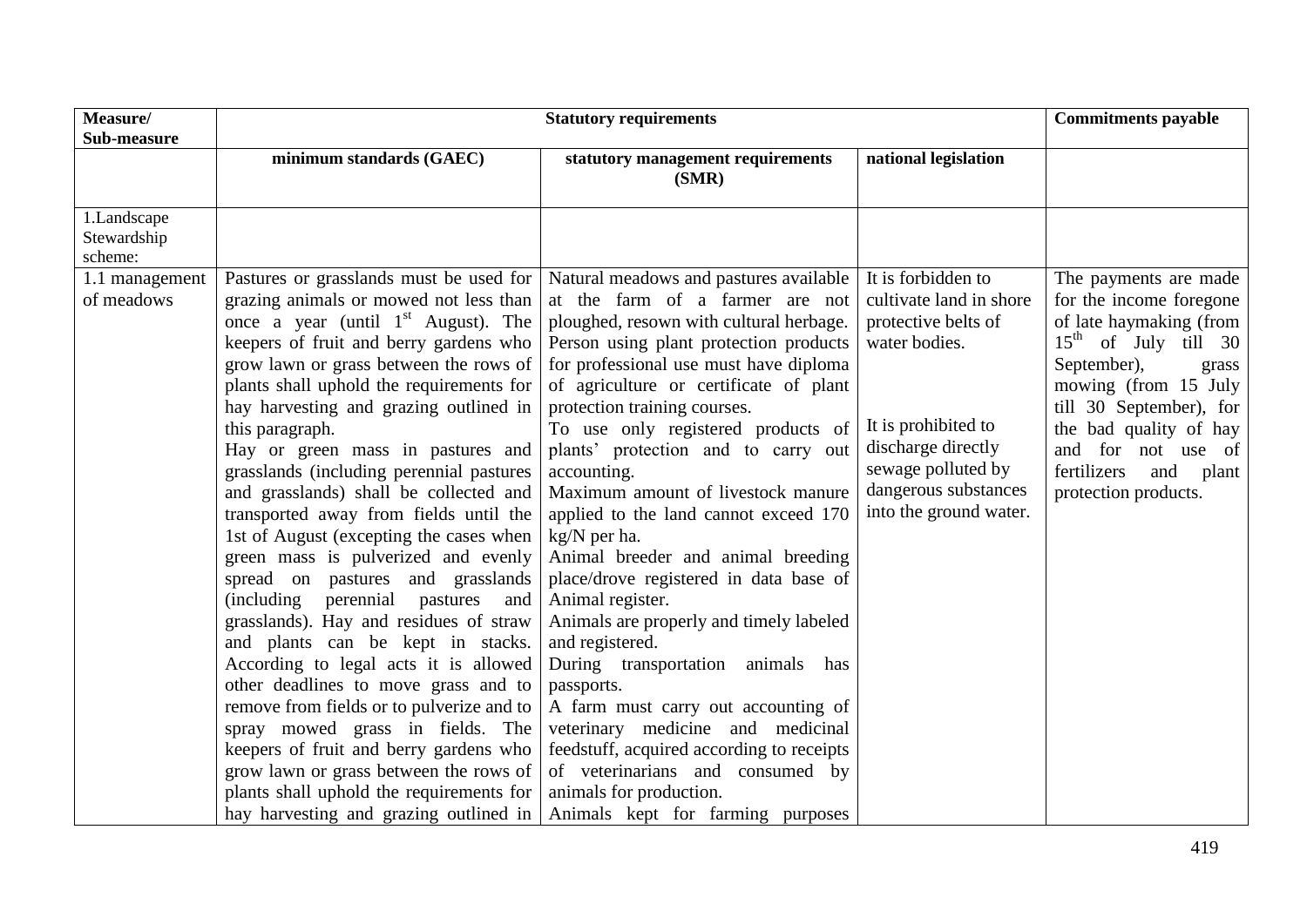|                | this paragraph.                            | should<br>fed<br>with<br>feedstuff<br>be |                         |                           |
|----------------|--------------------------------------------|------------------------------------------|-------------------------|---------------------------|
|                | Grasslands and/or pastures (including      | corresponding to their physiological     |                         |                           |
|                | perennial grasslands and pastures) shall   | needs, considering their age, weight and |                         |                           |
|                | be free from weeds with stiff stalks, as   | species.                                 |                         |                           |
|                | well as weeds which are allowed to         | Farms, having more than 10 livestock     |                         |                           |
|                | mature and scatter their seeds (artemisia, | units, (excepts farms having deep        |                         |                           |
|                | absinthium,<br>cirsium/thistle,            | stables) must have manure storage        |                         |                           |
|                | arctium/burdock, urtica/nettle etc.). A    | facility equipped in compliance with the |                         |                           |
|                | presence of single weeds or grass          | requirements: farms, having more than    |                         |                           |
|                | clusters<br>is<br>considered<br>not<br>as  | 300 livestock units till 1 January 2008  |                         |                           |
|                | infringement of rules.                     | m; farms, having from 10 to 300          |                         |                           |
|                | Meadows and/or pastures (including         | livestock units till 1 January 2012.     |                         |                           |
|                | perennial grasslands and pastures) shall   |                                          |                         |                           |
|                | be free from trees or shrubs, with the     |                                          |                         |                           |
|                | exception of single trees which make       |                                          |                         |                           |
|                | part of traditional landscape.             |                                          |                         |                           |
|                | It is forbidden to burn stubbly and grass  |                                          |                         |                           |
|                | in pastures and/or grasslands (including   |                                          |                         |                           |
|                | perennial pastures or grasslands).         |                                          |                         |                           |
| 1.2 management | Pastures or grasslands must be used for    | Natural meadows and pastures available   | It is forbidden to      | The payments are made     |
| of wetlands    | grazing animals or mowed not less than     | at the farm of a farmer are not          | cultivate land in shore | for income foregone of    |
|                | once a year (until $1st$ August). The      | ploughed, resown with cultural herbage.  | protective belts of     | late haymaking (from      |
|                | keepers of fruit and berry gardens who     | Person using plant protection products   | water bodies.           | $15th$ of July till 30    |
|                | grow lawn or grass between the rows of     | for professional use must have diploma   |                         | September), for the bad   |
|                | plants shall uphold the requirements for   | of agriculture or certificate of plant   |                         | quality of hay and for    |
|                | hay harvesting and grazing outlined in     | protection training courses.             |                         | of<br>use<br>not<br>plant |
|                | this paragraph.                            | To use only registered products of       | It is prohibited to     | protection products.      |
|                | Hay or green mass in pastures and          | plants' protection and to carry out      | discharge directly      |                           |
|                | grasslands (including perennial pastures   | accounting.                              | sewage polluted by      |                           |
|                | and grasslands) shall be collected and     | Maximum amount of livestock manure       | dangerous substances    |                           |
|                | transported away from fields until the     | applied to the land cannot exceed 170    | into the ground water.  |                           |
|                | 1st of August (excepting the cases when    | kg/N per ha.                             |                         |                           |
|                | green mass is pulverized and evenly        | Animal breeder and animal breeding       |                         |                           |
|                | spread on pastures and grasslands          | place/drove registered in data base of   |                         |                           |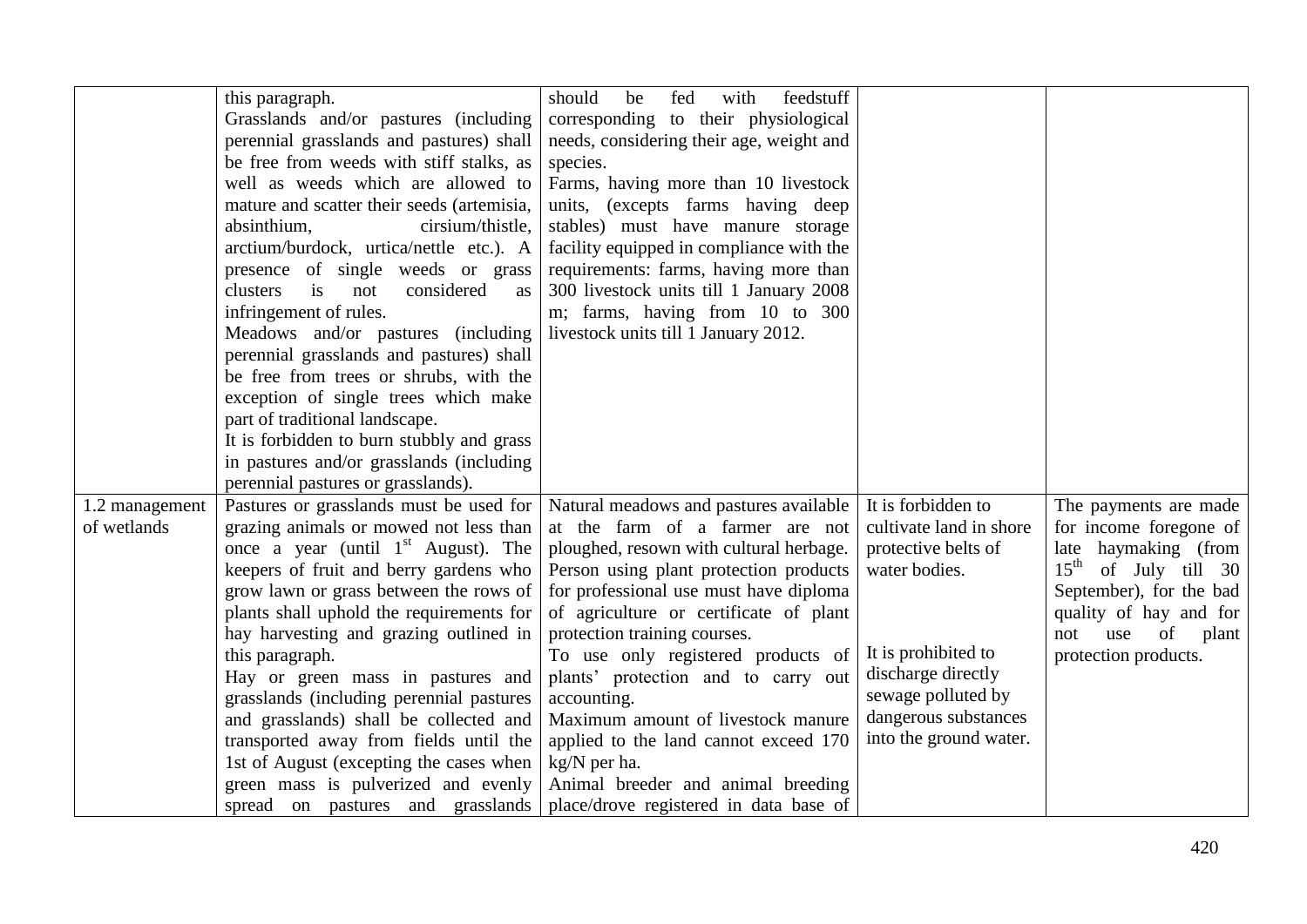|                                     | (including perennial pastures and                                                | Animal register.                          |                                               |                                                             |
|-------------------------------------|----------------------------------------------------------------------------------|-------------------------------------------|-----------------------------------------------|-------------------------------------------------------------|
|                                     | grasslands). Hay and residues of straw                                           | Animals are properly and timely labeled   |                                               |                                                             |
|                                     | and plants can be kept in stacks.                                                | and registered.                           |                                               |                                                             |
|                                     | According to legal acts it is allowed                                            | During transportation animals has         |                                               |                                                             |
|                                     | other deadlines to move grass and to                                             | passports.                                |                                               |                                                             |
|                                     | remove from fields or to pulverize and to                                        | A farm must carry out accounting of       |                                               |                                                             |
|                                     | spray mowed grass in fields. The                                                 | veterinary medicine and medicinal         |                                               |                                                             |
|                                     | keepers of fruit and berry gardens who                                           | feedstuff, acquired according to receipts |                                               |                                                             |
|                                     | grow lawn or grass between the rows of                                           | of veterinarians and consumed by          |                                               |                                                             |
|                                     | plants shall uphold the requirements for                                         | animals for production.                   |                                               |                                                             |
|                                     | hay harvesting and grazing outlined in                                           | Animals kept for farming purposes         |                                               |                                                             |
|                                     | this paragraph.                                                                  | should<br>fed<br>with<br>be<br>feedstuff  |                                               |                                                             |
|                                     | Meadows and/or pastures (including                                               | corresponding to their physiological      |                                               |                                                             |
|                                     | perennial grasslands and pastures) shall                                         | needs, considering their age, weight and  |                                               |                                                             |
|                                     | be free from trees or shrubs, with the                                           | pesticides.                               |                                               |                                                             |
|                                     | exception of single trees which make                                             | Farms, having more than 10 livestock      |                                               |                                                             |
|                                     | part of traditional landscape.                                                   | units, (excepts farms having deep         |                                               |                                                             |
|                                     | Grasslands and/or pastures (including                                            | stables) must have manure storage         |                                               |                                                             |
|                                     | perennial grasslands and pastures) shall                                         | facility equipped in compliance with the  |                                               |                                                             |
|                                     | be free from weeds with stiff stalks, as                                         | requirements: farms, having more than     |                                               |                                                             |
|                                     | well as weeds which are allowed to                                               | 300 livestock units till 1 January 2008   |                                               |                                                             |
|                                     | mature and scatter their seeds (artemisia,                                       | m; farms, having from 10 to 300           |                                               |                                                             |
|                                     | absinthium,<br>cirsium/thistle,                                                  | livestock units till 1 January 2012.      |                                               |                                                             |
|                                     | arctium/burdock, urtica /nettle etc.). A                                         |                                           |                                               |                                                             |
|                                     | presence of single weeds or grass                                                |                                           |                                               |                                                             |
|                                     | is<br>considered<br>clusters<br>not<br>as                                        |                                           |                                               |                                                             |
|                                     | infringement of rules.                                                           |                                           |                                               |                                                             |
|                                     | It is forbidden to burn stubbly and grass                                        |                                           |                                               |                                                             |
|                                     | in pastures and/or grasslands (including                                         |                                           |                                               |                                                             |
|                                     | perennial pastures or grasslands).                                               |                                           |                                               |                                                             |
| 1.3 management<br>of shore belts of | Pastures or grasslands must be used for   Natural meadows and pastures available | at the farm of a farmer are not           | It is forbidden to<br>cultivate land in shore | The payments are made                                       |
| water bodies in                     | grazing animals or mowed not less than<br>once a year (until $1st$ August). The  | ploughed, resown with cultural herbage.   | protective belts of                           | for income foregone of                                      |
| meadows                             | keepers of fruit and berry gardens who                                           | Person using plant protection products    | water bodies.                                 | late haymaking (from<br>$15^{\text{th}}$<br>of July till 30 |
|                                     |                                                                                  |                                           |                                               |                                                             |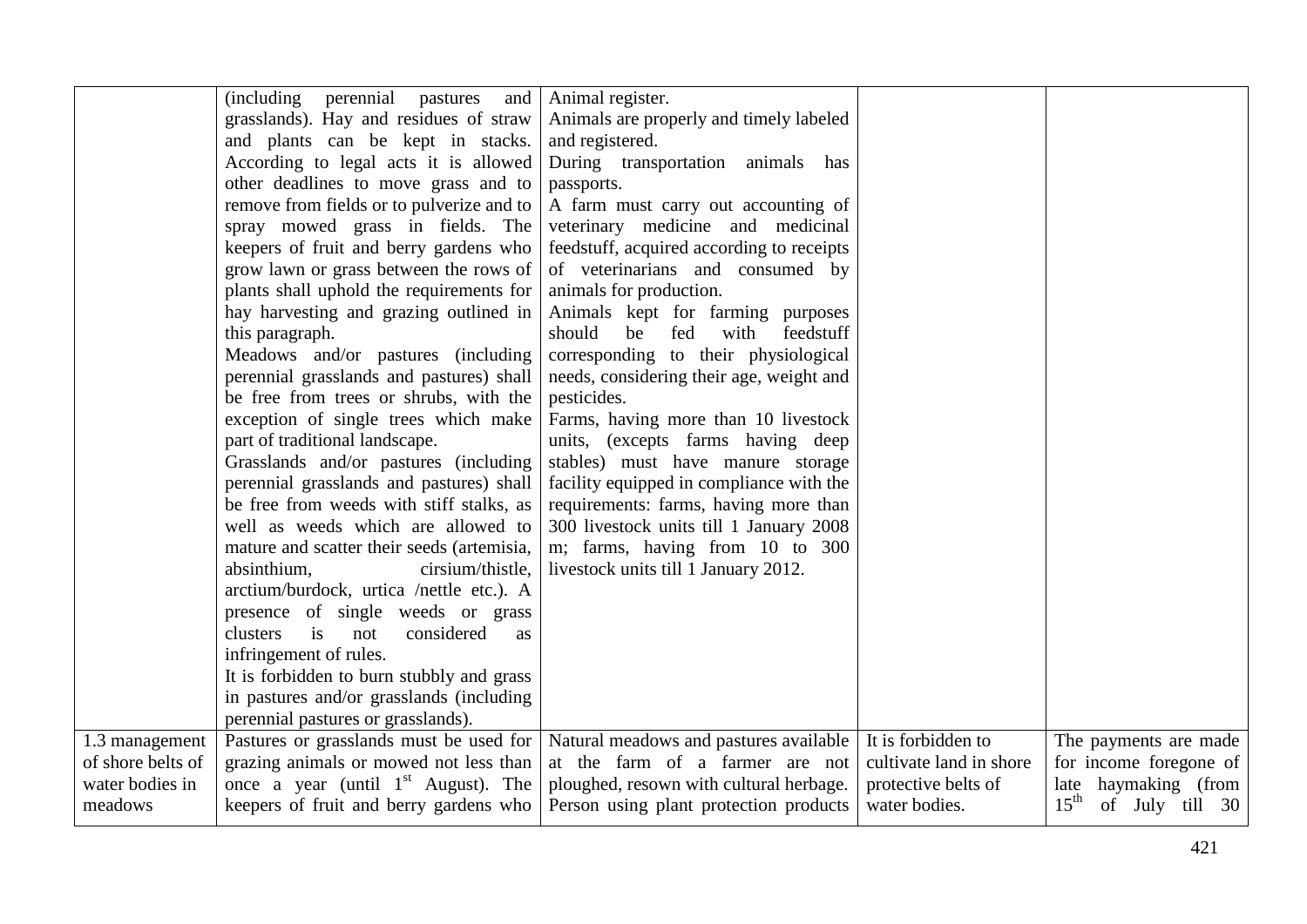| grow lawn or grass between the rows of<br>plants shall uphold the requirements for<br>hay harvesting and grazing outlined in<br>this paragraph.<br>Hay or green mass in pastures and<br>grasslands (including perennial pastures<br>and grasslands) shall be collected and<br>transported away from fields until the<br>1st of August (excepting the cases when<br>green mass is pulverized and evenly<br>spread on pastures and grasslands<br>perennial<br><i>(including)</i><br>pastures<br>and<br>grasslands). Hay and residues of straw<br>and plants can be kept in stacks.<br>According to legal acts it is allowed<br>other deadlines to move grass and to<br>remove from fields or to pulverize and to<br>spray mowed grass in fields. The<br>keepers of fruit and berry gardens who<br>grow lawn or grass between the rows of<br>plants shall uphold the requirements for<br>hay harvesting and grazing outlined in<br>this paragraph.<br>Meadows and/or pastures (including<br>perennial grasslands and pastures) shall<br>be free from trees or shrubs, with the<br>exception of single trees which make<br>part of traditional landscape.<br>It is forbidden to burn stubbly and grass<br>in pastures and/or grasslands (including<br>facility equipped in compliance with the<br>perennial pastures or grasslands).<br>requirements: farms, having more than<br>Grasslands and/or pastures (including<br>300 livestock units till 1 January 2008 | for professional use must have diploma<br>of agriculture or certificate of plant<br>protection training courses.<br>To use only registered products of<br>plants' protection and to carry out<br>accounting.<br>Maximum amount of livestock manure<br>applied to the land cannot exceed 170<br>kg/N per ha.<br>Animal breeder and animal breeding<br>place/drove registered in data base of<br>Animal register.<br>Animals are properly and timely labeled<br>and registered.<br>During transportation animals has<br>passports.<br>A farm must carry out accounting of<br>veterinary medicine and medicinal<br>feedstuff, acquired according to receipts<br>of veterinarians and consumed by<br>animals for production.<br>Animals kept for farming purposes<br>should<br>be<br>fed<br>with<br>feedstuff<br>corresponding to their physiological<br>needs, considering their age, weight and<br>pesticides.<br>Farms, having more than 10 livestock<br>units, (excepts farms having deep<br>stables) must have manure storage | It is prohibited to<br>discharge directly<br>sewage polluted by<br>dangerous substances<br>into the ground water. | September),<br>grass<br>mowing (from 15 July<br>till 30 September), for<br>the bad quality of hay<br>and not use of pesticides<br>and fertilizers. |
|---------------------------------------------------------------------------------------------------------------------------------------------------------------------------------------------------------------------------------------------------------------------------------------------------------------------------------------------------------------------------------------------------------------------------------------------------------------------------------------------------------------------------------------------------------------------------------------------------------------------------------------------------------------------------------------------------------------------------------------------------------------------------------------------------------------------------------------------------------------------------------------------------------------------------------------------------------------------------------------------------------------------------------------------------------------------------------------------------------------------------------------------------------------------------------------------------------------------------------------------------------------------------------------------------------------------------------------------------------------------------------------------------------------------------------------------------------------|--------------------------------------------------------------------------------------------------------------------------------------------------------------------------------------------------------------------------------------------------------------------------------------------------------------------------------------------------------------------------------------------------------------------------------------------------------------------------------------------------------------------------------------------------------------------------------------------------------------------------------------------------------------------------------------------------------------------------------------------------------------------------------------------------------------------------------------------------------------------------------------------------------------------------------------------------------------------------------------------------------------------------------|-------------------------------------------------------------------------------------------------------------------|----------------------------------------------------------------------------------------------------------------------------------------------------|
|---------------------------------------------------------------------------------------------------------------------------------------------------------------------------------------------------------------------------------------------------------------------------------------------------------------------------------------------------------------------------------------------------------------------------------------------------------------------------------------------------------------------------------------------------------------------------------------------------------------------------------------------------------------------------------------------------------------------------------------------------------------------------------------------------------------------------------------------------------------------------------------------------------------------------------------------------------------------------------------------------------------------------------------------------------------------------------------------------------------------------------------------------------------------------------------------------------------------------------------------------------------------------------------------------------------------------------------------------------------------------------------------------------------------------------------------------------------|--------------------------------------------------------------------------------------------------------------------------------------------------------------------------------------------------------------------------------------------------------------------------------------------------------------------------------------------------------------------------------------------------------------------------------------------------------------------------------------------------------------------------------------------------------------------------------------------------------------------------------------------------------------------------------------------------------------------------------------------------------------------------------------------------------------------------------------------------------------------------------------------------------------------------------------------------------------------------------------------------------------------------------|-------------------------------------------------------------------------------------------------------------------|----------------------------------------------------------------------------------------------------------------------------------------------------|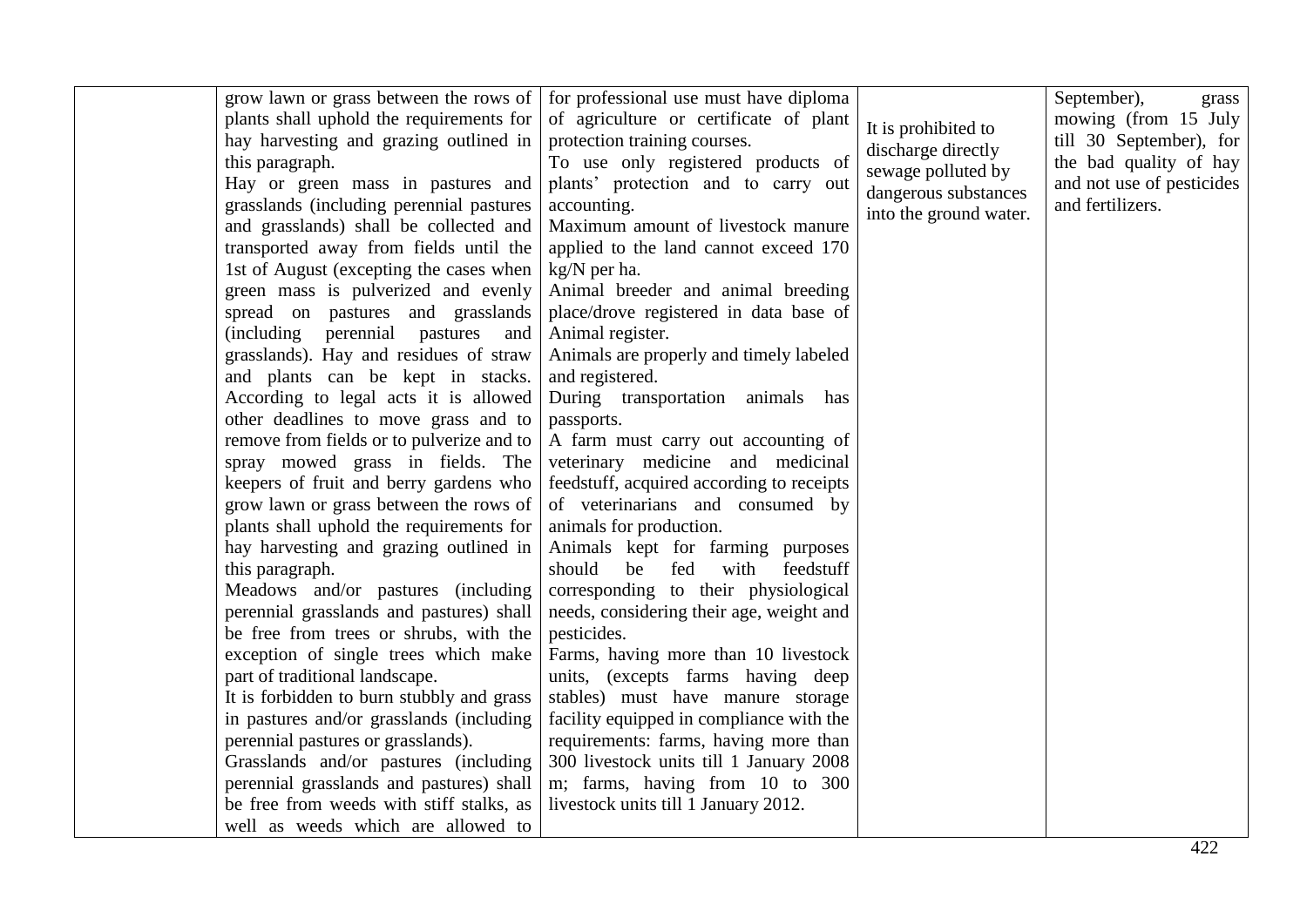|                                                                                                     | mature and scatter their seeds (artemisia,<br>absinthium,<br>cirsium/thistle,<br>arctium/burdock, urtica /nettle etc.). A<br>presence of single weeds or grass<br>clusters<br>considered<br>is<br>not<br>as<br>infringement of rules.                                                                                                                                                                                                                                                                                                                                                                                                                                                                                                                                                                                                                                                                                                                                                                                                                                                                                                                                                |                                                                                                                                                                                                                                                                                                                                                                                                                                                                                                                                                                                                                                                                                                                                                                                                                                                                                                                                   |                                                                                                                                                                                                               |                                                                                                                                                                                                                                         |
|-----------------------------------------------------------------------------------------------------|--------------------------------------------------------------------------------------------------------------------------------------------------------------------------------------------------------------------------------------------------------------------------------------------------------------------------------------------------------------------------------------------------------------------------------------------------------------------------------------------------------------------------------------------------------------------------------------------------------------------------------------------------------------------------------------------------------------------------------------------------------------------------------------------------------------------------------------------------------------------------------------------------------------------------------------------------------------------------------------------------------------------------------------------------------------------------------------------------------------------------------------------------------------------------------------|-----------------------------------------------------------------------------------------------------------------------------------------------------------------------------------------------------------------------------------------------------------------------------------------------------------------------------------------------------------------------------------------------------------------------------------------------------------------------------------------------------------------------------------------------------------------------------------------------------------------------------------------------------------------------------------------------------------------------------------------------------------------------------------------------------------------------------------------------------------------------------------------------------------------------------------|---------------------------------------------------------------------------------------------------------------------------------------------------------------------------------------------------------------|-----------------------------------------------------------------------------------------------------------------------------------------------------------------------------------------------------------------------------------------|
| 1.4 protection of<br>water bodies<br>against pollution<br>and soil erosion<br>on the arable<br>land | The arable land shall be covered either   Natural meadows and pastures available<br>by agricultural crops or by cideral or<br>black fallow.<br>The fields<br>under<br>crops shall not<br>agricultural<br>have<br>excessive<br>of<br>content<br>weeds<br>overwhelming crops,<br>except<br>single<br>weeds or clusters of them. Black fallow<br>shall be periodically cultivated and/or<br>chemical substances applied in order to<br>destroy weeds and improve the quality<br>of soil. The fruit and berry growers<br>which have black fallow between the<br>rows of plants shall follow the<br>requirements for black fallow outlined in<br>this paragraph. The keepers of fruit and<br>berry gardens who grow lawn or grass<br>between the rows of plants shall uphold<br>the requirements for hay harvesting and<br>grazing outlined in this paragraph.<br>Pastures or grasslands must be used for<br>grazing animals or mowed not less than<br>once a year (until $1st$ August). The<br>keepers of fruit and berry gardens who<br>grow lawn or grass between the rows of<br>plants shall uphold the requirements for<br>hay harvesting and grazing outlined in<br>this paragraph. | at the farm of a farmer are not<br>ploughed, resown with cultural herbage.<br>Person using plant protection products<br>for professional use must have diploma<br>of agriculture or certificate of plant<br>protection training courses.<br>To use only registered products of<br>plants' protection and to carry out<br>accounting.<br>Maximum amount of livestock manure<br>applied to the land cannot exceed 170<br>kg/N per ha.<br>Animal breeder and animal breeding<br>place/drove registered in data base of<br>Animal register.<br>Animals are properly and timely labeled<br>and registered.<br>During transportation animals has<br>passports.<br>A farm must carry out accounting of<br>veterinary medicine and medicinal<br>feedstuff, acquired according to receipts<br>of veterinarians and consumed by<br>animals for production.<br>Animals kept for farming purposes<br>should<br>be<br>fed<br>with<br>feedstuff | It is forbidden to<br>cultivate land in shore<br>protective belts of<br>water bodies.<br>It is prohibited to<br>discharge<br>directly<br>sewage polluted by<br>dangerous substances<br>into the ground water. | Payments are made for<br>the income foregone for<br>sowing of arable land<br>with perennial grass<br>mixtures and for the late<br>haymaking (from $15th$ of<br>July till 30 September)<br>for not use of pesticides<br>and fertilizers. |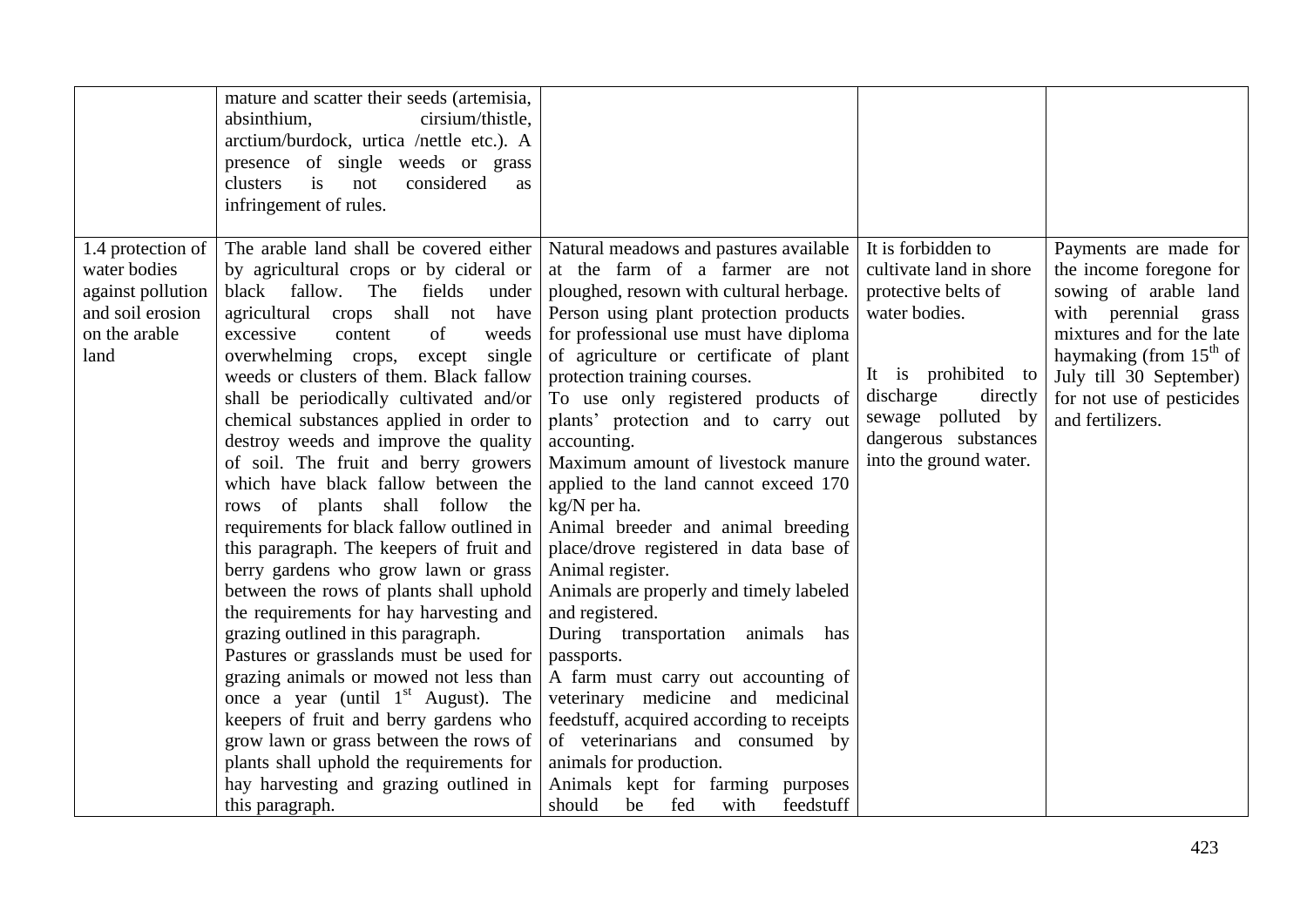| Hay or green mass in pastures and<br>grasslands (including perennial pastures)<br>and grasslands) shall be collected and<br>transported away from fields until the<br>1st of August (excepting the cases when<br>green mass is pulverized and evenly<br>spread on pastures and grasslands<br>(including perennial pastures<br>and<br>grasslands). Hay and residues of straw<br>and plants can be kept in stacks.<br>According to legal acts it is allowed<br>other deadlines to move grass and to<br>remove from fields or to pulverize and to<br>spray mowed grass in fields. The<br>keepers of fruit and berry gardens who<br>grow lawn or grass between the rows of<br>plants shall uphold the requirements for<br>hay harvesting and grazing outlined in<br>this paragraph.<br>Arable land and meadows and/or<br>pastures (including perennial grasslands)<br>and pastures) shall be free from trees or<br>shrubs, with the exception of single trees<br>which make part of traditional<br>landscape.<br>Arable land and grasslands and/or<br>pastures (including perennial grasslands<br>and pastures) shall be free from weeds<br>with stiff stalks, as well as weeds which<br>are allowed to mature and scatter their<br>seeds<br>absinthium,<br>(artemisia, | corresponding to their physiological<br>needs, considering their age, weight and<br>pesticides.<br>Farms, having more than 10 livestock<br>units, (excepts farms having deep<br>stables) must have manure storage<br>facility equipped in compliance with the<br>requirements: farms, having more than<br>300 livestock units till 1 January 2008<br>m; farms, having from 10 to 300<br>livestock units till 1 January 2012. |                    |
|---------------------------------------------------------------------------------------------------------------------------------------------------------------------------------------------------------------------------------------------------------------------------------------------------------------------------------------------------------------------------------------------------------------------------------------------------------------------------------------------------------------------------------------------------------------------------------------------------------------------------------------------------------------------------------------------------------------------------------------------------------------------------------------------------------------------------------------------------------------------------------------------------------------------------------------------------------------------------------------------------------------------------------------------------------------------------------------------------------------------------------------------------------------------------------------------------------------------------------------------------------------------|------------------------------------------------------------------------------------------------------------------------------------------------------------------------------------------------------------------------------------------------------------------------------------------------------------------------------------------------------------------------------------------------------------------------------|--------------------|
| cirsium/thistle, arctium<br>/burdock,<br>urtica/nettle etc.). A presence of single<br>weeds or grass clusters is not considered<br>as infringement of rules.                                                                                                                                                                                                                                                                                                                                                                                                                                                                                                                                                                                                                                                                                                                                                                                                                                                                                                                                                                                                                                                                                                        |                                                                                                                                                                                                                                                                                                                                                                                                                              |                    |
|                                                                                                                                                                                                                                                                                                                                                                                                                                                                                                                                                                                                                                                                                                                                                                                                                                                                                                                                                                                                                                                                                                                                                                                                                                                                     |                                                                                                                                                                                                                                                                                                                                                                                                                              | $\Lambda$ $\Omega$ |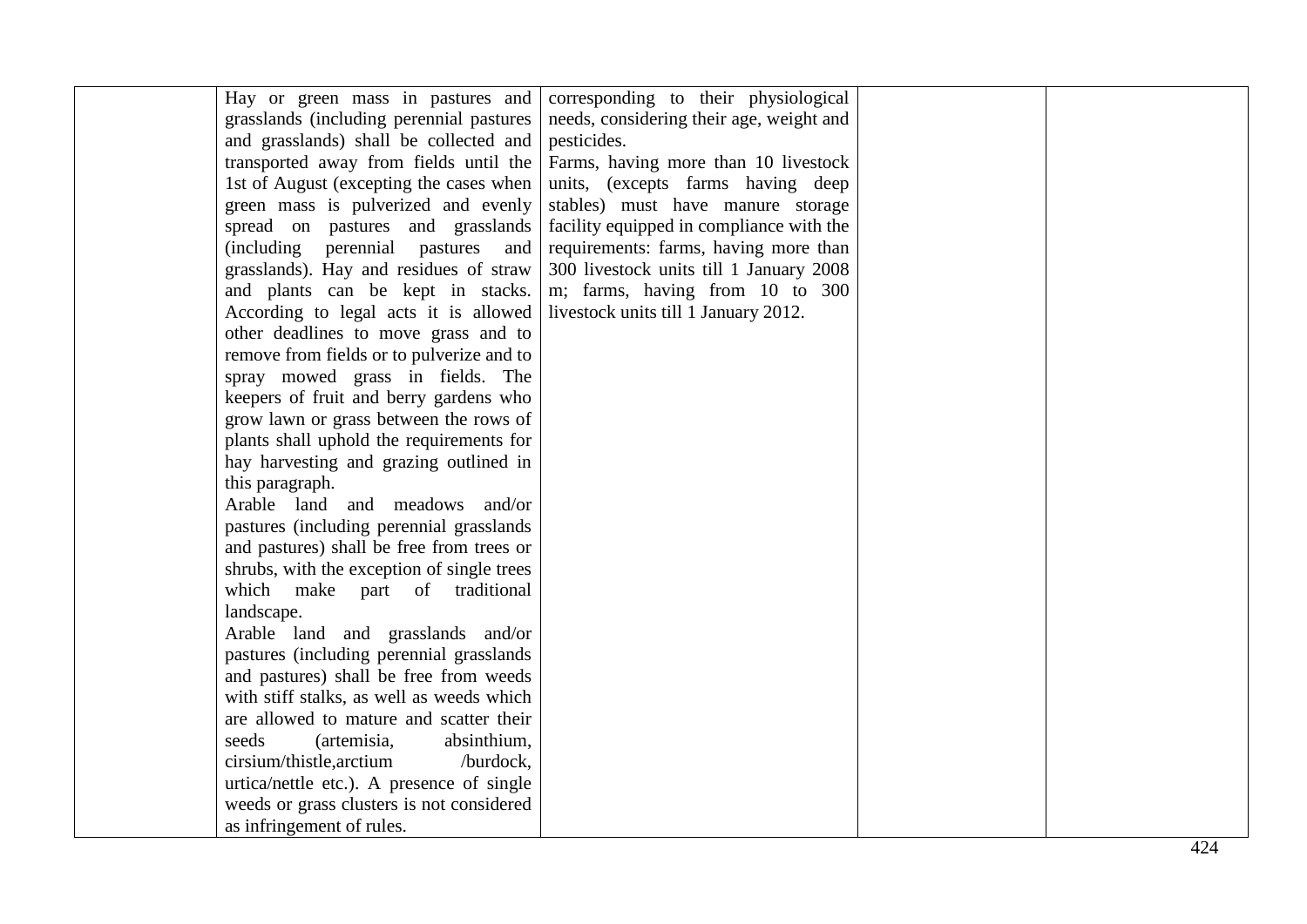|                                       | It is forbidden to burn stubbly and grass<br>in pastures and/or grasslands (including<br>perennial pastures or grasslands).                                                                                                                                                                                                                                                                                                                                                                                                                                                                                                                                                                                                                                                                                                                                                                                                                                                                                                                                                                                                                                                                                                                                                                                                         |                                                                                                                                                                                                                                                                                                             |                                                                                                                                                                                                               |                                                                                                                                                                                                         |
|---------------------------------------|-------------------------------------------------------------------------------------------------------------------------------------------------------------------------------------------------------------------------------------------------------------------------------------------------------------------------------------------------------------------------------------------------------------------------------------------------------------------------------------------------------------------------------------------------------------------------------------------------------------------------------------------------------------------------------------------------------------------------------------------------------------------------------------------------------------------------------------------------------------------------------------------------------------------------------------------------------------------------------------------------------------------------------------------------------------------------------------------------------------------------------------------------------------------------------------------------------------------------------------------------------------------------------------------------------------------------------------|-------------------------------------------------------------------------------------------------------------------------------------------------------------------------------------------------------------------------------------------------------------------------------------------------------------|---------------------------------------------------------------------------------------------------------------------------------------------------------------------------------------------------------------|---------------------------------------------------------------------------------------------------------------------------------------------------------------------------------------------------------|
| 1.5 stubbly field<br>in winter season | The arable land shall be covered either   Person using plant protection products  <br>by agricultural crops or by cideral or<br>black fallow.<br>fields<br>The<br>under<br>agricultural crops shall not have<br>excessive<br>of<br>content<br>weeds<br>overwhelming crops,<br>except<br>single<br>weeds or clusters of them. Black fallow<br>shall be periodically cultivated and/or<br>chemical substances applied in order to<br>destroy weeds and improve the quality<br>of soil. The keepers of fruit and berry<br>gardens who grow lawn or grass<br>between the rows of plants shall uphold<br>the requirements for hay harvesting and<br>grazing outlined in this paragraph.<br>Arable land and meadows and/or<br>pastures (including perennial grasslands)<br>and pastures) shall be free from trees or<br>shrubs, with the exception of single trees<br>which make part of traditional<br>landscape.<br>Arable land and grasslands and/or<br>pastures (including perennial grasslands)<br>and pastures) shall be free from weeds<br>with stiff stalks, as well as weeds which<br>are allowed to mature and scatter their<br>seeds<br>absinthium,<br>(artemisia,<br>cirsium/thistle,<br>/burdock,<br>arctium<br>urtica/nettle etc.).<br>It is forbidden to burn stubble or grass in<br>pastures and or grasslands (including | for professional use must have diploma<br>of agriculture or certificate of plant<br>protection training courses.<br>To use only registered products of<br>plants' protection and to carry out<br>accounting.<br>Maximum amount of livestock manure<br>applied to the land cannot exceed 170<br>kg/N per ha. | It is forbidden to<br>cultivate land in shore<br>protective belts of<br>water bodies.<br>It is prohibited to<br>discharge<br>directly<br>sewage polluted by<br>dangerous substances<br>into the ground water. | Payments are made for<br>the income foregone for<br>the less grain yield and<br>additional<br>costs<br>for<br>mechanized work<br>in<br>stubbly fields, for not<br>use of pesticides and<br>fertilizers. |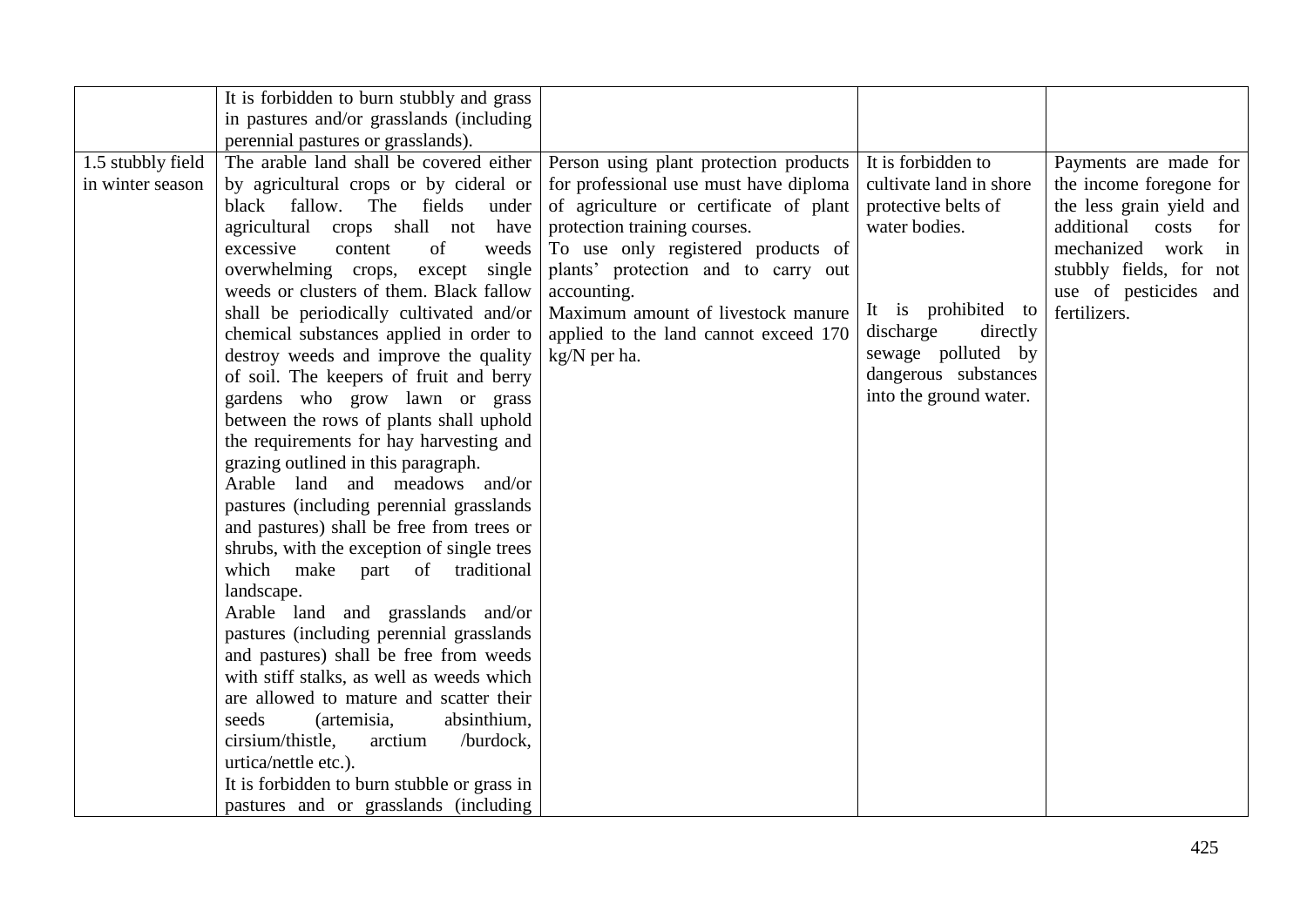|                   | perennial pastures or grasslands). A      |                                                                                |                         |                            |
|-------------------|-------------------------------------------|--------------------------------------------------------------------------------|-------------------------|----------------------------|
|                   | presence of single weeds or grass         |                                                                                |                         |                            |
|                   | clusters<br>considered<br>is<br>not<br>as |                                                                                |                         |                            |
|                   | infringement of rules.                    |                                                                                |                         |                            |
| 1.6 The strips or |                                           | The arable land shall be covered either Person using plant protection products | It is forbidden to      | Payments are made for      |
| fields<br>of      | by agricultural crops or by cideral or    | for professional use must have diploma                                         | cultivate land in shore | the income foregone for    |
| melliferous       | black fallow. The fields<br>under         | of agriculture or certificate of plant                                         | protective belts of     | areas<br>sown<br>with      |
| plants in arable  | agricultural crops shall not have         | protection training courses.                                                   | water bodies.           | melliferous<br>plants      |
| land              | of<br>excessive<br>content<br>weeds       | To use only registered products of                                             |                         | instead of cereals and     |
|                   | overwhelming crops,<br>single<br>except   | plants' protection and to carry out                                            |                         | for lost yield and for not |
|                   | weeds or clusters of them. Black fallow   | accounting.                                                                    | It is prohibited to     | use of fertilizers and     |
|                   | shall be periodically cultivated and/or   | Maximum amount of livestock manure                                             | discharge<br>directly   | pesticides.                |
|                   | chemical substances applied in order to   | applied to the land cannot exceed 170                                          | sewage polluted by      |                            |
|                   | destroy weeds and improve the quality     | kg/N per ha.                                                                   | dangerous substances    |                            |
|                   | of soil. The keepers of fruit and berry   |                                                                                | into the ground water.  |                            |
|                   | gardens who grow lawn or grass            |                                                                                |                         |                            |
|                   | between the rows of plants shall uphold   |                                                                                |                         |                            |
|                   | the requirements for hay harvesting and   |                                                                                |                         |                            |
|                   | grazing outlined in this paragraph.       |                                                                                |                         |                            |
|                   | Hay or green mass in pastures and         |                                                                                |                         |                            |
|                   | grasslands (including perennial pastures  |                                                                                |                         |                            |
|                   | and grasslands) shall be collected and    |                                                                                |                         |                            |
|                   | transported away from fields until the    |                                                                                |                         |                            |
|                   | 1st of August (excepting the cases when   |                                                                                |                         |                            |
|                   | green mass is pulverized and evenly       |                                                                                |                         |                            |
|                   | spread on pastures and grasslands         |                                                                                |                         |                            |
|                   | (including perennial pastures<br>and      |                                                                                |                         |                            |
|                   | grasslands). Hay and residues of straw    |                                                                                |                         |                            |
|                   | and plants can be kept in stacks.         |                                                                                |                         |                            |
|                   | According to legal acts it is allowed     |                                                                                |                         |                            |
|                   | other deadlines to move grass and to      |                                                                                |                         |                            |
|                   | remove from fields or to pulverize and to |                                                                                |                         |                            |
|                   | spray mowed grass in fields. The          |                                                                                |                         |                            |
|                   | keepers of fruit and berry gardens who    |                                                                                |                         |                            |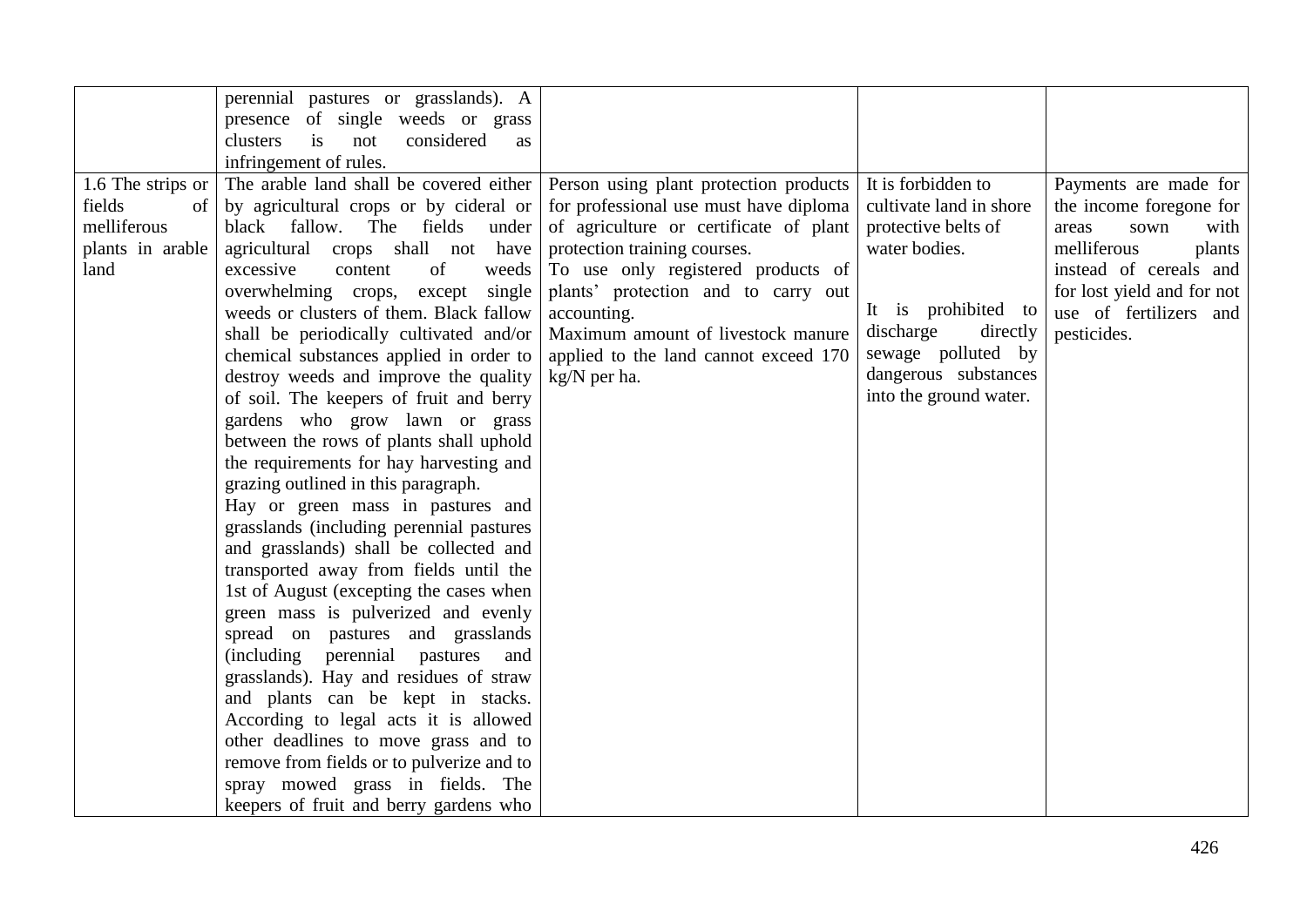| plants shall uphold the requirements for<br>hay harvesting and grazing outlined in<br>this paragraph.<br>Pastures or grasslands must be used for<br>grazing animals or mowed not less than<br>once a year (until $1st$ August). The<br>keepers of fruit and berry gardens who<br>grow lawn or grass between the rows of<br>plants shall uphold the requirements for<br>hay harvesting and grazing outlined in<br>this paragraph.<br>Hay or green mass in pastures and<br>grasslands (including perennial pastures<br>and grasslands) shall be collected and<br>transported away from fields until the<br>1st of August (excepting the cases when<br>green mass is pulverized and evenly<br>spread on pastures and grasslands<br>(including perennial pastures and<br>grasslands). Hay and residues of straw<br>and plants can be kept in stacks.<br>According to legal acts it is allowed<br>other deadlines to move grass and to<br>remove from fields or to pulverize and to<br>spray mowed grass in fields.<br>Arable land and meadows and/or<br>pastures (including perennial grasslands)<br>and pastures) shall be free from trees or<br>shrubs, with the exception of single trees<br>which make part of traditional landscape<br>and whose crowns do not overwhelm the | grow lawn or grass between the rows of |  |  |
|-------------------------------------------------------------------------------------------------------------------------------------------------------------------------------------------------------------------------------------------------------------------------------------------------------------------------------------------------------------------------------------------------------------------------------------------------------------------------------------------------------------------------------------------------------------------------------------------------------------------------------------------------------------------------------------------------------------------------------------------------------------------------------------------------------------------------------------------------------------------------------------------------------------------------------------------------------------------------------------------------------------------------------------------------------------------------------------------------------------------------------------------------------------------------------------------------------------------------------------------------------------------------------|----------------------------------------|--|--|
|                                                                                                                                                                                                                                                                                                                                                                                                                                                                                                                                                                                                                                                                                                                                                                                                                                                                                                                                                                                                                                                                                                                                                                                                                                                                               |                                        |  |  |
|                                                                                                                                                                                                                                                                                                                                                                                                                                                                                                                                                                                                                                                                                                                                                                                                                                                                                                                                                                                                                                                                                                                                                                                                                                                                               |                                        |  |  |
|                                                                                                                                                                                                                                                                                                                                                                                                                                                                                                                                                                                                                                                                                                                                                                                                                                                                                                                                                                                                                                                                                                                                                                                                                                                                               |                                        |  |  |
|                                                                                                                                                                                                                                                                                                                                                                                                                                                                                                                                                                                                                                                                                                                                                                                                                                                                                                                                                                                                                                                                                                                                                                                                                                                                               |                                        |  |  |
|                                                                                                                                                                                                                                                                                                                                                                                                                                                                                                                                                                                                                                                                                                                                                                                                                                                                                                                                                                                                                                                                                                                                                                                                                                                                               |                                        |  |  |
|                                                                                                                                                                                                                                                                                                                                                                                                                                                                                                                                                                                                                                                                                                                                                                                                                                                                                                                                                                                                                                                                                                                                                                                                                                                                               |                                        |  |  |
|                                                                                                                                                                                                                                                                                                                                                                                                                                                                                                                                                                                                                                                                                                                                                                                                                                                                                                                                                                                                                                                                                                                                                                                                                                                                               |                                        |  |  |
|                                                                                                                                                                                                                                                                                                                                                                                                                                                                                                                                                                                                                                                                                                                                                                                                                                                                                                                                                                                                                                                                                                                                                                                                                                                                               |                                        |  |  |
|                                                                                                                                                                                                                                                                                                                                                                                                                                                                                                                                                                                                                                                                                                                                                                                                                                                                                                                                                                                                                                                                                                                                                                                                                                                                               |                                        |  |  |
|                                                                                                                                                                                                                                                                                                                                                                                                                                                                                                                                                                                                                                                                                                                                                                                                                                                                                                                                                                                                                                                                                                                                                                                                                                                                               |                                        |  |  |
|                                                                                                                                                                                                                                                                                                                                                                                                                                                                                                                                                                                                                                                                                                                                                                                                                                                                                                                                                                                                                                                                                                                                                                                                                                                                               |                                        |  |  |
|                                                                                                                                                                                                                                                                                                                                                                                                                                                                                                                                                                                                                                                                                                                                                                                                                                                                                                                                                                                                                                                                                                                                                                                                                                                                               |                                        |  |  |
|                                                                                                                                                                                                                                                                                                                                                                                                                                                                                                                                                                                                                                                                                                                                                                                                                                                                                                                                                                                                                                                                                                                                                                                                                                                                               |                                        |  |  |
|                                                                                                                                                                                                                                                                                                                                                                                                                                                                                                                                                                                                                                                                                                                                                                                                                                                                                                                                                                                                                                                                                                                                                                                                                                                                               |                                        |  |  |
|                                                                                                                                                                                                                                                                                                                                                                                                                                                                                                                                                                                                                                                                                                                                                                                                                                                                                                                                                                                                                                                                                                                                                                                                                                                                               |                                        |  |  |
|                                                                                                                                                                                                                                                                                                                                                                                                                                                                                                                                                                                                                                                                                                                                                                                                                                                                                                                                                                                                                                                                                                                                                                                                                                                                               |                                        |  |  |
|                                                                                                                                                                                                                                                                                                                                                                                                                                                                                                                                                                                                                                                                                                                                                                                                                                                                                                                                                                                                                                                                                                                                                                                                                                                                               |                                        |  |  |
|                                                                                                                                                                                                                                                                                                                                                                                                                                                                                                                                                                                                                                                                                                                                                                                                                                                                                                                                                                                                                                                                                                                                                                                                                                                                               |                                        |  |  |
|                                                                                                                                                                                                                                                                                                                                                                                                                                                                                                                                                                                                                                                                                                                                                                                                                                                                                                                                                                                                                                                                                                                                                                                                                                                                               |                                        |  |  |
|                                                                                                                                                                                                                                                                                                                                                                                                                                                                                                                                                                                                                                                                                                                                                                                                                                                                                                                                                                                                                                                                                                                                                                                                                                                                               |                                        |  |  |
|                                                                                                                                                                                                                                                                                                                                                                                                                                                                                                                                                                                                                                                                                                                                                                                                                                                                                                                                                                                                                                                                                                                                                                                                                                                                               |                                        |  |  |
|                                                                                                                                                                                                                                                                                                                                                                                                                                                                                                                                                                                                                                                                                                                                                                                                                                                                                                                                                                                                                                                                                                                                                                                                                                                                               |                                        |  |  |
|                                                                                                                                                                                                                                                                                                                                                                                                                                                                                                                                                                                                                                                                                                                                                                                                                                                                                                                                                                                                                                                                                                                                                                                                                                                                               |                                        |  |  |
|                                                                                                                                                                                                                                                                                                                                                                                                                                                                                                                                                                                                                                                                                                                                                                                                                                                                                                                                                                                                                                                                                                                                                                                                                                                                               |                                        |  |  |
|                                                                                                                                                                                                                                                                                                                                                                                                                                                                                                                                                                                                                                                                                                                                                                                                                                                                                                                                                                                                                                                                                                                                                                                                                                                                               |                                        |  |  |
|                                                                                                                                                                                                                                                                                                                                                                                                                                                                                                                                                                                                                                                                                                                                                                                                                                                                                                                                                                                                                                                                                                                                                                                                                                                                               |                                        |  |  |
|                                                                                                                                                                                                                                                                                                                                                                                                                                                                                                                                                                                                                                                                                                                                                                                                                                                                                                                                                                                                                                                                                                                                                                                                                                                                               |                                        |  |  |
|                                                                                                                                                                                                                                                                                                                                                                                                                                                                                                                                                                                                                                                                                                                                                                                                                                                                                                                                                                                                                                                                                                                                                                                                                                                                               |                                        |  |  |
|                                                                                                                                                                                                                                                                                                                                                                                                                                                                                                                                                                                                                                                                                                                                                                                                                                                                                                                                                                                                                                                                                                                                                                                                                                                                               |                                        |  |  |
|                                                                                                                                                                                                                                                                                                                                                                                                                                                                                                                                                                                                                                                                                                                                                                                                                                                                                                                                                                                                                                                                                                                                                                                                                                                                               |                                        |  |  |
|                                                                                                                                                                                                                                                                                                                                                                                                                                                                                                                                                                                                                                                                                                                                                                                                                                                                                                                                                                                                                                                                                                                                                                                                                                                                               |                                        |  |  |
|                                                                                                                                                                                                                                                                                                                                                                                                                                                                                                                                                                                                                                                                                                                                                                                                                                                                                                                                                                                                                                                                                                                                                                                                                                                                               |                                        |  |  |
| declared plants and do not create them                                                                                                                                                                                                                                                                                                                                                                                                                                                                                                                                                                                                                                                                                                                                                                                                                                                                                                                                                                                                                                                                                                                                                                                                                                        |                                        |  |  |
| obstacles to grow.                                                                                                                                                                                                                                                                                                                                                                                                                                                                                                                                                                                                                                                                                                                                                                                                                                                                                                                                                                                                                                                                                                                                                                                                                                                            |                                        |  |  |
| Arable land and grasslands and/or                                                                                                                                                                                                                                                                                                                                                                                                                                                                                                                                                                                                                                                                                                                                                                                                                                                                                                                                                                                                                                                                                                                                                                                                                                             |                                        |  |  |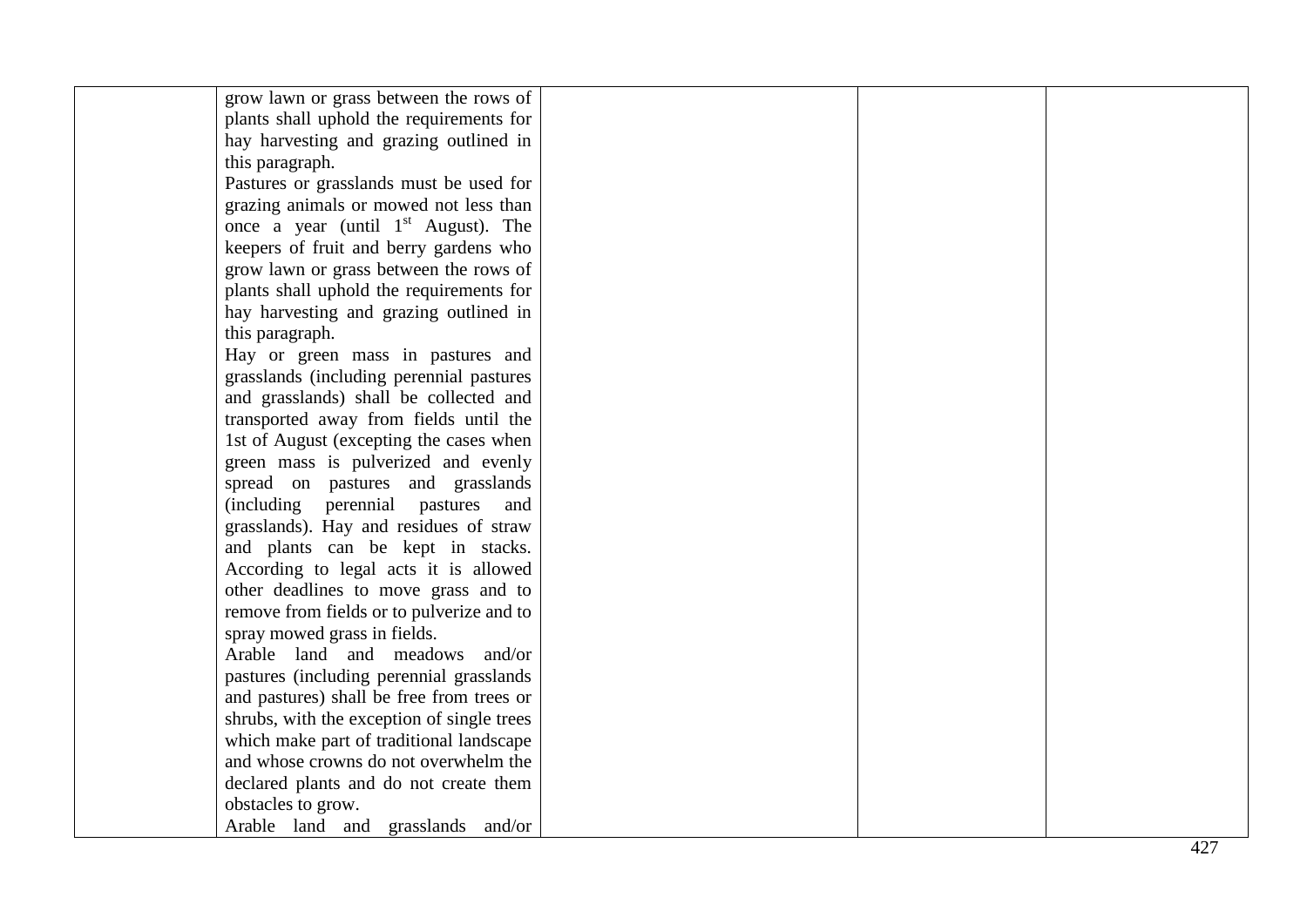|                | pastures (including perennial grasslands)  |                                        |                         |                           |
|----------------|--------------------------------------------|----------------------------------------|-------------------------|---------------------------|
|                | and pastures) shall be free from weeds     |                                        |                         |                           |
|                | with stiff stalks, as well as weeds which  |                                        |                         |                           |
|                | are allowed to mature and scatter their    |                                        |                         |                           |
|                | seeds<br>(artemisia,<br>absinthium,        |                                        |                         |                           |
|                | cirsium/thistle,<br>arctium<br>/burdock,   |                                        |                         |                           |
|                | urtica/nettle etc.). A presence of single  |                                        |                         |                           |
|                | weeds or grass clusters is not considered  |                                        |                         |                           |
|                | as infringement of rules.                  |                                        |                         |                           |
|                | It is forbidden to burn stubbly and grass  |                                        |                         |                           |
|                | in pastures and/or grasslands (including   |                                        |                         |                           |
|                | perennial pastures or grasslands).         |                                        |                         |                           |
|                | Subject, engaging in agricultural activity |                                        |                         |                           |
|                | must follow requirements of crop           |                                        |                         |                           |
|                | rotation. It is forbidden to grow the same |                                        |                         |                           |
|                | crops in the same field (same field of     |                                        |                         |                           |
|                | crops rotation) more than 3 years          |                                        |                         |                           |
|                | consecutively.                             |                                        |                         |                           |
| 1.7 management | Single trees and bushes growing in AA,     | Person using plant protection products | It is forbidden to      | It is paid for additional |
| of holding     | and determinate by municipality as         | for professional use must have diploma | cultivate land in shore | costs for trimming of     |
| landscape      | Protected, must be retained for the        | of agriculture or certificate of plant | protective belts of     | hedgerows at least twice  |
| elements       | objectives of preservation of landscape.   | protection training courses.           | water bodies.           | a year.                   |
|                | These trees and bushes cannot be cut       | To use only registered products of     |                         |                           |
|                | without<br>the<br>permission<br>from       | plants' protection and to carry out    |                         |                           |
|                | municipality, except the cases if tree is  | accounting.                            | It is prohibited to     |                           |
|                | breaked-up or pulled down by wind or       |                                        | discharge directly      |                           |
|                | snow, also dried trees, that are in danger |                                        | sewage polluted by      |                           |
|                | for persons, buildings, traffic.           |                                        | dangerous substances    |                           |
|                |                                            |                                        | into the ground water.  |                           |
| 1.8.           | Pastures or grasslands must be used for    | Person using plant protection products | It is forbidden to      | It is paid for the income |
| management of  | grazing animals or mowed not less than     | for professional use must have diploma | cultivate land in shore | foregone of haymaking     |
| reclamation    | once a year (until $1st$ August). The      | of agriculture or certificate of plant | protective belts of     | on slopes of reclamation  |
| ditches        | keepers of fruit and berry gardens who     | protection training courses.           | water bodies.           | ditches.                  |
|                | grow lawn or grass between the rows of     | Sprinklers for plant protection must   |                         |                           |
|                | plants shall uphold the requirements for   | have certificates of set standard      |                         |                           |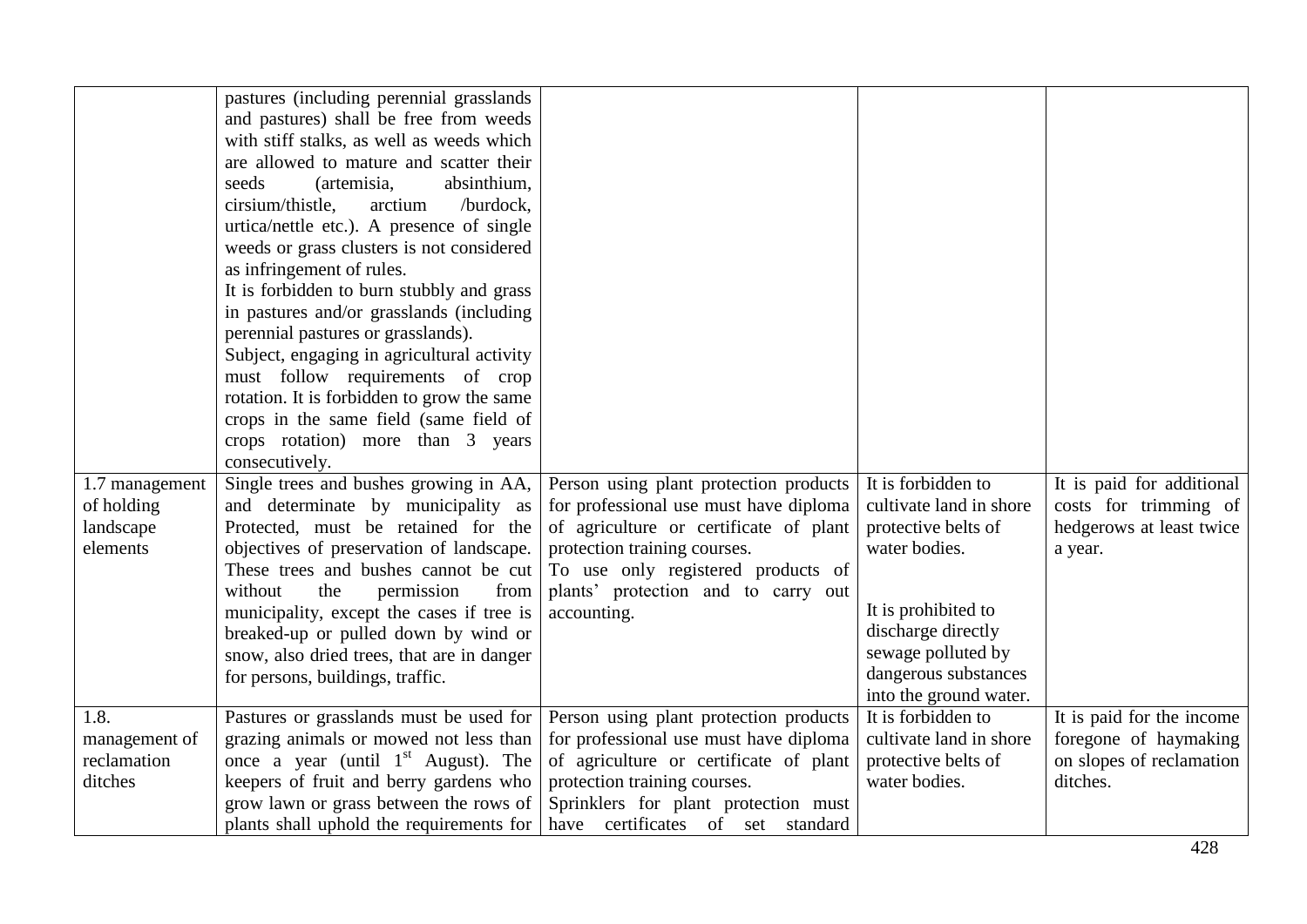| this paragraph.<br>To use only registered products of<br>Hay or green mass in pastures and<br>plants' protection and to carry out<br>It is prohibited to<br>grasslands (including perennial pastures<br>accounting.<br>discharge<br>directly<br>and grasslands) shall be collected and<br>sewage polluted by<br>transported away from fields until the<br>dangerous substances<br>1st of August (excepting the cases when<br>into the ground water.<br>green mass is pulverized and evenly<br>spread on pastures and grasslands<br>(including perennial pastures<br>and<br>grasslands). Hay and residues of straw<br>and plants can be kept in stacks.<br>According to legal acts it is allowed<br>other deadlines to move grass and to<br>remove from fields or to pulverize and to<br>spray mowed grass in fields. The<br>keepers of fruit and berry gardens who<br>grow lawn or grass between the rows of<br>plants shall uphold the requirements for<br>hay harvesting and grazing outlined in<br>this paragraph.<br>Grasslands and/or pastures (including<br>perennial grasslands and pastures) shall<br>be free from weeds with stiff stalks, as<br>well as weeds which are allowed to<br>mature and scatter their seeds (artemisia,<br>absinthium,<br>cirsium/thistle,<br>arctium/burdock, urtica/nettle etc.). A<br>presence of single weeds or grass<br>clusters is not<br>considered<br><b>as</b><br>infringement of rules.<br>Meadows and/or pastures (including<br>perennial grasslands and pastures) shall<br>be free from trees or shrubs, with the<br>exception of single trees which make<br>420 | hay harvesting and grazing outlined in | sprinklers. |  |
|------------------------------------------------------------------------------------------------------------------------------------------------------------------------------------------------------------------------------------------------------------------------------------------------------------------------------------------------------------------------------------------------------------------------------------------------------------------------------------------------------------------------------------------------------------------------------------------------------------------------------------------------------------------------------------------------------------------------------------------------------------------------------------------------------------------------------------------------------------------------------------------------------------------------------------------------------------------------------------------------------------------------------------------------------------------------------------------------------------------------------------------------------------------------------------------------------------------------------------------------------------------------------------------------------------------------------------------------------------------------------------------------------------------------------------------------------------------------------------------------------------------------------------------------------------------------------------------------------------------|----------------------------------------|-------------|--|
|                                                                                                                                                                                                                                                                                                                                                                                                                                                                                                                                                                                                                                                                                                                                                                                                                                                                                                                                                                                                                                                                                                                                                                                                                                                                                                                                                                                                                                                                                                                                                                                                                  |                                        |             |  |
|                                                                                                                                                                                                                                                                                                                                                                                                                                                                                                                                                                                                                                                                                                                                                                                                                                                                                                                                                                                                                                                                                                                                                                                                                                                                                                                                                                                                                                                                                                                                                                                                                  |                                        |             |  |
|                                                                                                                                                                                                                                                                                                                                                                                                                                                                                                                                                                                                                                                                                                                                                                                                                                                                                                                                                                                                                                                                                                                                                                                                                                                                                                                                                                                                                                                                                                                                                                                                                  |                                        |             |  |
|                                                                                                                                                                                                                                                                                                                                                                                                                                                                                                                                                                                                                                                                                                                                                                                                                                                                                                                                                                                                                                                                                                                                                                                                                                                                                                                                                                                                                                                                                                                                                                                                                  |                                        |             |  |
|                                                                                                                                                                                                                                                                                                                                                                                                                                                                                                                                                                                                                                                                                                                                                                                                                                                                                                                                                                                                                                                                                                                                                                                                                                                                                                                                                                                                                                                                                                                                                                                                                  |                                        |             |  |
|                                                                                                                                                                                                                                                                                                                                                                                                                                                                                                                                                                                                                                                                                                                                                                                                                                                                                                                                                                                                                                                                                                                                                                                                                                                                                                                                                                                                                                                                                                                                                                                                                  |                                        |             |  |
|                                                                                                                                                                                                                                                                                                                                                                                                                                                                                                                                                                                                                                                                                                                                                                                                                                                                                                                                                                                                                                                                                                                                                                                                                                                                                                                                                                                                                                                                                                                                                                                                                  |                                        |             |  |
|                                                                                                                                                                                                                                                                                                                                                                                                                                                                                                                                                                                                                                                                                                                                                                                                                                                                                                                                                                                                                                                                                                                                                                                                                                                                                                                                                                                                                                                                                                                                                                                                                  |                                        |             |  |
|                                                                                                                                                                                                                                                                                                                                                                                                                                                                                                                                                                                                                                                                                                                                                                                                                                                                                                                                                                                                                                                                                                                                                                                                                                                                                                                                                                                                                                                                                                                                                                                                                  |                                        |             |  |
|                                                                                                                                                                                                                                                                                                                                                                                                                                                                                                                                                                                                                                                                                                                                                                                                                                                                                                                                                                                                                                                                                                                                                                                                                                                                                                                                                                                                                                                                                                                                                                                                                  |                                        |             |  |
|                                                                                                                                                                                                                                                                                                                                                                                                                                                                                                                                                                                                                                                                                                                                                                                                                                                                                                                                                                                                                                                                                                                                                                                                                                                                                                                                                                                                                                                                                                                                                                                                                  |                                        |             |  |
|                                                                                                                                                                                                                                                                                                                                                                                                                                                                                                                                                                                                                                                                                                                                                                                                                                                                                                                                                                                                                                                                                                                                                                                                                                                                                                                                                                                                                                                                                                                                                                                                                  |                                        |             |  |
|                                                                                                                                                                                                                                                                                                                                                                                                                                                                                                                                                                                                                                                                                                                                                                                                                                                                                                                                                                                                                                                                                                                                                                                                                                                                                                                                                                                                                                                                                                                                                                                                                  |                                        |             |  |
|                                                                                                                                                                                                                                                                                                                                                                                                                                                                                                                                                                                                                                                                                                                                                                                                                                                                                                                                                                                                                                                                                                                                                                                                                                                                                                                                                                                                                                                                                                                                                                                                                  |                                        |             |  |
|                                                                                                                                                                                                                                                                                                                                                                                                                                                                                                                                                                                                                                                                                                                                                                                                                                                                                                                                                                                                                                                                                                                                                                                                                                                                                                                                                                                                                                                                                                                                                                                                                  |                                        |             |  |
|                                                                                                                                                                                                                                                                                                                                                                                                                                                                                                                                                                                                                                                                                                                                                                                                                                                                                                                                                                                                                                                                                                                                                                                                                                                                                                                                                                                                                                                                                                                                                                                                                  |                                        |             |  |
|                                                                                                                                                                                                                                                                                                                                                                                                                                                                                                                                                                                                                                                                                                                                                                                                                                                                                                                                                                                                                                                                                                                                                                                                                                                                                                                                                                                                                                                                                                                                                                                                                  |                                        |             |  |
|                                                                                                                                                                                                                                                                                                                                                                                                                                                                                                                                                                                                                                                                                                                                                                                                                                                                                                                                                                                                                                                                                                                                                                                                                                                                                                                                                                                                                                                                                                                                                                                                                  |                                        |             |  |
|                                                                                                                                                                                                                                                                                                                                                                                                                                                                                                                                                                                                                                                                                                                                                                                                                                                                                                                                                                                                                                                                                                                                                                                                                                                                                                                                                                                                                                                                                                                                                                                                                  |                                        |             |  |
|                                                                                                                                                                                                                                                                                                                                                                                                                                                                                                                                                                                                                                                                                                                                                                                                                                                                                                                                                                                                                                                                                                                                                                                                                                                                                                                                                                                                                                                                                                                                                                                                                  |                                        |             |  |
|                                                                                                                                                                                                                                                                                                                                                                                                                                                                                                                                                                                                                                                                                                                                                                                                                                                                                                                                                                                                                                                                                                                                                                                                                                                                                                                                                                                                                                                                                                                                                                                                                  |                                        |             |  |
|                                                                                                                                                                                                                                                                                                                                                                                                                                                                                                                                                                                                                                                                                                                                                                                                                                                                                                                                                                                                                                                                                                                                                                                                                                                                                                                                                                                                                                                                                                                                                                                                                  |                                        |             |  |
|                                                                                                                                                                                                                                                                                                                                                                                                                                                                                                                                                                                                                                                                                                                                                                                                                                                                                                                                                                                                                                                                                                                                                                                                                                                                                                                                                                                                                                                                                                                                                                                                                  |                                        |             |  |
|                                                                                                                                                                                                                                                                                                                                                                                                                                                                                                                                                                                                                                                                                                                                                                                                                                                                                                                                                                                                                                                                                                                                                                                                                                                                                                                                                                                                                                                                                                                                                                                                                  |                                        |             |  |
|                                                                                                                                                                                                                                                                                                                                                                                                                                                                                                                                                                                                                                                                                                                                                                                                                                                                                                                                                                                                                                                                                                                                                                                                                                                                                                                                                                                                                                                                                                                                                                                                                  |                                        |             |  |
|                                                                                                                                                                                                                                                                                                                                                                                                                                                                                                                                                                                                                                                                                                                                                                                                                                                                                                                                                                                                                                                                                                                                                                                                                                                                                                                                                                                                                                                                                                                                                                                                                  |                                        |             |  |
|                                                                                                                                                                                                                                                                                                                                                                                                                                                                                                                                                                                                                                                                                                                                                                                                                                                                                                                                                                                                                                                                                                                                                                                                                                                                                                                                                                                                                                                                                                                                                                                                                  |                                        |             |  |
|                                                                                                                                                                                                                                                                                                                                                                                                                                                                                                                                                                                                                                                                                                                                                                                                                                                                                                                                                                                                                                                                                                                                                                                                                                                                                                                                                                                                                                                                                                                                                                                                                  |                                        |             |  |
|                                                                                                                                                                                                                                                                                                                                                                                                                                                                                                                                                                                                                                                                                                                                                                                                                                                                                                                                                                                                                                                                                                                                                                                                                                                                                                                                                                                                                                                                                                                                                                                                                  |                                        |             |  |
|                                                                                                                                                                                                                                                                                                                                                                                                                                                                                                                                                                                                                                                                                                                                                                                                                                                                                                                                                                                                                                                                                                                                                                                                                                                                                                                                                                                                                                                                                                                                                                                                                  |                                        |             |  |
|                                                                                                                                                                                                                                                                                                                                                                                                                                                                                                                                                                                                                                                                                                                                                                                                                                                                                                                                                                                                                                                                                                                                                                                                                                                                                                                                                                                                                                                                                                                                                                                                                  |                                        |             |  |
|                                                                                                                                                                                                                                                                                                                                                                                                                                                                                                                                                                                                                                                                                                                                                                                                                                                                                                                                                                                                                                                                                                                                                                                                                                                                                                                                                                                                                                                                                                                                                                                                                  |                                        |             |  |
|                                                                                                                                                                                                                                                                                                                                                                                                                                                                                                                                                                                                                                                                                                                                                                                                                                                                                                                                                                                                                                                                                                                                                                                                                                                                                                                                                                                                                                                                                                                                                                                                                  |                                        |             |  |
|                                                                                                                                                                                                                                                                                                                                                                                                                                                                                                                                                                                                                                                                                                                                                                                                                                                                                                                                                                                                                                                                                                                                                                                                                                                                                                                                                                                                                                                                                                                                                                                                                  |                                        |             |  |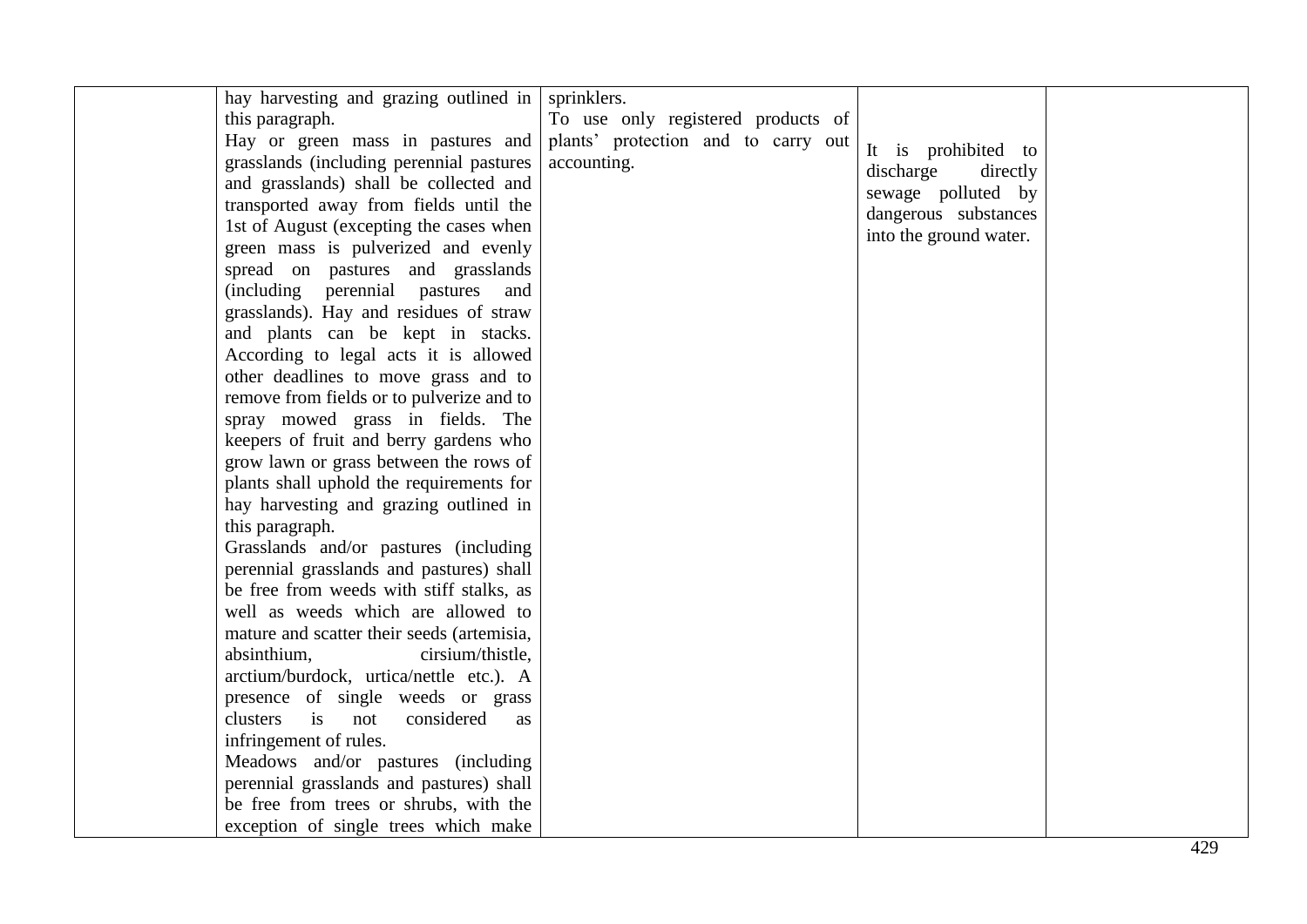|                | part of traditional landscape.                                           |                                                                    |                         |                                             |
|----------------|--------------------------------------------------------------------------|--------------------------------------------------------------------|-------------------------|---------------------------------------------|
|                | It is forbidden to burn stubbly and grass                                |                                                                    |                         |                                             |
|                | in pastures and/or grasslands (including                                 |                                                                    |                         |                                             |
|                | perennial pastures or grasslands).                                       |                                                                    |                         |                                             |
| 2. Organic     | The arable land shall be covered either                                  | Natural meadows and pastures available                             | It is forbidden to      | $\mathbf{i}$ s<br>paid<br>It<br>income      |
| farming scheme | by agricultural crops or by cideral or                                   | at the farm of a farmer are not                                    | cultivate land in shore | foregone for the less                       |
|                | black fallow. The fields<br>under                                        | ploughed, resown with cultural herbage.                            | protective belts of     | yield due to band of use                    |
|                | agricultural crops shall not<br>have                                     | Person using plant protection products                             | water bodies.           | of mineral fertilizers and                  |
|                | excessive<br>content<br>of<br>weeds                                      | for professional use must have diploma                             |                         | pesticides and additional                   |
|                | overwhelming crops,<br>single                                            | of agriculture or certificate of plant                             |                         | costs for certification,                    |
|                | except<br>weeds or clusters of them. Black fallow                        |                                                                    |                         | for                                         |
|                | shall be periodically cultivated and/or                                  | protection training courses.<br>To use only registered products of | It is prohibited to     | organic<br>and<br>biological fertilizers in |
|                | chemical substances applied in order to                                  | plants' protection and to carrie out                               | discharge directly      | compare<br>with<br>usual                    |
|                | destroy weeds and improve the quality                                    | accounting.                                                        | sewage polluted by      | practice.                                   |
|                | of soil. ). The keepers of fruit and berry                               | Maximum amount of livestock manure                                 | dangerous substances    |                                             |
|                | gardens who grow lawn or grass                                           | applied to the land cannot exceed 170                              | into the ground water.  |                                             |
|                | between the rows of plants shall uphold                                  | kg/N per ha.                                                       |                         |                                             |
|                | the requirements for hay harvesting and                                  | Animal breeder and animal breeding                                 |                         |                                             |
|                |                                                                          |                                                                    |                         |                                             |
|                | grazing outlined in this paragraph.<br>Hay or green mass in pastures and | place/drove registered in data base of<br>Animal register.         |                         |                                             |
|                | grasslands (including perennial pastures                                 | Animals are properly and timely labeled                            |                         |                                             |
|                | and grasslands) shall be collected and                                   | and registered.                                                    |                         |                                             |
|                | transported away from fields until the                                   | During transportation animals has                                  |                         |                                             |
|                | 1st of August (excepting the cases when                                  |                                                                    |                         |                                             |
|                | green mass is pulverized and evenly                                      | passports.<br>A farm must carry out accounting of                  |                         |                                             |
|                | spread on pastures and grasslands                                        | veterinary medicine and medicinal                                  |                         |                                             |
|                | perennial<br><i>(including)</i><br>pastures<br>and                       | feedstuff, acquired according to receipts                          |                         |                                             |
|                | grasslands). Hay and residues of straw                                   | of veterinarians and consumed by                                   |                         |                                             |
|                | and plants can be kept in stacks.                                        | animals for production.                                            |                         |                                             |
|                | According to legal acts it is allowed                                    | Animals kept for farming purposes                                  |                         |                                             |
|                | other deadlines to move grass and to                                     | should<br>fed<br>be<br>with<br>feedstuff                           |                         |                                             |
|                | remove from fields or to pulverize and to                                | corresponding to their physiological                               |                         |                                             |
|                | spray mowed grass in fields. ). The                                      | needs, considering their age, weight and                           |                         |                                             |
|                | keepers of fruit and berry gardens who                                   | species.                                                           |                         |                                             |
|                |                                                                          |                                                                    |                         |                                             |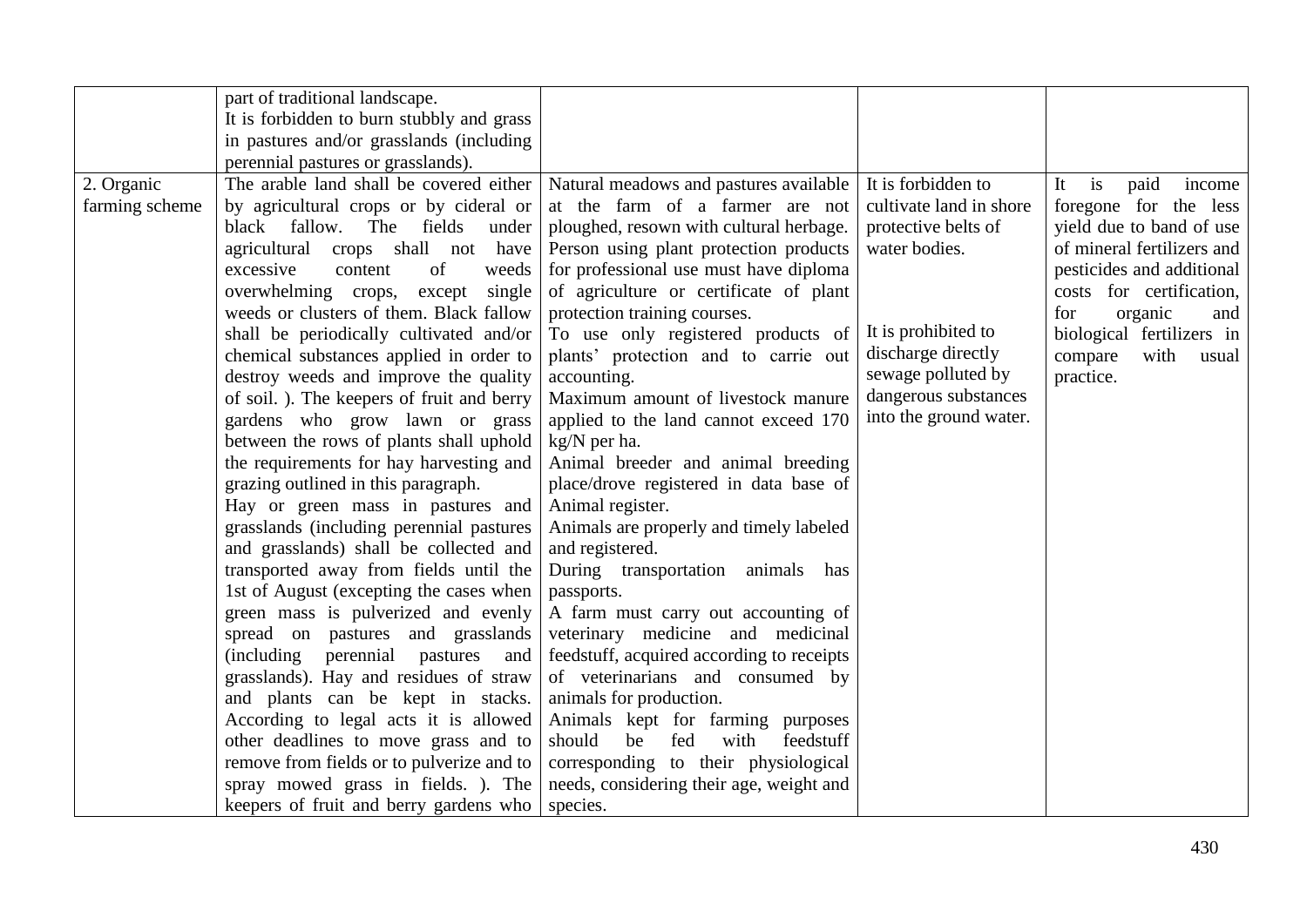| grow lawn or grass between the rows of      | Farms, having more than 10 livestock     |  |
|---------------------------------------------|------------------------------------------|--|
| plants shall uphold the requirements for    | units, (excepts farms having deep        |  |
| hay harvesting and grazing outlined in      | stables) must have manure storage        |  |
| this paragraph.                             | facility equipped in compliance with the |  |
| Pastures or grasslands must be used for     | requirements: farms, having more than    |  |
| grazing animals or mowed not less than      | 300 livestock units till 1 January 2008  |  |
| once a year (until 1 <sup>st</sup> August). | m; farms, having from 10 to 300          |  |
| Hay or green mass in pastures and           | livestock units till 1 January 2012.     |  |
| grasslands (including perennial pastures    |                                          |  |
| and grasslands) shall be collected and      |                                          |  |
| transported away from fields until the      |                                          |  |
| 1st of August (excepting the cases when     |                                          |  |
| green mass is pulverized and evenly         |                                          |  |
| spread on pastures and grasslands           |                                          |  |
| (including perennial pastures<br>and        |                                          |  |
| grasslands). Hay and residues of straw      |                                          |  |
| and plants can be kept in stacks.           |                                          |  |
| According to legal acts it is allowed       |                                          |  |
| other deadlines to move grass and to        |                                          |  |
| remove from fields or to pulverize and to   |                                          |  |
| spray mowed grass in fields. ). The         |                                          |  |
| keepers of fruit and berry gardens who      |                                          |  |
| grow lawn or grass between the rows of      |                                          |  |
| plants shall uphold the requirements for    |                                          |  |
| hay harvesting and grazing outlined in      |                                          |  |
| this paragraph.                             |                                          |  |
| Arable land and meadows and/or              |                                          |  |
| pastures (including perennial grasslands)   |                                          |  |
| and pastures) shall be free from trees or   |                                          |  |
| shrubs, with the exception of single trees  |                                          |  |
| which make part of traditional              |                                          |  |
| landscape.                                  |                                          |  |
| Arable land and grasslands and/or           |                                          |  |
| pastures (including perennial grasslands)   |                                          |  |
| and pastures) shall be free from weeds      |                                          |  |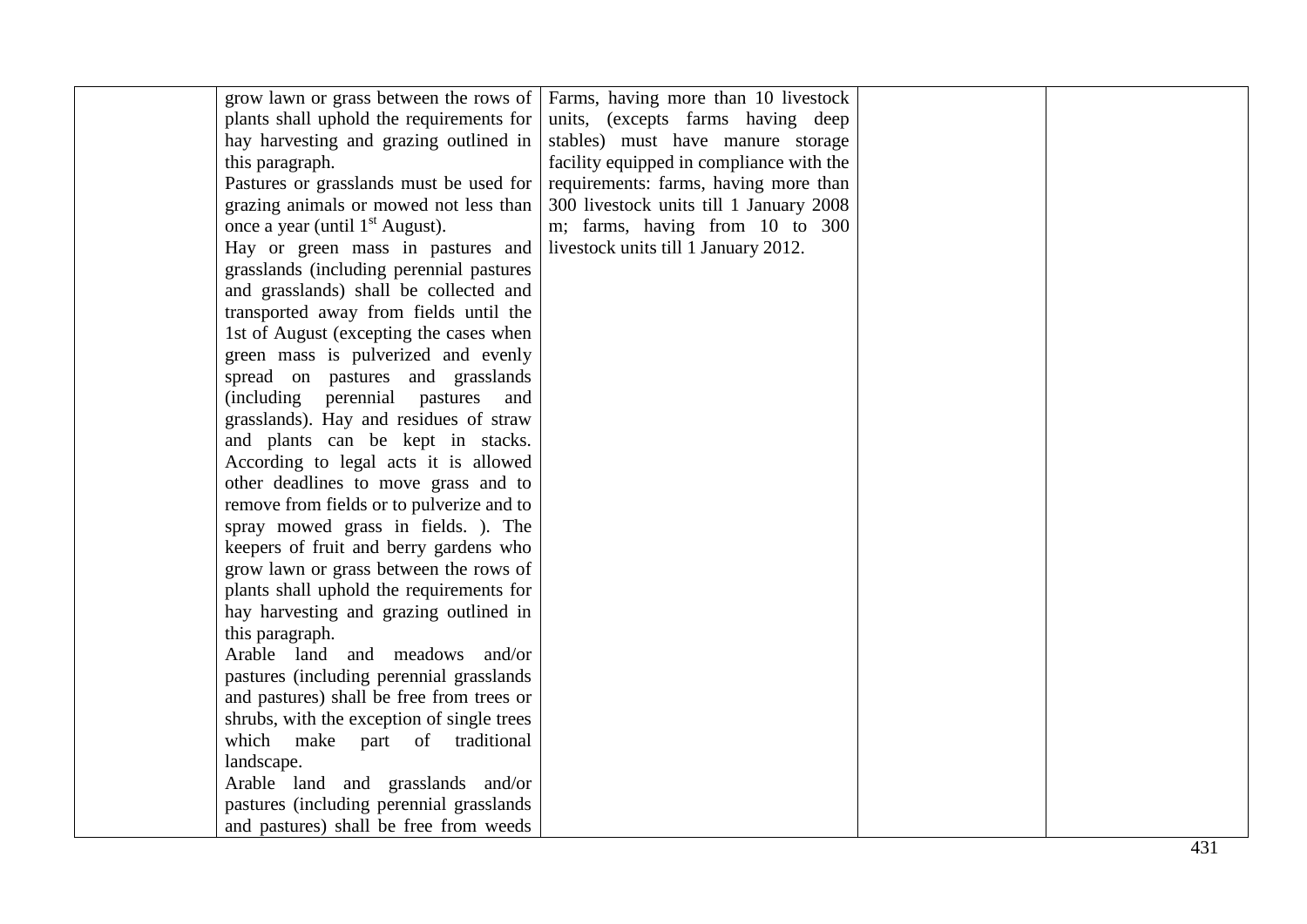|                | with stiff stalks, as well as weeds which<br>are allowed to mature and scatter their<br>seeds<br>(artemisia,<br>absinthium,<br>cirsium/thistle,<br>arctium<br>/burdock,<br>urtica/nettle etc.). A presence of single<br>weeds or grass clusters is not considered<br>as infringement of rules.<br>It is forbidden to burn stubbly and grass |                                                                               |                                                |                                                    |
|----------------|---------------------------------------------------------------------------------------------------------------------------------------------------------------------------------------------------------------------------------------------------------------------------------------------------------------------------------------------|-------------------------------------------------------------------------------|------------------------------------------------|----------------------------------------------------|
|                | in pastures and/or grasslands (including                                                                                                                                                                                                                                                                                                    |                                                                               |                                                |                                                    |
|                | perennial pastures or grasslands).                                                                                                                                                                                                                                                                                                          |                                                                               |                                                |                                                    |
|                | Subject, engaging in agricultural activity                                                                                                                                                                                                                                                                                                  |                                                                               |                                                |                                                    |
|                | must follow requirements of crop<br>rotation. It is forbidden to grow the same                                                                                                                                                                                                                                                              |                                                                               |                                                |                                                    |
|                | crops in the same field (same field of                                                                                                                                                                                                                                                                                                      |                                                                               |                                                |                                                    |
|                | crops rotation) more than 3 years                                                                                                                                                                                                                                                                                                           |                                                                               |                                                |                                                    |
|                | consecutively.                                                                                                                                                                                                                                                                                                                              |                                                                               |                                                |                                                    |
| 3. Rare breeds | It is not requirement for animal keeping                                                                                                                                                                                                                                                                                                    | Maximum amount of livestock manure                                            | It is forbidden to                             | It is paid for income                              |
| scheme         | in GAEC requirements.                                                                                                                                                                                                                                                                                                                       | applied to the land cannot exceed 170                                         | cultivate land in shore<br>protective belts of | for<br>foregone<br>less<br>quantity and quality of |
|                |                                                                                                                                                                                                                                                                                                                                             | kg/N per ha.<br>Animal breeder and animal breeding                            | water bodies.                                  | meet.                                              |
|                |                                                                                                                                                                                                                                                                                                                                             | place/drove registered in data base of                                        |                                                |                                                    |
|                |                                                                                                                                                                                                                                                                                                                                             | Animal register.                                                              |                                                |                                                    |
|                |                                                                                                                                                                                                                                                                                                                                             | Animals are properly and timely labeled                                       |                                                |                                                    |
|                |                                                                                                                                                                                                                                                                                                                                             | and registered.                                                               | It is prohibited to<br>discharge<br>directly   |                                                    |
|                |                                                                                                                                                                                                                                                                                                                                             | During transportation animals has<br>passports.                               | sewage polluted by                             |                                                    |
|                |                                                                                                                                                                                                                                                                                                                                             | A farm must carry out accounting of                                           | dangerous substances                           |                                                    |
|                |                                                                                                                                                                                                                                                                                                                                             | veterinary medicine and medicinal                                             | into the ground water.                         |                                                    |
|                |                                                                                                                                                                                                                                                                                                                                             | feedstuff, acquired according to receipts                                     |                                                |                                                    |
|                |                                                                                                                                                                                                                                                                                                                                             | of veterinarians and consumed by                                              |                                                |                                                    |
|                |                                                                                                                                                                                                                                                                                                                                             | animals for production.                                                       |                                                |                                                    |
|                |                                                                                                                                                                                                                                                                                                                                             | Animals kept for farming purposes<br>should<br>with<br>feedstuff<br>be<br>fed |                                                |                                                    |
|                |                                                                                                                                                                                                                                                                                                                                             | corresponding to their physiological                                          |                                                |                                                    |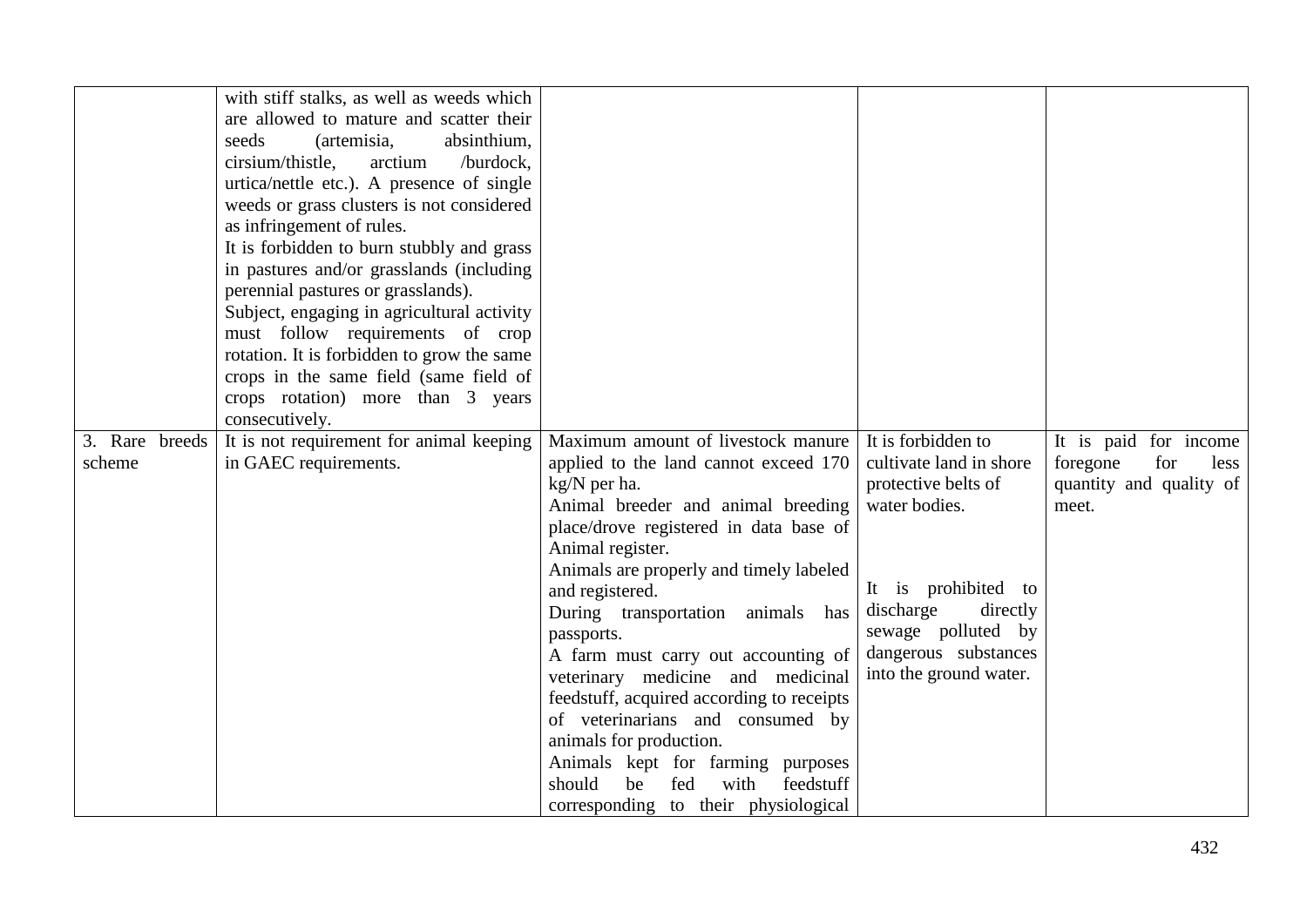|                 |                                             | needs, considering their age, weight and  |                         |                             |
|-----------------|---------------------------------------------|-------------------------------------------|-------------------------|-----------------------------|
|                 |                                             | species.                                  |                         |                             |
|                 |                                             | Farms, having more than 10 livestock      |                         |                             |
|                 |                                             | units, (excepts farms having deep         |                         |                             |
|                 |                                             | stables) must have manure storage         |                         |                             |
|                 |                                             |                                           |                         |                             |
|                 |                                             | facility equipped in compliance with the  |                         |                             |
|                 |                                             | requirements: farms, having more than     |                         |                             |
|                 |                                             | 300 livestock units till 1 January 2008   |                         |                             |
|                 |                                             | m; farms, having from 10 to 300           |                         |                             |
|                 |                                             | livestock units till 1 January 2012.      |                         |                             |
| 4. Scheme for   | The arable land shall be covered either     | Natural meadows and pastures available    | It is forbidden to      | It is paid for income       |
| improving the   | by agricultural crops or by cideral or      | at the farm of a farmer are not           | cultivate land in shore | foregone for haymaking      |
| status of water | black fallow. The fields<br>under           | ploughed, resown with cultural herbage.   | protective belts of     | twice in a year (till $1st$ |
| bodies at risk  | agricultural crops shall not have           | Person using plant protection products    | water bodies.           | August; from $15th$ July    |
|                 | of<br>excessive<br>content<br>weeds         | for professional use must have diploma    |                         | till 30 September), for     |
|                 | overwhelming crops, except single           | of agriculture or certificate of plant    |                         | less income from hay        |
|                 | weeds or clusters of them. Black fallow     | protection training courses.              |                         | and for not use of          |
|                 | shall be periodically cultivated and/or     | To use only registered products of        | It is prohibited to     | pesticides<br>and plant     |
|                 | chemical substances applied in order to     | plants' protection and to carry out       | discharge<br>directly   | protection products.        |
|                 | destroy weeds and improve the quality       | accounting.                               | sewage polluted by      |                             |
|                 | of soil. The keepers of fruit and berry     | Maximum amount of livestock manure        | dangerous substances    |                             |
|                 | gardens who grow lawn or grass              | applied to the land cannot exceed 170     | into the ground water.  |                             |
|                 | between the rows of plants shall uphold     | kg/N per ha.                              |                         |                             |
|                 | the requirements for hay harvesting and     | Animal breeder and animal breeding        |                         |                             |
|                 | grazing outlined in this paragraph.         | place/drove registered in data base of    |                         |                             |
|                 | Hay or green mass in pastures and           | Animal register.                          |                         |                             |
|                 | grasslands (including perennial pastures    | Animals are properly and timely labeled   |                         |                             |
|                 | and grasslands) shall be collected and      | and registered.                           |                         |                             |
|                 | transported away from fields until the      | During transportation animals has         |                         |                             |
|                 | 1st of August (excepting the cases when     | passports.                                |                         |                             |
|                 | green mass is pulverized and evenly         | A farm must carry out accounting of       |                         |                             |
|                 | spread on pastures and grasslands           | veterinary medicine and medicinal         |                         |                             |
|                 | perennial<br>(including)<br>pastures<br>and | feedstuff, acquired according to receipts |                         |                             |
|                 | grasslands). Hay and residues of straw      | of veterinarians and consumed by          |                         |                             |
|                 |                                             |                                           |                         |                             |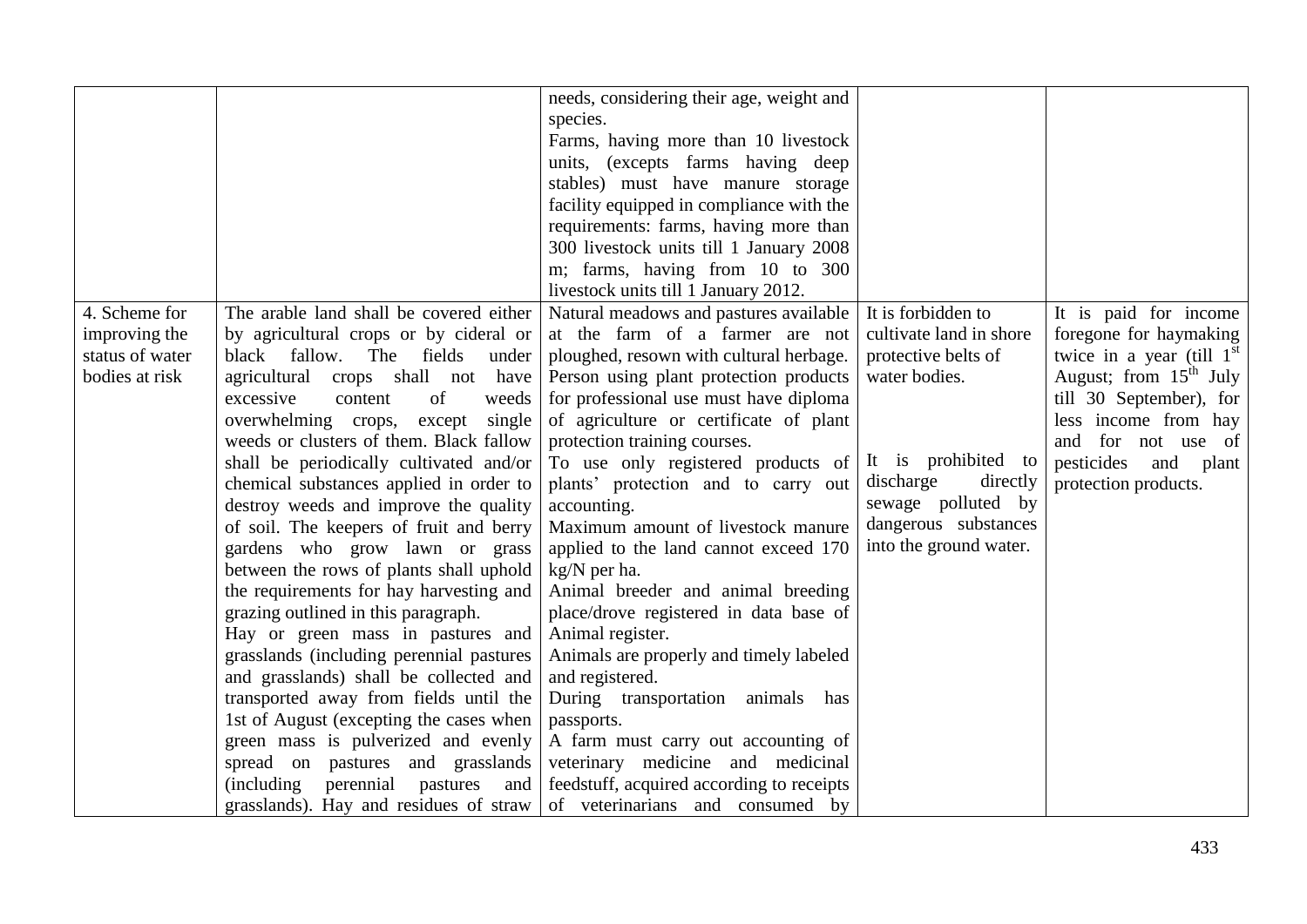| and plants can be kept in stacks.           | animals for production.                  |  |
|---------------------------------------------|------------------------------------------|--|
| According to legal acts it is allowed       | Animals kept for farming purposes        |  |
| other deadlines to move grass and to        | should<br>with<br>be fed<br>feedstuff    |  |
| remove from fields or to pulverize and to   | corresponding to their physiological     |  |
| spray mowed grass in fields. The            | needs, considering their age, weight and |  |
| keepers of fruit and berry gardens who      | pesticides.                              |  |
| grow lawn or grass between the rows of      | Farms, having more than 10 livestock     |  |
| plants shall uphold the requirements for    | units, (excepts farms having deep        |  |
| hay harvesting and grazing outlined in      | stables) must have manure storage        |  |
| this paragraph.                             | facility equipped in compliance with the |  |
| Pastures or grasslands must be used for     | requirements: farms, having more than    |  |
| grazing animals or mowed not less than      | 300 livestock units till 1 January 2008  |  |
| once a year (until 1 <sup>st</sup> August). | m; farms, having from 10 to 300          |  |
| Hay or green mass in pastures and           | livestock units till 1 January 2012.     |  |
| grasslands (including perennial pastures    |                                          |  |
| and grasslands) shall be collected and      |                                          |  |
| transported away from fields until the      |                                          |  |
| 1st of August (excepting the cases when     |                                          |  |
| green mass is pulverized and evenly         |                                          |  |
| spread on pastures and grasslands           |                                          |  |
| (including perennial pastures and           |                                          |  |
| grasslands). Hay and residues of straw      |                                          |  |
| and plants can be kept in stacks.           |                                          |  |
| According to legal acts it is allowed       |                                          |  |
| other deadlines to move grass and to        |                                          |  |
| remove from fields or to pulverize and to   |                                          |  |
| spray mowed grass in fields. The            |                                          |  |
| keepers of fruit and berry gardens who      |                                          |  |
| grow lawn or grass between the rows of      |                                          |  |
| plants shall uphold the requirements for    |                                          |  |
| hay harvesting and grazing outlined in      |                                          |  |
| this paragraph.                             |                                          |  |
| Arable land and meadows and/or              |                                          |  |
| pastures (including perennial grasslands)   |                                          |  |
| and pastures) shall be free from trees or   |                                          |  |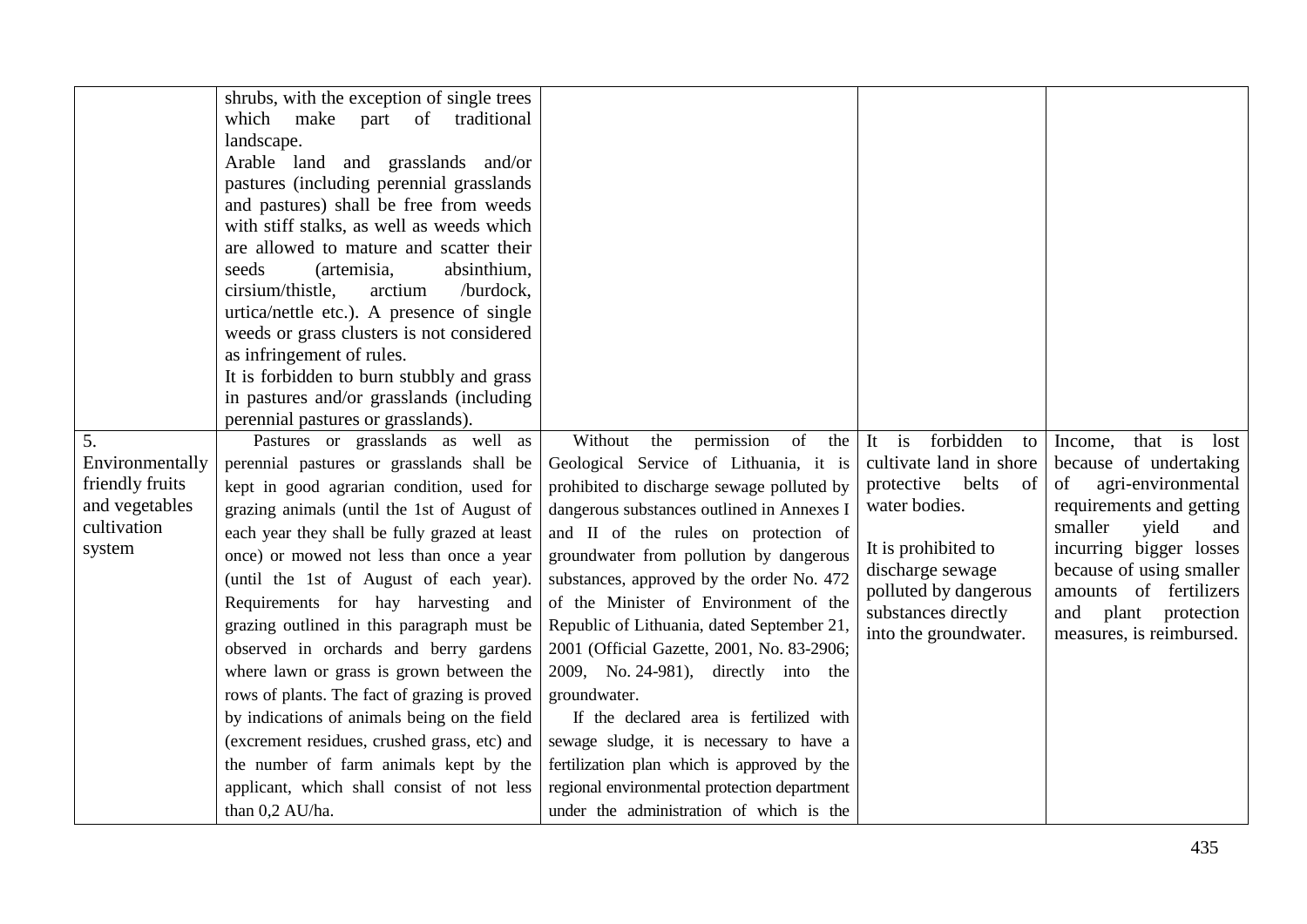| Hay or green mass in pastures and              | declared area, and which is prepared in       |  |
|------------------------------------------------|-----------------------------------------------|--|
| grasslands as well as in perennial pastures    | accordance with the normative document of     |  |
| and grasslands shall be cleaned up (removed    | the environment protection of the Republic of |  |
| from the field; green mass pulverized and      | Lithuania LAND 20-2005 "Requirements for      |  |
| evenly spread on pastures and grasslands as    | sewage sludge use for fertilization and soil  |  |
| well as on perennial pastures and grasslands;  | rehabilitation", approved by the order No.    |  |
| hay put into stacks or swage hay left in the   | 349 of the Minister of Environment of the     |  |
| field) until the 1st of August of each year.   | Republic of Lithuania, dated June 29, 2001    |  |
| Requirements outlined in this paragraph        | (Official Gazette, 2001, No. 61-2196; 2005,   |  |
| must be observed in orchards and berry         | No. 142-5135).                                |  |
| plantations where lawn or grass is grown       | The amount of nitrogen getting into the       |  |
| between the rows of plants.                    | soil (when fertilizing with manure, slurry or |  |
| In arable land, pastures and grasslands as     | when grazing animals) shall not exceed        |  |
| well as in perennial pastures and grasslands,  | 170 kg/ha per year.                           |  |
| there shall be no trees or shrubs, with the    | Professional users of plant protection        |  |
| exception of single trees, which are a part of | products shall use in the agricultural        |  |
| traditional landscape. Agricultural land area  | holdings only the authorized<br>plant         |  |
| larger than 0,01 ha shall not be covered in    | protection products and shall manage their    |  |
| trees so dense that the land would not be      | accounting register in accordance to the      |  |
| accessible to livestock, and the production    | form outlined in the rules on import,         |  |
| grown shall be obtained in a way similar to    | storage, trade and use of plant protection    |  |
| that of areas free of single trees.            | products, approved by the order No. 3D-       |  |
| Fields under agricultural crops shall be       | 564 of the Minister of Agriculture of the     |  |
| free of weeds overwhelming them. Weeds         | Republic of Lithuania, dated December 30,     |  |
| are overwhelming agricultural crops when       | 2003 (Official Gazette, 2004, No. 15-481;     |  |
| the vegetation of these crops in areas with    | 2010, No. 92-4868).                           |  |
| weeds is slower or they are completely         | The plant protection products may only        |  |
| extinct when compared to other areas of the    | be sprayed with sprinklers the owners of      |  |
| same field, and such areas make up more        | which shall have valid sprinkler certificates |  |
| than 10 percent of the total declared field    | issued in accordance with the procedure set   |  |
| area.                                          | by the rules on the inspection of sprinklers, |  |
| Row spacings of arable land, pastures          | approved by the order No. 199 of the          |  |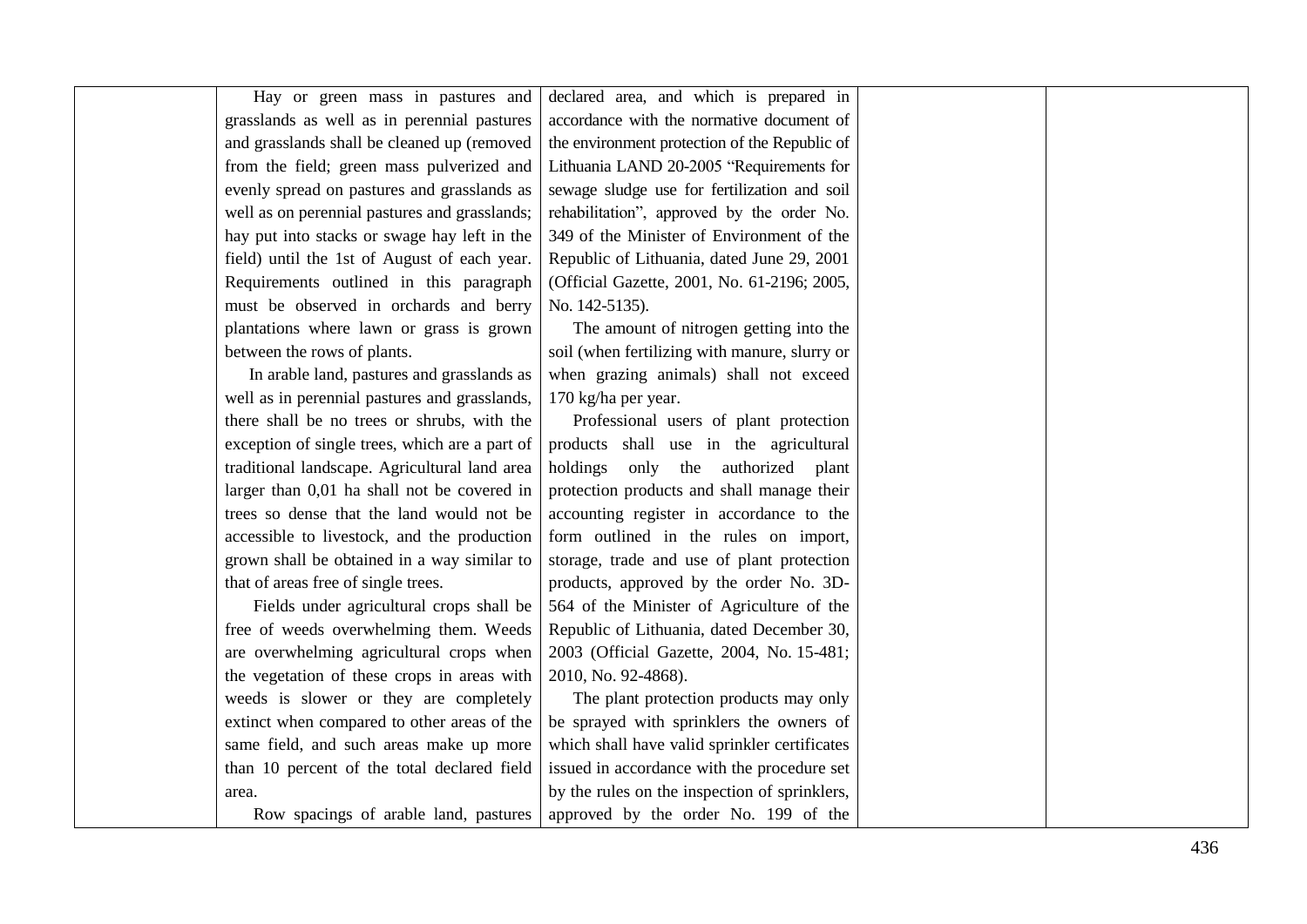| and grasslands as well as perennial pastures                                             | Minister of Agriculture of the Republic of                                                         |  |
|------------------------------------------------------------------------------------------|----------------------------------------------------------------------------------------------------|--|
| and grasslands, also of orchards and berry                                               | Lithuania, dated June 19, 2001 (Official                                                           |  |
| plantations shall be free of weeds with stiff                                            | Gazette, 2001, No. 55-1967; 2010, Nr. 87-                                                          |  |
| stalks as well as weeds which mature and                                                 | $4610$ ).                                                                                          |  |
| scatter seeds (artemisia absinthium, thistle,                                            | It is prohibited to use mineral fertilizers                                                        |  |
| burdock, nettle, etc.). A presence of single $\vert$                                     | in shore protective belts of water bodies as                                                       |  |
|                                                                                          | weeds or grass clutters is not considered as $\vert$ it is indicated in the special conditions for |  |
| infringement. Single weeds are those weeds                                               | land and forest use, approved by the                                                               |  |
| that do not overwhelm the grown plants. In $\vert$                                       | resolution No. 343 of the Government of                                                            |  |
| the pastures and grasslands as well as in                                                | the Republic of Lithuania, dated May 12,                                                           |  |
| perennial pastures and grasslands the cases                                              | 1992 (Official Gazette, 1992, No. 22-652).                                                         |  |
| are not considered as infringement if the                                                | It is prohibited to use pesticides in shore                                                        |  |
| number of farm animals kept by the                                                       | protective belts of water bodies as it is                                                          |  |
| applicant makes up not less than 0,2 AU/ha.                                              | indicated in the special conditions for land<br>and forest use, approved by the resolution         |  |
| On the slopes steeper than 12 percent,                                                   | No. 343 of the Government of the Republic                                                          |  |
| agricultural row crops (potatoes, maize,                                                 | of Lithuania, dated May 12, 1992.                                                                  |  |
| fodder and sugar beets) shall not be grown.                                              |                                                                                                    |  |
| Agricultural entities must comply with the                                               |                                                                                                    |  |
| requirements for crop rotation. Oilseed rapes                                            |                                                                                                    |  |
| can be grown in the same field for no longer<br>than 3 years in a row. Winter and summer |                                                                                                    |  |
| oilseed rapes are considered to be two                                                   |                                                                                                    |  |
| different kinds of plants.                                                               |                                                                                                    |  |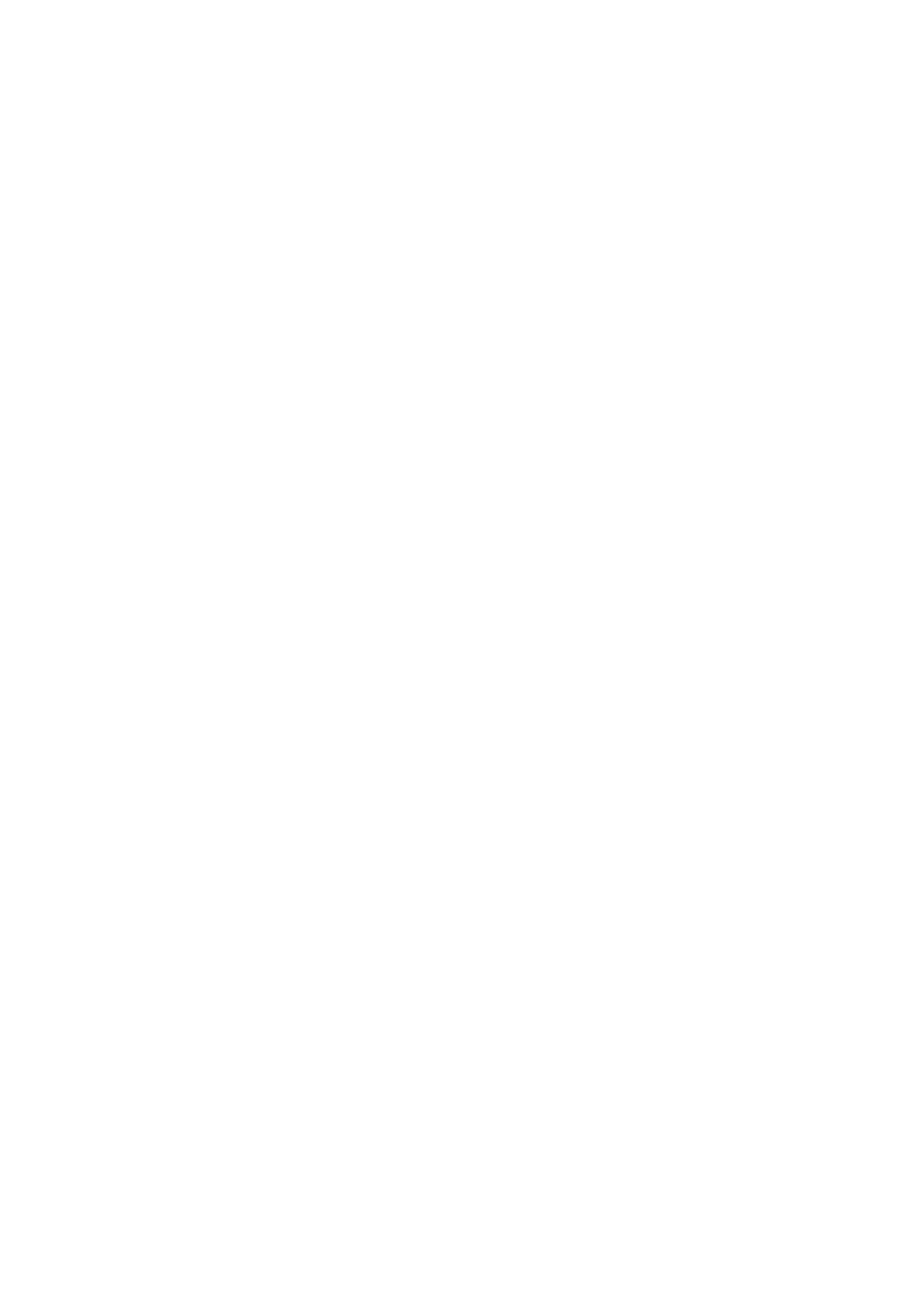# *Annex 8***. Requirements for good agrarian and environment protection state**

The minimum requirements for good agrarian and environmental condition are the following:

1. The arable land shall be covered either by agricultural crops or by cideral or black fallow. The fields under agricultural crops shall not have excessive content of weeds overwhelming crops, except single weeds or clusters of them. Black fallow shall be periodically cultivated and/or chemical substances applied in order to destroy weeds and improve the quality of soil. The keepers of fruit and berry gardens who grow lawn or grass between the rows of plants shall uphold the requirements for hay harvesting and grazing outlined in this paragraph.

2. Pastures or grasslands (including the perennial pastures and grasslands) must be used for grazing animals (until the 1st August they shall be fully grazed at least once) or mowed not less than once a year (until the 1st August). The keepers of fruit and berry gardens who grow lawn or grass between the rows of plants shall uphold the requirements for hay harvesting and grazing outlined in this paragraph.

3. Hay or green mass in pastures and grasslands (including perennial pastures and

grasslands) shall be collected and transported away from fields until the 1st of August (excepting the cases when green mass is pulverized and evenly spread on pastures and grasslands (including perennial pastures and grasslands). Hay and residues of straw and plants can be kept in stacks. According to legal acts it is allowed other deadlines to move grass and to remove from fields or to pulverize and to spray mowed grass in fields. The keepers of fruit and berry gardens who grow lawn or grass between the rows of plants shall uphold the requirements for hay harvesting and grazing outlined in this paragraph.

4. Arable land and meadows and/or pastures (including perennial grasslands and pastures) shall be free from trees or shrubs, with the exception of single trees which make part of traditional landscape.

5. Arable land and grasslands and/or pastures (including perennial grasslands and pastures) shall be free from weeds with stiff stalks, as well as weeds which are allowed to mature and scatter their seeds (artemisia, absinthium, cirsium/thistle, arctium/burdock, urtica/nettle etc.). A presence of single weeds or grass clusters is not considered as infringement of rules.

6. It is forbidden to burn stubble and grass in pastures and/or grasslands (including perennial pastures or grasslands).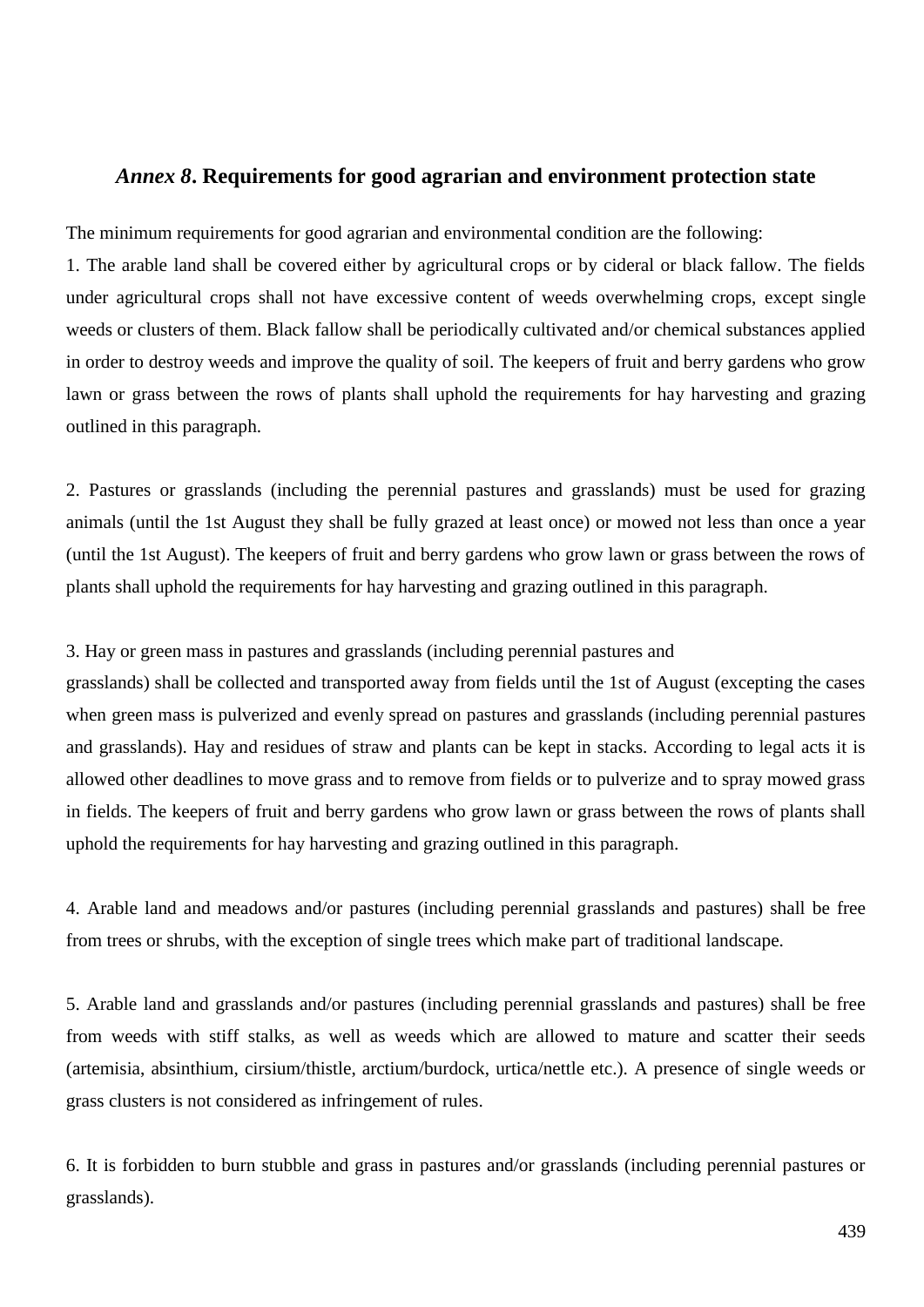7. Subject, engaging in agricultural activity must follow requirements of crop rotation. It is forbidden to grow the same crops in the same field (same field of crops rotation) more than 3 years consecutively.

8. Single trees and bushes growing in AA, and determinate by municipality as Protected, must be retained for the objectives of preservation of landscape. These trees and bushes cannot be cut without the permission from municipality, except the cases if tree is breaked-up or pulled down by wind or snow, also dried trees, that are in danger for persons, buildings, traffic.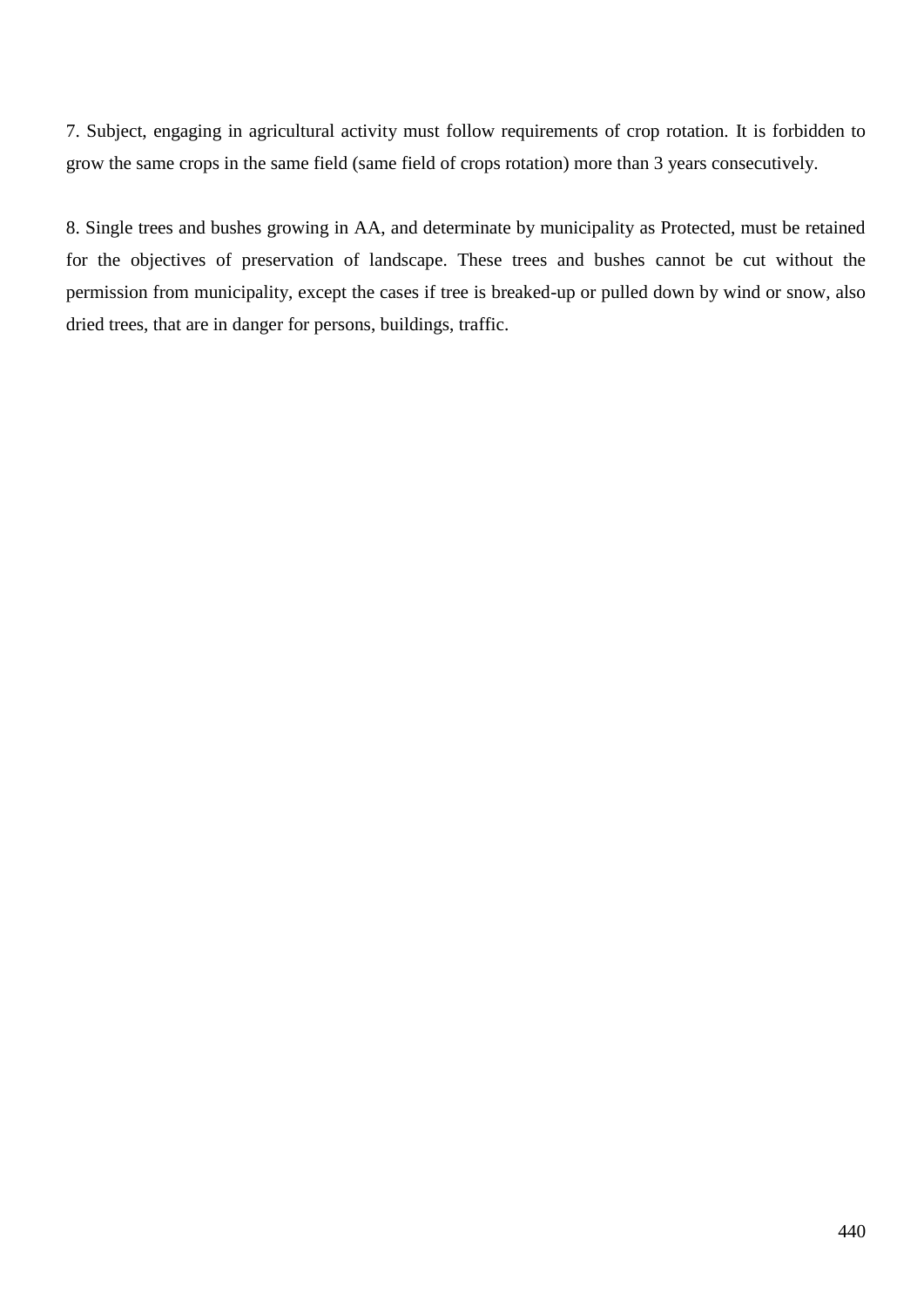# *Annex 9.* **METHODOLOGY OF PAYMENT CALCULATION**

# **1. LANDSCAPE STEWARDSHIP SCHEME**

### **Activity 1. Management of natural and semi- natural meadows"**

Calculations of payments for the schemes were made per hectare in order to cover additional cost incurred and income foregone resulting from the commitment made.

Assumption is that participants receive less income. It is caused by yield and production quality reduction of moving grass once and in later terms instead of two moving and in proper time in usual practice. Hay produced suits only for bedding and compost.

Costs make up just half of the costs of those of traditional farming because the grass should be moved (once), trimmed and took out.

Finally, the income losses are higher to compare to cost savings.

Proposed compensatory payments see in the table below.

#### **Table 1. Calculation of compensatory payments for management of natural and semi- natural meadows**

| <b>Indicators</b>                     | EUR/ha |
|---------------------------------------|--------|
| Total income due to restriction       | 17,4   |
| Total income in usual practice        | 178,1  |
| <b>Income losses</b>                  | 160,7  |
| Total cost due to restriction         | 58,1   |
| Total cost in usual practice          | 120,5  |
| <b>Cost savings</b>                   | 62,4   |
| <b>Income foregone</b>                | 98,3   |
| <b>Proposed compensatory payments</b> | 98     |

References:

- 1. Tariff of mechanized agricultural works. II part. Crop treatment and haymaking, 2006.
- 2. Order of minister "For biological capital and normative prices for agricultural production" (2006, No. 140- 5366)
- 3. Budgetary institutions and organizations workers hourly rates, determinate by governmental decision No. 954, Basic salary and basic hourly rate is determinate by governmental decision No. 1604.

#### **Activity 2. Management of wetlands**

There are two cases of the activities of Management of wetlands for the payments calculations: 1) participants runs utilized agricultural area; 2) participants runs non agricultural land.

The first case doesn't generate incomes in both usual practice and participating in the agri–environment activity.

The costs of this case consist of moving the grass in wetlands and removing the grass moved.

Proposed compensatory payments see in the table below.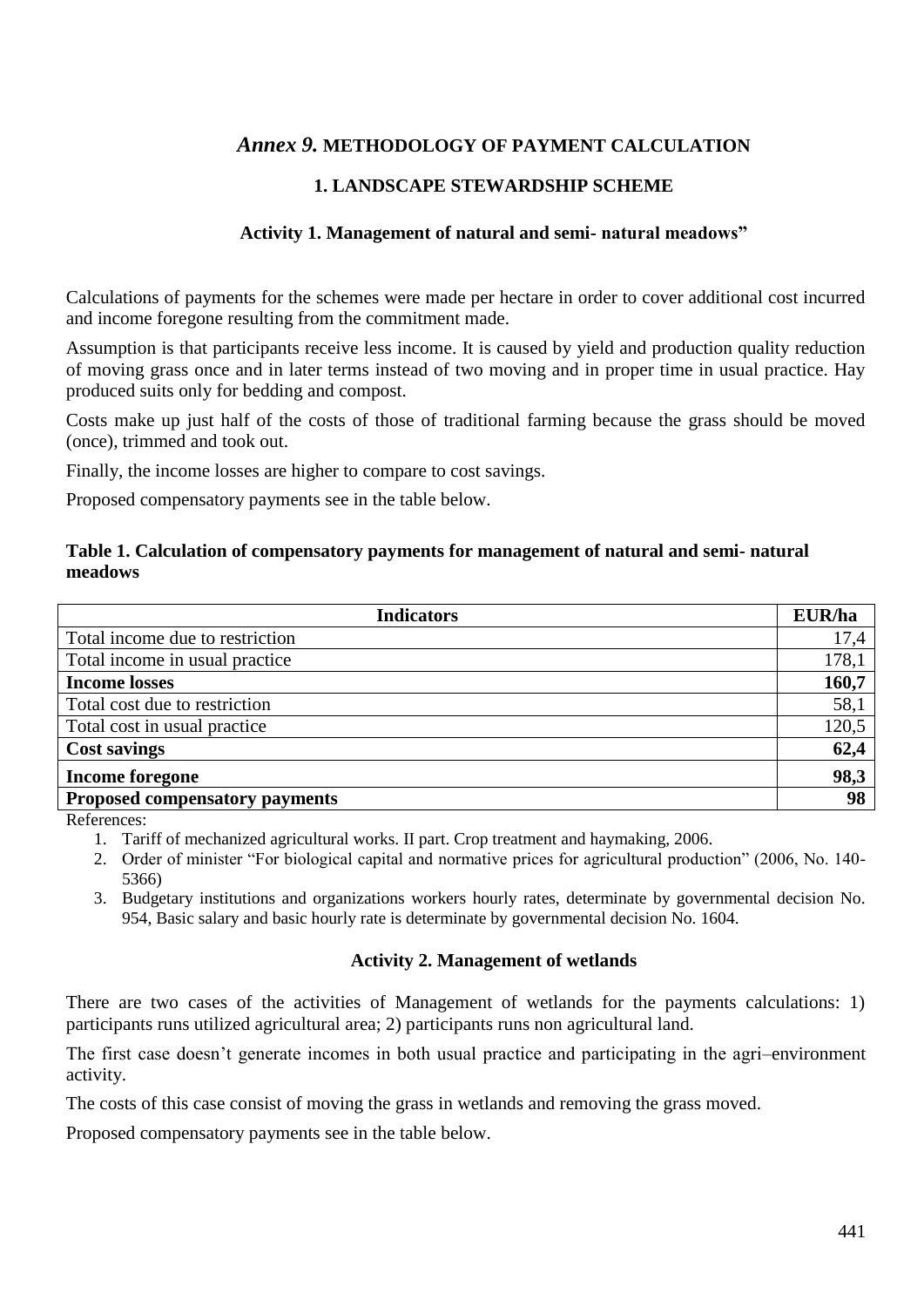# **Table 2. Calculation of compensatory payments for management of wetlands in non UAA**

| <b>Indicators</b>                     | EUR/ha |
|---------------------------------------|--------|
| Total cost due to restriction         | 229    |
| Total cost in usual practice          |        |
| Additional cost                       | 229    |
| <b>Proposed compensatory payments</b> | 229    |

In usual practice (second case) participants receive some income from one moving of grass while participating in the activity he don't receive any income for the following crop. It is caused by yield and production quality reduction of moving grass once and in later term instead of two moving and in proper time in usual practice. Hay produced is took away.

Costs make up about half of the costs of those of traditional farming because the grass is moved once and in half of the area, milled and spread and in second half of the area the grass is moved and took out.

Finally, the income losses are higher to compare to cost savings.

Proposed compensatory payments see in the table below.

# **Table 3. Calculation of compensatory payments for management of wetlands in UAA**

| <b>Indicators</b>                     | EUR/ha |
|---------------------------------------|--------|
| Total income due to restriction       | 0      |
| Total income in usual practice        | 99,2   |
| <b>Income losses</b>                  | 99,2   |
| Total cost due to restriction         | 133,1  |
| Total cost in usual practice          | 64,0   |
| Additional cost                       | 69,1   |
| Income foregone                       | 168,3  |
| <b>Proposed compensatory payments</b> | 168    |

References:

- 1. Arable farming, vegetable growing and gardening works output normative (I , II parts). Vilnius, 1988, 1989.
- 2. Budgetary institutions and organizations workers hourly rates, determinate by governmental decision No. 954, Basic salary and basic hourly rate is determinate by governmental decision No. 1604.

#### **Activity 3. Management of shore protective belts of water bodies in meadows**

The base of calculation of the compensatory payments is the difference of the income and costs due to specific requirements of the activity.

Assumption is that participants don't receive any income for the following crop. It is caused by yield and production quality reduction of moving grass once and in later terms instead of two moving and in proper time in usual practice. Hey produced suits only for bedding.

Costs make up just one quarter of the costs of those of traditional farming because the grass should be moved once and took out.

Finally, the income losses are higher to compare to cost savings. The amount of income foregone depend whether the mineral fertilizers are used in traditional farming or not.

Proposed compensatory payments [\(2](../AppData/Local/Microsoft/Windows/Temporary%20Internet%20Files/AppData/Local/Microsoft/Windows/Temporary%20Internet%20Files/Content.IE5/Local%20Settings/Temporary%20Internet%20Files/Content.IE5/Local%20Settings/Temp/Local%20Settings/Local%20Settings/Temp/ZOD2D.tmp.htm#R39812#R39812) variants) see in the tables below.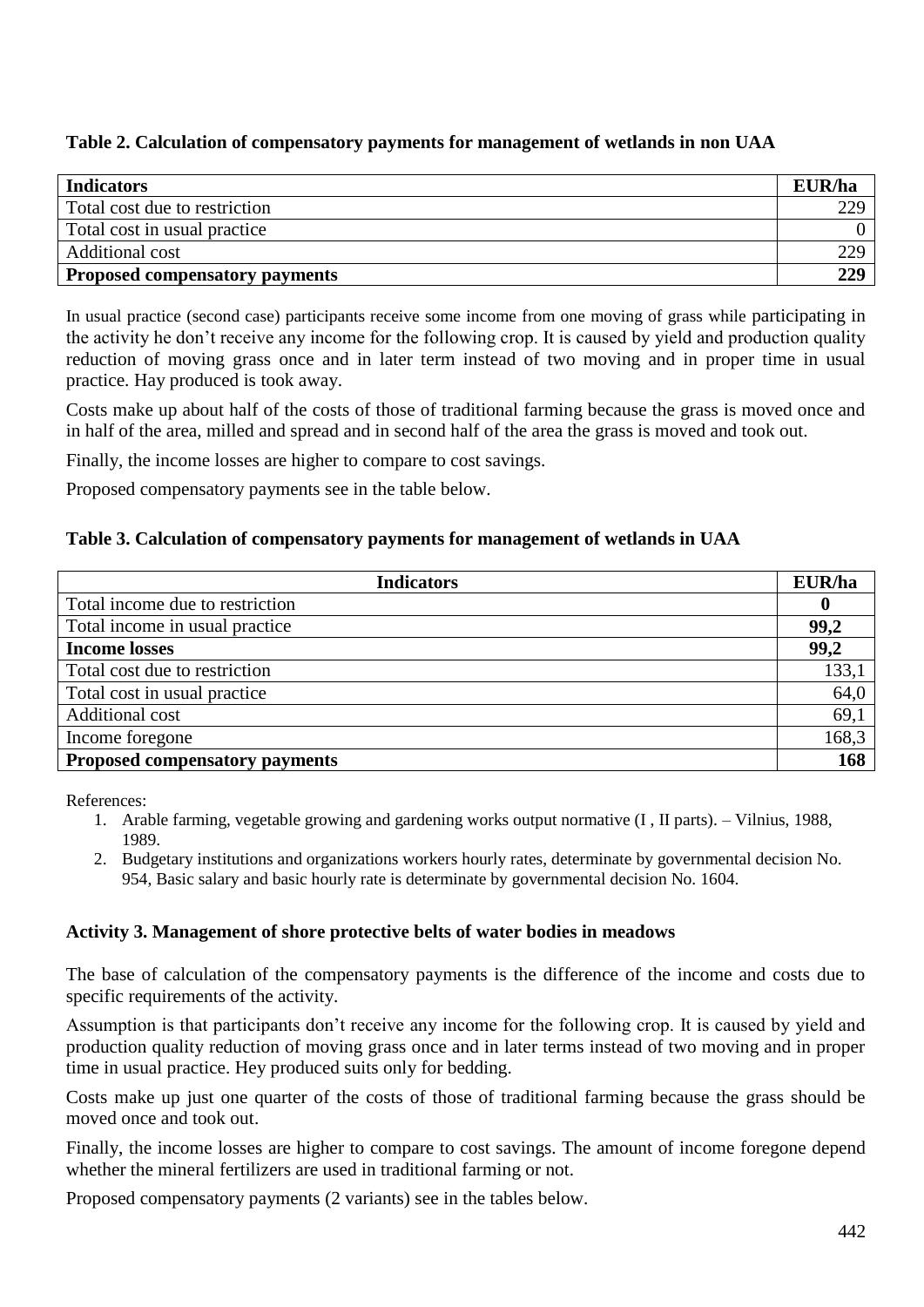### **Table 4. Calculation of compensatory payments for management of shore protective belts of water bodies in meadows (using mineral fertilizers in usual practise)**

| <b>Indicators</b>                     | EUR/ha     |
|---------------------------------------|------------|
| Total income due to restriction       |            |
| Total income in usual practice        | 265        |
| <b>Income losses</b>                  | 265        |
| Total cost due to restriction         | 58,1       |
| Total cost in usual practice          | 222,7      |
| <b>Saving cost</b>                    | 164,6      |
| <b>Income foregone</b>                | 100,4      |
| <b>Proposed compensatory payments</b> | <b>100</b> |

# **Table 5. Calculation of compensatory payments for management of shore protective belts of water bodies in meadows (without using mineral fertilizers in usual practice)**

| <b>Indicators</b>                     | EUR/ha |
|---------------------------------------|--------|
| Total income due to restriction       |        |
| Total income in usual practice        | 171,4  |
| <b>Income losses</b>                  | 171,4  |
| Total cost due to restriction         | 58,1   |
| Total cost in usual practice          | 120,5  |
| <b>Saving cost</b>                    | 62,4   |
| <b>Income foregone</b>                | 109    |
| <b>Proposed compensatory payments</b> | 109    |

References:

- 1. Tariff of mechanized agricultural works. I part. Main cultivation works, 2007.
- 2. Tariff of mechanized agricultural works. II part. Crop treatment and haymaking, 2006.
- 3. Order of minister "For biological capital and normative prices for agricultural production" (2006, No. 140- 5366)
- 4. 2003-12-16 Government decree No 1604 "Basic salary and basic hourly rate". (State news, 2003 No. 119- 5421).
- 5. Order of minister "For licentiate stocked in storage for pulse, oil-bearing crops and their seeds and normative prices" (2006, No. 82-3284).
- 6. 2006-09-27 Government decree No 954 "Concerning the calculation of the average salaries for employees and public officials". (State news, 2006 No. 105-4011).

#### **Activity 4. Protection of water bodies against pollution and soil erosion on arable land**

According to this activity arable land is transformed into extensively used meadows. Assessment is made of the income forgone as a result of the changes in the amount of direct payments.

Participants transformed the activity from cereals to meadows decrease their income. According to requirement of the activity of moving grass once and in later terms they don't receive any income from the meadows, because hey produced suits only for bedding. The direct payment for meadows compare to direct payment for cereals decrease by 1.5 times. So, the total income decreased by 5 times.

Costs related to the new activity make up just one third of the previous costs of cereal production farming. It should be noted that cost amount is less according to the requirement not to use mineral fertilizers.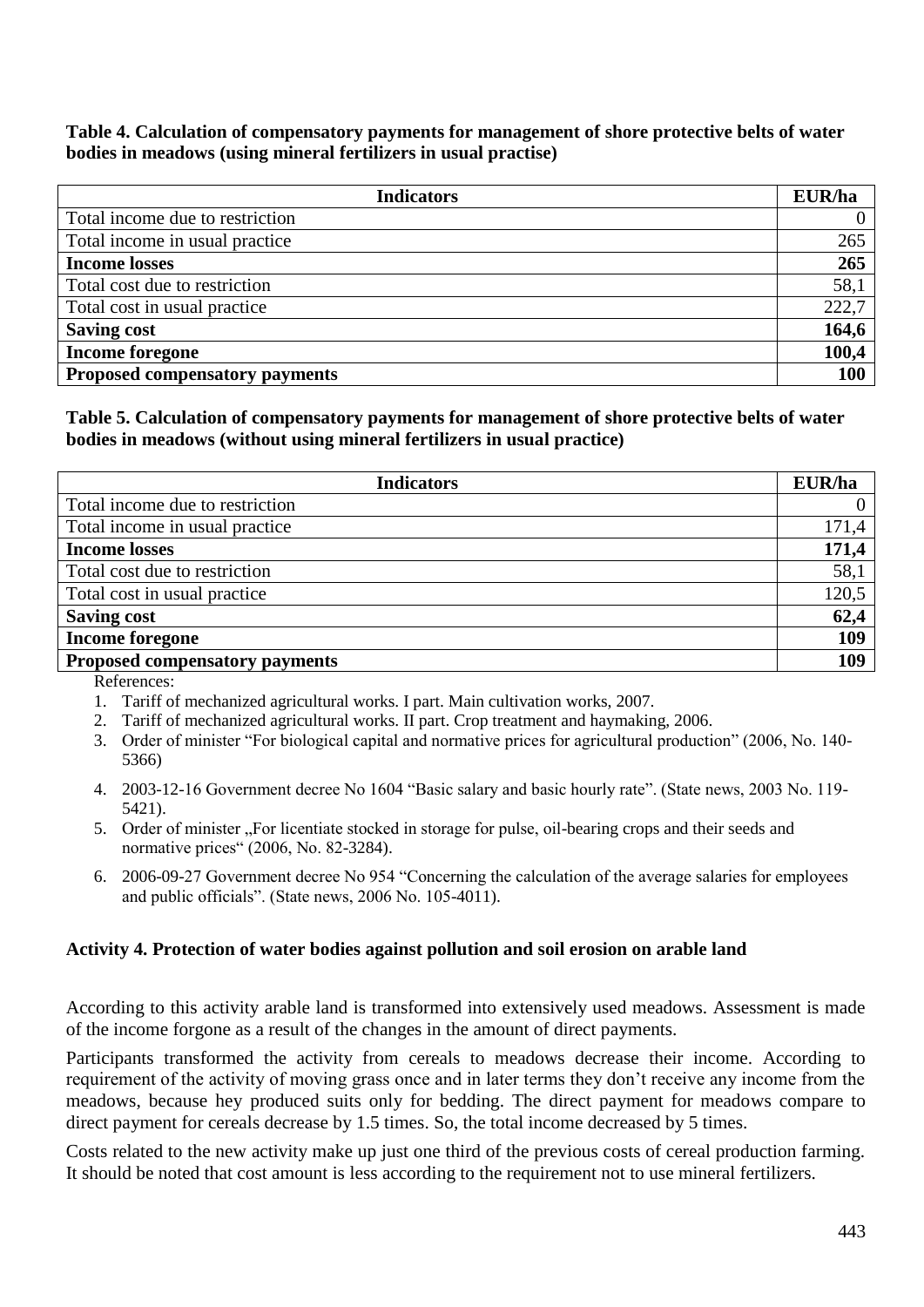Finally, the income losses are higher to compare to cost savings. Proposed compensatory payments see in the table below.

# **Table 6. Calculation of compensatory payments for protection of water bodies against pollution and soil erosion on the arable land**

| <b>Indicators</b>                     | EUR/ha |
|---------------------------------------|--------|
| Total income due to restriction       | 85,4   |
| Total income in usual practice        | 444,7  |
| <b>Income losses</b>                  | 359,3  |
| Total cost due to restriction         | 152,5  |
| Total cost in usual practice          | 352    |
| <b>Saving cost</b>                    | 199,5  |
| Income foregone                       | 159,8  |
| <b>Proposed compensatory payments</b> | 160    |

References:

- 1. Tariff of mechanized agricultural works. II part. Crop treatment and haymaking, 2006.
- 2. Order of minister "For biological capital and normative prices for agricultural production" (2006, No. 140- 5366)
- 3. Budgetary institutions and organizations workers hourly rates, determinate by governmental decision No. 954, Basic salary and basic hourly rate is determinate by governmental decision No. 1604
- 4. Order of minister ... For licentiate stocked in storage for pulse, oil-bearing crops and their seeds and normative prices" (2006, No. 82-3284).

# **Activity 5. Stubbly field in winter season**

Estimating the amount of compensatory payment the requirements of the activity two main aspects were considered: stubbly field shall rest not ploughed until spring next year and not to use any fertilizers or pesticides on stubbly field.

Estimations shows that for participant taking part in this activity the income decrease more than half due to lower yield not using any fertilizers, chemicals and lime on the stubble.

As the cost remains almost the same for this activity the compensatory payment is calculated on the bases of the losses of income.

Proposed compensatory payments see in the table below**.**

# **Table 7. Calculation of compensatory payments for stubbly field in winter season**

| <b>Indicators</b>                     | EUR/ha |
|---------------------------------------|--------|
| Total income due to restriction       | 167    |
| Total income in usual practice        | 308,4  |
| <b>Income losses</b>                  | 141,4  |
| Total cost due to restriction         | 356    |
| Total cost in usual practice          | 352    |
| <b>Cost losses</b>                    |        |
| <b>Income foregone</b>                | 145,4  |
| <b>Proposed compensatory payments</b> | 145    |

References:

- 1. Tariff of mechanized agricultural works. I part. Main cultivation works, 2007.
- 2. Tariff of mechanized agricultural works. II part. Crop treatment and haymaking, 2006.
- 3. Tariff of mechanized agricultural works. III part. Harvesting, 2006.
- 4. Order of minister "For biological capital and normative prices for agricultural production" (2006, No. 140- 5366)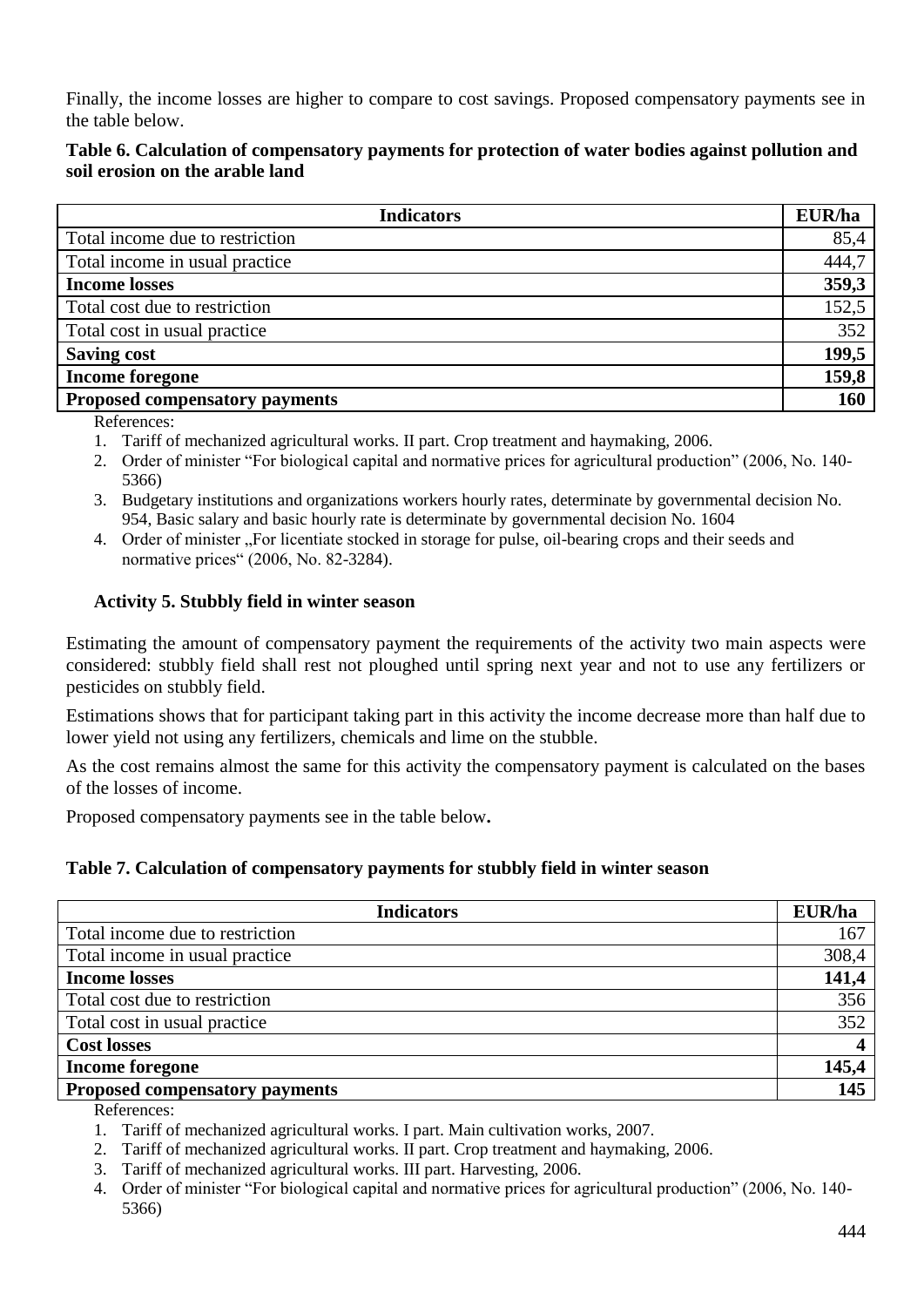- 5. Arable farming, vegetable growing and gardening works output normative (I, II part). Vilnius, 1988, 1989.
- 6. Budgetary institutions and organizations workers hourly rates, determinate by governmental decision No. 954, Basic salary and basic hourly rate is determinate by governmental decision No. 1604.

#### **Activity 6. The strips or plots of melliferous plants on the arable land**

Calculating the amount of compensatory payment the requirements to sow and trim a mixture of melliferous plants in the arable land and not to use any fertilizers or pesticides were considered.

Estimations show that for participant taking part in this activity the income decrease due to lower yield of grains. It is considered that the direct payments for melliferous plants are less to compare to direct payment for cereals.

As the cost remains almost the same for this activity the compensatory payment is calculated on the bases of the basis of income foregone.

Proposed compensatory payments see in the table below**.**

#### **Table 8. Calculation of compensatory payments for the strips or areas of melliferous plants on the arable land**

| <b>Indicators</b>                     | EUR/ha |
|---------------------------------------|--------|
| Total income due to restriction       | 386,5  |
| Total income in usual practice        | 444,6  |
| <b>Income losses</b>                  | 58,1   |
| Total cost due to restriction         | 355,9  |
| Total cost in usual practice          | 352    |
| <b>Cost losses</b>                    | 3,9    |
| <b>Income foregone</b>                | 62     |
| <b>Proposed compensatory payments</b> | 62     |

References:

- 1. Tariff of mechanized agricultural works. I part. Main cultivation works, 2007.
- 2. Tariff of mechanized agricultural works. II part. Crop treatment and haymaking, 2006.
- 3. Tariff of mechanized agricultural works. III part. Harvesting, 2006.
- 4. Order of minister "For biological capital and normative prices for agricultural production" (2006, No. 140- 5366)
- 5. Arable farming, vegetable growing and gardening works output normative (I, II parts). Vilnius, 1988, 1989.

# **Activity 7. Management of the holding landscape elements**

The base of calculation of the compensatory payments related to requirement of the activity to trim the hedgerows.

The costs of this activity consist of trimming the hedgerows.

Proposed compensatory payments see in the table below**.**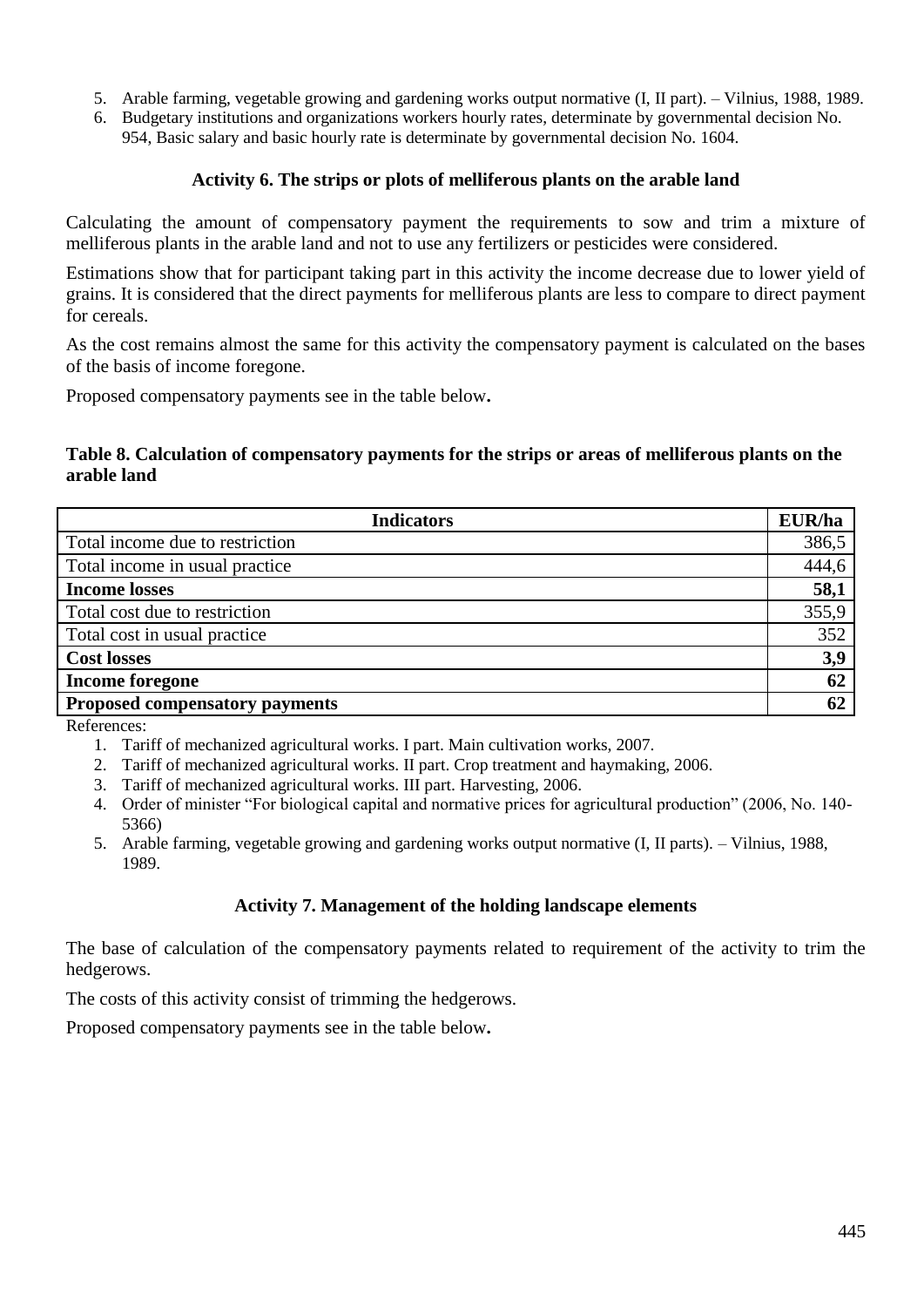# **Table 9. Calculation of compensatory payments for management of the holding landscape** elements

(per 10 m² of hedgerows maintained)

| <b>Indicators</b>                     | EUR/10m2 |
|---------------------------------------|----------|
| Total cost due to restriction         | 0,437    |
| Total cost in usual practice          |          |
| Additional cost                       | 0,437    |
| <b>Proposed compensatory payments</b> | 0,437    |

References:

- 1. Budgetary institutions and organizations workers hourly rates, determinate by governmental decision No. 954, Basic salary and basic hourly rate is determinate by governmental decision No. 1604.
- 2. Normative for the planting and for the works in gardens and hothouse, 1990

# **Activity 8. Management of reclamation ditches**

The base of calculation of the compensatory payments related to requirement of the activity to trim the reclamation ditches.

The costs of this activity consist of mowing the slopes and cutting bushes from the slopes of reclamation ditches.

Proposed compensatory payments see in the table below.

#### **Table 10. Management of reclamation ditches**

| <b>Indicators</b>                                                                         | <b>EUR/ha</b>  |
|-------------------------------------------------------------------------------------------|----------------|
| The amount of the payment applies to the applicants already participating in the activity |                |
| Total cost due to restriction                                                             | 99,6           |
| Total cost in usual practice                                                              | $\overline{0}$ |
| Additional costs                                                                          | 99,6           |
| <b>Proposed compensatory payments</b>                                                     | 100            |
| The amount of the payment applies to new applicants                                       |                |
| Total cost due to restriction                                                             | 150            |
| Total cost in usual practice                                                              | $\overline{0}$ |
| Additional costs                                                                          | 150            |
| <b>Proposed compensatory payments</b>                                                     | 150            |

References:

- 1. Budgetary institutions and organizations workers hourly rates, determinate by governmental decision No. 954, Basic salary and basic hourly rate is determinate by governmental decision No. 1604.
- 2. Tariff of mechanized agricultural works. II part. Crop treatment and haymaking, 2006.
- 3. Order of minister "For biological capital and normative prices for agricultural production" (2006, No. 140- 5366)

Arable farming, vegetable growing and gardening works output normative (I, II parts). – Vilnius,

- 4. Reclamation proceeding time outlay and material resources normative and tariff (MN-96 with complements), second publication, Akademija, 2004.
- 5. Order of minister "Work time reclamation proceeding countable prices" (2008, No. 17-585)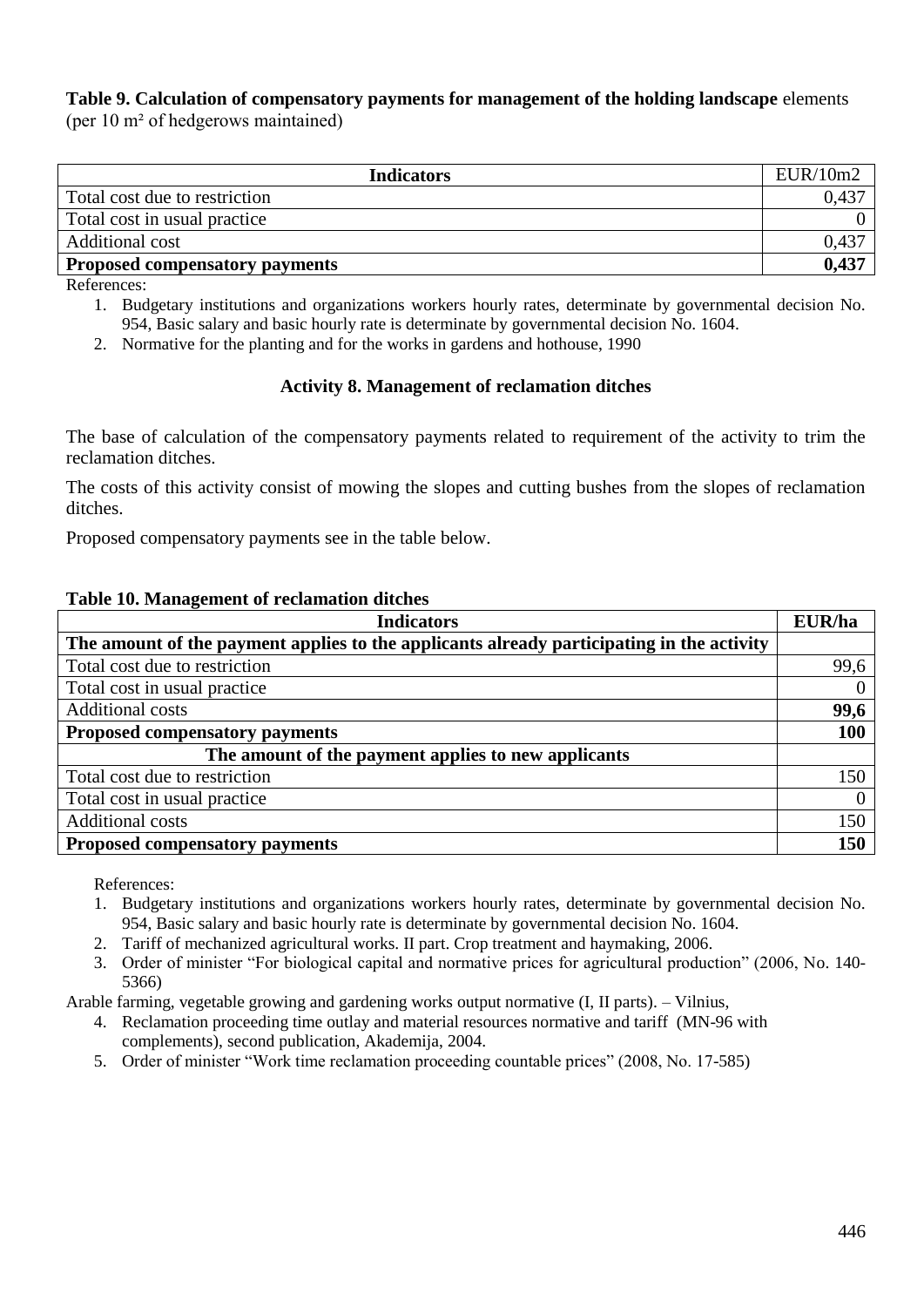### **SCHEME 2. ORGANIC FARMING SCHEME**

The estimation of compensatory payment has been carried out considering five categories of land use and identifying some representative crops for each of them. The introduction of organic techniques in conventional farms implies the reduction of yields as a consequence of the adoption of less intensive production techniques.

The support of organic farming scheme measures is awarded in accordance with the general EU requirements on an annual basis and is calculated on the basis of:

- Income foregone:
- Additional costs due to commitments undertaken.

The difference of income and additional cost or saving cost represents the principal item of foregone incomes. Moreover, certification costs have been calculated for each crop category. The same compensatory payments are made for organic farming and farming in transition.

Tables 15.2.1 - 15.2.5 below presents calculation of compensatory payments in organic farms for five categories of plant.

**Cereals.** Due to reduced productivity of spring cereals (because of limited use of fertilizes and chemicals) in organic farm to compare with traditional farming the income decrease by half.

Cost in organic farm increases by one third due to use of more expensive seeds, additional mechanized works against weeds, pests, imbed manure, fallow keeping and certification.

Proposed compensatory payments see in the table below.

#### **Table 11. Calculation of compensatory payments for cereals (barley) grown (lands of average productivity)**

| Indicators                        | EUR/ha |
|-----------------------------------|--------|
| Total income in organic farm      | 337,2  |
| Total income in conventional farm | 444,7  |
| Income losses                     | 107,5  |
| Total cost in organic farm        | 459,9  |
| Total cost in conventional farm   | 352    |
| Additional cost                   | 107,9  |
| Income foregone                   | 215,4  |
| Proposed compensatory payments    | 215    |

References:

- 1. Tariff of mechanized agricultural works. I part. Main cultivation works, 2007.
- 2. Tariff of mechanized agricultural works. II part. Crop treatment and haymaking, 2006.
- 3. Order of minister "For biological capital and normative prices for agricultural production" (2006, No. 140- 5366)
- 4. Order of minister "For licentiate stocked in storage for pulse, oil-bearing crops and their seeds and normative prices"(2006, No. 82-3284).
- 5. Summer barley growing technologies, Lithuanian institute agrarian economics, 2000
- 6. The baseline of scientific recommendations in organic farming, 2006
- 7. For the farmers, endangered in organic farming activity, 2006
- 8. The prices of pesticides and fertilizers are determinate by medium prices, that are published in the journal "Mano ukis", No1, 2007
- 9. The price of certification work is determinate in Order of minister No.3D-192
- 10. The productivity and price of production is determinate from: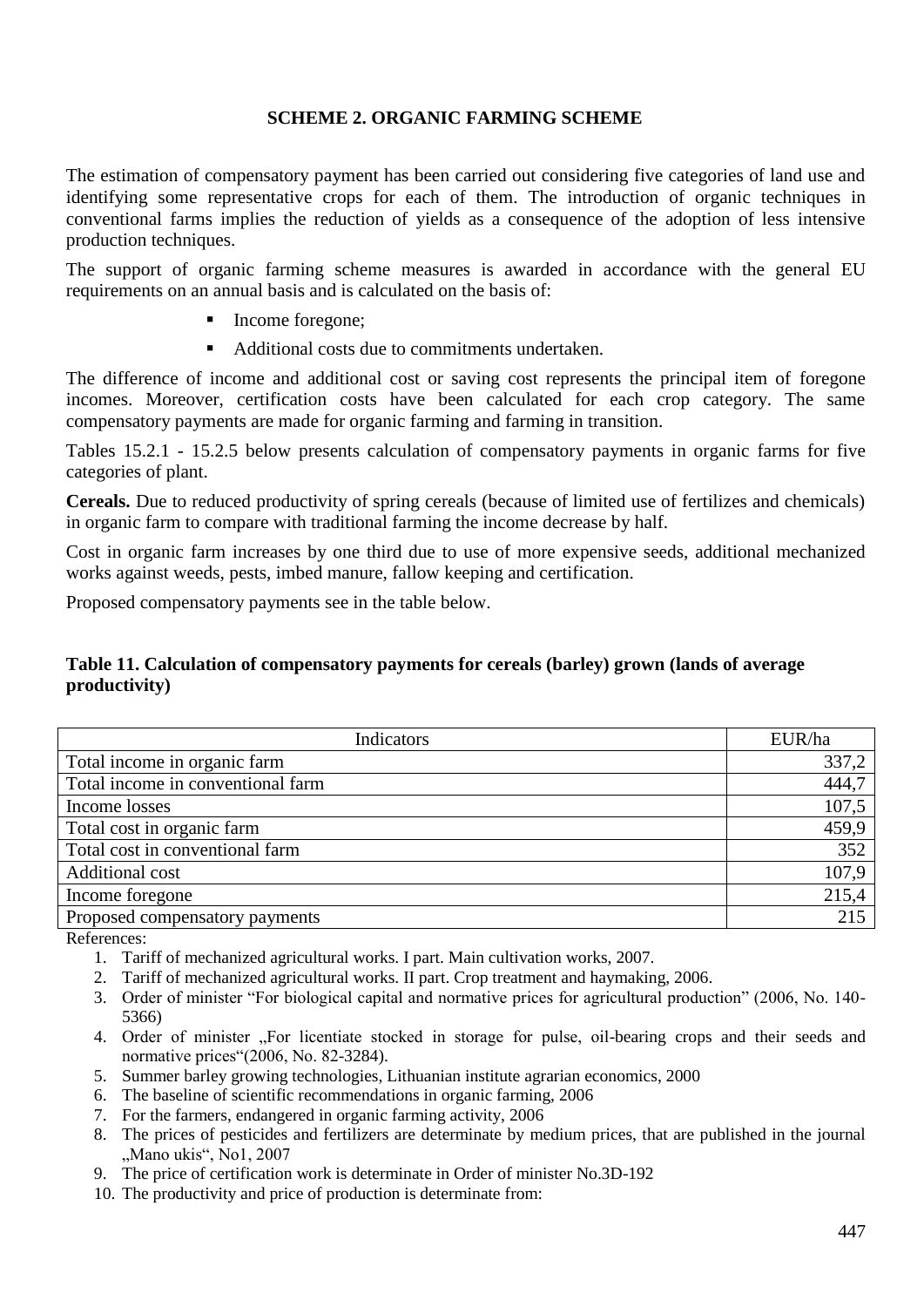- 11. Lithuanian agriculture, Statistical division, 2002-2005;
- 12. Crops, harvest, productivity , Statistical division, 2004-2007
- 13. "Ekoagros" and agricultural and food market information system data.
- 14. Budgetary institutions and organizations workers hourly rates, determinate by governmental decision No. 954, Basic salary and basic hourly rate is determinate by governmental decision No. 1604.

**Orchards**. Productivity of vegetables (because of limited use of fertilizes and chemicals) in organic farm reduces by one third.

Income reduces just by one fifth due to higher prices on organic vegetable production.

Cost in organic farm remains almost the same (decrease by 4 percent) due to use of more labour work.

Proposed compensatory payments see in the table below.

# **Table 12. Calculation of compensatory payments for orchards (berries) grown in organic farms**

| Indicators                        | EUR/ha   |
|-----------------------------------|----------|
| Total income in organic farm      | 2919,4   |
| Total income in conventional farm | 3544,9   |
| Income losses                     | 625,5    |
| Total cost in organic farm        | 3049,8   |
| Total cost in conventional farm   | 3159,1   |
| Saving cost                       | $-109,3$ |
| Income foregone                   | 516,2    |
| Proposed compensatory payments    | 516      |

References:

- 1. Tariff of mechanized agricultural works. I part. Main cultivation works, 2007.
- 2. Tariff of mechanized agricultural works. II part. Crop treatment and haymaking, 2006.
- 3. Order of minister "For biological capital and normative prices for agricultural production" (2006, No. 140- 5366)
- 4. Order of minister "For licentiate stocked in storage for pulse, oil-bearing crops and their seeds and normative prices" (2006, No. 82-3284)
- 5. Budgetary institutions and organizations workers hourly rates, determinate by governmental decision No. 954, Basic salary and basic hourly rate is determinate by governmental decision No. 1604
- 6. Intensive seed technologies, Lithuanian institute agrarian economics, 2000
- 7. Order of minister . For licentiate stocked in storage for pulse, oil-bearing crops and their seeds and normative prices"(2006, No. 82-3284).
- 8. The prices of pesticides and fertilizers are determinate by medium prices that are published in the journal "Mano ukis"No1, 2007 m.
- 9. The price of certification work is determinate in Order of minister No.3D-192
- 10. The productivity and price of production is determinate from:
- 11. Lithuanian agriculture, Statistical division, 2002-2005;
- 12. Crops, harvest, productivity , Statistical division, 2004-2007
- 13. "Ekoagros" and agricultural and food market information system data.

**Vegetables.** Productivity of vegetables (because of limited use of fertilizes and chemicals) in organic farm reduces almost by half.

Income reduces just by 11 percent due to higher prices on organic vegetable production.

Cost in organic farm increases by 7 percent due to use of more expensive seeds, additional mechanized activities against weeds, pests, imbed manure, keeping the siderite fallow and certification.

Proposed compensatory payments see in the table below.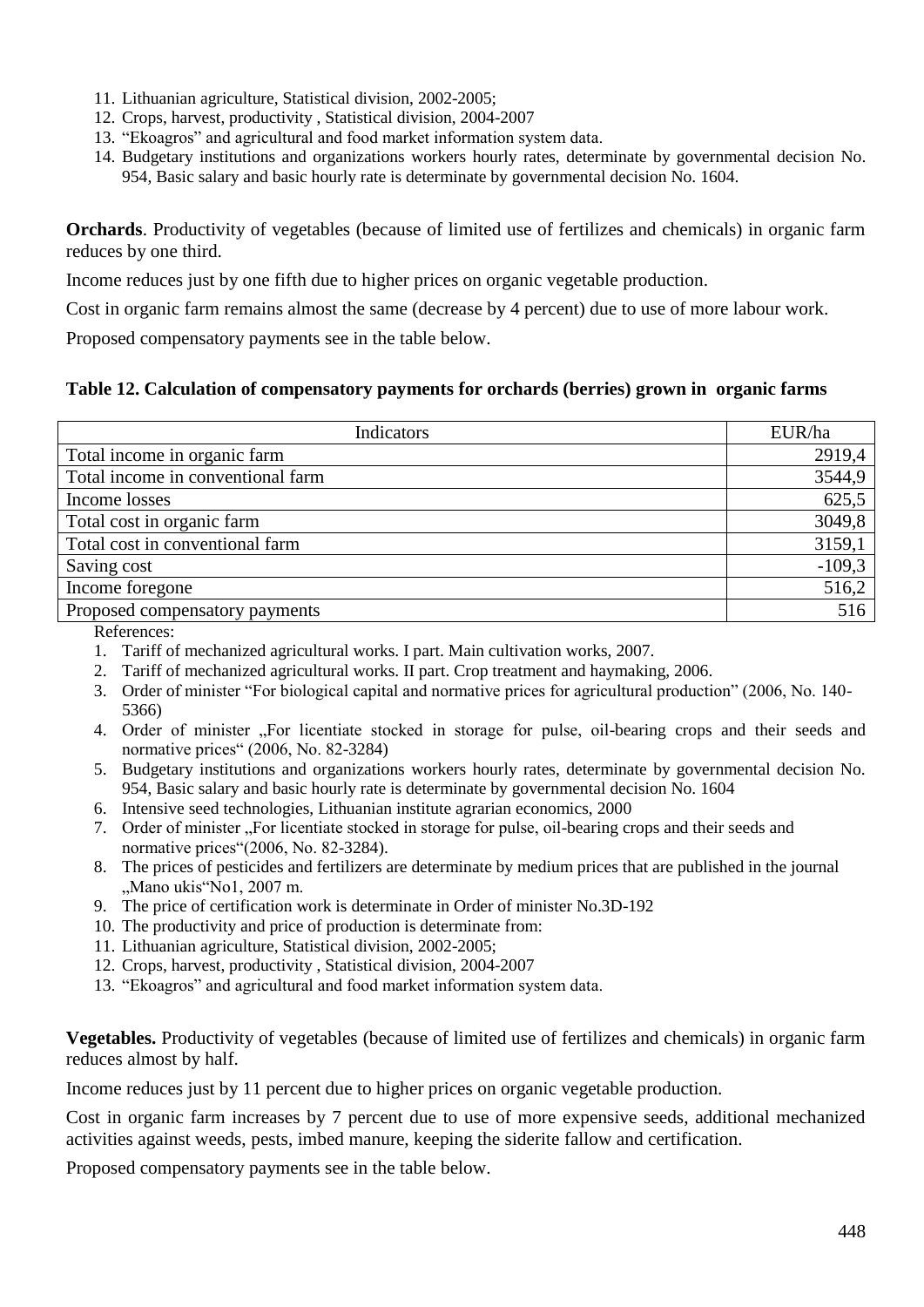#### **Table 13. Calculation of compensatory payments for vegetables (potatoes) grown in organic farms**

| <b>Indicators</b>                 | EUR/ha |
|-----------------------------------|--------|
| Total income in organic farm      | 2424,1 |
| Total income in conventional farm | 2737   |
| Income losses                     | 312,9  |
| Total cost in organic farm        | 1926   |
| Total cost in conventional farm   | 1798,5 |
| Additional cost                   | 127,5  |
| Income foregone                   | 440,4  |
| Proposed compensatory payments    | 440    |

References:

- 1. Order of minister "For biological capital and normative prices for agricultural production" (2006, No. 140- 5366).
- 2. Order of minister "For licentiate stocked in storage for pulse, oil-bearing crops and their seeds and mormative prices"(2006, No. 82-3284).
- 3. Budgetary institutions and organizations workers hourly rates, determinated by gouvernmental decision No. 954, Basic salary and basic hourly rate is determinated by gouvernmental decision No. 1604.
- 4. Potatoes growing technologies, Lithuanian institute agrarian economics, 2000.
- 5. The prices of pesticides and fertilizers are determinated by medium prices, that are published in the journal "Mano ukis", No1, 2007.
- 6. The price of certification work is determinate in Order of minister No.3D-192
- 7. The productivity and price of production is determinated for Lithuanian agriculture; Statistical division, 2002-2005;
- 8. Crops, harvest, productivity , Statistical division, 2004-2007.
- 9. "Ekoagros" and agricultural and food market information system data.
- 10. Arable farming, vegetable growing and gardening works output normative (I, II parts). Vilnius, 1988, 1989.

**Medical herbs.** Due to reduced productivity of [../../AppData/Local/Microsoft/Windows/Temporary](../AppData/Local/Microsoft/Windows/Temporary%20Internet%20Files/AppData/Local/Microsoft/Windows/Temporary%20Internet%20Files/Content.IE5/Local%20Settings/Temporary%20Internet%20Files/Content.IE5/Local%20Settings/Temp/Local%20Settings/Temp/Local%20Settings/Local%20Settings/Temp/ZOD26.tmp.htm#R35068#R35068)  [Internet Files/Content.IE5/Local Settings/Temporary Internet Files/Content.IE5/Local](../AppData/Local/Microsoft/Windows/Temporary%20Internet%20Files/AppData/Local/Microsoft/Windows/Temporary%20Internet%20Files/Content.IE5/Local%20Settings/Temporary%20Internet%20Files/Content.IE5/Local%20Settings/Temp/Local%20Settings/Temp/Local%20Settings/Local%20Settings/Temp/ZOD26.tmp.htm#R35068#R35068)  [Settings/Temp/Local Settings/Temp/Local Settings/Local Settings/Temp/ZOD26.tmp.htm -](../AppData/Local/Microsoft/Windows/Temporary%20Internet%20Files/AppData/Local/Microsoft/Windows/Temporary%20Internet%20Files/Content.IE5/Local%20Settings/Temporary%20Internet%20Files/Content.IE5/Local%20Settings/Temp/Local%20Settings/Temp/Local%20Settings/Local%20Settings/Temp/ZOD26.tmp.htm#R35068#R35068) [R35068#R35068m](../AppData/Local/Microsoft/Windows/Temporary%20Internet%20Files/AppData/Local/Microsoft/Windows/Temporary%20Internet%20Files/Content.IE5/Local%20Settings/Temporary%20Internet%20Files/Content.IE5/Local%20Settings/Temp/Local%20Settings/Temp/Local%20Settings/Local%20Settings/Temp/ZOD26.tmp.htm#R35068#R35068)edical herbs (because of limited use of fertilizes and chemicals) in organic farm to compare with traditional farming the income decrease by one fourth.

Cost in organic farm remains almost the same (increase by 4 percent) due to use of more expensive seeds and certification.

Proposed compensatory payments see in the table below.

#### **Table 14. Calculation of compensatory payments for medical herbs grown in organic farms**

| Indicators                        | EUR/ha |
|-----------------------------------|--------|
| Total income in organic farm      | 1668,2 |
| Total income in conventional farm | 2085,3 |
| Income losses                     | 417,1  |
| Total cost in organic farm        | 1805,3 |
| Total cost in conventional farm   | 1733,3 |
| Additional cost                   | 72,0   |
| Income foregone                   | 489,1  |
| Proposed compensatory payments    | 489    |

References:

1. Tariff of mechanized agricultural works. I part. Main cultivation works, 2007.

2. Tariff of mechanized agricultural works. II part. Crop treatment and haymaking, 2006.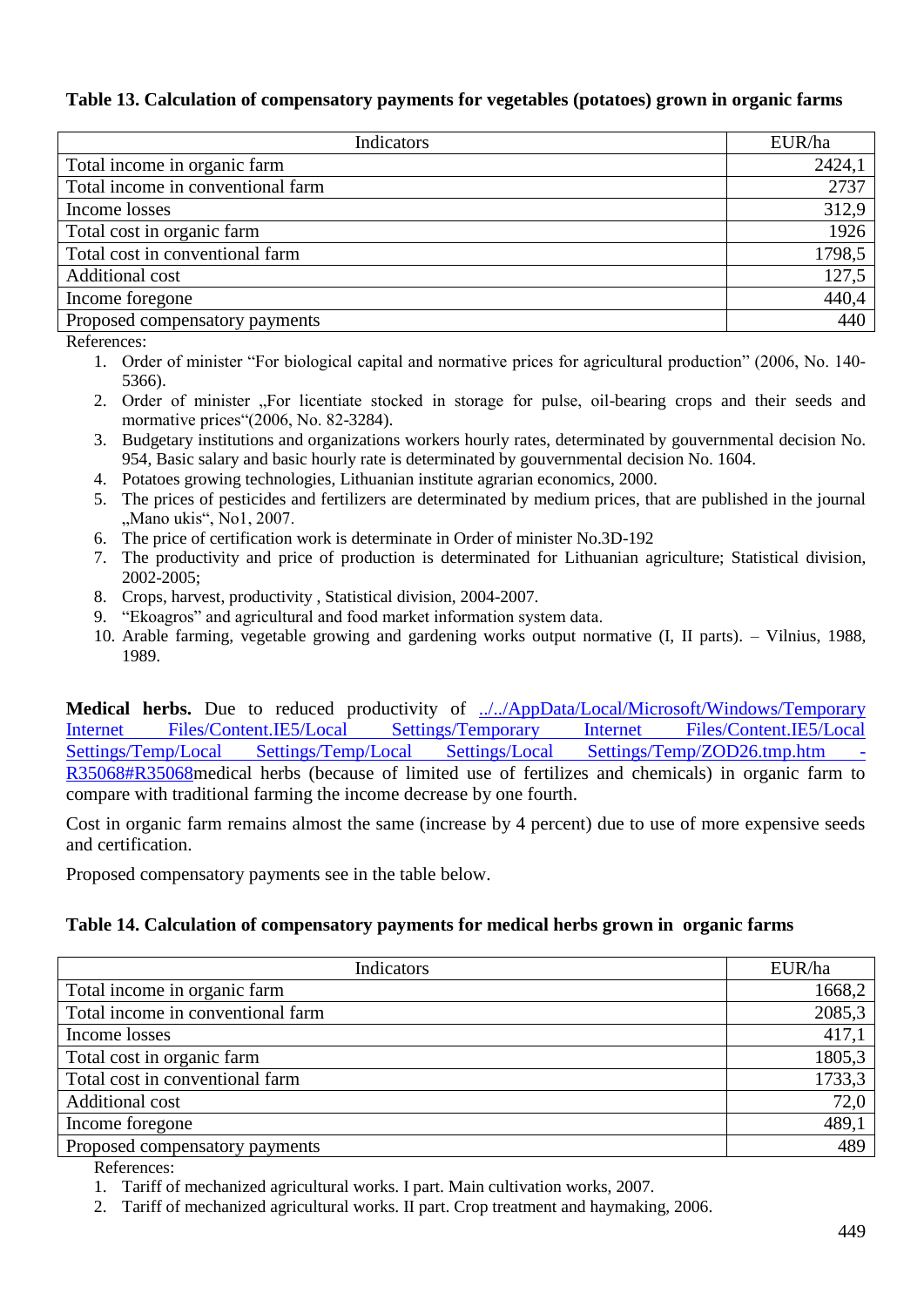- 3. Order of minister "For biological capital and normative prices for agricultural production" (2006, No. 140- 5366)
- 4. Order of minister "For licentiate stocked in storage for pulse, oil-bearing crops and their seeds and mormative prices" (2006, No. 82-3284)
- 5. Budgetary institutions and organizations workers hourly rates, determinated by gouvernmental decision No. 954, Basic salary and basic hourly rate is determinated by gouvernmental decision No. 1604
- 6. Medical marguerite growing in farming, Lithuanian institute agrarian economics, 2000
- 7. Arable farming, vegetable growing and gardening works output normative (I, II parts). Vilnius, 1988, 1989.
- 8. The prices of pesticides and fertilizers are determinated by medium prices, that are published in the journal "Mano ukis", No1,2007
- 9. The price of certification work is determinate in Order of minister No.3D-192
- 10. "Ekoagros" and agricultural and food market information system data.

**Perennial grass.** The assumption for calculating of income foregone is incurred in milk production as the grass and are used for milk production.

Productivity of perennial grass (because of limited use of fertilizes and chemicals) in organic farm to compare to traditional farming reduces and therefore the income reduces by twice.

Cost in organic farm decreases by 3.5 times due to limited use of fertilizes and chemicals and reduced costs for hay making.

Proposed compensatory payments see in the table below.

#### **Table 15. Calculation of compensatory payments for perennial grass grown in organic farms**

| Indicators                        | EUR/ha |
|-----------------------------------|--------|
| Total income in organic farm      | 354,2  |
| Total income in conventional farm | 708,8  |
| Income losses                     | 354,6  |
| Total cost in organic farm        | 88,5   |
| Total cost in conventional farm   | 315,6  |
| Saving cost                       | 227,1  |
| Income foregone                   | 127,5  |
| Proposed compensatory payments    | 127    |

References:

- 1. Tariff of mechanized agricultural works. I part. Main cultivation works, 2007.
- 2. Tariff of mechanized agricultural works. II part. Crop treatment and haymaking, 2006.
- 3. Order of minister "For biological capital and normative prices for agricultural production" (2006, No. 140- 5366)
- 4. Order of minister "For licentiate stocked in storage for pulse, oil-bearing crops and their seeds and mormative prices" (2006, No. 82-3284)
- 5. Budgetary institutions and organizations workers hourly rates, determinated by gouvernmental decision No. 954, Basic salary and basic hourly rate is determinated by gouvernmental decision No. 1604
- 6. Cultural meadows and pastures growing technologies, Lithuanian institute agrarian economics, 2000
- 7. Arable farming, vegetable growing and gardening works output normative (I, II parts). Vilnius, 1988, 1989.
- 8. The prices of pesticides and fertilizers are determinated by medium prices, that are published in the journal "Mano ukis", No1,2007
- 9. The price of certification work is determinate in Order of minister No.3D-192
- 10. "Ekoagros" and agricultural and food market information system data.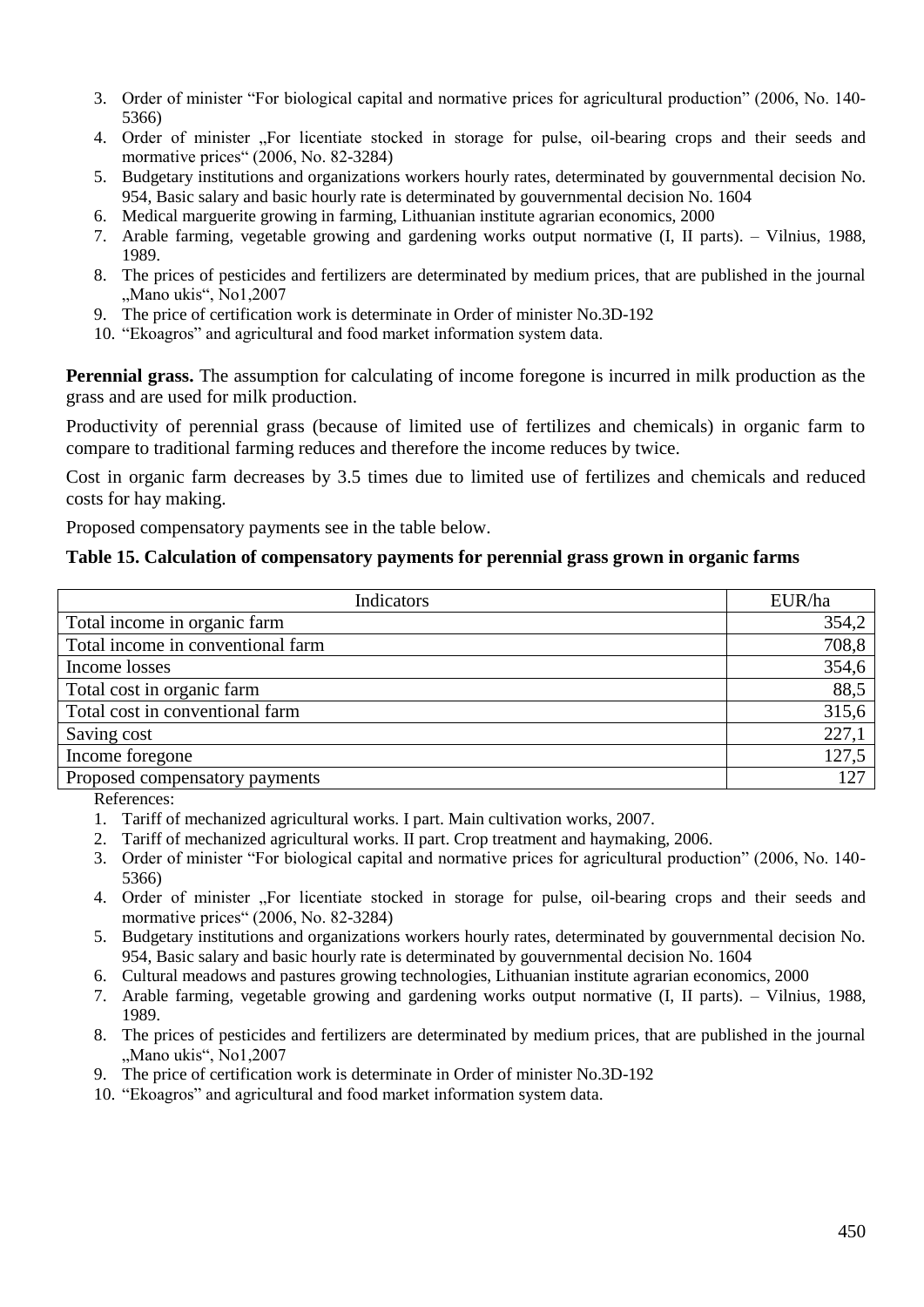### **SCHEME 3. RARE BREEDS SCHEME**

The compensatory payments for rare breeds farming scheme were calculated in accordance with the general EU requirements on the basis only of income foregone.

The cost both in usual practice and in the rare breed farms is equal.

Income forgone as a result of preservation of the old Lithuanian species is the losses due to lower productivity and production quality.

Proposals for compensatory payments for rare Lithuanian breeds are as follow:

- for Žemaitukai horses EUR 198 per horse;
- for Big Žemaitukai horses)– EUR 198 per horse;
- for Lithuanian Weighted horses– EUR 191 per horse;
- for Lithuanian Ash-Grey cattle) –– EUR 180 per cattle unit;
- for Lithuanian White-Backed cattle– EUR 180 per cattle unit;
- for Lithuanian Rufous and Black and White cattle (local genotype)–– EUR 180 per cattle unit;
- for Lithuanian White pigs (old genotype) EUR 65 per pig;
- for Lithuanian Native (Wattle) pigs**–** EUR 65 for per pig;
- for Lithuanian Coarse-wooled sheep**–** EUR 28 per sheep;
- for Lithuanian Blackhead sheep (old genotype) EUR 28 per sheep;
- for *Chicken* geese EUR 3 per Chicken goose.

Proposed compensatory payments see in the table below.

# **Table 16. Calculation of compensatory payments for keeping one specimen of rare endangered breeds of Žemaitukai , Heavy type Žemaitukai horses per year**

| <b>Indicators</b>                     | <b>EUR/animal</b> |
|---------------------------------------|-------------------|
| Total income due to restriction       |                   |
| Total income in usual practice        |                   |
| <b>Income foregone</b>                |                   |
| <b>Proposed compensatory payments</b> | 198               |

**Table 17. Calculation of compensatory payments for keeping one specimen of rare endangered breeds of Lithuanian Heavy Draught horses per year**

| <b>Indicators</b>                     | <b>EUR/animal</b> |
|---------------------------------------|-------------------|
| Total income due to restriction       |                   |
| Total income in usual practice        |                   |
| <b>Income foregone</b>                |                   |
| <b>Proposed compensatory payments</b> |                   |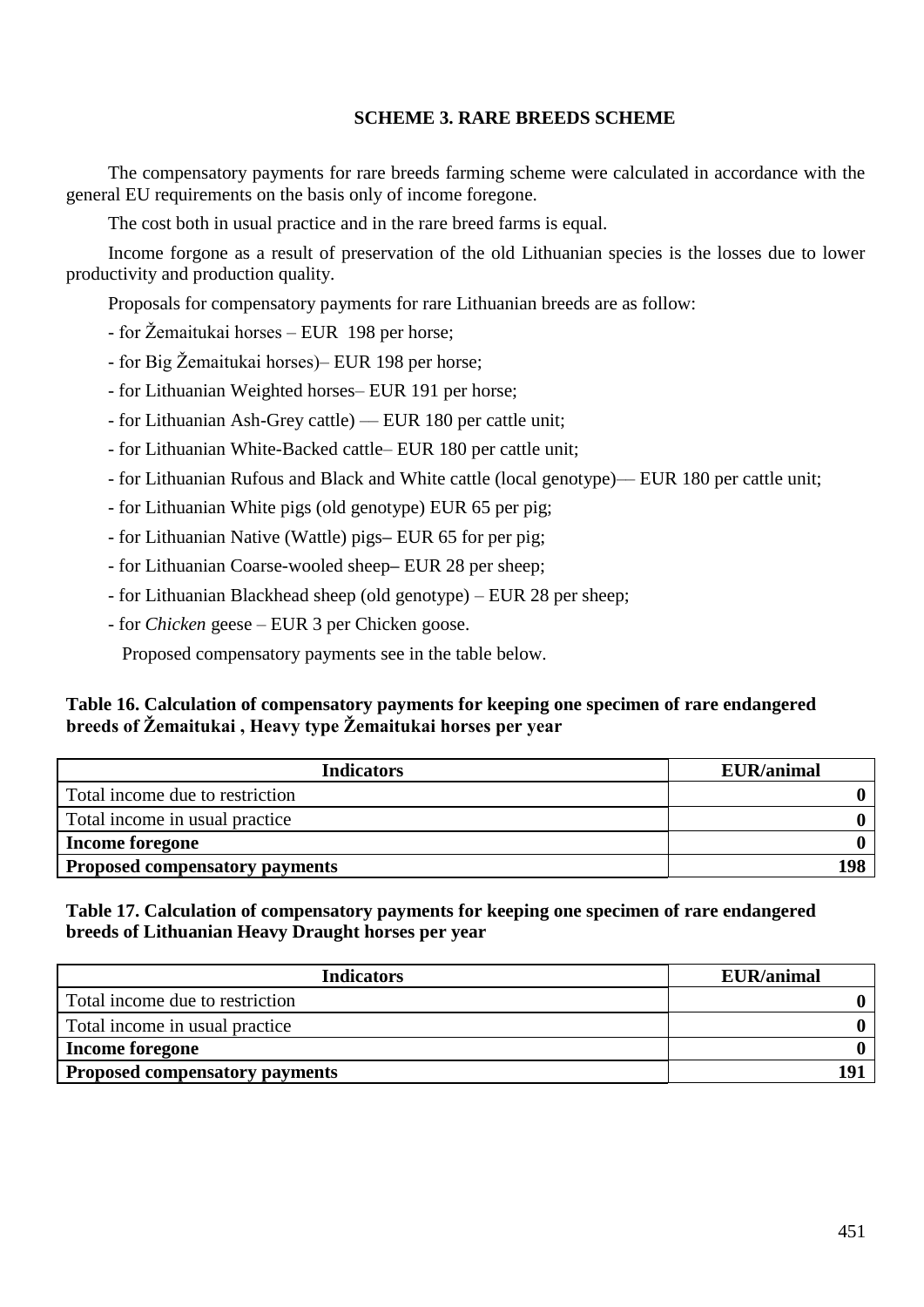**Table 18. Calculation of compensatory payments for keeping one specimen of rare endangered breeds of Lithuanian Ash-Grey, White-Backed, Rufous and Black and White cattle per year**

| <b>Indicators</b>                     | <b>EUR/animal</b> |
|---------------------------------------|-------------------|
| Total income due to restriction       |                   |
| Total income in usual practice        |                   |
| <b>Income foregone</b>                | 180               |
| <b>Proposed compensatory payments</b> | 180               |

**Table 19. Calculation of compensatory payments for keeping one specimen of rare endangered breeds of Lithuanian White and Native (Wattle) pigs per year**

| <b>Indicators</b>                     | <b>EUR/animal</b> |
|---------------------------------------|-------------------|
| Total income due to restriction       | 234               |
| Total income in usual practice        | 299               |
| <b>Income foregone</b>                |                   |
| <b>Proposed compensatory payments</b> |                   |

#### **Table 20. Calculation of compensatory payments for keeping one specimen of rare endangered breeds of Lithuanian Coarse-woolen, Blackhead sheep per year**

| <b>Indicators</b>                     | <b>EUR/animal</b> |
|---------------------------------------|-------------------|
| Total income due to restriction       | 174               |
| Total income in usual practice        | 202               |
| <b>Income foregone</b>                | 28                |
| <b>Proposed compensatory payments</b> | 28                |

# **Table 21. Calculation of compensatory payments for keeping one specimen of rare endangered breeds of Chicken geese** per year

| <b>Indicators</b>                     | <b>EUR/animal</b> |
|---------------------------------------|-------------------|
| Total income due to restriction       |                   |
| Total income in usual practice        | 20,8              |
| <b>Income foregone</b>                | 3,3               |
| <b>Proposed compensatory payments</b> |                   |

References:

- 1. 2005-12-30 Order of the Ministry of Agriculture No 4D-169 "Concerning the approval of the depreciation normative for capital assets of the institutions under the Ministry of Agriculture and the institutions financed from the budget.
- 2. Fundamentals of husbandry, Vilnius, 1988.
- 3. Normative for planning of the farmers production activities. Kaunas, 1999.
	- 2006-09-27 Government decree No 954 "Concerning the calculation of the average salaries for employees and public officials". (State news, 2006 No. 105-4011).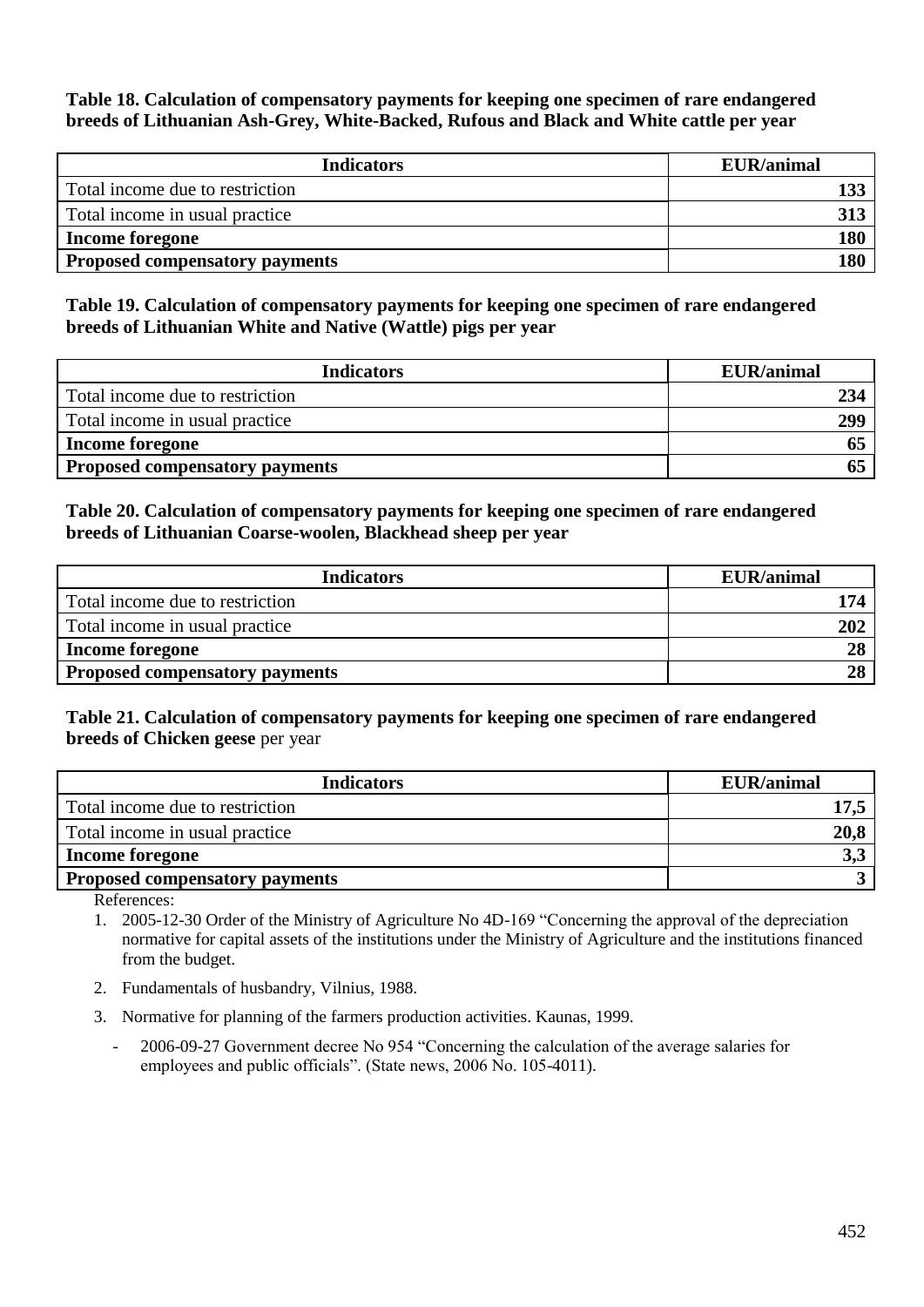# **SCHEME 4. IMPROVING THE STATUS OF WATER BODIES AT RISK**

According to this activity arable land is transformed into extensively used meadows. Assessment is made of the income forgone as a result of the changes in the amount of direct payments.

Participants transformed the activity from cereals to meadows decreased their income. By requirement of the activity of moving grass once and in later terms they don't receive any income from the meadows, because hey produced suits only for bedding. The direct payment for meadows compare to direct payment for cereals decrease by 1.5 times. So, the total income decreased by 5 times.

Costs related to the new activity make up just one third of the previous costs of cereal farming. It should be noted that cost amount is less according to the requirement not to use mineral fertilizers.

Finally, the income losses are higher to compare to cost savings. Proposed compensatory payments see in the table below.

#### **Table 22. Calculation of compensatory payments for protection of water bodies against pollution and soil erosion on the arable land**

| Indicators                      | EUR/ha |
|---------------------------------|--------|
| Total income due to restriction | 85,4   |
| Total income in usual practice  | 444,7  |
| Income losses                   | 359,3  |
| Total cost due to restriction   | 111    |
| Total cost in usual practice    | 352    |
| Saving cost                     | 241    |
| Income foregone                 | 118,3  |
| Proposed compensatory payments  | 118    |

References:

1. Tariff of mechanized agricultural works. I part. Main cultivation works, 2007.

2. Tariff of mechanized agricultural works. II part. Crop treatment and haymaking, 2006.

3. Tariff of mechanized agricultural works. III part. Harvesting, 2006.

4. Order of minister "For biological capital and normative prices for agricultural production" (2006, No. 140- 5366)

5. Budgetary institutions and organizations workers hourly rates, determinated by gouvernmental decision No. 954, Basic salary and basic hourly rate is determinated by gouvernmental decision No. 1604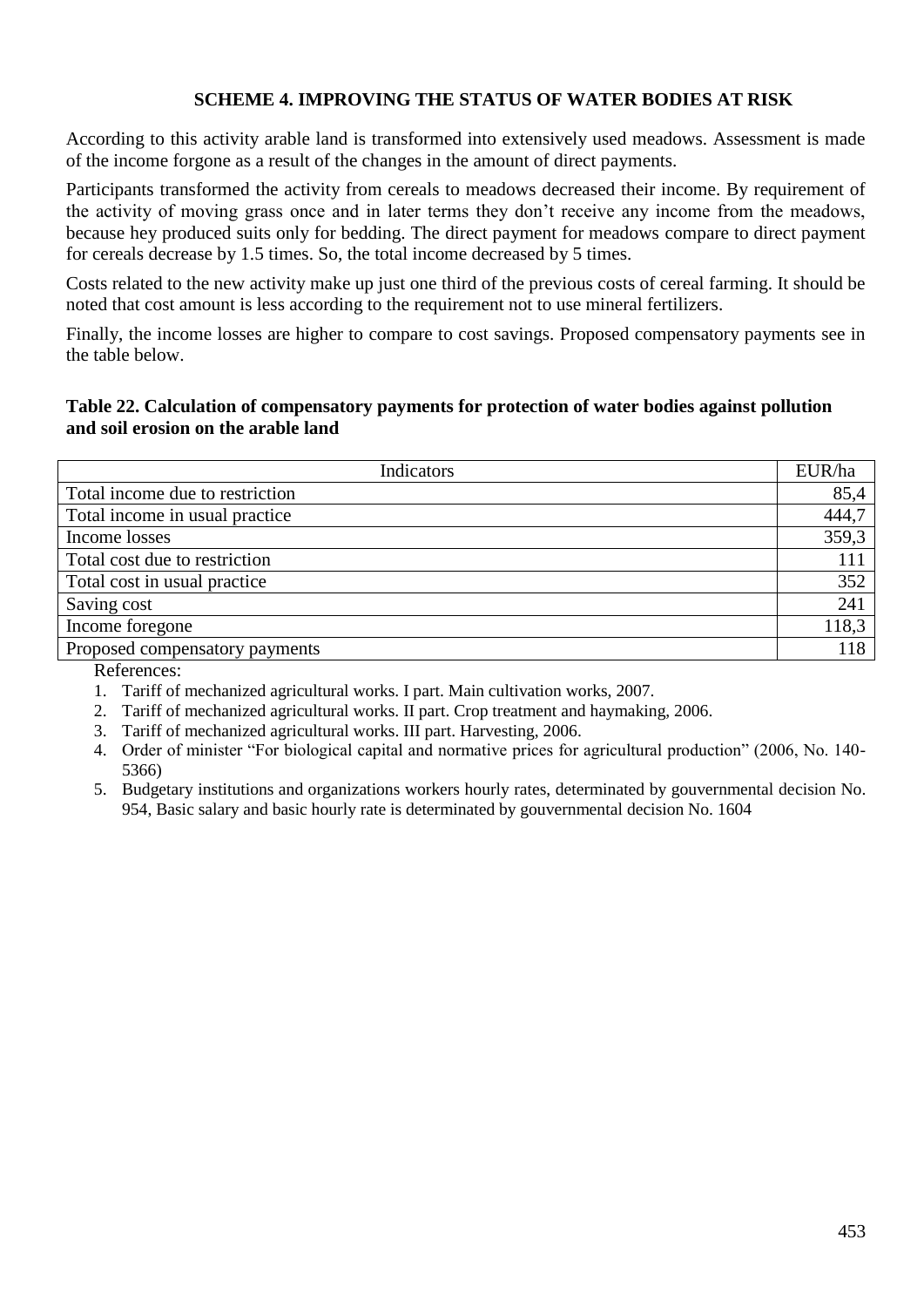#### **SCHEME 5. ENVIRONMENTALLY FRIENDLY FRUITS AND VEGETABLES CULTIVATION SYSTEM**

The objective of the system is to encourage farmers growing fruit and vegetables to introduce environmentally friendly production technologies and reduce environmental pollution.

 Payments should compensate the loss of income caused by smaller yields due to the use of smaller amounts of mineral fertilizers and pesticides, as well as the loss of income due to non-standard products (such as rot of production in the storage because of lesser pesticides use) and the additional costs due to the use of more expensive and less toxic pesticides.

### **Table 23. Calculation of compensatory payments for vegetables and potatoes growing under the system**

| <b>Indicators</b>                                | EUR/ha |
|--------------------------------------------------|--------|
| Total income due to restriction T4               | 4895   |
| Total income in usual practice T2                | 5827   |
| Costs due to restriction T3                      | 2139   |
| Costs in usual practice T1                       | 2755   |
| Proposed compensatory payments (T2-T1) - (T4-T3) | 316    |

### **Table 24. Calculation of compensatory payments for orchard and berry plantations growing under the system**

| <b>Indicators</b>                                | EUR/ha |
|--------------------------------------------------|--------|
| Total income due to restriction T4               |        |
| Total income in usual practice T2                | 4653   |
| Costs due to restriction T3                      | 3165   |
| Costs in usual practice T1                       | 3267   |
| Proposed compensatory payments (T2-T1) - (T4-T3) | 344    |

#### **Table 25. Calculation of compensatory payments for currants plantations growing under the system**

| <b>Indicators</b>                                | EUR/ha |
|--------------------------------------------------|--------|
| Total income due to restriction T4               | 1955   |
| Total income in usual practice T2                | 2346   |
| Costs due to restriction T3                      | 1536   |
| Costs in usual practice T1                       | 1591   |
| Proposed compensatory payments (T2-T1) - (T4-T3) | 336    |

References:

1. Rules on good plant protection practice, 2004, I. Gaurilčikienė, R. Semaškienė, Lithuanian institute of agriculture.

2. Intensive technologies growing apples and pears, 2005, N. Uselis, Lithuanian institute of Horticulture.

3. Intensive technologies growing berries (raspberries, strawberries, currants), 2002, N. Uselis, Lithuanian institute of Horticulture.

4. Tariff of mechanized agricultural works, 2008, Lithuanian institute of agrarian economics.

5. Orchard and garden plant protection technology 2007–2008; 2007, Raudonis, Lithuanian institute of Horticulture.

6. 2008-11-15 Oder of the Ministry of agriculture No 3D-631"Concerning biological property and agricultural production normative prices for 2009 year.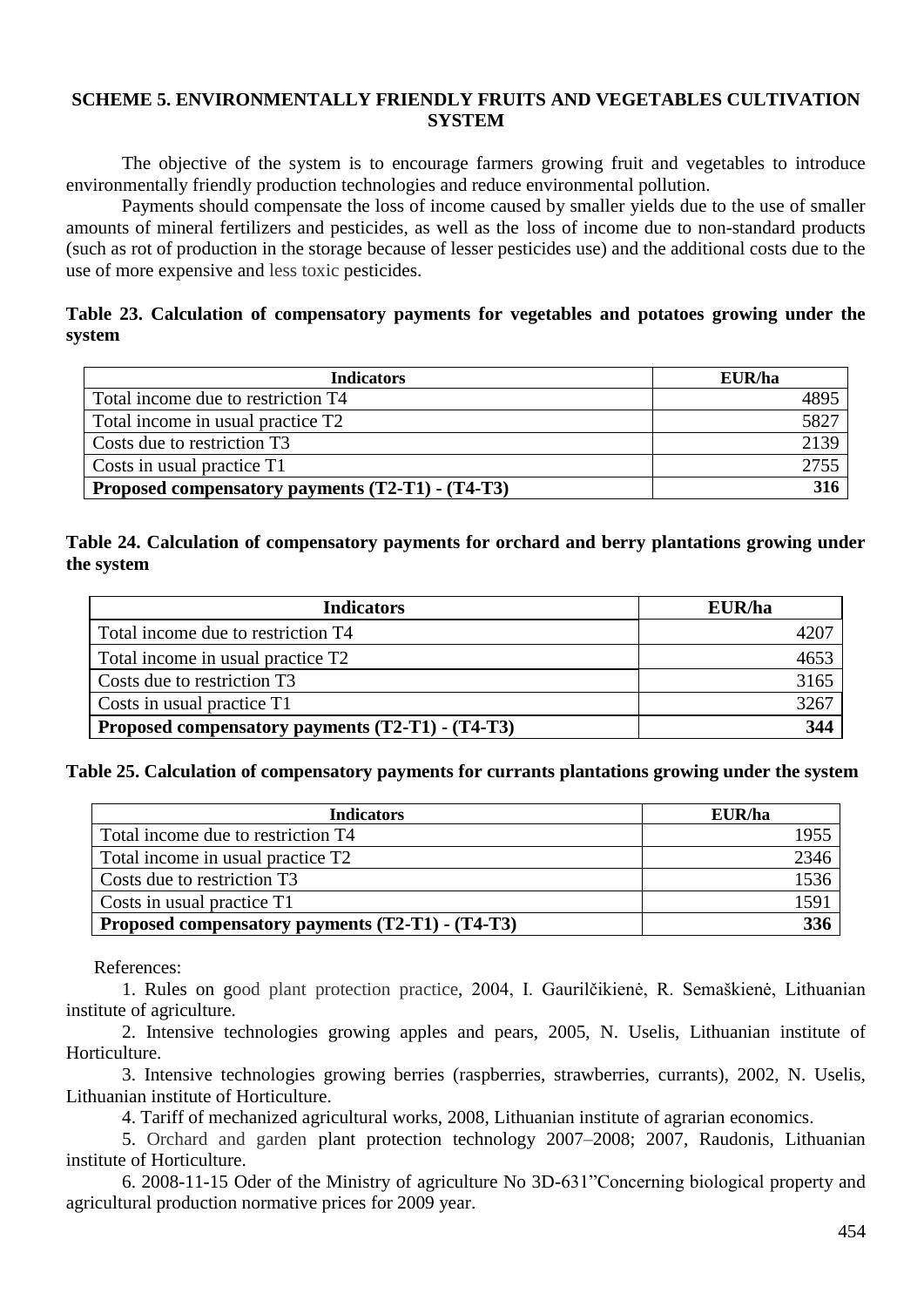7. Carrots. 2001. Ona Gaučienė. ISBN 9986-828-15-5 Lithuanian institute of Horticulture.

8. Onion growing, 2000. P. Baleliūnas and other. ISBN 9986-828-11-2 Lithuanian institute of Horticulture.

9. Vegetable-growing. Newsletter. 2004., Elena Survilienė.Akademija, Kėdainių Distr. 2004.

 10. Integrated plant protection, achievements and problems, 1997. Dotnuva-Akademija. Research conference reports.

11. Beetroot biology and growing, 2001, D. Petronienė, Akademija, Kėdainių Distr.

 12. Sakalauskas A., Zalatorius V. Carrot growing technologic research // Agriculture engineering,  $1998 \text{.} T.30(1) 71 - 82 \text{ pages}.$ 

 13. Zalatorius V., Zinkevičiūtė D., Baleliūnas P. Carrots growing in ridged surface agrieconomical effectiveness // Agriculture studies. 1998.Nr.2 P. 45 – 49.

 14. Cabbages vegetables. Addition of My farm. Species. Growing. Fertilization. Security. Quality requirements. 2004. V.Banislauskienė and other.

15. Prices of Manure and pesticides fixed under simplified open competition "Manures and agrochemical products purchase", 2009 m., Babtai.

16. Potatoes growing technologies, Lithuanian institute of agriculture, 2000.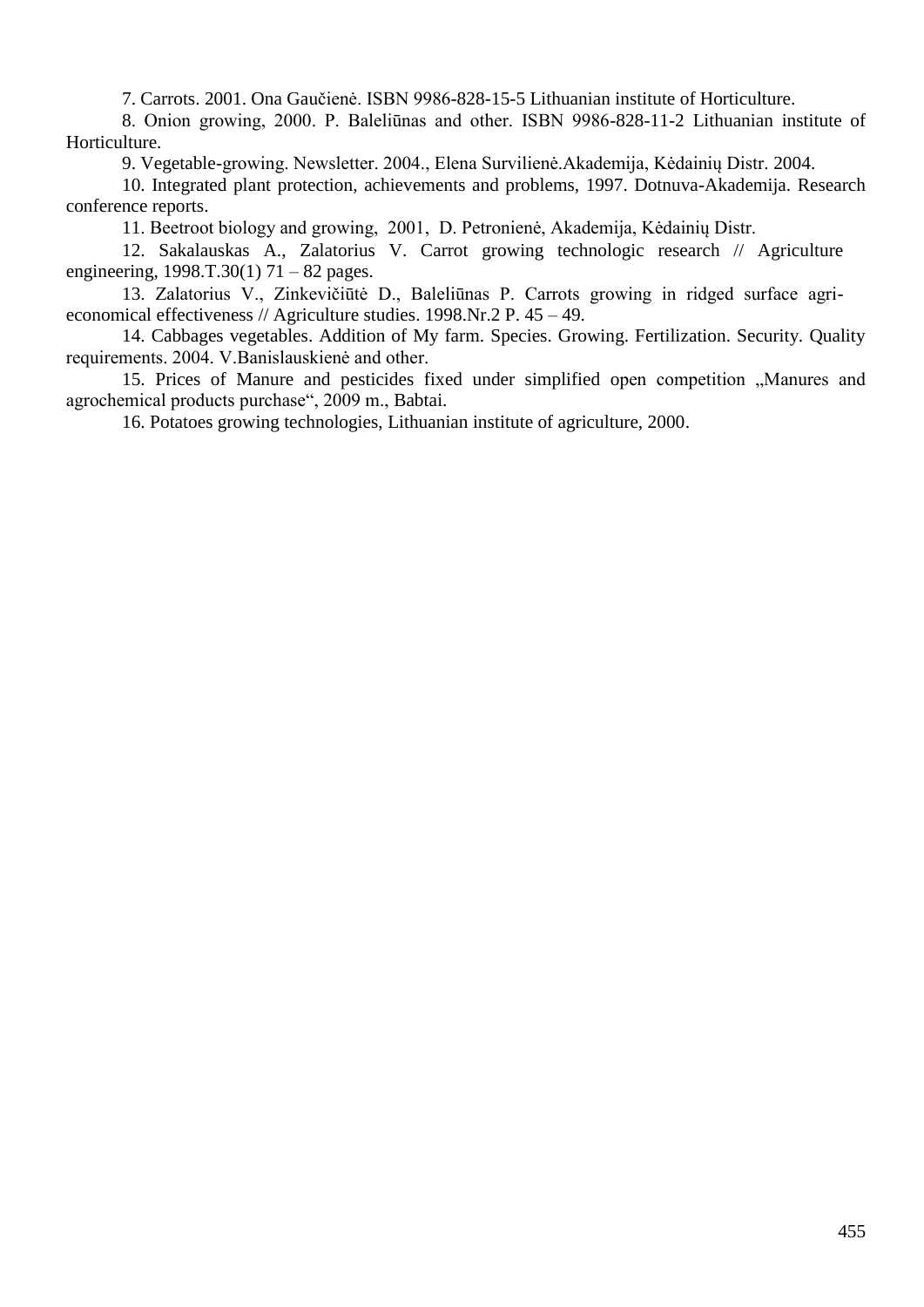#### **MEASURE 2**

# **FIRST AFFORESTATION OF AGRICULTURAL LAND**

The system of compensatory payment for first afforestation of agricultural land consists of two parts.

**Part 1** of compensatory payments for income foregone supporting the farmer who transferring its activity from agriculture to first afforestation. The calculation method for this part of the payments is based on income foregone, which is considered as a profit for average farm engaged in agricultural activity. As the aim of the measure is to encourage farmers in the LFA to transfer their activities from agriculture to forestry the payment amount is fixed on the average indicator (profit) from the FADN data for 2005.

Proposed first part compensatory payments see in the table below.

#### **Table 26. Calculation of compensatory payments for farmer transferring activity from agriculture to first afforestation**

| Areas      | Profit, EUR | Average respondent<br>farm size, ha | Profit, EUR/ha |
|------------|-------------|-------------------------------------|----------------|
| <b>LFA</b> | 4443        | 40.                                 |                |
| FA         | 7552        | 02.C                                |                |
| Average    | 6052        | 54,4                                |                |

Reference:

1. FADN data about agricultural enterprises, 2005, Vilnius

**Part 2.** of the compensatory payment consists of forest planting, maintenance and protection were calculated according the average costs of forest establishment maintenance and protection in 2006 year in Lithuania. These costs born after a survey was made in which 40 companies providing forest establishment and maintenance services were questioned. Verifiability of these costs was confirmed by the Lithuanian Forest Research Institute. Forest establishment costs consists of: preparation of afforestation plan (project formulation, measurement and marking of the area), seedlings/seeds costs and transportation, site preparation, planting and protection of seedlings, mounting of fire break belts. Costs for maintenance and protection of seedlings consists of: maintenance of forest seedlings, renovation of firebreak belts, replanting of lost forest seedlings (seedling purchase, transportation, planting), renovation of forest protection means (fences, individual protection means, etc.), purchase and use of repellents.

Forest establishment, maintenance and protection costs are included into costs shown in the table.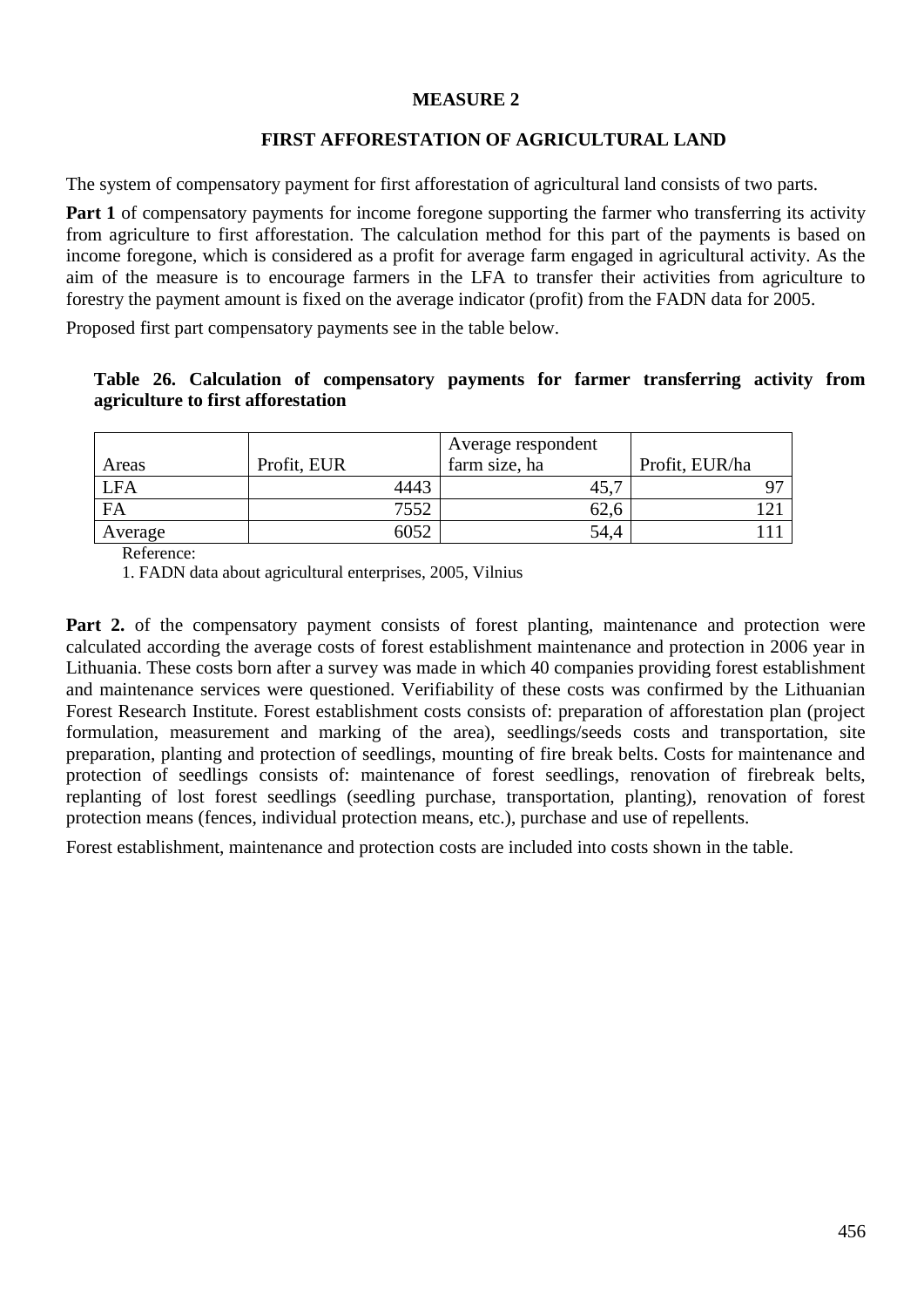|                                                                                                                         | Establishment grant, EUR/ha     |                                  | Annual premium for maintenance and<br>protection of the new forest, EUR/ha |  |
|-------------------------------------------------------------------------------------------------------------------------|---------------------------------|----------------------------------|----------------------------------------------------------------------------|--|
| Tree species composition of planted forest                                                                              | <b>Favourable area</b><br>(70%) | Less favourable area<br>$(80\%)$ | (only in case of afforestation of abandoned<br>land)                       |  |
| Conifers with softwood broadleaves (not less than<br>20 pct.) or only soft broadleaves                                  | 1,360.8                         | 1,555.2                          | 385.2                                                                      |  |
| Conifers with/or softwood broadleaves with not<br>less than 20 pct. of hardwood broadleaves and/or<br>lime.             | 1,814.4                         | 2,073.6                          | 449.4                                                                      |  |
| Hardwood broadleaves and/or lime with the<br>mixture of conifers and/or softwood broadleaves up<br>to $40$ pct.         | 2,268                           | 2,592                            | 513.6                                                                      |  |
| Hardwood broadleaves, lime, or aspen (including<br>hybrid aspen) of selective origin planted                            | 2,721.6                         | 3,110.4                          | 513.6                                                                      |  |
| Planted oak when there are 2,500 oak seedlings per<br>hectare planted and protected with individual<br>protection means | 4,082.4                         | 4,665.6                          | 642                                                                        |  |
| hybrid<br>Fast-growing<br>for<br>short-term<br>aspen<br>cultivation                                                     | 2,721.6                         | 3,110.4                          |                                                                            |  |
| Fast-growing species for short-term cultivation                                                                         | 1,360.8                         | 1,555.2                          |                                                                            |  |

**Table 27. Compensable costs of forest planting, maintenance and protection by different species of trees**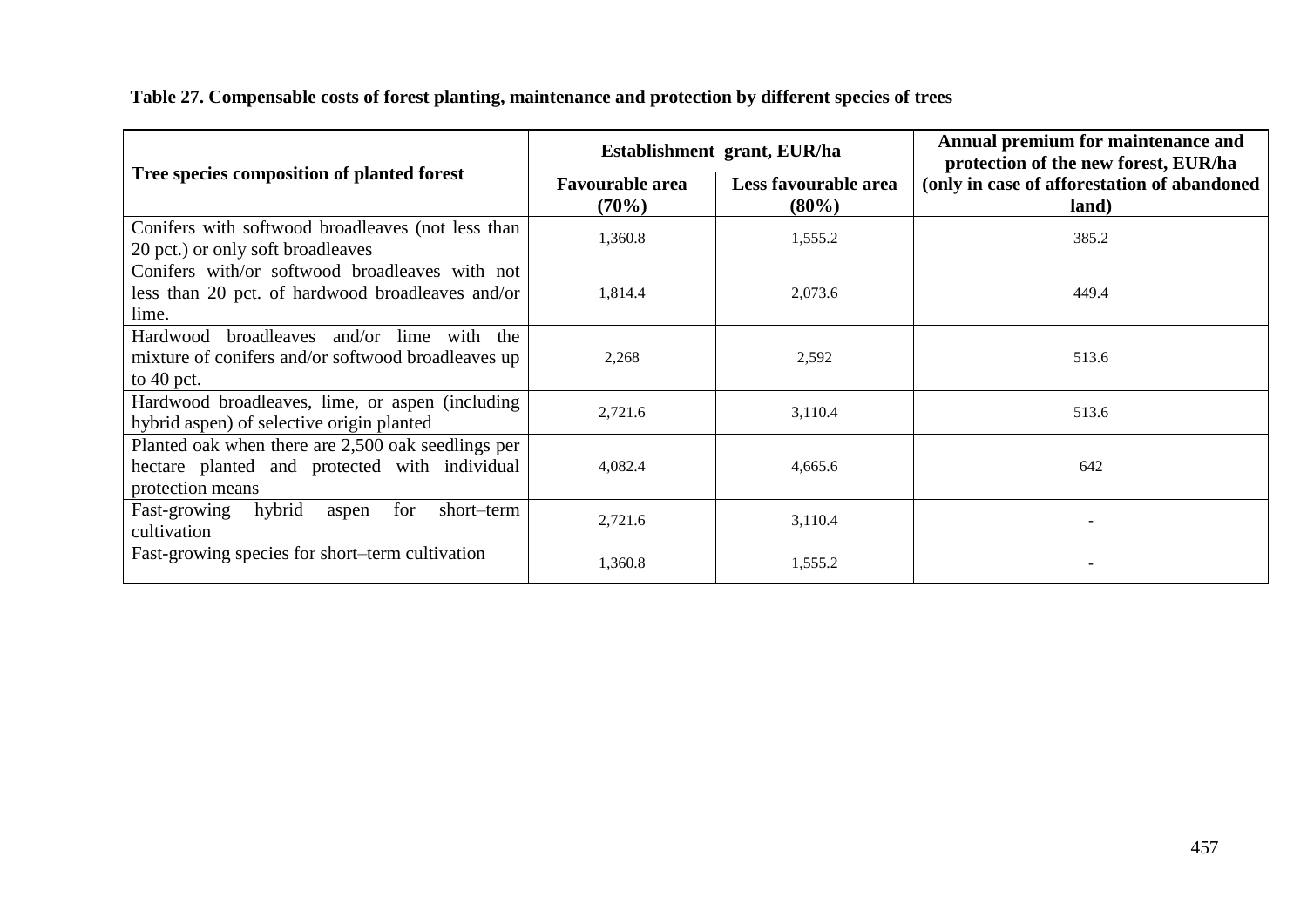#### **MEASURE 3**

#### **FIRST AFFORESTATION OF NON AGRICULTURAL AND ABANDONED LAND**

Description of methodology of Measure 3 is the same as the description methodology of payment calculation part 2 of the Measure 2 "First afforestation of agricultural land".

#### **MEASURE 6**

The payment amount depends on the importance of the environmental commitments made and is set to cover additional costs incurred and income foregone resulting from the commitment made by the forest owner. For that purpose, the measure provides two levels of annual payments for environmental protection in forests payable for the taking of and compliance with environmental commitment of an appropriate level.

For non-performance of final forest cutting in WKH the annual payment of EUR 279/ha will be granted for 7 years. The annual payment of this amount to a private forest owner would compensate losses incurred because of incomes received later when a final forest cutting on voluntary commitment of the forest owner is not performed (postponed 7 years) as compared to final forest cutting allowable under such conditions by legal acts. In this case the incomes foregone are equal the annual interest rate for long-term deposits that could be received in case of selling the wood after allowed final forest felling.

The payment amount of EUR 140/ha is set for non-clear cutting of forests instead of clear cutting allowed annually until the last case of non-clear cutting but for no longer than 7 years. The annual payment of this amount to a private forest owner would compensate losses incurred because of income received later when a part of trees (in average 50 %) cut through non-clear cutting activities only in 5 to 10 years as compared to clear cutting allowable under such conditions. In this case the incomes foregone are equal the annual interest rate for long-term deposits that could be received in case of selling the additional wood after allowed clear-cutting.

Calculation of payment amounts for compensation the income foregone resulting from the voluntary commitments made by the forest owner

Calculation of payment amounts for compensation the income foregone resulting from the voluntary commitments made by the forest owner.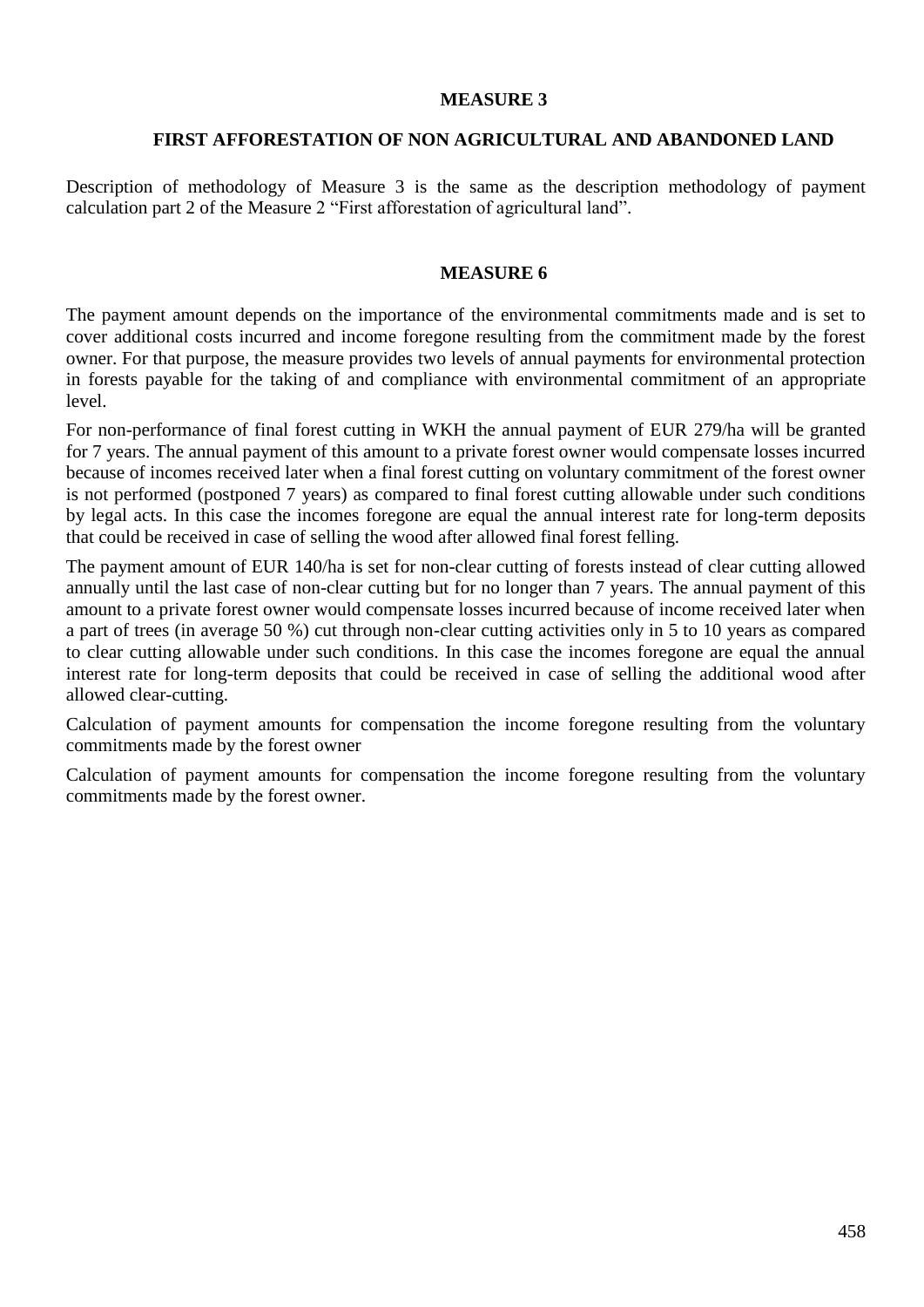| Activity                                                                            | Mean<br>growing<br>stock volume of<br>forest<br>mature<br>stands, m <sup>3</sup> /ha     | Average<br>marketable<br>wood volume in<br>forest<br>mature<br>stands, $m^3/ha$                                                            | Average<br>volume<br>of<br>wood left after<br>first<br>the<br>cutting<br>case.<br>$\%$ | Average price<br>of<br>round<br>wood.<br>$EUR/m^3$            | Average costs<br>of<br>wood<br>harvesting and<br>logging,<br>$EUR/m^3$ | price<br>Average<br>of uncut forest,<br>$EUR/m^3$ | Annual interest rate<br>of commercial banks<br>for<br>long-term<br>deposits, %                                         | Annual amount of<br>incomes foregone<br>(amount<br>of<br>annual<br>payment),<br>EUR/ha |
|-------------------------------------------------------------------------------------|------------------------------------------------------------------------------------------|--------------------------------------------------------------------------------------------------------------------------------------------|----------------------------------------------------------------------------------------|---------------------------------------------------------------|------------------------------------------------------------------------|---------------------------------------------------|------------------------------------------------------------------------------------------------------------------------|----------------------------------------------------------------------------------------|
| Mark/formula                                                                        | A                                                                                        | A*90%                                                                                                                                      | $\bf{B}$                                                                               | $\mathbf C$                                                   | D                                                                      | $C-D$                                             | ${\bf E}$                                                                                                              | A*90%*B*(C-<br>$D)*E$                                                                  |
| Activity 1: Payments<br>for not conducting<br>final forest cutting in<br><b>WKH</b> | 260                                                                                      | 234                                                                                                                                        |                                                                                        | 42.5                                                          | 11.9                                                                   | 30.6                                              | 3.9                                                                                                                    | 279                                                                                    |
| Activity 2: Payments<br>for non-clear forest<br>cuttings instead of<br>clear ones   | 260                                                                                      | 234                                                                                                                                        | 50                                                                                     | 42.5                                                          | 11.9                                                                   | 30.6                                              | 3.9                                                                                                                    | 140                                                                                    |
| Data<br>source<br>explanation                                                       | Forest<br>State<br>management<br>(State)<br>service<br>forest inventory,<br>$01-01-2008$ | Position<br>A<br>includes<br>the<br>volume of non-<br>liquid<br>timber<br>that<br>accounts,<br>on average, for<br>5-15 % or 10 %<br>$\ast$ | Two<br>cases<br>non-clear<br>cuttings<br>in<br>prevail<br>Lithuania                    | The Directorate General of State<br>State forest enterprises) | Forests (2007 Annual Report of                                         |                                                   | The<br>Bank<br>of<br>Lithuania (average<br>annual interest rate<br>for long-term (over<br>2 years) deposits in<br>2007 |                                                                                        |

#### **Table 28. Calculation of compensatory payments for the forest environment payments**

*Note: The volume of the commercial (liquid) timber per different composition forests is calculated and approved by the State Forest Management Service (Order No. 53-06-G of 29 December 2006).*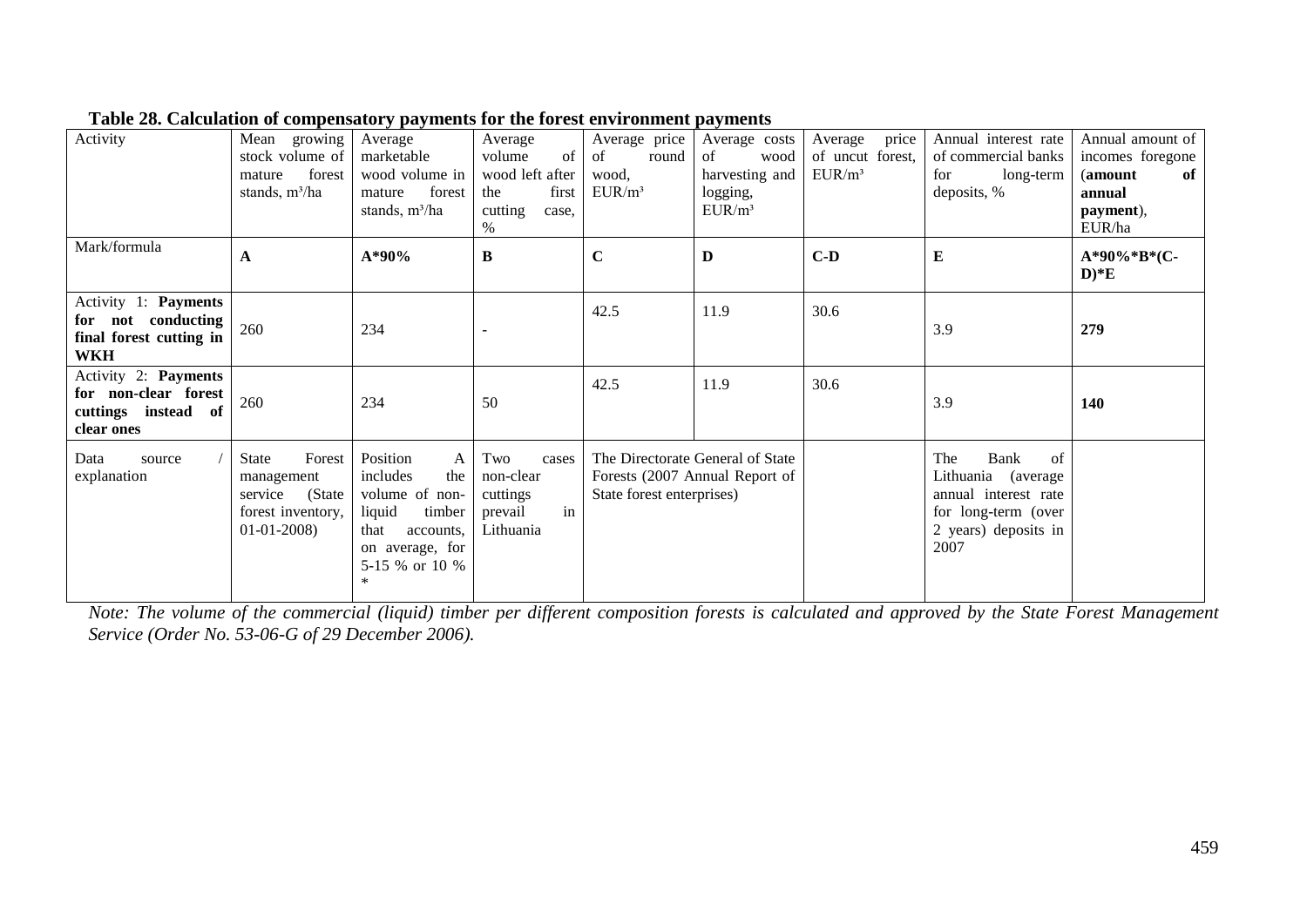#### **MEASURE 7**

# **NATURA 2000 PAYMENTS AND PAYMENTS LINKED TO DIRECTIVE 2000/60/EC (SUPPORT FOR NATURA 2000 AREAS IN AGRICULTURAL LAND)**

Natura 2000 payment in agriculture is calculated as an average of income forgone in farms according land fertility points. The methodology of calculations is based on these principles:

1) the net added value of traditional farming and farming with restrictions is being compared;

2) the data (the average data of 2003-2005) of typical farm structure according dominate type of farming is used;

4) In case dominant type of farming is livestock farms the most affecting restrictions in protected areas are these:

a) the restriction to alterate hydrological regime;

b) the restriction of mowing meadows or grazed livestock units in grazed areas;

c) the restriction to re-sow meadows with culture grass.

5) In case dominant type of farming is crop production farms the most affecting restrictions in protected areas are these:

a) the prohibition of using of fertilisers, pesticides or liming substances;

b) the prohibition of ploughing meadows. .

#### **Table 29. Calculation of compensatory payments for Natura 2000 areas in agricultural land**

| Dominant type of farming                    | Net added value of  | Net added value of farming  | Income foregone, EUR/ha |
|---------------------------------------------|---------------------|-----------------------------|-------------------------|
|                                             | traditional farming | with restrictions according |                         |
|                                             | according average   | average structure of farms, |                         |
|                                             | structure of farms, | EUR/ha                      |                         |
|                                             | EUR/ha              |                             |                         |
| Dominant type -<br>livestock farms          | 85                  | 48                          | 37                      |
| Dominant type $-$ crop<br>production farms  | 92                  | 47                          | 45                      |
| Average income forgone                      |                     |                             | 41                      |
| <b>Proposed</b><br>compensatory<br>payments |                     |                             | 40                      |
|                                             |                     |                             |                         |

Note: direct payments were not included in the calculation.

Reference:

1. FADN data about agricultural enterprises, 2005, Vilnius.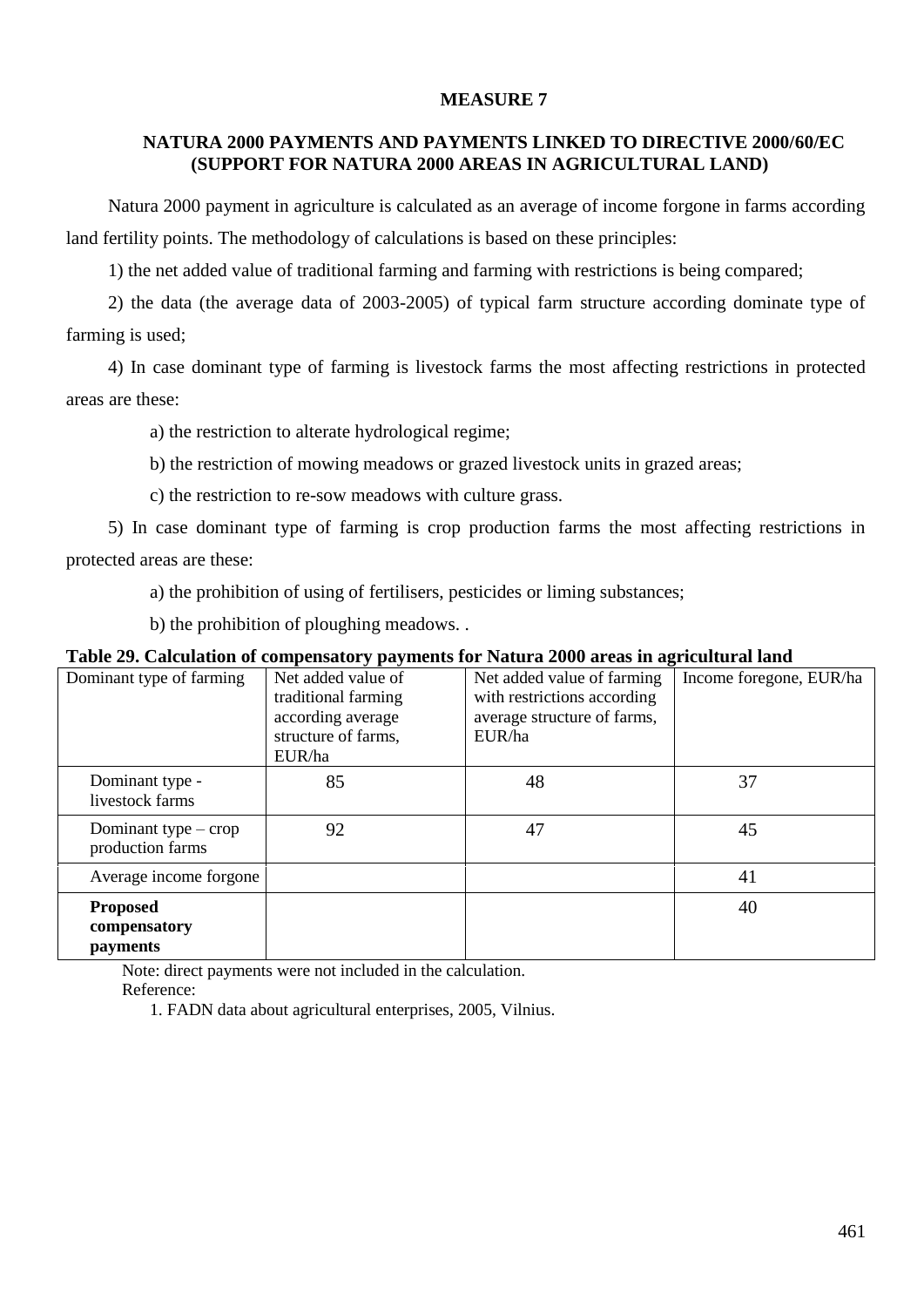#### **MEASURE 8 NATURA 2000 PAYMENTS (SUPPORT FOR NATURA 2000 AREAS IN FORESTS)**

The Payments have been calculated as an average differentiation of the value of different forest types according to the following restriction groups:

1) The final felling of forests is forbidden in the stand that reached the age of final felling applied for IV forests group, or when the final felling of forests is postponed (payment is only for the period of postponing the felling. The payment shall be made annually. In case of the final felling of the forest the payment is made only for the period of postponement of the felling. Forest removals comprise 90 % of volume of a mature forest stand. The value was calculated according to an average price (by all species of trees) for 1m<sup>3</sup> realisable timber. The forest preparation costs shall be deducted from the timber market value. The annual payment has been calculated following an assumption that the forest owner could deposit the amount generated from the sale of the cut timber in the bank as a long-term deposit and generate interest income.

Calculation of payments:

#### **Table 30.**

|      | Mean growing      | Average      | Average       | Average            | Average price       | Annual interest rate | Annual<br>amount |
|------|-------------------|--------------|---------------|--------------------|---------------------|----------------------|------------------|
|      | volume<br>stock   | marketable   | of<br>price   | of<br>costs        | of uncut forest.    | of<br>commercial     | of<br>incomes    |
|      | of<br>mature      | wood         | round wood.   | wood               | $E I \, \rm IR/m^3$ | banks<br>for long-   | foregone         |
|      | stands,<br>forest | in<br>volume | $EUR/m^3$     | harvesting         |                     | term deposits, %     | of<br>(amount    |
|      | $m^3/ha$          | mature       |               | and logging,       |                     |                      | annual           |
|      |                   | forest       |               | EUR/m <sup>3</sup> |                     |                      | payment),        |
|      |                   | stands,      |               |                    |                     |                      | EUR/ha           |
|      |                   | $m^3/ha$     |               |                    |                     |                      |                  |
|      | A                 | $A*90%$      | $\mathcal{C}$ | D                  | $C-D$               | E                    | $A*90\%*B*(C-$   |
|      |                   |              |               |                    |                     |                      | $D)*E$           |
| 2008 | 260               | 234          | 42.5          | 11.9               | 30.6                | 3.9                  | 279              |
|      |                   |              |               |                    |                     |                      |                  |
| 2006 | 255               | 230          | 30.9          | 9.9                | 21                  | 3.7                  | 179              |

2) In case the final felling is permitted but must be carried out in non-clear cutting way (the payment is paid annually, however, only for the period from the first felling instance to the last felling instance).

The income foregone of the forest owner shall be calculated having considered the price of the realisasble (of commercial value) timber not cut and left in the forest. In Lithuania not-clear fellings are most often carried out in two felling instances, i.e., about 50 % of the volume of mature forest holding are left uncut. Forest removals comprise 90 % of volume of a mature forest holding. The value was calculated according to an average price (by all species of trees) for  $1m<sup>3</sup>$  of realisable timber. The forest preparation costs shall be deducted from the timber market value. The annual payment has been calculated following an assumption that the forest owner could deposit the amount generated from the sale of the cut timber in the bank as a long-term deposit and generate interest income.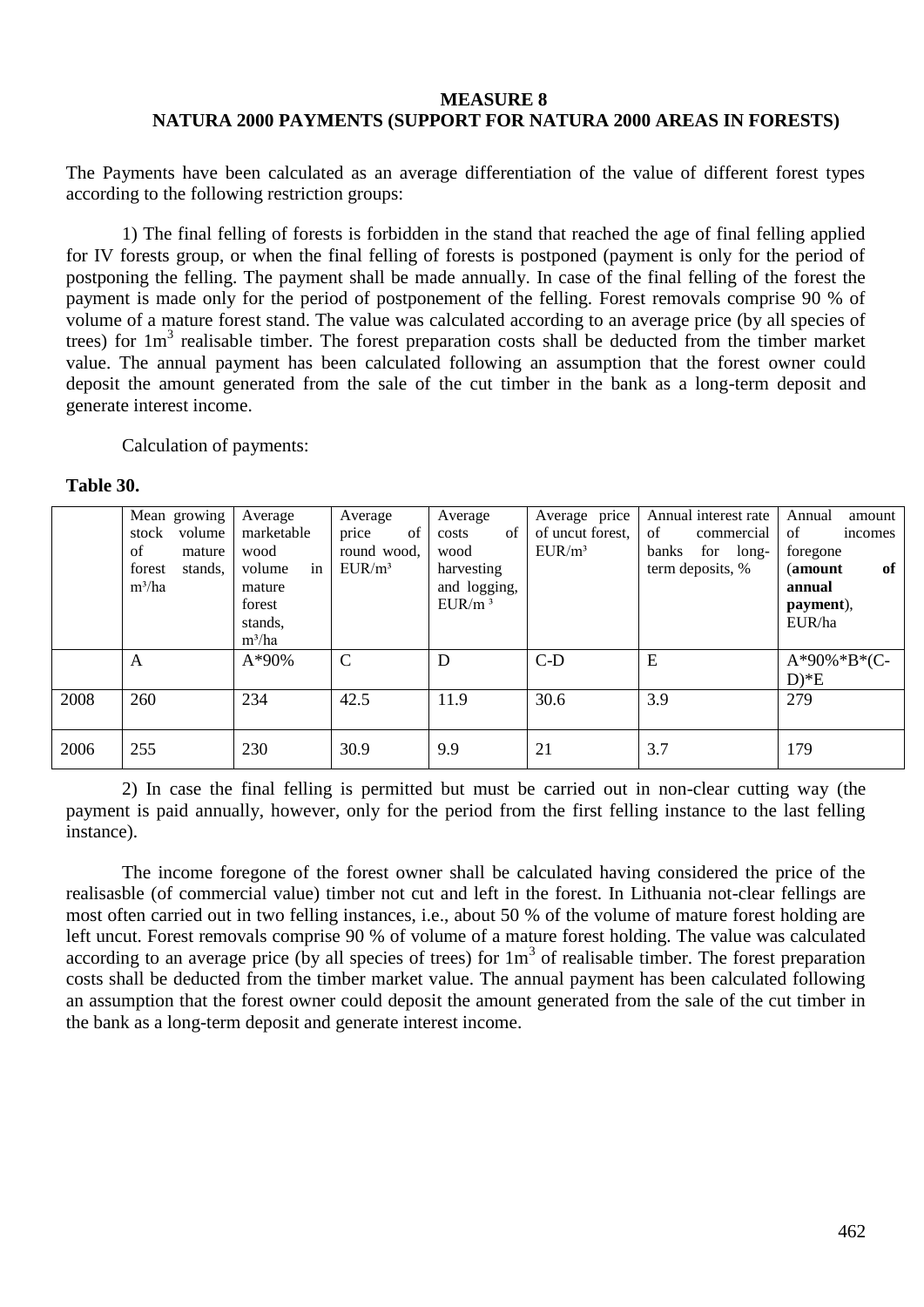# Calculation of payments:

| <b>Table 31:</b> |  |
|------------------|--|
|------------------|--|

|      | Mean<br>growing<br>stock<br>of<br>volume<br>mature<br>forest stands.<br>$m^3/ha$ | Average<br>marketable<br>wood volume<br>in<br>mature<br>stands,<br>forest<br>$m^3/ha$ | Average<br>volume<br>of<br>left<br>wood<br>after the first<br>cutting case,<br>$\%$ | Average<br>of<br>price<br>round wood,<br>$EUR/m^3$ | Average<br>of<br>costs<br>wood<br>harvesting<br>and logging,<br>EUR/m <sup>3</sup> | Average<br>of<br>price<br>uncut forest,<br>$EUR/m^3$ | Annual<br>interest rate<br>of<br>commercial<br>banks<br>for<br>long-term<br>deposits, % | Annual<br>of<br>amount<br>incomes<br>foregone<br>(amount of<br>annual<br>payment),<br>EUR/ha |
|------|----------------------------------------------------------------------------------|---------------------------------------------------------------------------------------|-------------------------------------------------------------------------------------|----------------------------------------------------|------------------------------------------------------------------------------------|------------------------------------------------------|-----------------------------------------------------------------------------------------|----------------------------------------------------------------------------------------------|
|      | $\overline{A}$                                                                   | $A*90%$                                                                               | B                                                                                   | $\mathcal{C}$                                      | D                                                                                  | $C-D$                                                | E                                                                                       | $A*90\%*B*($<br>$(-D)*E$                                                                     |
| 2008 | 260                                                                              | 234                                                                                   | 50                                                                                  | 42.5                                               | 11.9                                                                               | 30.6                                                 | 3.9                                                                                     | 140                                                                                          |
| 2006 | 255                                                                              | 230                                                                                   | 53                                                                                  | 30.9                                               | 9.9                                                                                | 21                                                   | 3.7                                                                                     | 94                                                                                           |

3) where additional number of living trees shall be preserved and left in clear cutting areas.

The income foregone of the forest owner shall be calculated having considered the price of the liquid (of commercial value) timber not cut and left in the forest. Forest removals comprise 90 % of volume of a tree. The value was calculated according to an average price (by all species of trees) for  $1m<sup>3</sup>$ realisable timber. The forest preparation costs shall be deducted from the timber market value. The payment is a one-off payment since the trees will never be completely cut. On some *Natura 2000* areas when carrying out the final felling of the forest, it is a requirement to leave on average 10 living trees per hectare.

Calculation of payments:

#### **Table 32.**

|      | Average volume<br>of single tree, $m3$ | Average<br>marketable<br>wood volume in<br>forest<br>mature<br>stands, $m^3/ha$ | Average<br>of<br>price<br>round wood.<br>$EUR/m^3$ | Average<br>of<br>costs<br>wood<br>harvesting<br>and logging,<br>EUR/m <sup>3</sup> | Average<br>price<br>of<br>uncut<br>forest,<br>EUR/m <sup>3</sup> | Average<br>number<br>of<br>living trees left<br>in a clear-cut<br>area, unit /ha. | Annual amount of<br>incomes foregone<br>(amount of annual<br>payment),<br>EUR/ha |
|------|----------------------------------------|---------------------------------------------------------------------------------|----------------------------------------------------|------------------------------------------------------------------------------------|------------------------------------------------------------------|-----------------------------------------------------------------------------------|----------------------------------------------------------------------------------|
|      | A                                      | $A*90\%$                                                                        | B                                                  |                                                                                    | $B-C$                                                            | D                                                                                 | $A*90\%*(B-C)*D$                                                                 |
| 2008 | 0.8                                    | 0.72                                                                            | 42.5                                               | 11.9                                                                               | 30.6                                                             | 10                                                                                | 220                                                                              |
| 2006 | 0.75                                   | 0.68                                                                            | 30.9                                               | 9.9                                                                                | 21                                                               | 10                                                                                | 144                                                                              |

4) When felling of all drying trees or dead wood by means of sanitary felling is restricted in stands that reached thinning age and in elder stands, i.e. a certain number of drying trees or dead wood must be left in 1 ha.

 An assumption is made that in forest stands of different age, around 15 dying retention trees in 1 ha may be felled on the basis of sanitary felling and the average volume of one such tree is 0,6 m3. Forest removals comprise 90 % of volume of a tree. Average price of non-felled fuel wood is 18.5 EUR/m3.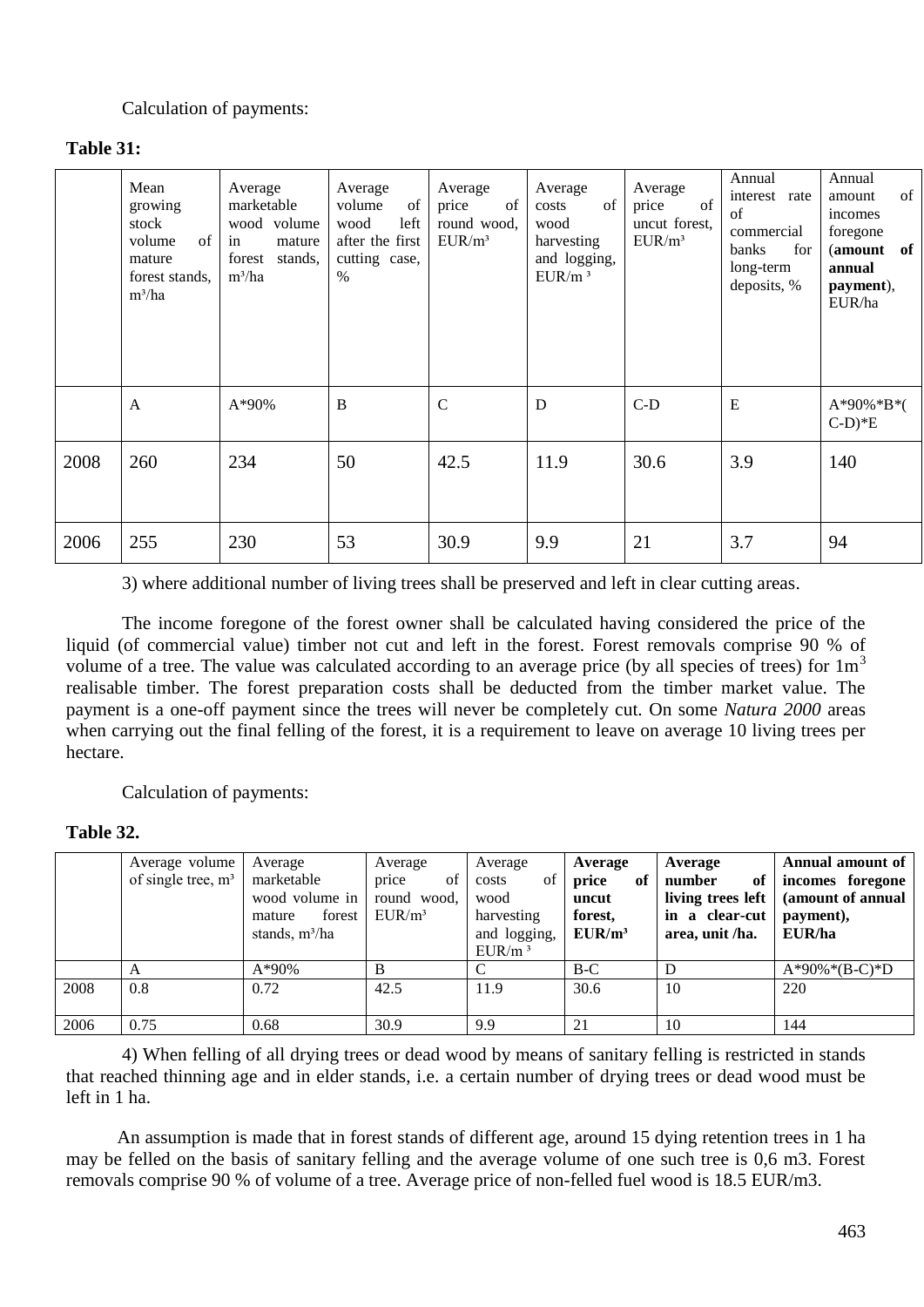# Calculation of payments:

# **Table 33.**

|      | Average volume       | Average          | Average                  | Average            | Average non-   | Average         | income<br>Average   |
|------|----------------------|------------------|--------------------------|--------------------|----------------|-----------------|---------------------|
|      | of single tree, $m3$ | marketable       | wood fuel                | of<br>costs        | felled<br>fuel | drying<br>and   | (Annual<br>foregone |
|      |                      | wood volume in   | price                    | wood               | wood<br>price, | dead wood to    | amount),<br>payment |
|      |                      | forest<br>mature | $EUR/m^3$                | harvesting         | $EUR/m^3$      | be left in case | EUR/ha              |
|      |                      | stands, $m^3/ha$ |                          | and logging,       |                | clear-<br>of    |                     |
|      |                      |                  |                          | $EUR/m^3$          |                | cutting,        |                     |
|      |                      |                  |                          |                    |                | unit/ha.        |                     |
|      | A                    | $A*90%$          | B                        | $\curvearrowright$ | $(B-C)$        | D               | $A*90\%*(B-C)*$     |
| 2008 | 0.6                  | 0.54             | 18.5                     | 11.9               | 6.6            | 15              | 53.5                |
|      |                      |                  |                          |                    |                |                 |                     |
| 2006 | 0.75                 | 0.68             | $\overline{\phantom{0}}$ |                    | 4.8            | 15              | 49                  |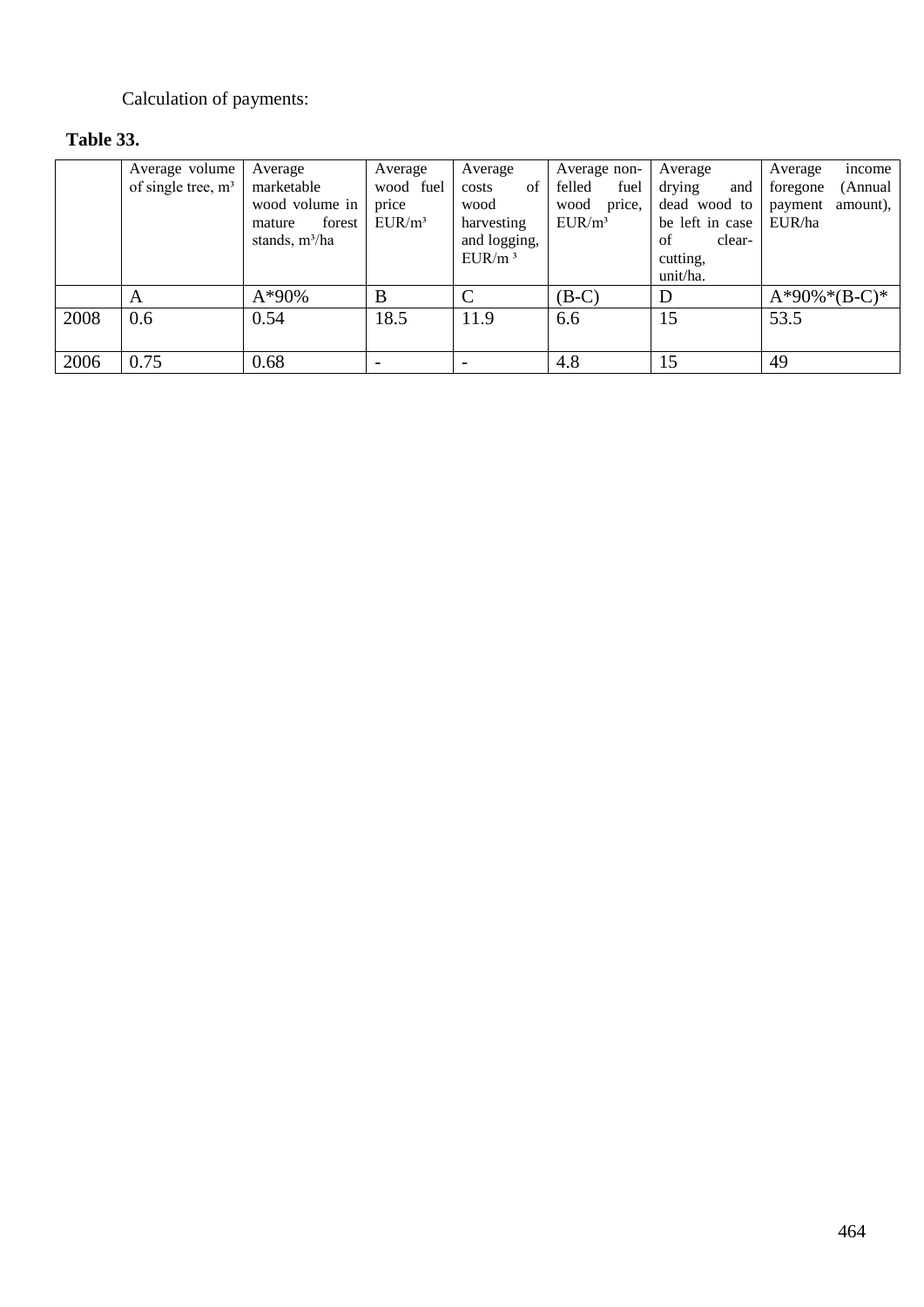#### **MEASURE 9**

# **PAYMENTS TO FARMERS IN AREAS WITH HANDICAPS, OTHER THAN MOUNTAIN AREAS (LESS FAVOURED AREAS)**

The amount of the compensatory payments is calculated as a difference between the income and costs of farms (average from 2003-2005) operating in favoured areas (grain crops-rape, plant production farming), and in less favoured areas (dairy production, mixes plant production-grass-feeding animal husbandry). The LFA analysis has pointed differences of main economical indicators among such areas. Therefore LFAs are divided into two categories:

- highly unfavoured areas (HUA);
- less unfavoured areas (LUA).
- In HUA the payment is  $75.3$  EUR/ha; in LUA  $56.5$  EUR/ha (table below).

Compensatory payments are differentiated:

- for areas up to  $150$  ha  $100\%$ ;
- for areas from 151 to 250 ha 85%;
- from 251 to 500 ha 70%;
- $-$  from 501 ha  $-$  50%.

The rationale for differentiation of the payments is caused by the fact that fix costs are not growing as fast as the size of the farm.

#### **Table 34. Calculation of compensatory payments for LFA**

| N <sub>0</sub> | <b>Indicators</b>                                      | EUR/ha |
|----------------|--------------------------------------------------------|--------|
|                | <b>Income losses</b> in Non-LFA areas to compare with: |        |
|                | <b>HUA</b>                                             | 108,55 |
| ↑              | <b>LUA</b>                                             | 62,8   |
|                | Costs savings in Non-LFA areas to compare with:        |        |
| 3              | <b>HUA</b>                                             | 33,25  |
|                | <b>LUA</b>                                             | 6,3    |
| 5              | Proposed compensatory payments for:                    |        |
| $6=1-3$        | <b>HUA</b>                                             | 75,3   |
| $7 = 2 - 4$    | LUA                                                    | 56,5   |

Reference:

1. FADN data about agricultural enterprises, 2005, Vilnius.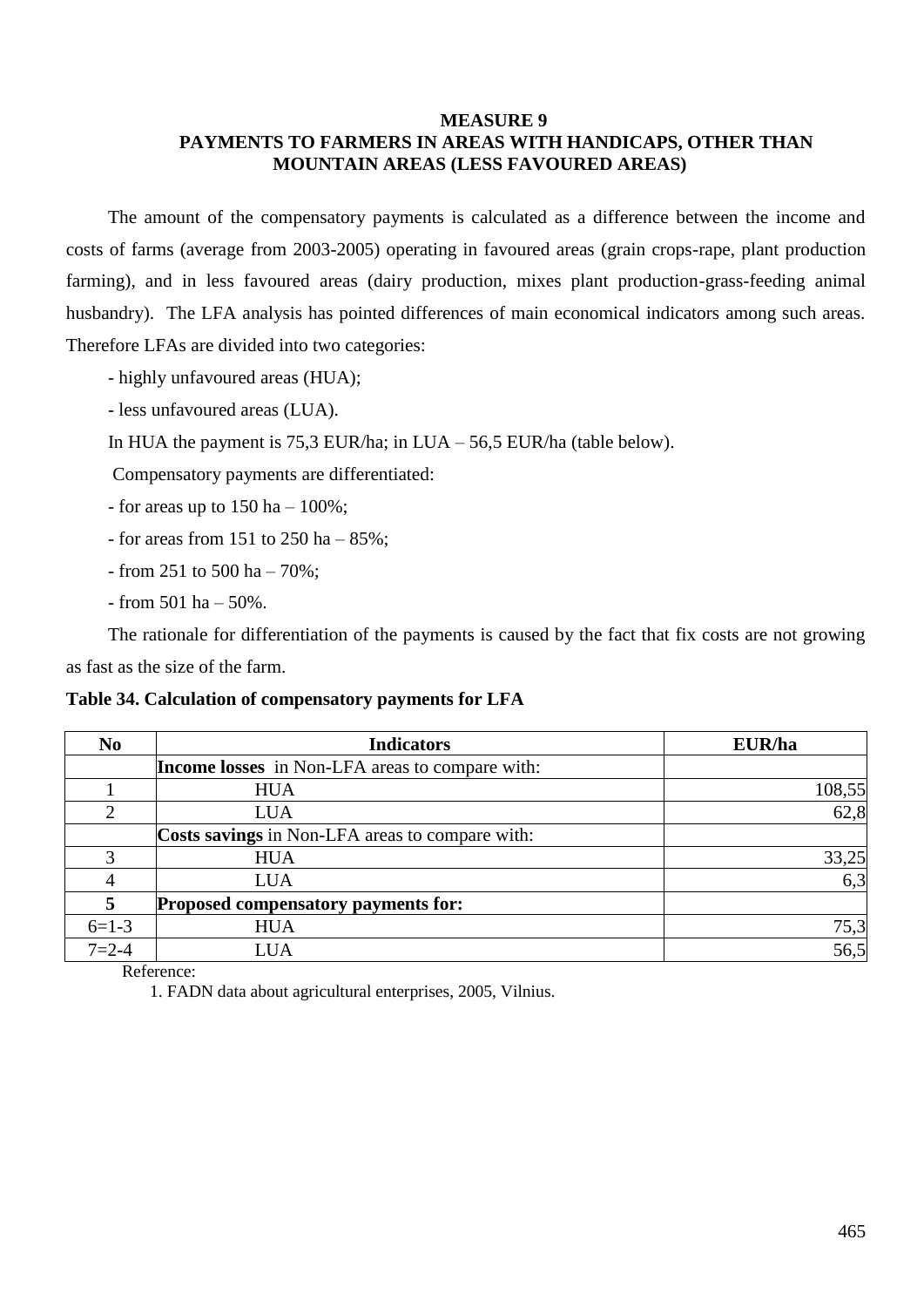# *Annex 10.* **CREDIT FUND**

# **Legal basis**

The EAFRD may co-finance expenditure in respect of an operation comprising contributions to support loan funds, in accordance with Articles 51 and 52 of Commission Regulation (EC) No 1974/2006. Thus it is foreseen to create the Credit Fund.

### **Set-up procedures**

The Credit Fund is set-up as a separate block of finance within an existing financial institution - Rural Credit Guarantee Fund Ltd. This institution was established in 1997 (the Government Resolution of the Republic of Lithuania, No. 912 of 22 August). Ministry of Agriculture is the only shareholder of the Rural Credit Guarantee Fund. Rural Credit Guarantee Fund is a financial institution, operating under the Law on Stock Companies of the Republic of Lithuania (No. VIII-1835 of 13 July, 2000), the Law on the State Debt of the Republic of Lithuania (No. I-1508 of 22 August, 1996), the Law on Financial Institutions of the Republic of Lithuania (No IX-1068, 10 September 2002) and other legal acts.

Rural Credit Guarantee Fund is nominated as the Credit Fund Manager (hereinafter as Fund Manager) by the order of the Minister of Agriculture. For the management of the Credit Fund there shall be kept separate accounts distinguishing the new resources invested in the Credit Fund, including those contributed by the EAFRD, from those initially available in the Fund Manager in accordance with the provisions of the paragraph 2, the Article 51 of the Commission Regulation (EC) No 1974/2006.

The Fund Manager shall submit to the Ministry of Agriculture / National Paying Agency the business plan specifying the targeted market, the criteria, terms and conditions of financing, the operational budget of the fund, the ownership and part-financing partners, the requirements as to the professionalism, competence and independence of the management, the fund's by-laws, the justification and intended utilisation of the EAFRD contribution, the investment exit policy, and the winding-up provisions of the fund, including the re-utilisation of returns attributable to the EAFRD contribution.

The terms and conditions for contributions to the Credit Fund from RDP, including deliverables, investment strategy and planning, monitoring implementation, investment exit policy and winding up provisions, shall be established in a Funding agreement to be concluded between the Fund Manager, National Paying Agency and the Ministry of Agriculture. The Funding agreement can be concluded only after the positive evaluation of the business plan performed by the National Paying Agency in accordance with the criteria set by the Ministry of Agriculture. The transfer of resources to the Credit Fund may be in several installments.

The Credit Fund is established for unlimited period of time. It shall be functional at least up to the end year 2015.

# **Financial Intermediates**

Credits from Credit Fund will be provided through the Financial Intermediates operating in the market. When selecting Financial Intermediates, the Fund Manager is committed to respect fundamental principles, such as the principles of equal treatment, non-discrimination, confidentiality, transparency etc. The Applications of Financial Intermediates (any commercial bank holding a license from the Bank of Lithuania or foreign bank branch operating in Lithuania or a Credit Union) will be examined by the Fund Manager, using professional analysis and judgment, taking into account the eligibility criteria such as:

Financial Intermediate in the last reported quarter met the requirement on mandatory reserves;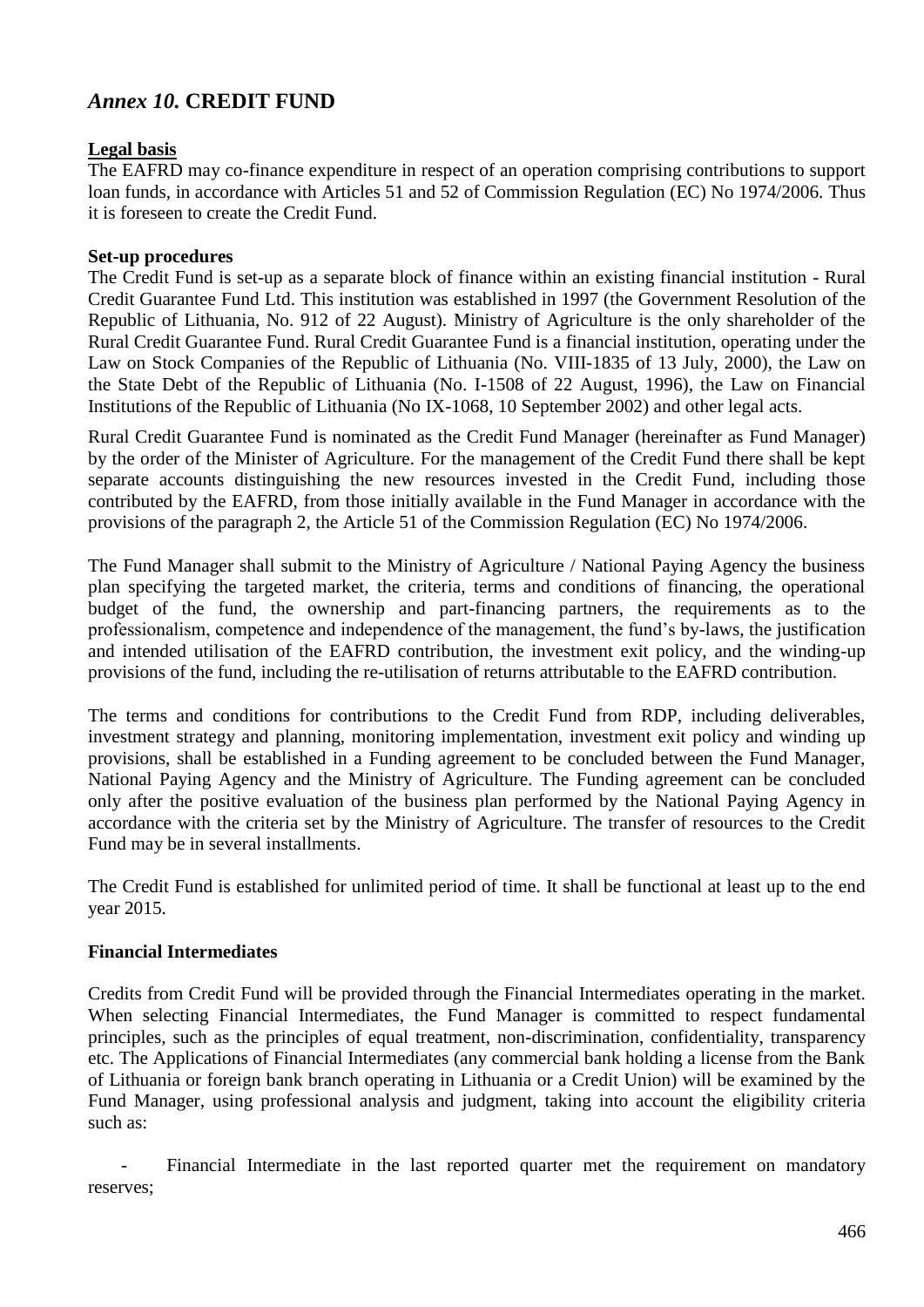Financial Intermediate in the last reported quarter was not using a credit from the Bank of Lithuania to maintain the liquidity, etc.

The applications of Financial Intermediates which do not comply with these eligibility criteria will be rejected. The applications of Financial Intermediates which meet the eligibility criteria will be ranked according quality assessment criteria such as experience in providing credits, duration of the procedures and credit administration costs. Depending on the ranking the amount foreseen for the loans shall be divided among all Financial Intermediates. Fund Manager shall sign bilateral agreements with each selected Financial Intermediate.

The Fund Manager will perform a supervision of Financial Intermediates and control the credit issuance and proper use.

# **Targeted Market**

Credits shall be provided to economic entities engaged in agricultural activities and enterprises engaged in production, processing and realization of agricultural produce, which are registered and operating in the territory of the Republic of Lithuania. As an exception, credits may be provided for the start-ups, if the cooperation is promoted. The Credit Fund shall invest in economic entities on their establishment, during their early stages or expansion and only in activities that the Credit Fund considers potentially viable. The assessment of the economic viability shall take into account all sources of income of the enterprises / farmers in question. The Credit Fund shall not invest in firms in difficulty within the meaning of the Community Guidelines on State aid for rescuing and restructuring firms in difficulty.

#### **Eligibility of beneficiaries for financing and their selection criteria**

Beneficiaries for financing should meet eligibility criteria set in RDP under the measures 121 "Modernisation of Agricultural Holdings" and 123 "Processing of Agricultural Products and Increasing of Added Value" depending on the area of investments foreseen in the project. Only investments listed under these measures are eligible for financing. Eligibility of beneficiaries and investments shall be evaluated by the National Paying Agency. Financial Intermediate takes into account the evaluation done by the National Paying Agency and selects investment projects for financing based on selection criteria such as profitability, degree of risks, term of credit reimbursement etc.

# **Operational budget of the Credit Fund**

The EAFRD co-financing rate is up to 75 per cent. National co-financing rate is at least 25 per cent.

The credits shall be provided under 2 schemes:

1. "II. Modernization of agricultural holdings – credit support" (total public support –EUR 8.427.672, out of which EUR 6.320.754 is the Community funding);

2. "II. Processing of agricultural products and increasing of added value – credit support" (total public support – EUR 2.585.137, out of which EUR 1.938.853 is the Community funding).

Credit re-imbursements and interests shall be split *pro rata* among investors of the Credit Fund. The EAFRD co-financing part reimbursed in the form of credit or interest payment may be reused to provide credits without further national co-financing. In case of credit default the liability is covered by EAFRD funds and national funds in line with the amount of funds used for credit issuing.

Temporarily unused resources for lending may be invested in financial markets so as to generate interest. The investment must be safe and profitable. Such investment shall be in line with the Rules for Investment of Temporarily Unused State Money Resources, approved by the Resolution of Minister of Finance, No 49 of 28 February, 2001. Temporarily unused resources should be invested in, for example: